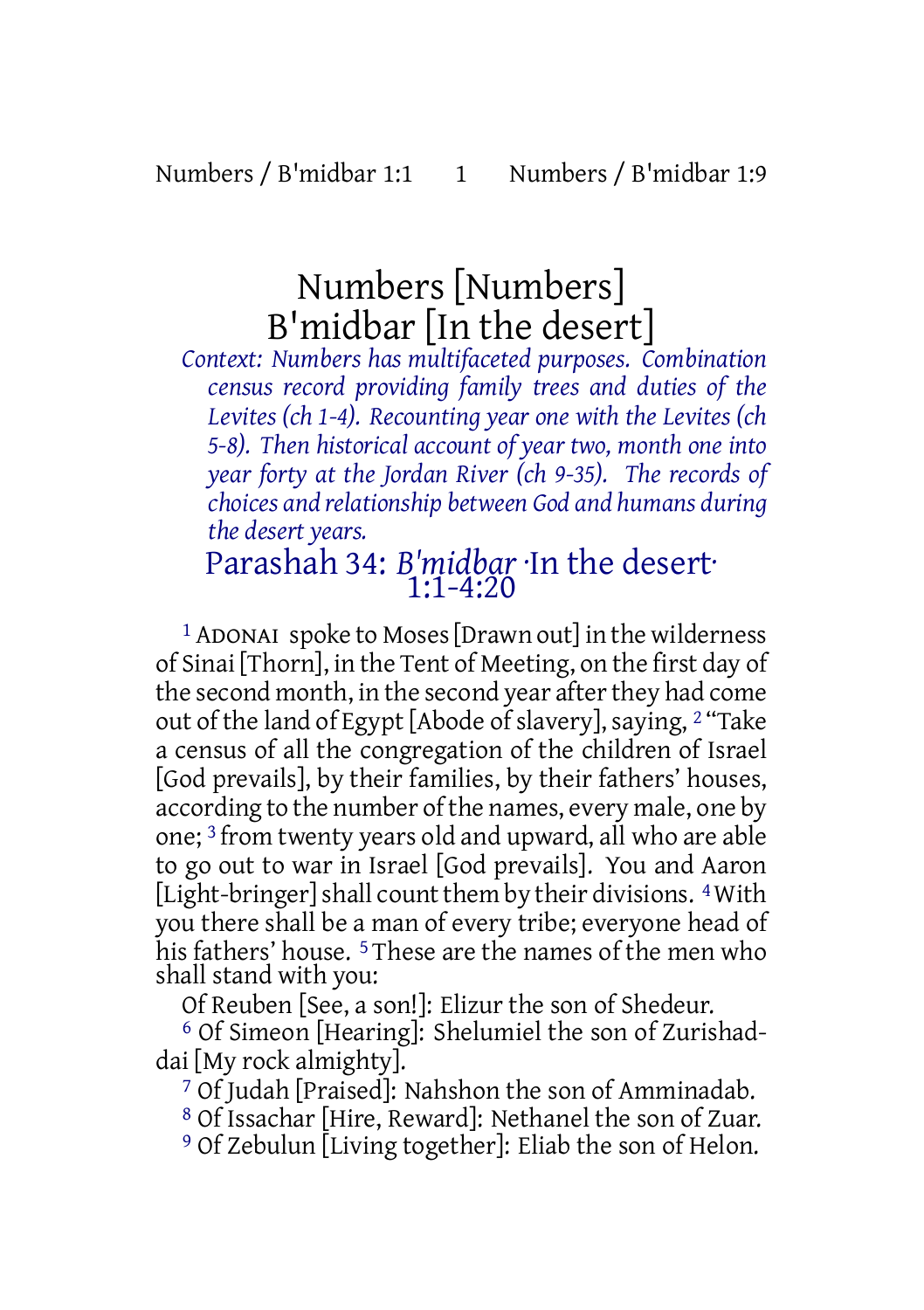10 Of the children of Joseph [May he add]:

Of Ephraim [Fruit]: Elishama the son of Ammihud.

Of Manasseh [Causing to forget]: Gamaliel the son of Pedahzur.

11 Of Benjamin [Son of right hand, Son of south]: Abidan the son of Gideoni.

<sup>12</sup> Of Dan [He judged]: Ahiezer the son of Ammishaddai.

13 Of Asher [Happy]: Pagiel the son of Ochran.

14 Of Gad [Good fortune]: Eliasaph the son of Deuel.

15 Of Naphtali [My wrestling]: Ahira the son of Enan."

<sup>16</sup> These are those who were called of the congregation, the princes of the tribes of their fathers; they were the heads of the thousands of Israel [God prevails]. 17 Moses [Drawn out] and Aaron [Light-bringer] took these men who are mentioned by name. 18 They assembled all the congregation together on the first day of the second month; and they declared their ancestry by their families, by their fathers' houses, according to the number of the names, from twenty years old and upward, one by one. 19 As ADONAI enjoined Moses [Drawn out], so he counted them in the wilderness of Sinai [Thorn].

*(2)* 20 The children of Reuben [See, a son!], Israel [God prevails]'s firstborn, their generations, by their families, by their fathers' houses, according to the number of the names, one by one, every male from twenty years old and upward, all who were able to go out to war; 21 those who were counted of them, of the tribe of Reuben [See, a son!], were forty-six thousand five hundred.

22 Of the children of Simeon [Hearing], their generations, by their families, by their fathers' houses, those who were counted of it, according to the number of the names, one by one, every male from twenty years old and upward, all who were able to go out to war; 23 those who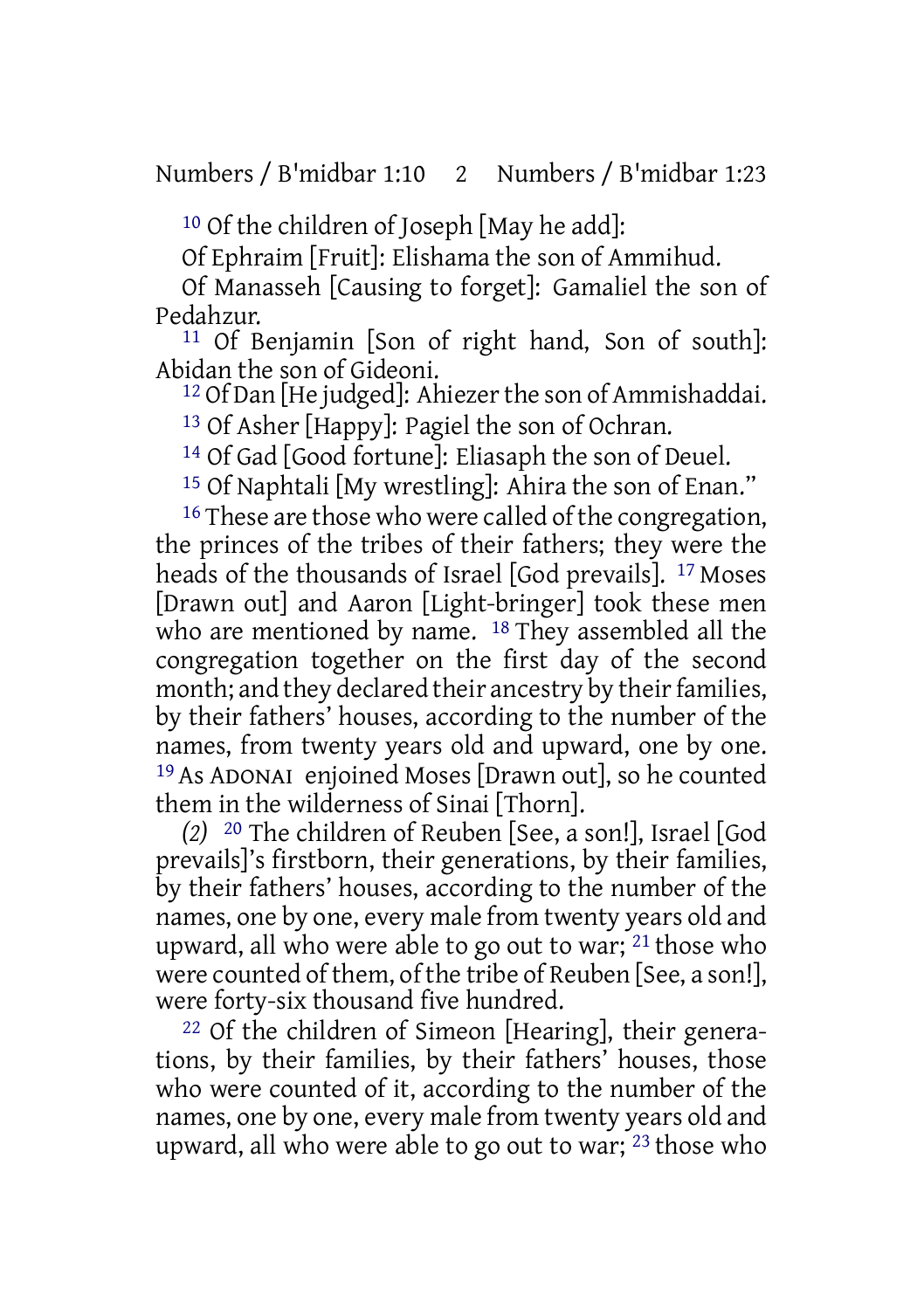were counted of them, of the tribe of Simeon [Hearing], were fifty-nine thousand three hundred.

24 Of the children of Gad [Good fortune], their generations, by their families, by their fathers' houses, according to the number of the names, from twenty years old and upward, all who were able to go out to war; 25 those who were counted of them, of the tribe of Gad [Good fortune], were forty-five thousand six hundred fifty.

26 Of the children of Judah [Praised], their generations, by their families, by their fathers' houses, according to the number of the names, from twenty years old and upward, all who were able to go out to war; 27 those who were counted of them, of the tribe of Judah [Praised], were seventy-four thousand six hundred.

28 Of the children of Issachar [Hire, Reward], their generations, by their families, by their fathers' houses, according to the number of the names, from twenty years old and upward, all who were able to go out to war; <sup>29</sup> those who were counted of them, of the tribe of Issachar [Hire, Reward], were fifty-four thousand four hundred.

30 Of the children of Zebulun [Living together], their generations, by their families, by their fathers' houses, according to the number of the names, from twenty years old and upward, all who were able to go out to war; 31 those who were counted of them, of the tribe of Zebulun [Living together], were fifty-seven thousand four hundred. 32 Of the children of Joseph [May he add], of the children of Ephraim [Fruit], their generations, by their families, by their fathers' houses, according to the number of the names, from twenty years old and upward, all who were able to go out to war; 33 those who were counted of them, of the tribe of Ephraim [Fruit], were forty thousand five hundred.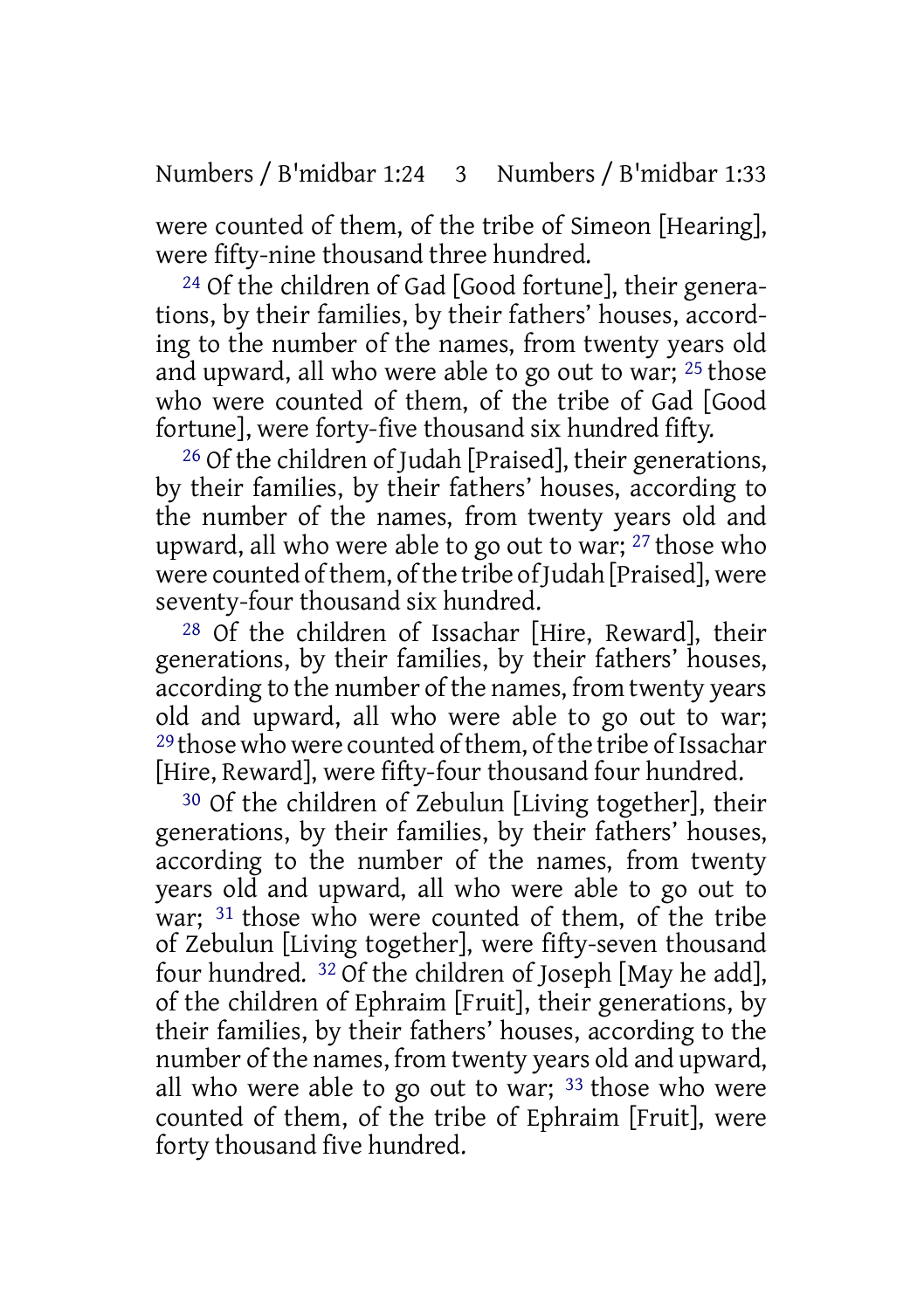<sup>34</sup> Of the children of Manasseh [Causing to forget], their generations, by their families, by their fathers' houses, according to the number of the names, from twenty years old and upward, all who were able to go out to war; <sup>35</sup> those who were counted of them, of the tribe of Manasseh [Causing to forget], were thirty-two thousand two hundred.

36 Of the children of Benjamin [Son of right hand, Son of south], their generations, by their families, by their fathers' houses, according to the number of the names, from twenty years old and upward, all who were able to go out to war; 37 those who were counted of them, of the tribe of Benjamin [Son of right hand, Son of south], were thirty-five thousand four hundred.

 $38$  Of the children of Dan [He judged], their generations, by their families, by their fathers' houses, according to the number of the names, from twenty years old and upward, all who were able to go out to war; 39 those who were counted of them, of the tribe of Dan [He judged], were sixty-two thousand seven hundred.

40 Of the children of Asher [Happy], their generations, by their families, by their fathers' houses, according to the number of the names, from twenty years old and upward, all who were able to go out to war; 41 those who were counted of them, of the tribe of Asher [Happy], were forty-one thousand five hundred.

42 Of the children of Naphtali [My wrestling], their generations, by their families, by their fathers' houses, according to the number of the names, from twenty years old and upward, all who were able to go out to war; 43 those who were counted of them, of the tribe of Naphtali [My wrestling], were fifty-three thousand four hundred.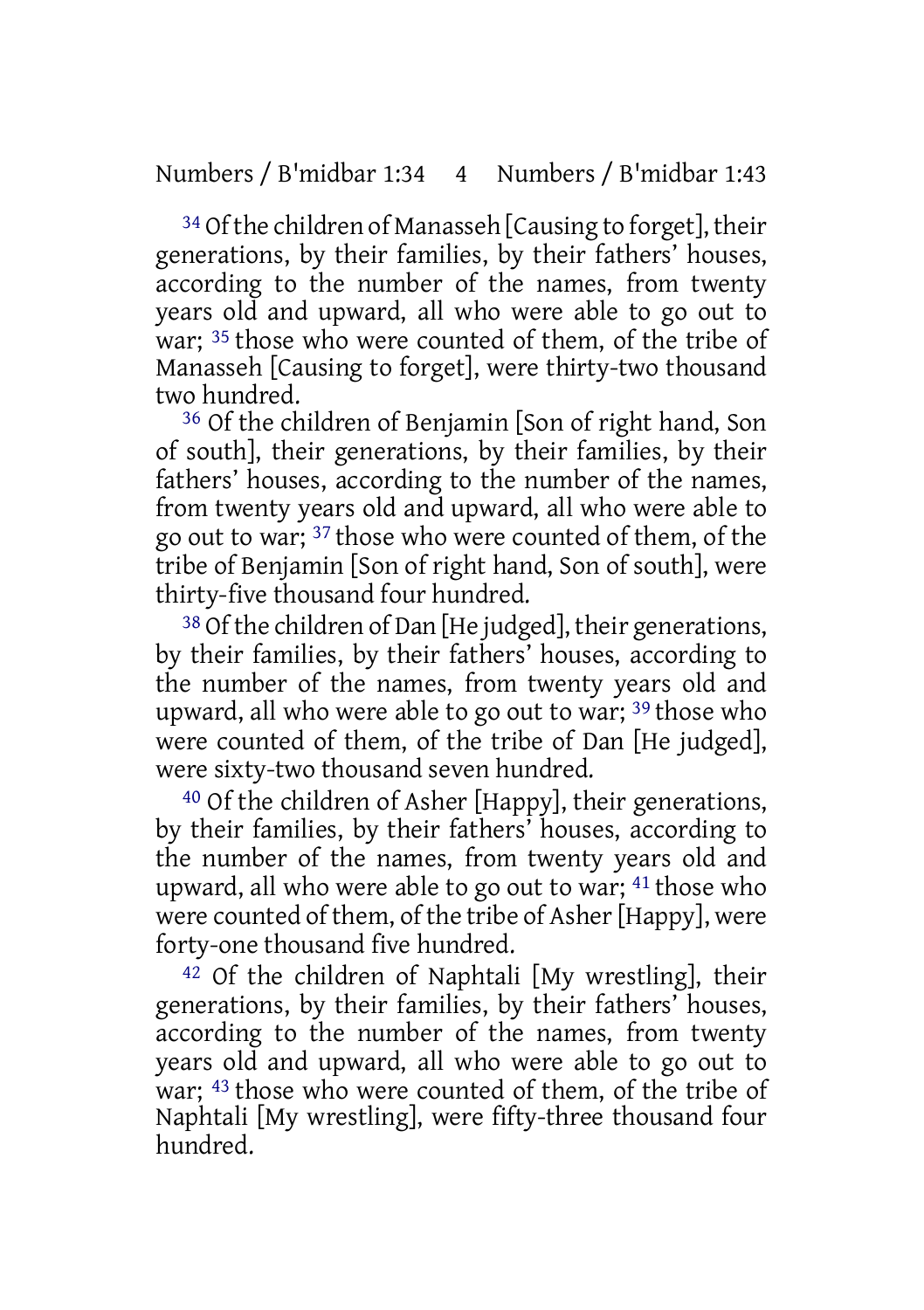44 These are those who were counted, whom Moses [Drawn out] and Aaron [Light-bringer] counted, and the princes of Israel [God prevails], being twelve men: they were each one for his fathers' house. 45 So all those who were counted of the children of Israel [God prevails] by their fathers' houses, from twenty years old and upward, all who were able to go out to war in Israel [God prevails]; 46 even all those who were counted were six hundred three thousand five hundred fifty. 47 But the Levites [Descendants of United with] after the tribe of their fathers was not counted among them. 48 For ADONAI spoke to Moses [Drawn out], saying, 49 "Only the tribe of Levi [United with] you shall not count, neither shall you take a census of them among the children of Israel [God prevails]; 50 but appoint the Levites [Descendants of United with] over the Tabernacle of the Testimony, and over all its furnishings, and over all that belongs to it. They shall carry the tabernacle, and all its furnishings; and they shall take care of it, and shall encamp around it. 51 When the tabernacle is to move, the Levites [Descendants of United with] shall take it down; and when the tabernacle is to be set up, the Levites [Descendants of United with] shall set it up. The stranger who comes near shall be put to death. <sup>52</sup> The children of Israel [God prevails] shall pitch their tents, every man by his own camp, and every man by his own standard, according to their divisions. 53 But the Levites [Descendants of United with] shall encamp around the Tabernacle of the Testimony, that there may be no wrath on the congregation of the children of Israel [God prevails]: and the Levites [Descendants of United with] shall be responsible for the Tabernacle of the Testimony."

54 Thus the children of Israel [God prevails] did. Ac-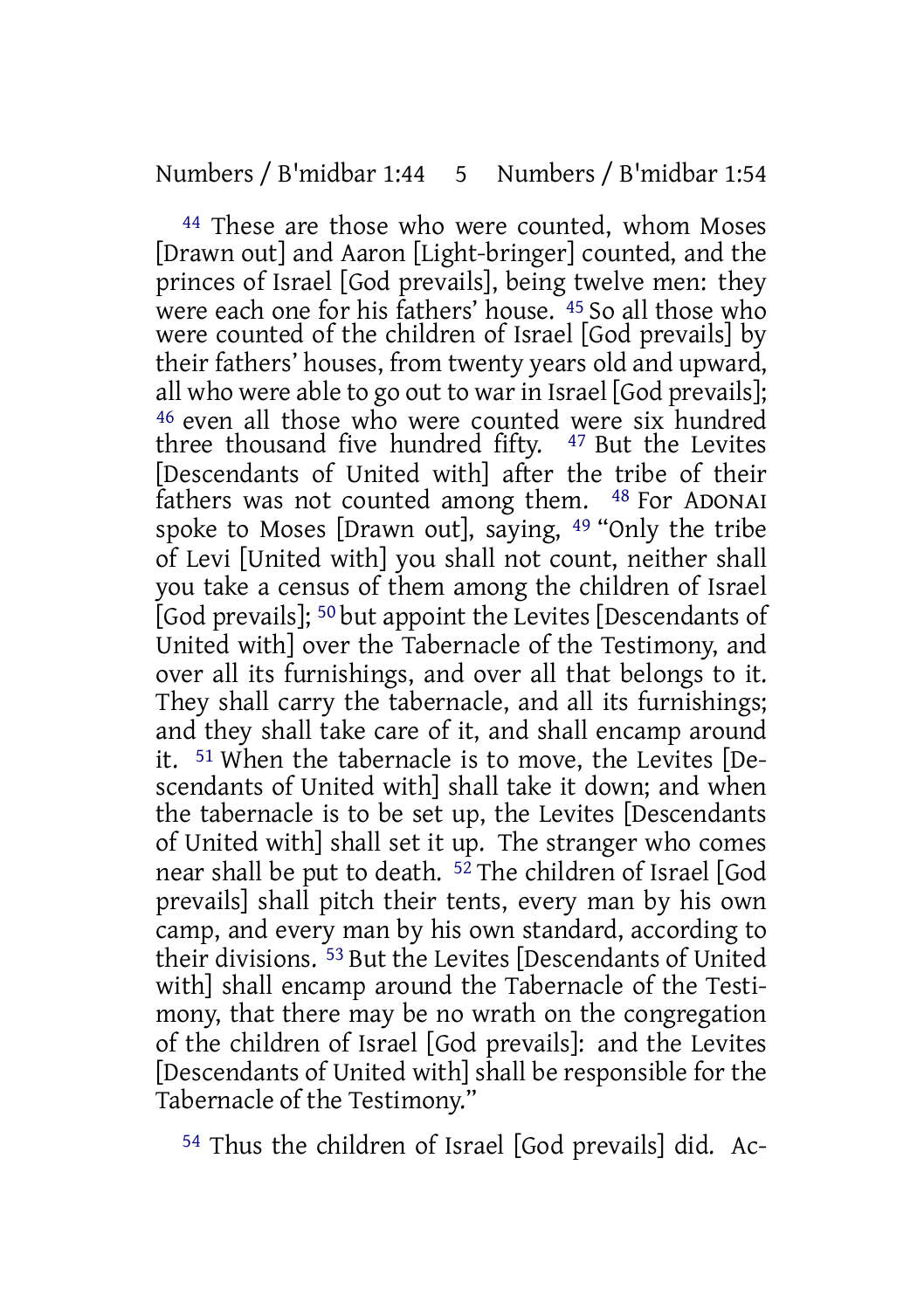#### Numbers / B'midbar 2:1 6 Numbers / B'midbar 2:12

cording to all that ADONAI enjoined Moses [Drawn out], so they did.

2

*(3)* 1 ADONAI spoke to Moses[Drawn out] and to Aaron [Light-bringer], saying, 2 "The children of Israel [God prevails] shall encamp every man by his own standard, with the banners of their fathers' houses: at a distance from the Tent of Meeting shall they encamp around it."

<sup>3</sup> Those who encamp on the east side toward the sunrise shall be of the standard of the camp of Judah [Praised], according to their divisions: and the prince of the children of Judah [Praised] shall be Nahshon the son of Amminadab. 4 His division, and those who were counted of them, were seventy-four thousand six hundred.

5 Those who encamp next to him shall be the tribe of Issachar [Hire, Reward]: and the prince of the children of Issachar [Hire, Reward] shall be Nethanel the son of Zuar. 6 His division, and those who were counted of it, were fifty-four thousand four hundred.

7 The tribe of Zebulun [Living together]: and the prince of the children of Zebulun [Living together] shall be Eliab the son of Helon.  $8$  His division, and those who were counted of it, were fifty-seven thousand four hundred.

9 All who were counted of the camp of Judah [Praised] were one hundred eighty-six thousand four hundred, according to their divisions. They shall set out first.

<sup>10</sup> "On the south side shall be the standard of the camp of Reuben [See, a son!] according to their divisions. The prince of the children of Reuben [See, a son!] shall be Elizur the son of Shedeur.  $11$  His division, and those who were counted of it, were forty-six thousand five hundred.

12 "Those who encamp next to him shall be the tribe of Simeon [Hearing]. The prince of the children of Simeon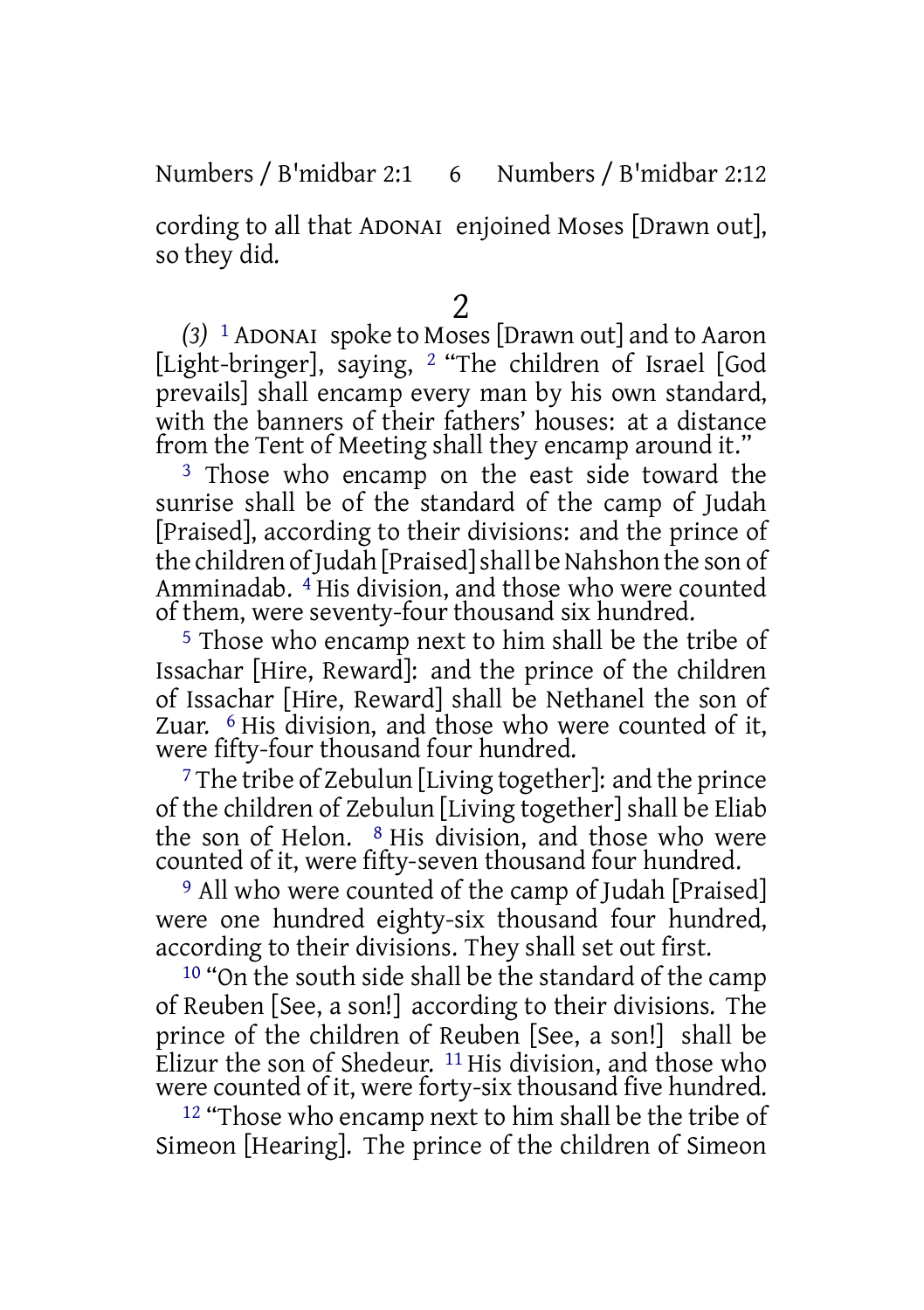Numbers / B'midbar 2:13 7 Numbers / B'midbar 2:24

[Hearing] shall be Shelumiel the son of Zurishaddai [My rock almighty]. 13 His division, and those who were counted of them, were fifty-nine thousand three hundred.

14 "The tribe of Gad [Good fortune]: and the prince of the children of Gad [Good fortune] shall be Eliasaph the son of Reuel. <sup>15</sup> His division, and those who were counted of them, were forty-five thousand six hundred fifty.

16 "All who were counted of the camp of Reuben [See, a son!] were one hundred fifty-one thousand four hundred fifty, according to their armies. They shall set out second.

17 "Then the Tent of Meeting shall set out, with the camp of the Levites [Descendants of United with] in the middle of the camps. As they encamp, so shall they set out, every man in his place, by their standards.

18 "On the west side shall be the standard of the camp of Ephraim [Fruit] according to their divisions: and the prince of the children of Ephraim [Fruit] shall be Elishama the son of Ammihud. 19 His division, and those who were counted of them, were forty thousand five hundred.

20 "Next to him shall be the tribe of Manasseh [Causing to forget]: and the prince of the children of Manasseh [Causing to forget] shall be Gamaliel the son of Pedahzur.  $21$  His division, and those who were counted of them, were thirty-two thousand two hundred.

22 "The tribe of Benjamin [Son of right hand, Son of south]: and the prince of the children of Benjamin [Son of right hand, Son of south] shall be Abidan the son of Gideoni. 23 His army, and those who were counted of them, were thirty-five thousand four hundred.

24 "All who were counted of the camp of Ephraim [Fruit] were one hundred eight thousand one hundred, according to their divisions. They shall set out third.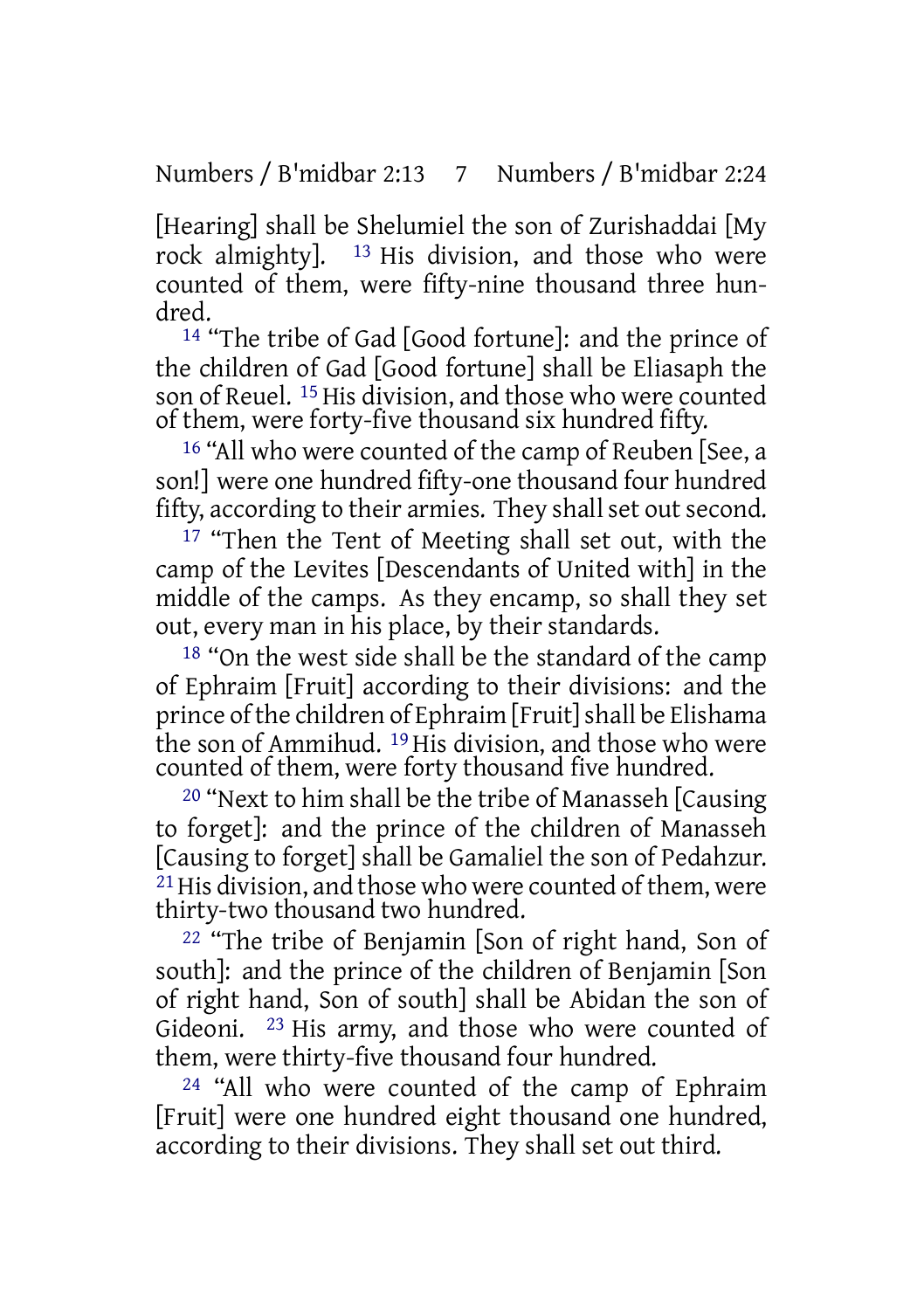25 "On the north side shall be the standard of the camp of Dan [He judged] according to their divisions: and the prince of the children of Dan [He judged] shall be Ahiezer the son of Ammishaddai. 26 His division, and those who were counted of them, were sixty-two thousand seven hundred.

27 "Those who encamp next to him shall be the tribe of Asher [Happy]: and the prince of the children of Asher [Happy] shall be Pagiel the son of Ochran. <sup>28</sup> His division, and those who were counted of them, were forty-one thousand and five hundred.

29 "The tribe of Naphtali [My wrestling]: and the prince of the children of Naphtali [My wrestling] shall be Ahira the son of Enan. <sup>30</sup> His division, and those who were counted ofthem, were fifty-three thousand four hundred.

<sup>31</sup> "All who were counted of the camp of Dan [He judged] were one hundred fifty-seven thousand six hundred. They shall set out last by their standards."

 $32$  These are those who were counted of the children of Israel [God prevails] by their fathers' houses. All who were counted of the camps according to their armies were six hundred three thousand five hundred fifty. 33 But the Levites [Descendants of United with] were not counted among the children of Israel [God prevails]; as ADONAI enjoined Moses [Drawn out].

<sup>34</sup> Thus the children of Israel [God prevails] did. According to all that ADONAI enjoined Moses [Drawn out], so they encamped by their standards, and so they set out, everyone by their families, according to their fathers' houses.

 $(4)$ <sup>1</sup> Now this is the history of the generations of Aaron [Light-bringer] and Moses [Drawn out] in the day that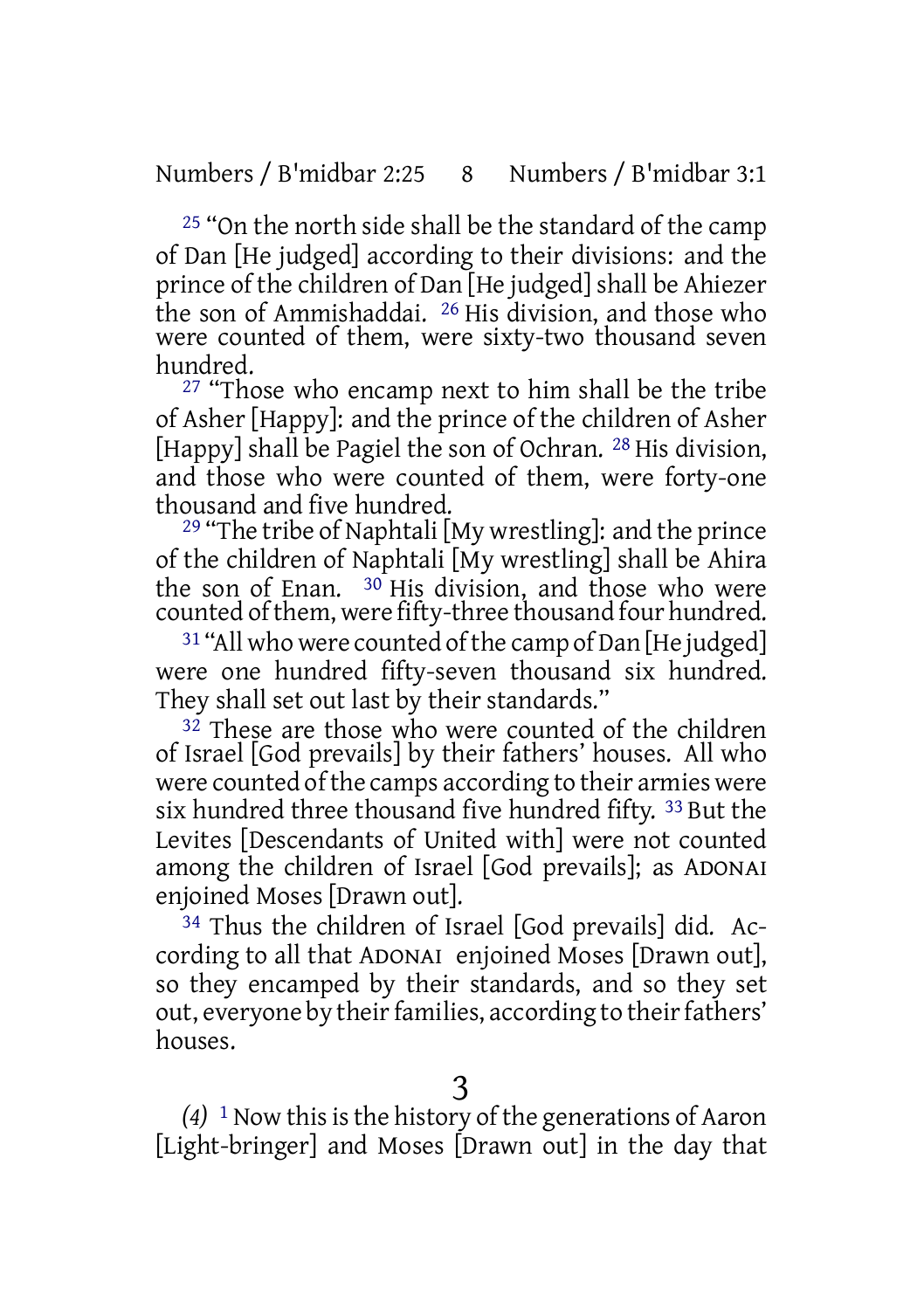Numbers / B'midbar 3:2 9 Numbers / B'midbar 3:13

ADONAI spoke with Moses [Drawn out] in Mount Sinai  $[Then 2]$  These are the names of the sons of Aaron  $2$  These are the names of the sons of Aaron [Light-bringer]: Nadab the firstborn, and Abihu, Eleazar [Help of God], and Ithamar.

<sup>3</sup> These are the names of the sons of Aaron [Lightbringer], the priests who were anointed, whom he consecrated to minister in the priest's office. <sup>4</sup> Nadab and Abihu died before ADONAI , when they offered strange fire before ADONAI , in the wilderness of Sinai [Thorn], and they had no children. Eleazar [Help of God] and Ithamar ministered in the priest's office in the presence of Aaron [Light-bringer] their father.

5 ADONAI spoke to Moses [Drawn out], saying, 6 "Bring the tribe of Levi [United with] near, and set them before Aaron [Light-bringer] the priest, that they may minister to him. 7 They shall keep his requirements, and the requirements of the whole congregation before the Tent of Meeting, to do the service of the tabernacle. 8 They shall keep all the furnishings of the Tent of Meeting, and the obligations of the children of Israel [God prevails], to do the service of the tabernacle. 9 You shall give the Levites [Descendants of United with] to Aaron [Lightbringer] and to his sons. They are wholly given to him on the behalf of the children of Israel [God prevails]. 10 You shall appoint Aaron [Light-bringer] and his sons, and they shall keep their priesthood. The stranger who comes near shall be put to death."

11 ADONAI spoke to Moses [Drawn out], saying, 12 "Behold, I have taken the Levites [Descendants of United with] from among the children of Israel [God prevails] instead of all the firstborn who open the womb among the children of Israel [God prevails]; and the Levites [Descendants of United with] shall be mine: 13 for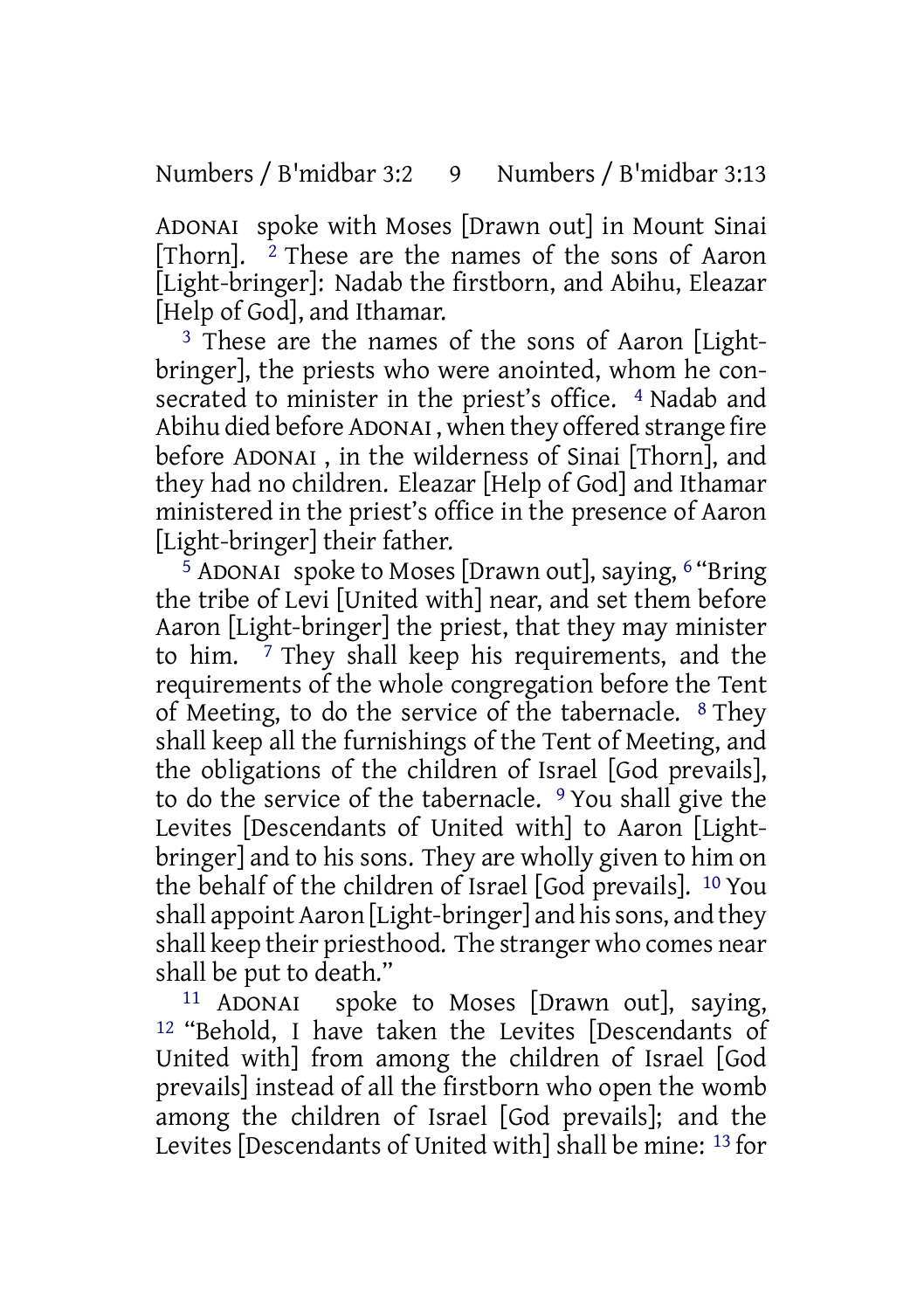Numbers / B'midbar 3:14 10 Numbers / B'midbar 3:25

all the firstborn are mine. On the day that I struck down all the firstborn in the land of Egypt [Abode of slavery] I made holy to me all the firstborn in Israel [God prevails], both man and animal. They shall be mine. I am ADONAI ."

*(5)* 14 ADONAI spoke to Moses [Drawn out] in the wilderness of Sinai [Thorn], saying, <sup>15</sup> "Count the children of Levi [United with] by their fathers' houses, by their families. You shall count every male from a month old and upward."

16 Moses [Drawn out] counted them according to ADONAI 's word, as he was enjoined.

<sup>17</sup> These were the sons of Levi [United with] by their names: Gershon, and Kohath, and Merari.

<sup>18</sup> These are the names of the sons of Gershon by their families: Libni and Shimei.

19 The sons of Kohath by their families: Amram, and Izhar, Hebron, and Uzziel.

20 The sons of Merari by their families: Mahli and Mushi.

These are the families of the Levites [Descendants of United with] according to their fathers' houses.

21 Of Gershon was the family of the Libnites, and the family of the Shimeites: these are the families of the Gershonites.

22 Those who were counted of them, according to the number of all the males, from a month old and upward, even those who were counted of them were seven thousand five hundred.

23 The families of the Gershonites shall encamp behind the tabernacle westward.

24 The prince of the fathers' house of the Gershonites shall be Eliasaph the son of Lael. 25 The duty of the sons of Gershon in the Tent of Meeting shall be the tabernacle, and the tent, its covering, and the screen for the door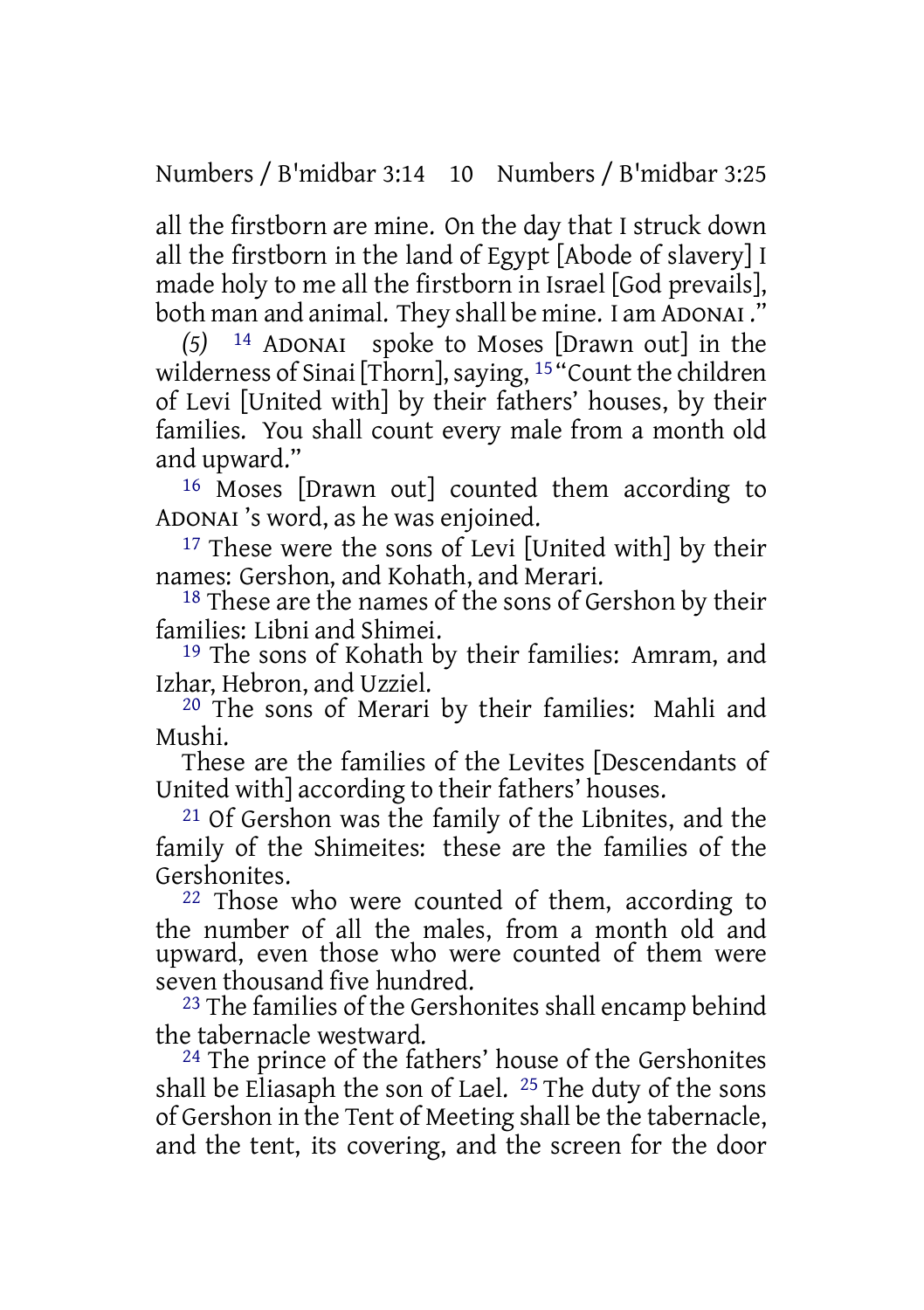Numbers / B'midbar 3:26 11 Numbers / B'midbar 3:38

of the Tent of Meeting, 26 and the hangings of the court, and the screen for the door of the court, which is by the tabernacle, and around the altar, and its cords for all of its service.

27 Of Kohath was the family of the Amramites, and the family of the Izharites, and the family of the Hebronites, and the family of the Uzzielites: these are the families of the Kohathites. 28 According to the number of all the males, from a month old and upward, there were eight thousand six hundred, keeping the requirements of the sanctuary.

29 The families of the sons of Kohath shall encamp on the south side of the tabernacle. 30 The prince of the fathers' house of the families of the Kohathites shall be Elizaphan the son of Uzziel.  $31$  Their duty shall be the ark, the table, the *menorah* ·lamp·, the altars, the utensils of the sanctuary with which they minister, and the screen, and all its service. 32 Eleazar [Help of God] the son of Aaron [Light-bringer] the priest shall be prince of the princes of the Levites [Descendants of United with], with the oversight of those who keep the requirements of the sanctuary.

33 Of Merari was the family of the Mahlites, and the family of the Mushites. These are the families of Merari. <sup>34</sup> Those who were counted of them, according to the number of all the males, from a month old and upward, were six thousand two hundred.

35 The prince of the fathers' house of the families of Merari was Zuriel the son of Abihail. They shall encamp on the north side of the tabernacle.  $36$  The appointed duty of the sons of Merari shall be the tabernacle's boards, its bars, its pillars, its sockets, all its instruments, all its service, <sup>37</sup> the pillars of the court around it, their sockets, their pins, and their cords. 38 Those who encamp before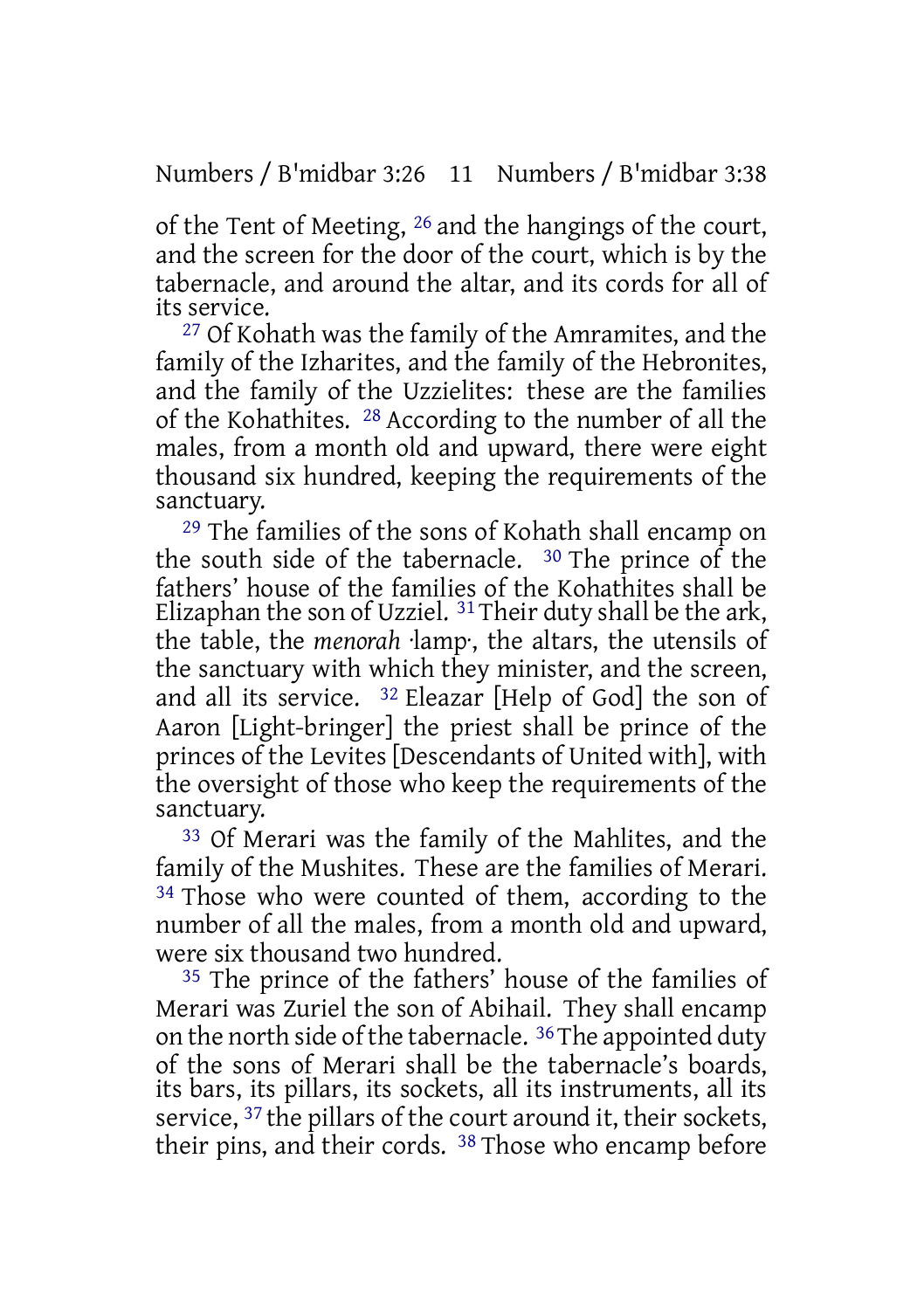Numbers / B'midbar 3:39 12 Numbers / B'midbar 3:46

the tabernacle eastward, in front of the Tent of Meeting toward the sunrise, shall be Moses [Drawn out], and Aaron [Light-bringer] and his sons, keeping the requirements of the sanctuary for the duty of the children of Israel [God prevails]. The stranger who comes near shall be put to death. 39 All who were counted of the Levites [Descendants of United with], whom Moses [Drawn out] and Aaron [Light-bringer] counted by their families, all the males from a month old and upward, were twentytwo thousand.

*(6)* 40 ADONAI said to Moses [Drawn out], "Count all the firstborn males of the children of Israel [God prevails] from a month old and upward, and take the number of their names. 41 You shall take the Levites [Descendants of United with] for me (I am ADONAI ·) instead of all the firstborn among the children of Israel [God prevails]; and the livestock of the Levites [Descendants of United with] instead of all the firstborn among the livestock of the children of Israel [God prevails]."

42 Moses [Drawn out] counted, as ADONAI enjoined him, all the firstborn among the children of Israel [God prevails]. 43 All the firstborn males according to the number of names, from a month old and upward, of those who were counted of them, were twenty-two thousand two hundred seventy-three.

<sup>44</sup> ADONAI spoke to Moses [Drawn out], saying, <sup>45</sup> "Take the Levites[Descendants of United with] instead of all the firstborn among the children of Israel [God prevails], and the livestock of the Levites [Descendants of United with] instead of their livestock; and the Levites [Descendants of United with] shall be mine. I am ADONAI . 46 For the redemption of the two hundred seventy-three of the firstborn of the children of Israel [God prevails], who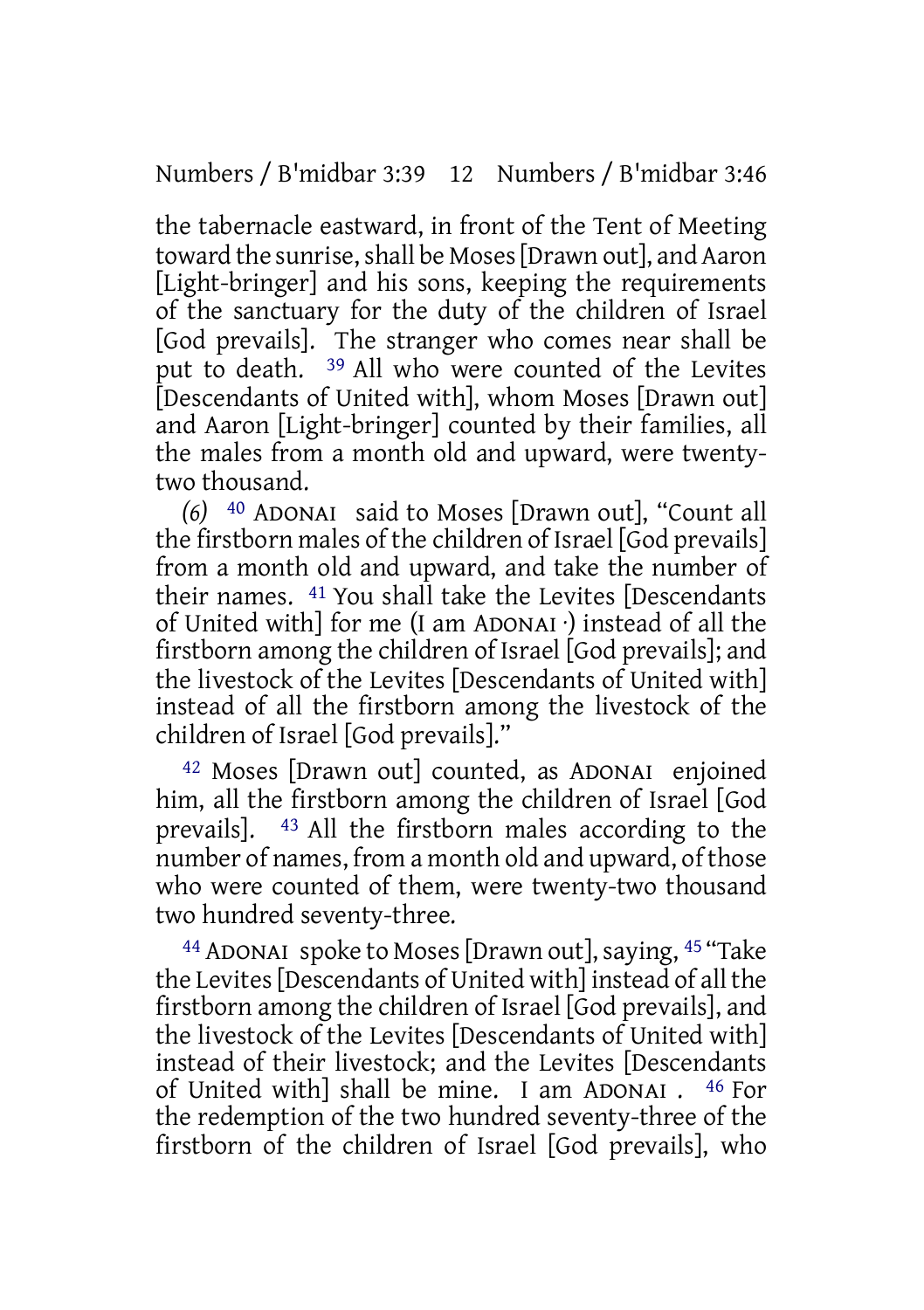exceed the number of the Levites [Descendants of United with],  $47$  you shall take five shekels  $\left[2 \text{ oz} \right]$ ; 56.7 g] for each one, that is 273 shekels [6.83 lb; 3.1 kg] total; after the shekel of the sanctuary you shall take them; (the shekel is 0.4oz; 11.34 g; or called twenty gerahs 20/50 of an oz): 48 and you shall give the money, with which their remainder is redeemed, to Aaron [Light-bringer] and to his sons"

49 Moses [Drawn out] took the redemption money from those who exceeded the number of those who were redeemed by the Levites [Descendants of United with]; 50 from the firstborn of the children of Israel [God prevails] he took the money, one thousand three hundred sixty-five shekels [34.13 lb; 15.48 kg], after the shekel of the sanctuary  $[0.4 \text{ oz}; 11.34 \text{ g}]$ :  $51 \text{ and Moses}$  [Drawn] out] gave the redemption money to Aaron [Light-bringer] and to his sons, according to ADONAI 's word, as ADONAI enjoined Moses [Drawn out].

4

*(7)* 1 ADONAI spoke to Moses[Drawn out] and to Aaron [Light-bringer], saying, 2 "Take a census of the sons of Kohath from among the sons of Levi [United with], by their families, by their fathers' houses, <sup>3</sup> from thirty years old and upward even until fifty years old, all who enter into the service, to do the work in the Tent of Meeting.

4 "This is the service of the sons of Kohath in the Tent of Meeting, the most holy things. 5When the camp moves forward, Aaron [Light-bringer] shall go in, and his sons, and they shall take down the veil of the screen, and cover the ark of the Testimony with it,  $6$  and shall put a covering of sealskin on it, and shall spread over it a cloth all of blue. and shall put in its poles.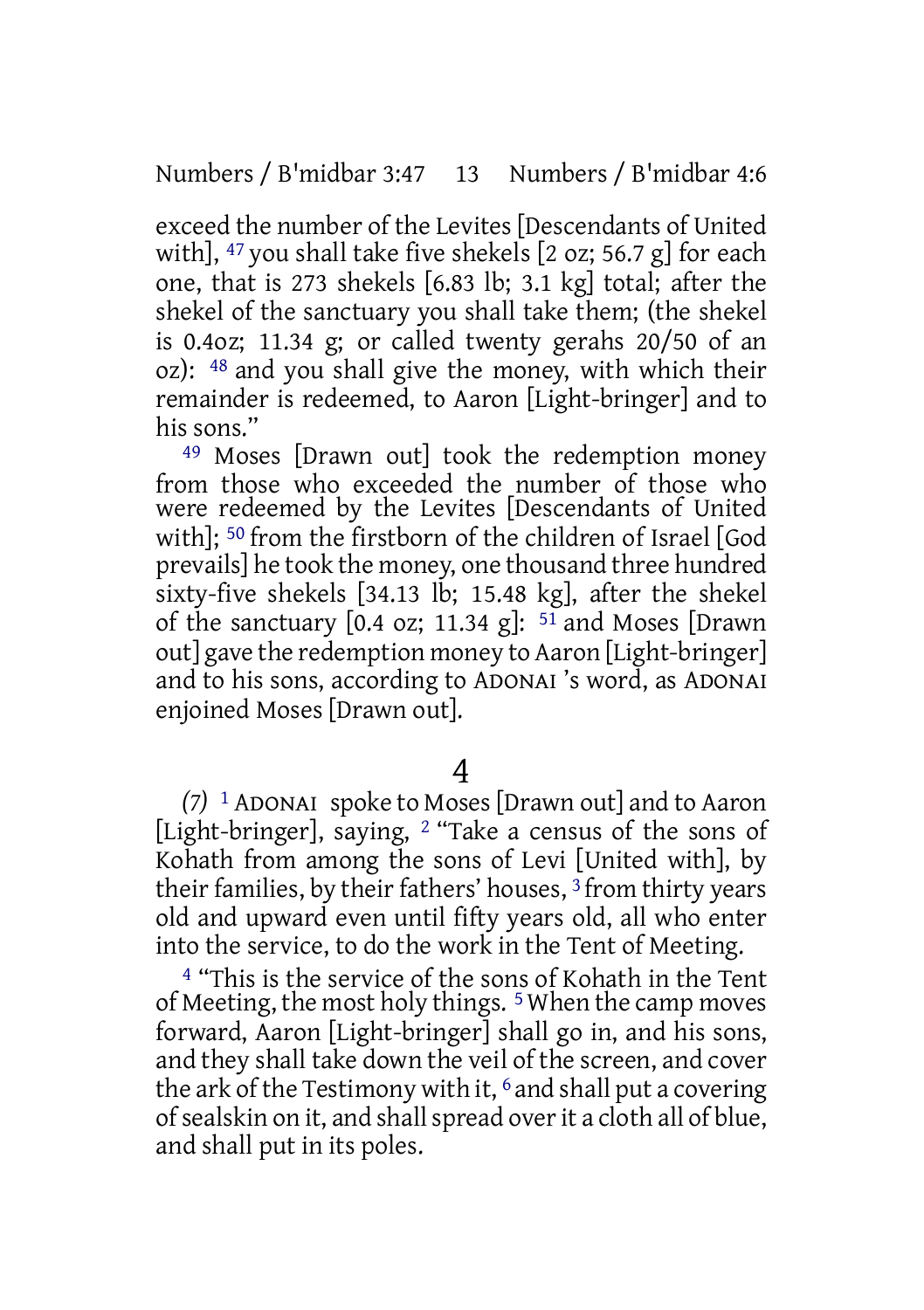7 "On the table of show bread they shall spread a blue cloth, and put on it the dishes, the spoons, the bowls, and the cups with which to pour out; and the continual bread shall be on it.  $8$  They shall spread on them a scarlet cloth, and cover the same with a covering of sealskin, and shall put in its poles.

9 "They shall take a blue cloth, and cover the *menorah* ·lamp· of the light, and its lamp candles, and its snuffers, and its snuff dishes, and all its oil utensils, with which they minister to it.  $^{10}$  They shall put it and all its utensils within a covering of sealskin, and shall put it on the frame.

11 "On the golden altar they shall spread a blue cloth, and cover it with a covering of sealskin, and shall put in its poles.

12 "They shall take all the utensils of ministry, with which they minister in the sanctuary, and put them in a blue cloth, and cover them with a covering of sealskin, and shall put them on the frame.

13 "They shall take away the ashes from the altar, and spread a purple cloth on it. <sup>14</sup> They shall put on it all its utensils, with which they minister about it, the fire pans, the meat hooks, the shovels, and the basins; all the utensils of the altar; and they shall spread on it a covering of sealskin, and put in its poles.

15 "When Aaron [Light-bringer] and his sons have finished covering the sanctuary, and all the furniture of the sanctuary, as the camp moves forward; after that, the sons of Kohath shall come to carry it: but they shall not touch the sanctuary, lest they die. These things are the burden of the sons of Kohath in the Tent of Meeting.

16 "The duty of Eleazar [Help of God] the son of Aaron [Light-bringer] the priest shall be the oil for the light, the sweet incense, the continual meal offering, and the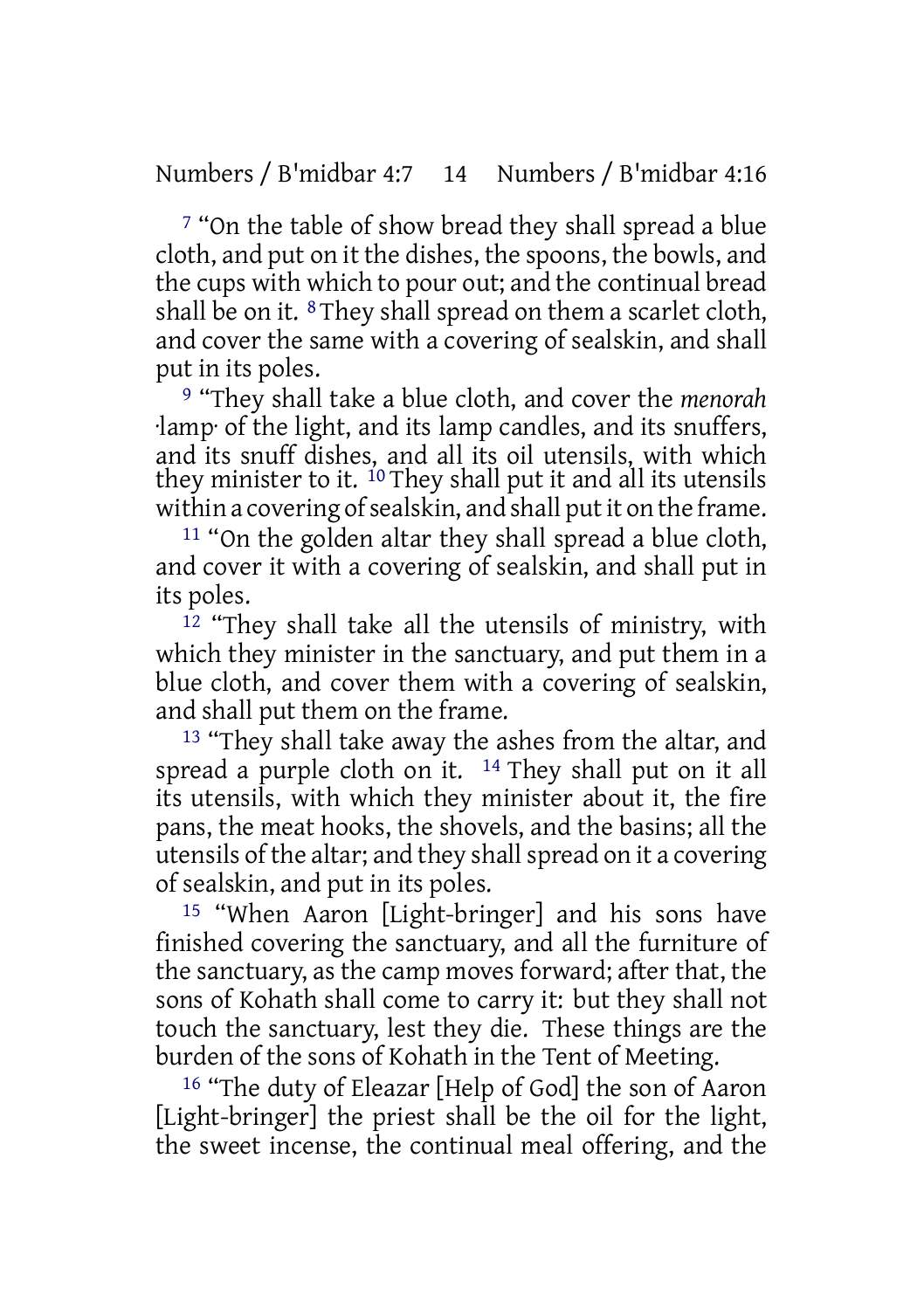Numbers / B'midbar 4:17 15 Numbers / B'midbar 4:26

anointing oil, the requirements of all the tabernacle, and of all that is in it, the sanctuary, and its furnishings."

*(Maftir ·Conclusion·)* 17 ADONAI spoke to Moses [Drawn out] and to Aaron [Light-bringer], saying, <sup>18</sup> "Don't cut off the tribe of the families of the Kohathites from among the Levites [Descendants of United with]; 19 but thus do to them, that they may live, and not die, when they approach to the most holy things: Aaron [Light-bringer] and hissonsshall go in, and appoint them everyone to his service and to his burden; <sup>20</sup> but they shall not go in to see the sanctuary even for a moment, lest they die."

*Haftarah B'midar ·Taking leave · In the desert·: Hoshea / Hosea 1:10-2:20 B'rit Hadashah ·New Covenant·: Luke 16:1-17:10*

## Parashah 35: *Naso* ·Lift up· 4:21-7:89

<sup>21</sup> ADONAI spoke to Moses [Drawn out], saying,  $^{22}$  "Take a census of the sons of Gershon also, by their fathers' houses, by their families; 23 you shall count them from thirty years old and upward until fifty years old; all who enter in to wait on the service, to do the work in the Tent of Meeting.

<sup>24</sup> "This is the service of the families of the Gershonites, in serving and in bearing burdens: 25 they shall carry the curtains of the tabernacle, and the Tent of Meeting, its covering, and the covering of sealskin that is above on it, and the screen for the door of the Tent of Meeting, 26 and the hangings of the court, and the screen for the door of the gate of the court, which is by the tabernacle and around the altar, and their cords, and all the instruments of their service, and whatever shall be done with them.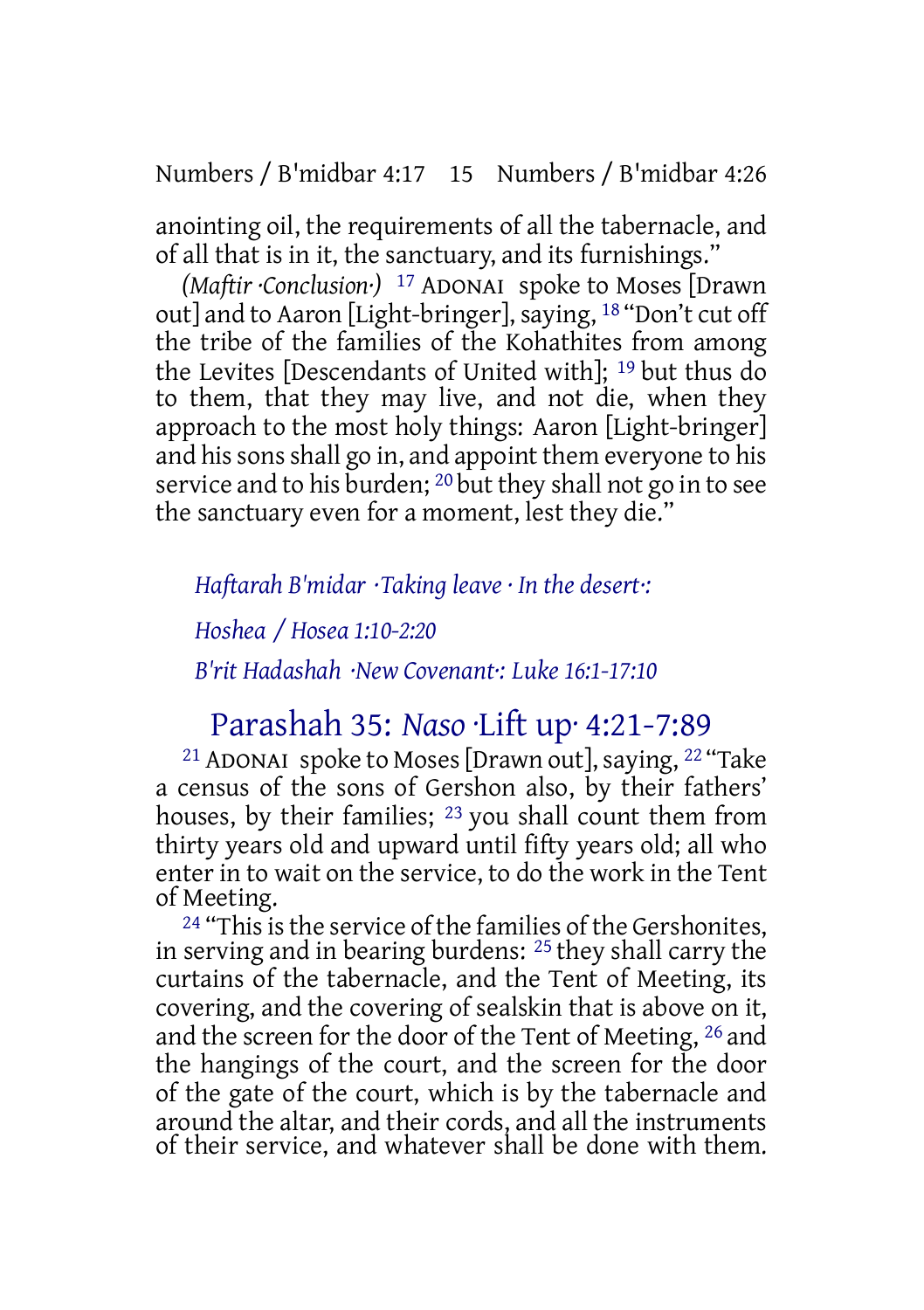They shall serve in there. <sup>27</sup> Aaron [Light-bringer] and his sons shall supervise all the work of the sons of the Gershonites, transporting loads and serving, and you shall assign them who is to do what job and its responsibilities. 28 This is the service of the families of the sons of the Gershonites in the Tent of Meeting: and their duty shall be under the hand of Ithamar the son of Aaron [Lightbringer] the priest.

<sup>29</sup> "As for the sons of Merari, you shall count them by their families, by their fathers' houses; 30 you shall count them from thirty years old and upward even to fifty years old, everyone who enters on the service, to do the work of the Tent of Meeting. 31 This is the duty of their burden, according to all their service in the Tent of Meeting: the tabernacle's boards, its bars, its pillars, its sockets,  $32$  and the pillars of the court around it, and their sockets, and their pins, and their cords, with all their instruments, and with all their service: and by name you shall appoint the instruments of the duty of their burden. 33 This is the service of the families of the sons of Merari, according to all their service, in the Tent of Meeting, under the hand of Ithamar the son of Aaron [Light-bringer] the priest."

*(S:2)* 34 Moses [Drawn out] and Aaron [Light-bringer] and the princes of the congregation counted the sons of the Kohathites by their families, and by their fathers' houses, 35 from thirty years old and upward even to fifty years old, everyone who entered into the service, for work in the Tent of Meeting. 36 Those who were counted of them by their families were two thousand seven hundred fifty. 37 These are those who were counted of the families of the Kohathites, all who served in the Tent of Meeting, whom Moses [Drawn out] and Aaron [Light-bringer] counted according to the order given by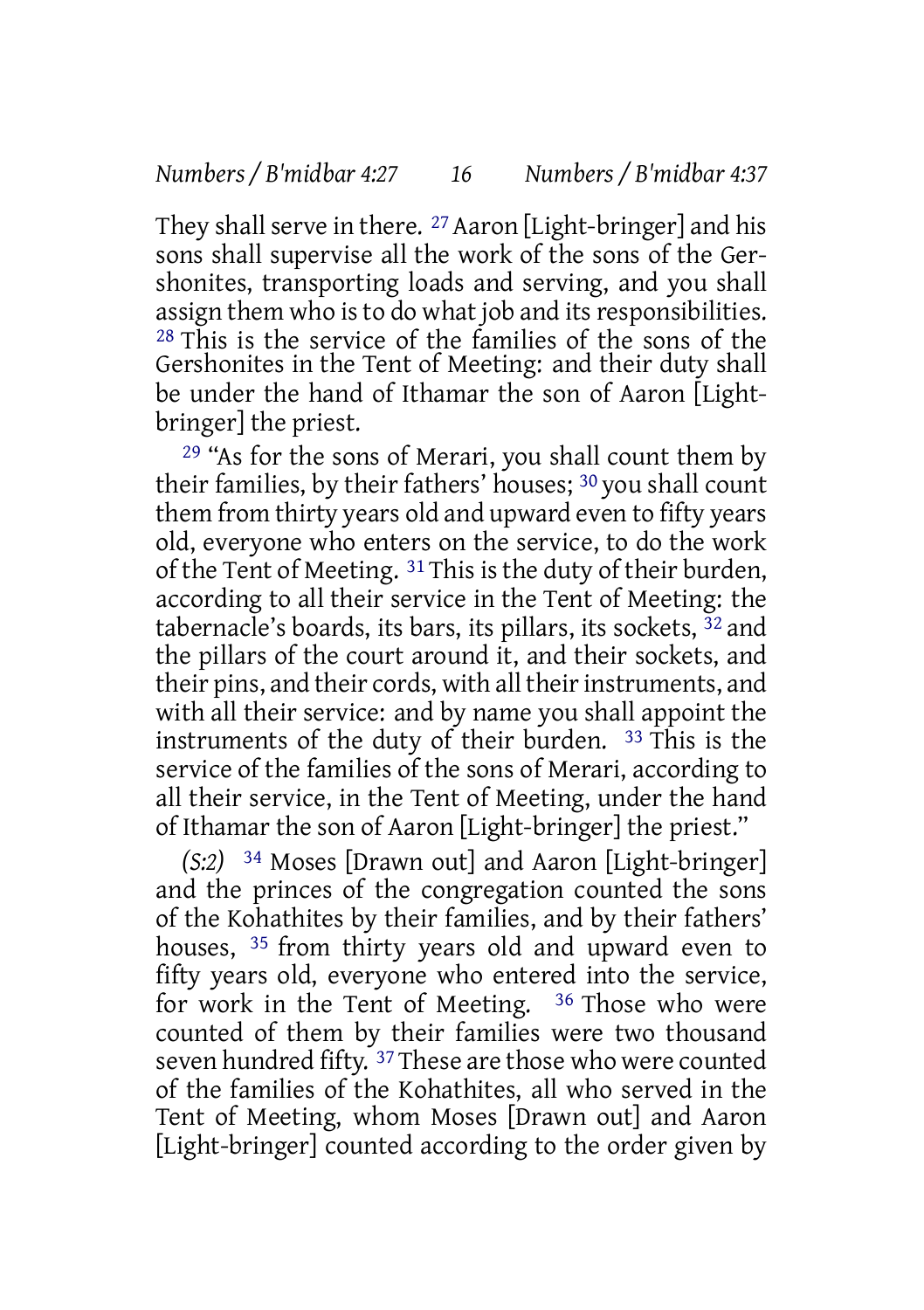# Numbers / B'midbar 4:3817Numbers / B'midbar

ADONAI through Moses [Drawn out].

*(A:2)* 38 Those who were counted of the sons of Gershon, their families, and by their fathers' houses, <sup>39</sup> from thirty years old and upward even to fifty years old, everyone who entered into the service, for work in the Tent of Meeting, 40 even those who were counted of them, by their families, by their fathers' houses, were two thousand six hundred thirty. 41 These are those who were counted of the families of the sons of Gershon, all who served in the Tent of Meeting, whom Moses [Drawn out] and Aaron [Light-bringer] counted according to the order given by ADONAI . 42 Those who were counted of the families of the sons of Merari, by their families, by their fathers' houses, 43 from thirty years old and upward even to fifty years old, everyone who entered into the service, for work in the Tent of Meeting, 44 even those who were counted of them by their families, were three thousand two hundred. 45 These are those who were counted ofthe families ofthe sons of Merari, whom Moses [Drawn out] and Aaron [Light-bringer] counted according to the order given by ADONAI through Moses[Drawn out]. 46All those who were counted of the Levites[Descendants of United with], whom Moses [Drawn out] and Aaron [Light-bringer] and the princes of Israel [God prevails] counted, by their families, and by their fathers' houses, <sup>47</sup> from thirty years old and upward even to fifty years old, everyone who entered in to do the work of service, and the work of bearing burdens in the Tent of Meeting, 48 even those who were counted of them, were eight thousand five hundred eighty. 49 According to the words ADONAI enjoined, they were counted by Moses [Drawn out], everyone according to his service, and according to his burden. Thus were they counted by him, as ADONAI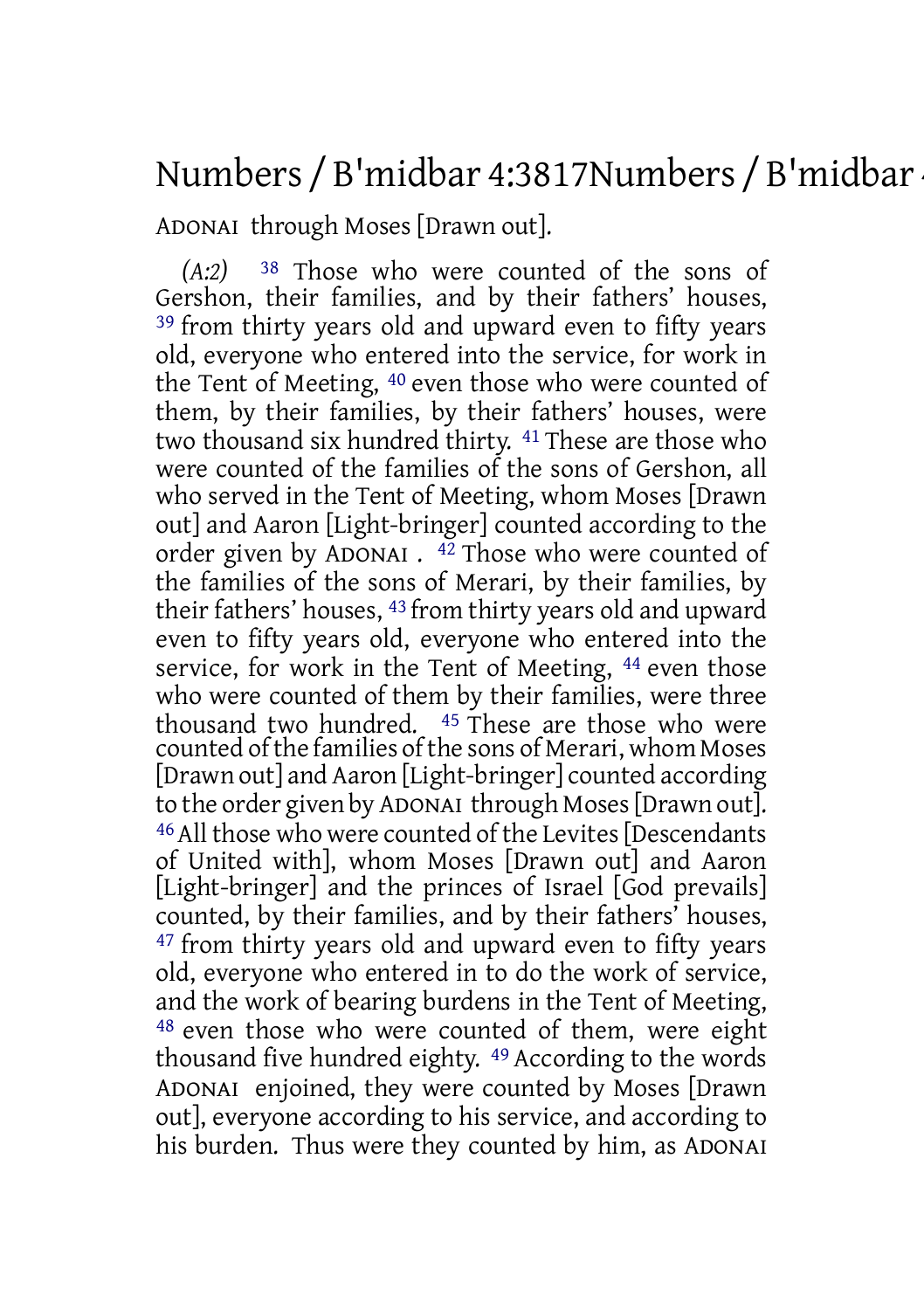Numbers / B'midbar 5:1 18 Numbers / B'midbar 5:9

ordered Moses [Drawn out].

### 5

*(3)* <sup>1</sup> ADONAI spoke to Moses [Drawn out], saying, <sup>2</sup> \* "Enjoin the children of Israel [God prevails] that they put out of the camp every leper, and everyone who has an issue, and whoever is unclean by the dead.  $3\dot{+}$  Both you shall put male and female outside of the camp; that they not defile their camp, in the middle of which I dwell."

4 The children of Israel [God prevails] did so, and put them outside of the camp; as ADONAI spoke to Moses [Drawn out], so did the children of Israel [God prevails].

<sup>5</sup> ADONAI spoke to Moses [Drawn out], saying, <sup>6</sup> "Speak to the children of Israel [God prevails]: 'When a man or woman commits any sin that men commit, so as to trespass against ADONAI, and that soul is guilty;  $7 \frac{4}{3}$ then he shall *yadah* ·extend hands in confession· of his sin which he has done, and he shall make restitution for his guilt in full, and add to it the fifth part of it, and give it to him in respect of whom he has been guilty. 8 But if the man has no kinsman to whom restitution may be made for the guilt, the restitution for guilt which is made to ADONAI shall be the priest's; besides the ram of the atonement, by which atonement shall be made for him. <sup>9</sup> Every heave offering of all the holy things of the children of Israel [God prevails], which they present to the

<sup>\*</sup> 5:2 Num 5:2 (Num 5:1-4) (#3.238): To send anyone who is unclean out of the camp and from the Holy Presence, that is the Sanctuary  $\frac{1}{1}$  5:3 Num 5:3 (Num 5:2-3) (#3.239): T. Any male or female who is unclean must be put outside the camp / R. A *Cohen* ·Priest· who is unclean shall not enter any part of the Sanctuary / R. Impure people must not enter the Temple  $\pm$  5:7 Num 5:7 (Num 5:5-8) (#1.16): To confess before Adonai any sin that one has committed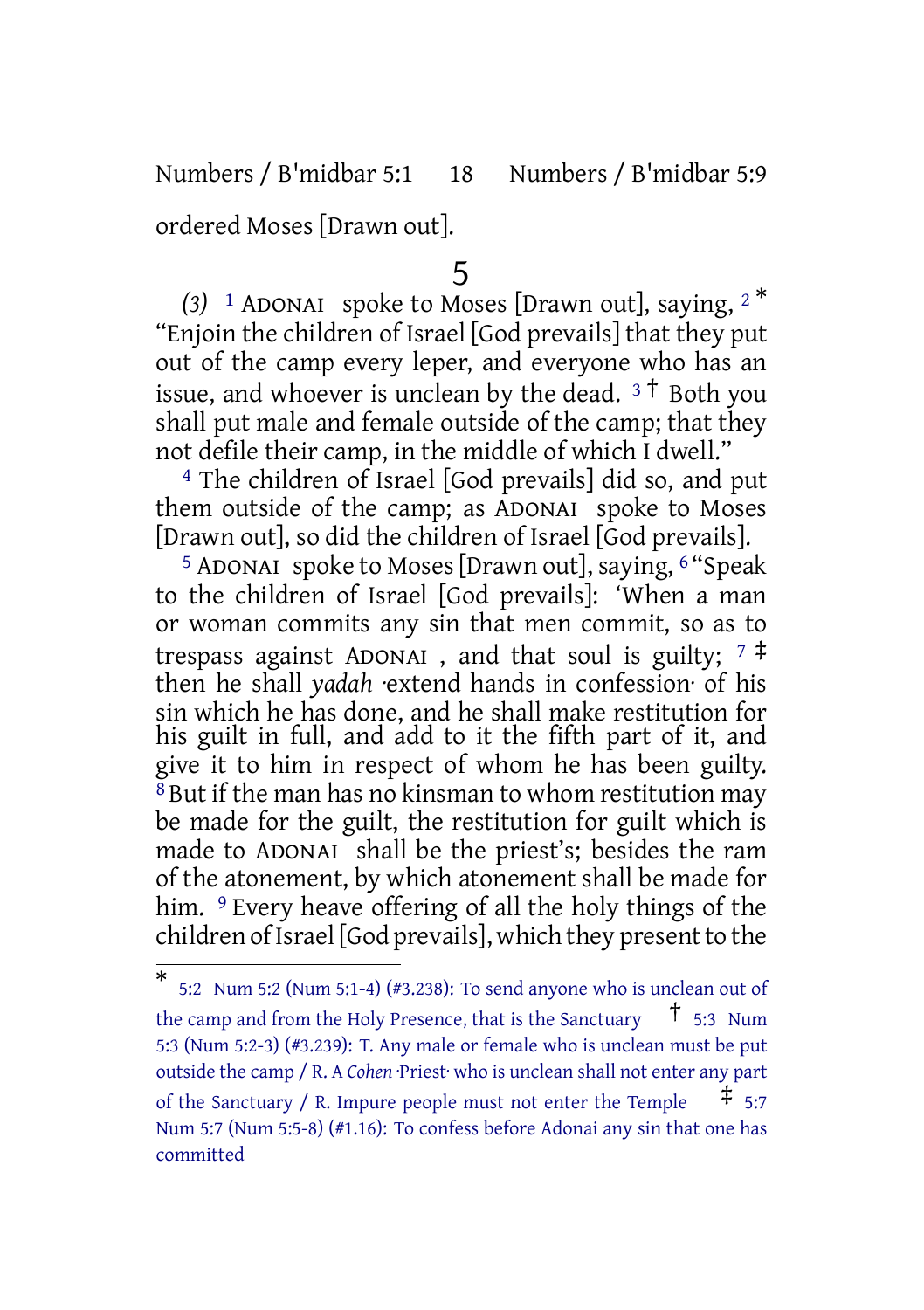Numbers / B'midbar 5:10 19 Numbers / B'midbar 5:19

priest, shall be his.  $10$  Every man's holy things shall be his: whatever any man gives the priest, it shall be his.'"

*(A:4)* 11 ADONAI spoke to Moses [Drawn out], saying, 12 "Speak to the children of Israel [God prevails], and tell them: 'If any man's wife goes astray, and is unfaithful to him, 13 and a man lies with her carnally, and it is hidden from the eyes of her husband, and is kept close, and she is defiled, and there is no witness against her, and she is not taken in the act; 14 and the spirit of jealousy comes on him, and he is jealous of his wife, and she is defiled: or if the spirit of jealousy comes on him, and he is jealous of his wife, and she is not defiled: 15 then the man shall bring his wife to the priest, and shall bring her offering for her: one tenth of an ephah [an omer; 2.3 q; 2.2 L] of barley meal. § He shall pour no oil on it, \* nor put frankincense on it, for it is a meal offering of jealousy, a meal offering of memorial, bringing iniquity to memory. 16 The priest shall bring her near, and set her before ADONAI ; 17 and the priest shall take holy water in an earthen vessel; and of the dust that is on the floor of the tabernacle the priest shall take, and put it into the water. <sup>18</sup> The priest shall set the woman before ADONAI , and let the hair of the woman's head go loose, and put the meal offering of memorial in her hands, which is the meal offering of jealousy. The priest shall have in his hand the water of bitterness that brings a curse. <sup>19</sup> The

<sup>§</sup> 5:15 Num 5:15 (Num 5:11-31) (#7.467): Not to put olive oil on the grain offering of a woman suspected of adultery / Reason: Because this is an offering for recalling guilt and remembering (appropriate) marital jealousy

<sup>\*</sup> 5:15 Num 5:15 (Num 5:11-31) (#7.468): Not to put frankincense on the meal offering of a woman suspected of adultery T. Reason: Because this is an offering for recalling guilt and remembering (appropriate) marital jealousy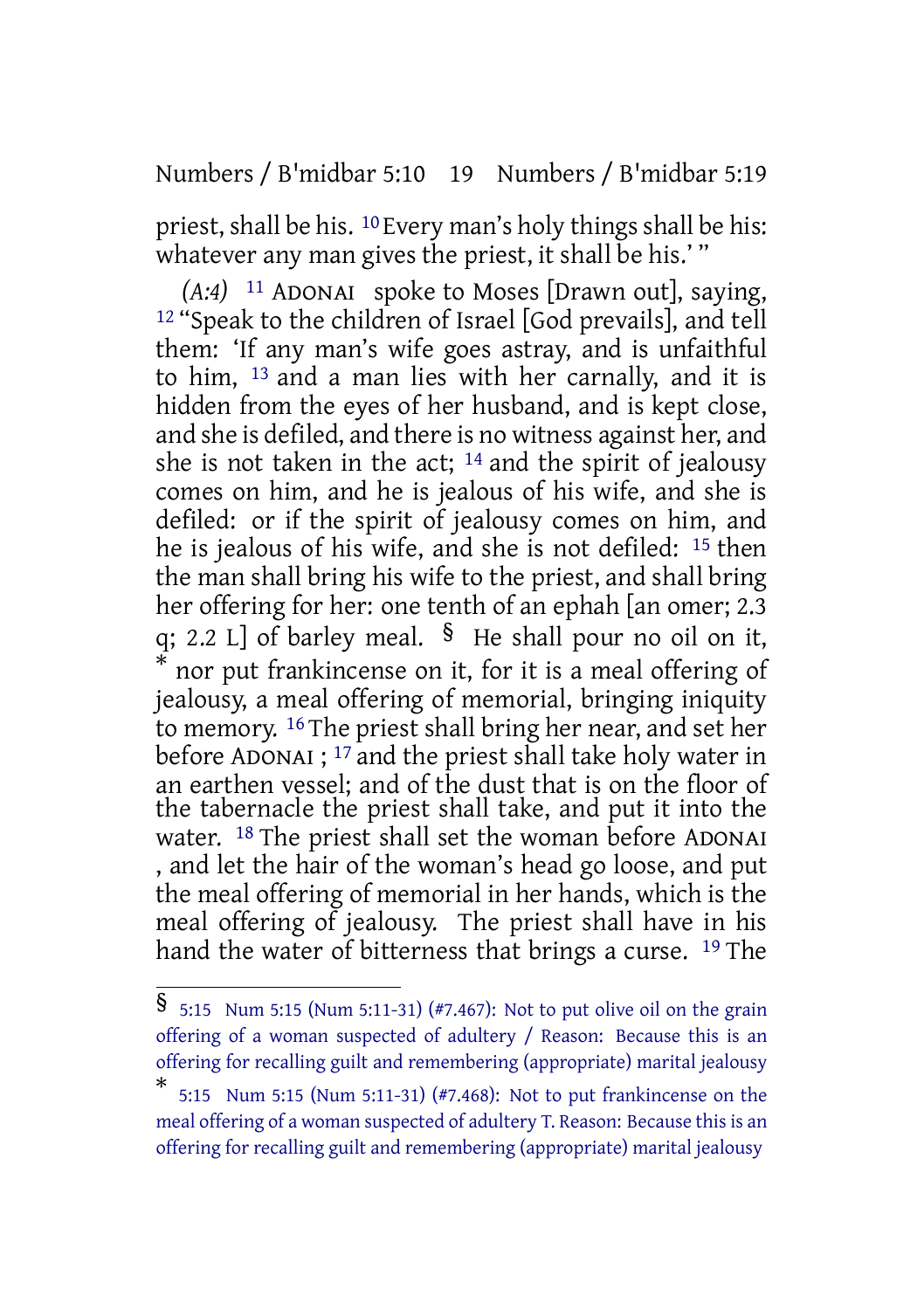priest shall cause her to swear, and shall tell the woman, "If no man has lain with you, and if you haven't gone aside to uncleanness, being under your husband, be free from this water of bitterness that brings a curse. 20 But if you have gone astray, being under your husband, and if you are defiled, and some man has lain with you besides your husband:" 21 then the priest shall cause the woman to swear with the oath of cursing, and the priest shall tell the woman, "ADONAI make you a curse and an oath among your people, when ADONAI allows yourthigh to fall away, and your body to swell; 22 and this water that brings a curse will go into your bowels, and make your body swell, and your thigh fall away." The woman shall say, "*Amen, Amen* ·So be it, So be it·."

<sup>23</sup> " The priest shall write these curses in a book, and he shall blot them out into the water of bitterness. <sup>24</sup>He shall make the woman drink the water of bitternessthat causes the curse; and the water that causes the curse shall enter into her and become bitter. 25 The priest shall take the meal offering of jealousy out of the woman's hand, and shall wave the meal offering before ADONAI , and bring it to the altar. 26 The priest shall take a handful of the meal offering, as its memorial, and burn it on the altar, and afterward shall make the woman drink the water. 27When he has made her drink the water, then it shall happen, if she is defiled, and has committed a trespass against her husband, that the water that causes the curse will enter into her and become bitter, and her body will swell, and her thigh will fall away: and the woman will be a curse among her people. 28 If the woman is not defiled, but is clean; then she shall be free, and shall conceive offspring.

<sup>29</sup> " 'This is the *Torah* ·Teaching of jealousy, when a wife,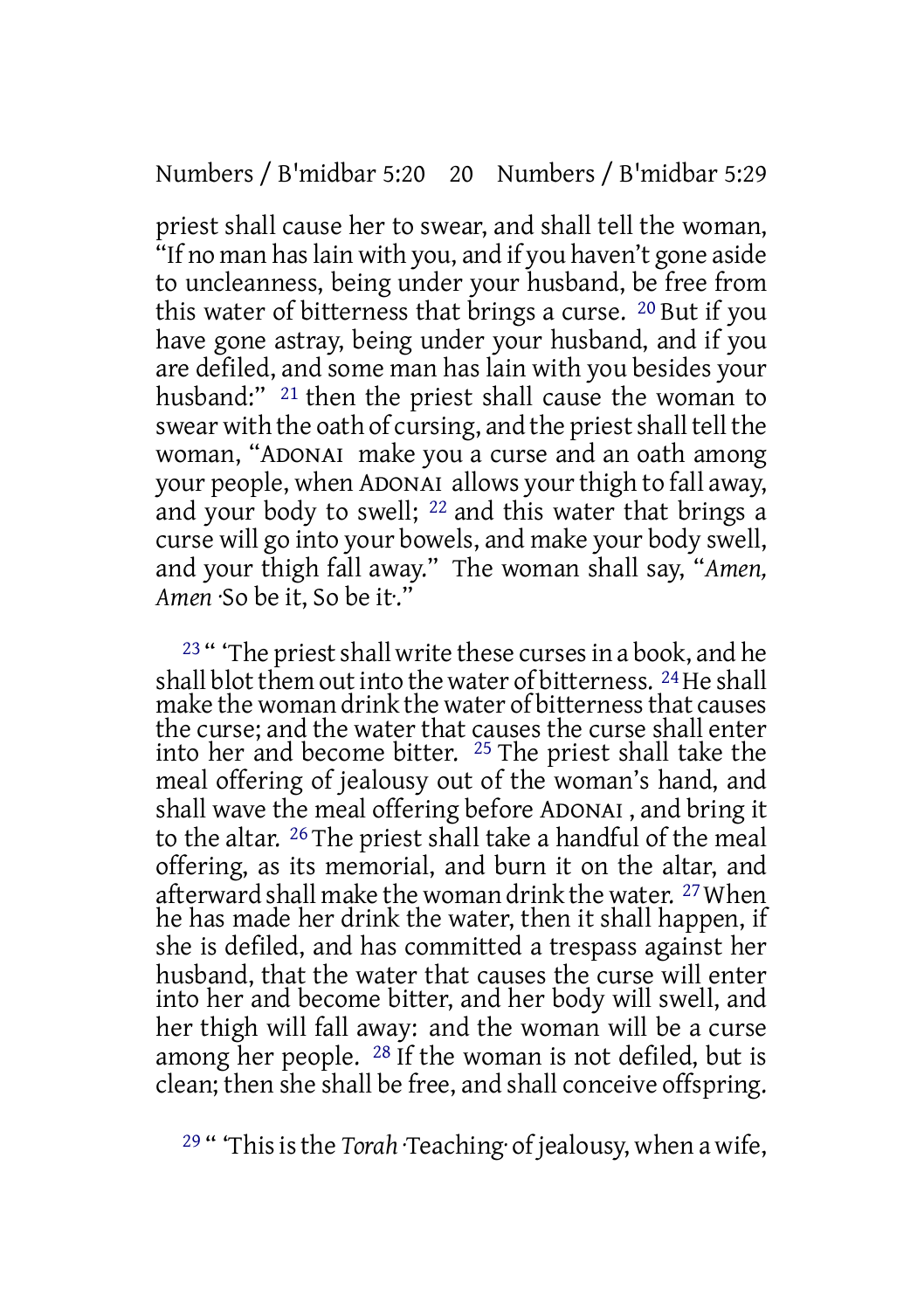Numbers / B'midbar 5:30 21 Numbers / B'midbar 6:5

being under her husband, goes astray, and is defiled; <sup>30</sup> † or when the spirit of jealousy comes on a man, and he is jealous of his wife; then he shall set the woman before ADONAI , and the priest shall execute on her all this *Torah* ·Teaching·. 31The man shall be free from iniquity, and that woman shall bear her iniquity.' "

## 6

<sup>1</sup> ADONAI spoke to Moses [Drawn out], saying,  $2$  "Speak to the children of Israel [God prevails], and tell them: 'When either man or woman shall make a special vow, the vow of a *Nazarite* Consecrated, to separate himself to ADONAI ,  $^3\!{\ast}$  he shall separate himself from wine and strong drink. He shall drink no vinegar of wine, or vinegar of fermented drink, neither shall he drink any juice of grapes,  $\dagger$  nor eat fresh grapes or  $\dagger$  dried. 4 All the days of his separation he shall eat nothing that is made of the grapevine, from § the seeds even to \* the skins.

 $5<sup>†</sup>$  "All the days of his vow of separation no razor shall come on his head, until the days are fulfilled, in which he

<sup>†</sup> 5:30 Num 5:30 (Ex 34:14; Num 5:11-15, 5:29-30, 5:11-31) (#7.469): T. To deal with a woman suspected of adultery as prescribed in the *Torah Teaching* / R. To fulfill the laws of the *Sotah* ·Wayward wife· / R. To fulfill the laws of marital jealousy Consider: This protects the woman because the man cannot simply divorce based on <sup>a</sup> hunch \* 6:3 Num 6:3 (Num 6:1-4) (#1. 17): The Nazarite shall separate himself and not drink wine, nor anything mixed with wine having the taste of wine nor grape juice  $\overline{1}$  6:3 Num 6:3 (Num 6:1-4) (#1.18): The Nazarite shall separate himself and not eat the flesh of grapes ‡ 6:3 Num 6:3 (Num 6:1-4) (#1.19): The Nazarite shall separate himself and not eat dry grapes, called raisins  $\frac{8}{10}$  6:4 Num 6:4 (Num 6:1-4) (#1.20): The Nazarite shall separate himself and not eat grape seeds \* 6:4 Num 6:4 (Num 6:1-4) (#1.21): The Nazarite shall separate himself and not eat grape skins  $\uparrow$  6:5 Num 6:5 (Num 6:2) (#1.22): The Nazarite separate himself and not cut his hair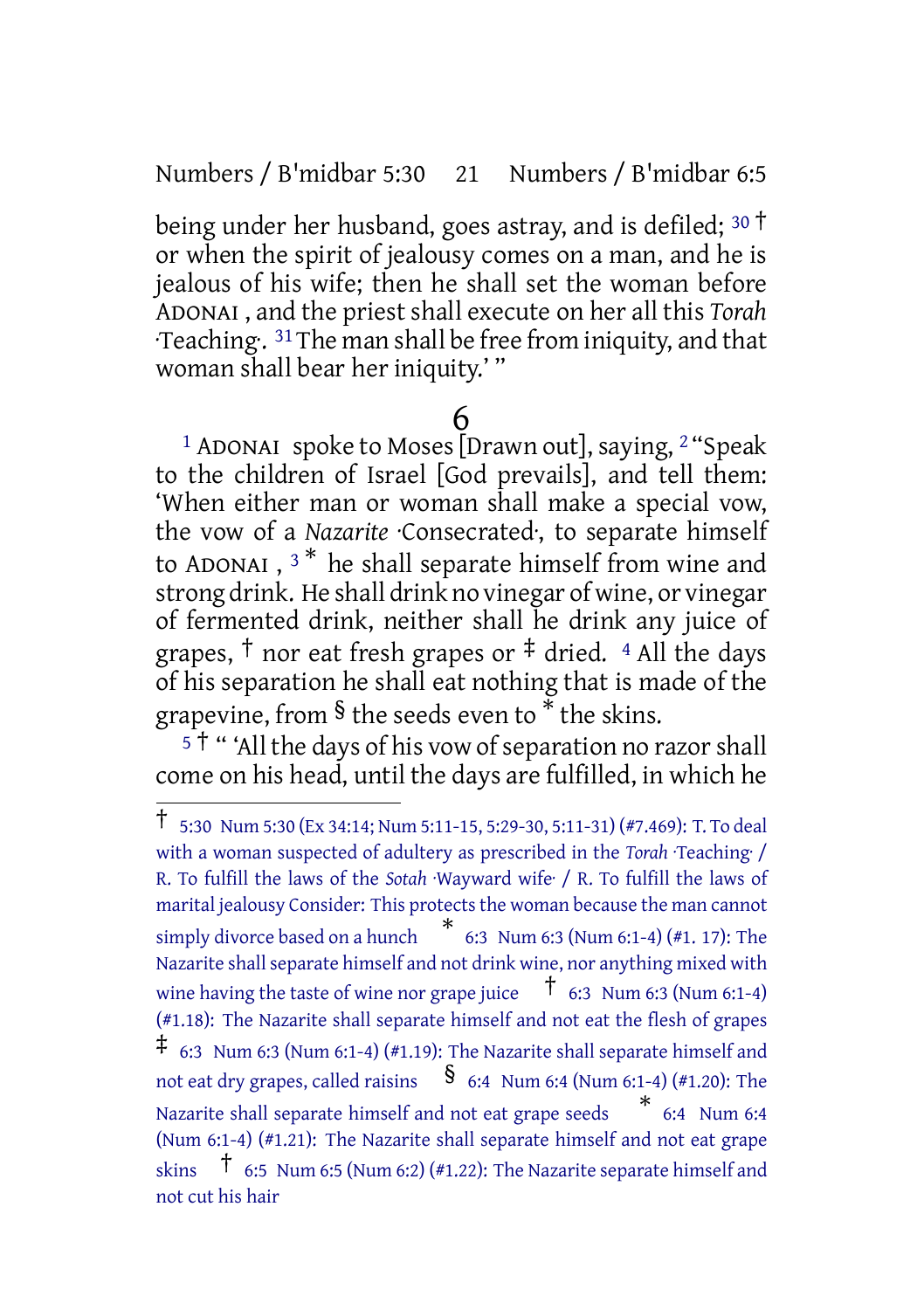Numbers / B'midbar 6:6 22 Numbers / B'midbar 6:12

separates himself to ADONAI . He shall be holy. ‡ He shall let the locks of the hair of his head grow long.

<sup>6</sup> § " 'All the days that he separates himself to ADONAI he shall not go near a dead body.  $7^*$  He shall not make himself unclean for his father, or for his mother, for his brother, or for his sister, when they die; because his separation to God is on his head. <sup>8</sup> All the days of his separation he is holy to ADONAI .

9<sup>†</sup> " 'If any man dies very suddenly beside him, and he defiles the head of his separation; then he shall shave his head in the day of his cleansing. On the seventh day he shall shave it.  $^{10}$  On the eighth day he shall bring two turtledoves or two young pigeons to the priest, to the door of the Tent of Meeting. <sup>11</sup> The priest shall offer one for a sin offering, and the other for a burnt offering, and make atonement for him, because he sinned by reason of the dead, and shall make his head holy that same day. 12He shall separate to ADONAI the days of his separation, and shall bring a male lamb a year old for a trespass offering; but the former days shall be void, because his separation was defiled.

<sup>‡</sup> 6:5 Num 6:5 (Num 6:2) (#1.23): The Nazarite shall separate himself and let his hair grow long during his dedication  $\frac{1}{8}$  6:6 Num 6:6 (Num 6:2,  $(6:6-8)$  (#1.24): T. The Nazarite shall separate himself and not enter under any covering where there is a corpse and thus become defiled and unclean / R. The Nazarite must not be under the same roof as a corpse \* 6:7 Num 6:7 (Num 6:2, 6:6-8) (#1.25): T. The Nazarite shall separate himself and not become unclean from a corpse, even father or mother, brother or sister / R. The Nazarite shall not come into contact with the dead  $\overline{t}$  6:9 Num 6:9 (Num 6:2, 6:9-12) (#1.26): T. The Nazarite is to separate himself and shave his head at the completion of his Nazerite Vow and offer his hair on the altar of burnt offering with the sacrifices / R. The Nazarite must shave after bringing sacrifices upon completion of his Nazarite period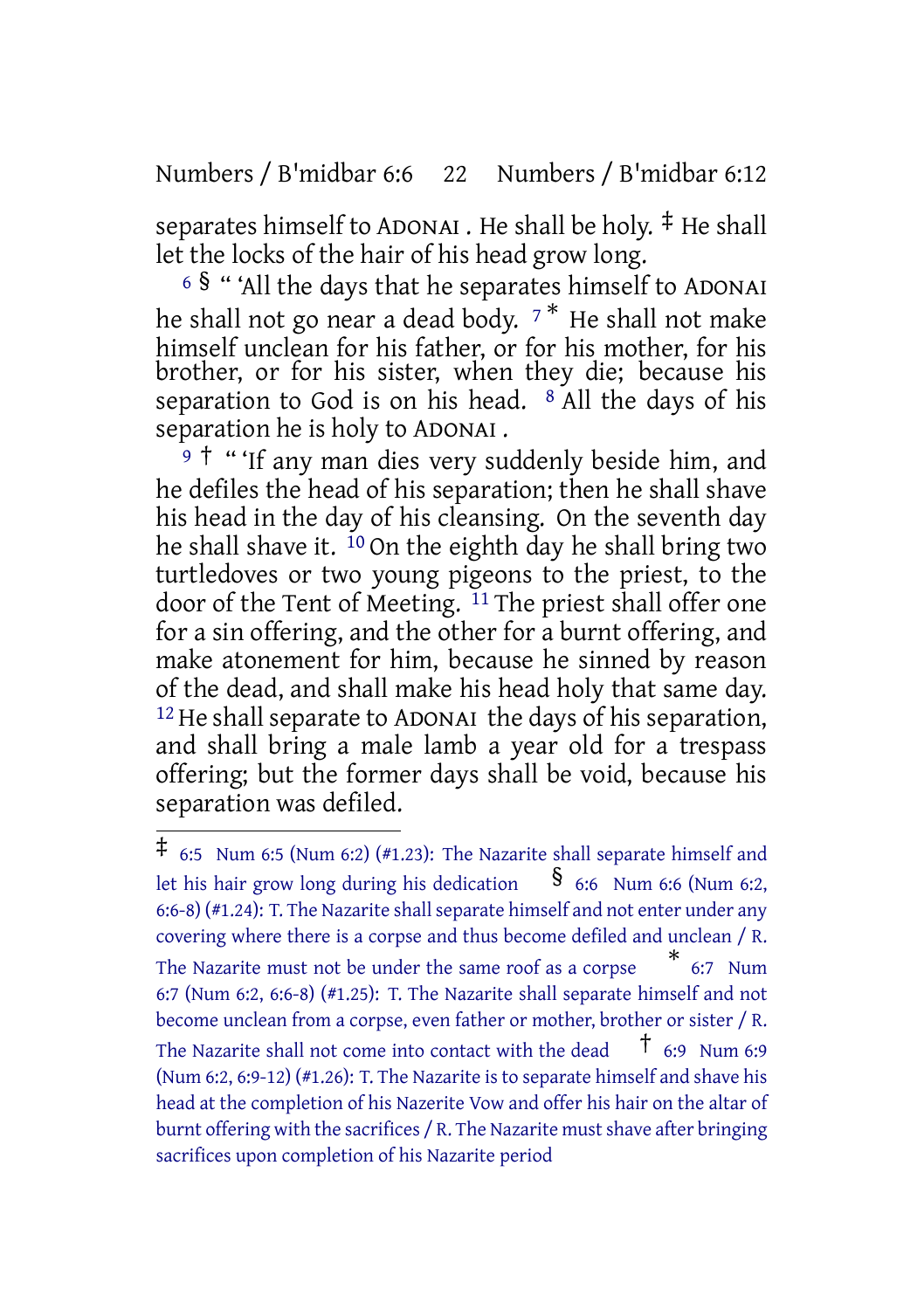#### Numbers / B'midbar 6:13 23 Numbers / B'midbar 6:21

13 " 'This is the *Torah* ·Teaching· of the *Nazarite* ·Consecrated: when the days of his separation are fulfilled, he shall be brought to the door of the Tent of Meeting, 14 and he shall offer his offering to ADONAI , one male lamb a year old without defect for a burnt offering, and one ewe lamb a year old without defect for a sin offering, and one ram without defect for peace offerings, 15 and a basket of *matzah* ·unleavened bread·, cakes of fine flour mixed with oil, and unleavened wafers anointed with oil, and their meal offering, and their drink offerings. 16 The priest shall present them before ADONAI , and shall offer his sin offering, and his burnt offering. <sup>17</sup> He shall offer the ram for a sacrifice of peace offerings to ADONAI , with the basket of *matzah* ·unleavened bread·. The priest shall offer also its meal offering, and its drink offering. 18 The *Nazarite* ·Consecrated· shall shave the head of his separation at the door of the Tent of Meeting, and shall take the hair of the head of his separation, and put it on the fire which is under the sacrifice of peace offerings. 19 The priest shall take the boiled shoulder of the ram, and one unleavened cake out of the basket, and one unleavened wafer, and shall put them on the hands of the *Nazarite* ·Consecrated·, after he has shaved the head of his separation; 20 and the priest shall wave them for a wave offering before ADONAI . This is holy for the priest, together with the breast that is waved and the thigh that is offered. After that the *Nazarite* ·Consecrated· may drink wine.

21 " 'This is the *Torah* ·Teaching· of the *Nazarite* ·Consecrated· who vows, and of his offering to ADONAI for his separation, besides that which he is able to get. According to his vow which he vows, so he must do after the *Torah* ·Teaching· of his separation.' "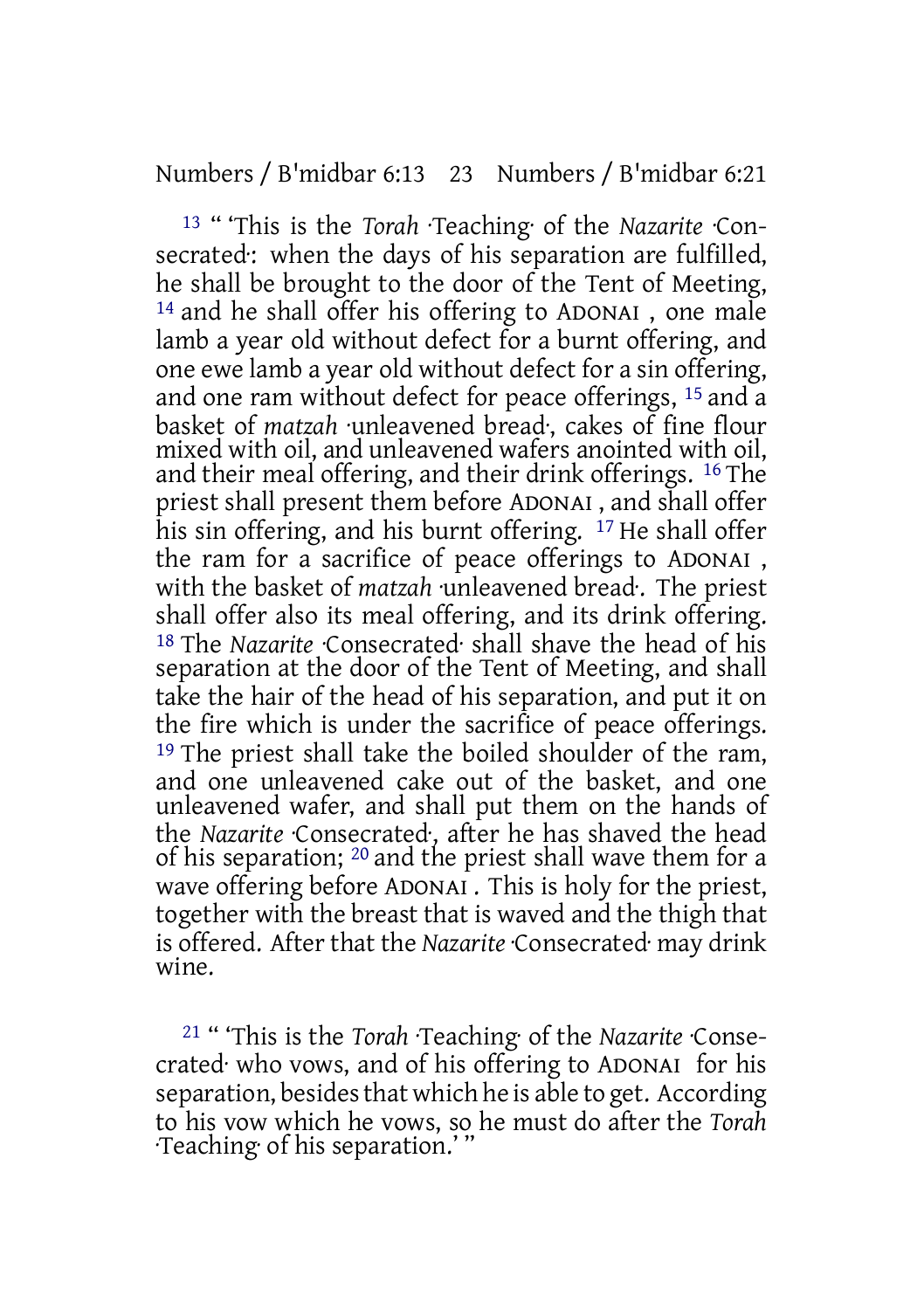Numbers / B'midbar 6:22 24 Numbers / B'midbar 7:5

<sup>22</sup> ADONAI spoke to Moses [Drawn out], saying,  $23 \neq$ "Speak to Aaron [Light-bringer] and to his sons, saying, 'This is how you shall bless the children of Israel [God prevails].' You shall tell them,

24 'ADONAI will bless you, and keep you.

25 ADONAI will make his face to shine on you, and be gracious to you.

26 ADONAI will lift up his face toward you,

and give you *shalom* ·complete peace·.'

27 "So they shall put my name on the children of Israel [God prevails]; and I will bless them."

7

*(A:5, S:4)* 1 On the day that Moses [Drawn out] had finished setting up the tabernacle, and had anointed it and sanctified it, with all its furniture, and the altar with all its utensils, and had anointed and sanctified them; 2 the princes of Israel [God prevails], the heads of their fathers' houses, offered. These were the princes of the tribes. These are they who were over those who were counted: 3 and they brought their offering before ADONAI , six covered wagons, and twelve oxen; a wagon for every two of the princes, and for each one an ox: and they presented them before the tabernacle. <sup>4</sup> ADONAI spoke to Moses [Drawn out], saying, 5 "Accept these from them, that they may be used in doing the service of the Tent of Meeting; and you shall give them to the Levites [Descendants of United with], to every man according to his service."

<sup>‡</sup> 6:23 Num 6:23 (Num 6:22-27) (#1.27): T. The *Cohenim* ·Priests· shall bless the people of Israel [God prevails] with the Aaronic Blessing (v24-26) / R. The *Cohenim* ·Priests· must bless the Jewish nation daily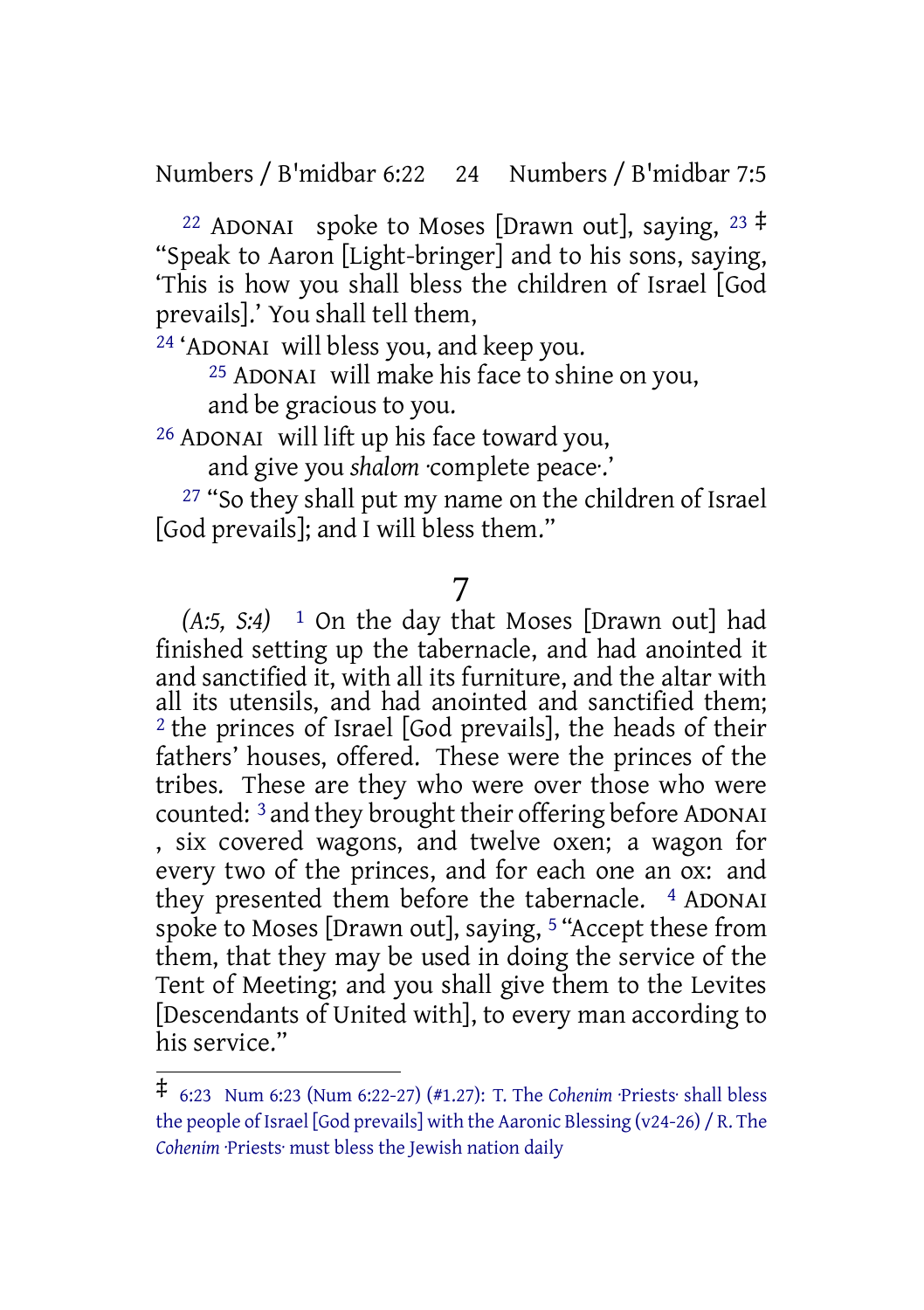Numbers / B'midbar 7:6 25 Numbers / B'midbar 7:17

6 Moses [Drawn out] took the wagons and the oxen, and gave them to the Levites [Descendants of United with].  $\frac{7}{7}$  He gave two wagons and four oxen to the sons of Gershon, according to their service: 8 and he gave four wagons and eight oxen to the sons of Merari, according to their service, under the direction of Ithamar the son of Aaron [Light-bringer] the priest. <sup>9</sup> \* But to the sons of Kohath he gave none, because the service of the sanctuary belonged to them; they carried it on their shoulders.

<sup>10</sup> The princes gave offerings for the dedication of the altar in the day that it was anointed, even the princes gave their offerings before the altar.

11 ADONAI said to Moses[Drawn out], "They shall offer their offering, each prince on his day, for the dedication of the altar."

*(S:5)* 12 He who offered his offering the first day was Nahshon the son of Amminadab, of the tribe of Judah [Praised], 13 and his offering was:

one silver platter, the weight of which was one hundred thirty shekels [3.25 lb; 1.47 kg],

one silver bowl of seventy shekels [1.75 lb; 0.8 kg], after the shekel of the sanctuary (the shekel is 0.4oz; 11.34 g); both of them full of fine flour mixed with oil for a meal offering;

14 one golden ladle of ten shekels [4 oz; 113.4 g], full of incense;

15 one young bull, one ram,

one male lamb a year old, for a burnt offering;

<sup>16</sup> one male goat for a sin offering;

<sup>17</sup> and for the sacrifice of peace offerings, two head of cattle, five rams, five male goats, and five male lambs a

<sup>\*</sup> 7:9 Num 7:9 (#2b.160): The Levites shall bear the ark on their own shoulders while carrying it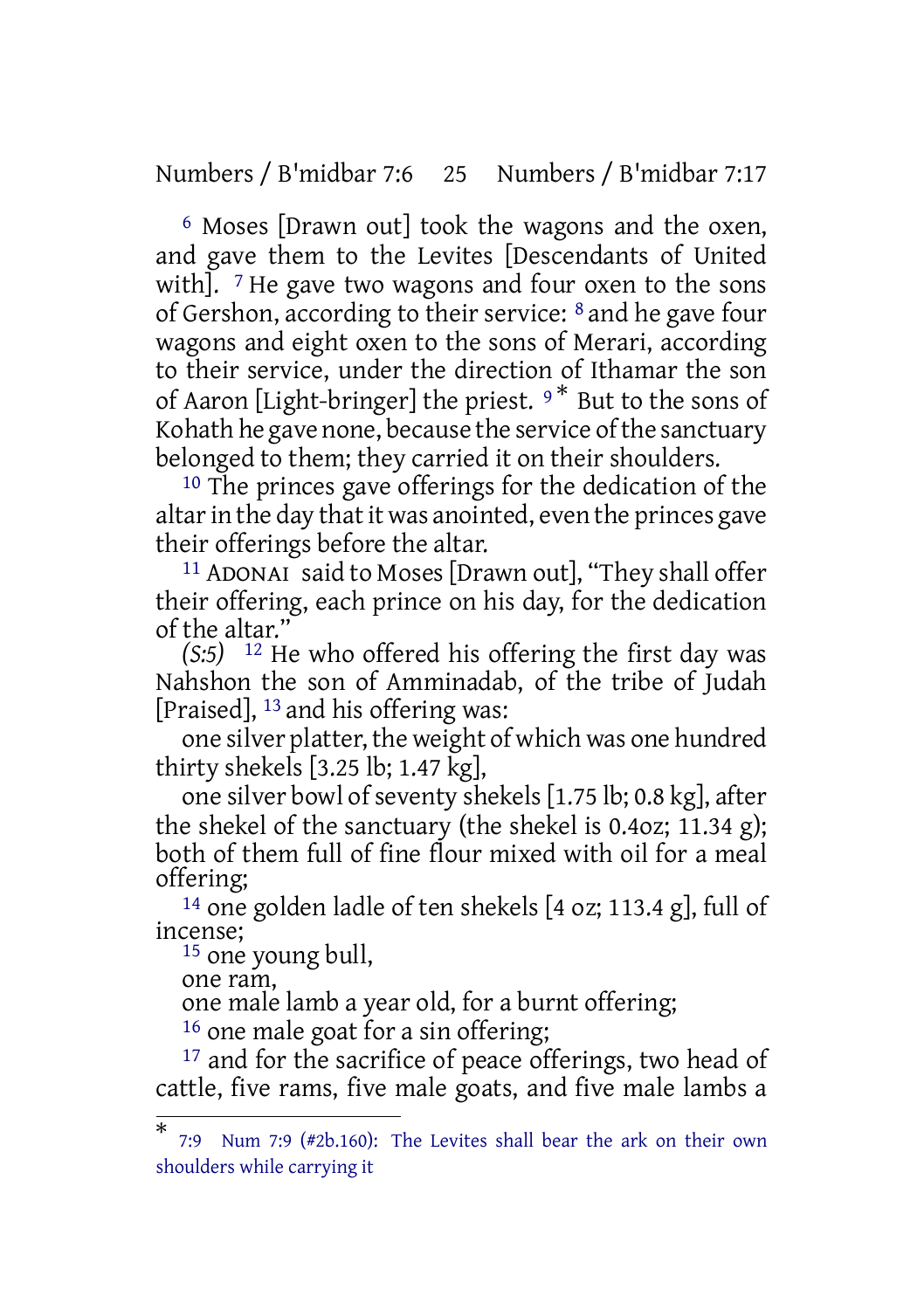Numbers / B'midbar 7:18 26 Numbers / B'midbar 7:28

year old. This was the offering of Nahshon the son of Amminadab.

18 On the second day Nethanel the son of Zuar, prince of Issachar[Hire, Reward], gave his offering. 19He offered for his offering:

one silver platter, the weight of which was one hundred thirty shekels [3.25 lb; 1.47 g],

one silver bowl of seventy shekels  $[1.75$  lb; 0.8 kg], after the shekel of the sanctuary (the shekel is 0.4oz; 11.34 g); both of them full of fine flour mixed with oil for a meal offering;

<sup>20</sup> one golden ladle of ten shekels  $[4$  oz; 113.4 g], full of incense;

21 one young bull,

one ram,

one male lamb a year old, for a burnt offering;

22 one male goat for a sin offering;

23 and for the sacrifice of peace offerings, two head of cattle, five rams, five male goats, five male lambs a year old. This was the offering of Nethanel the son of Zuar.

24 On the third day Eliab the son of Helon, prince of the children of Zebulun [Living together] 25 gave his offering:

one silver platter, the weight of which was a hundred and thirty shekels [12 oz; 3/4 lb; 340.2 g],

one silver bowl of seventy shekels [1.75 lb; 0.8 kg], after the shekel of the sanctuary (the shekel is 0.4oz; 11.34 g); both of them full of fine flour mixed with oil for a meal offering;

26 one golden ladle of ten shekels [4 oz; 113.4 g], full of incense;

27 one young bull,

one ram,

one male lamb a year old, for a burnt offering;

28 one male goat for a sin offering;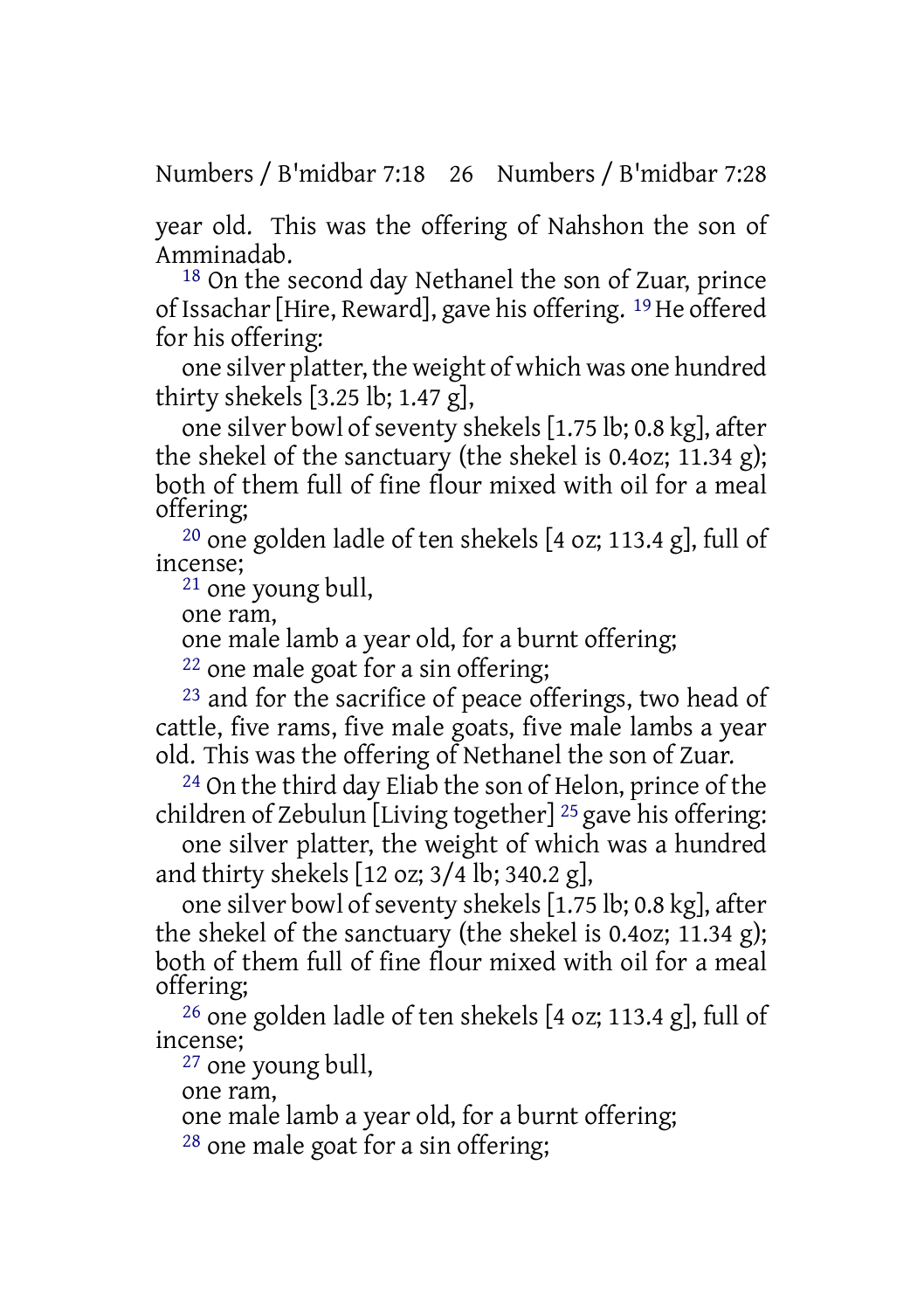29 and for the sacrifice of peace offerings, two head of cattle, five rams, five male goats, and five male lambs a year old. This was the offering of Eliab the son of Helon.

30 On the fourth day Elizur the son of Shedeur, prince of the children of Reuben [See, a son!] 31 gave his offering:

one silver platter, the weight of which was one hundred thirty shekels [3.25 lb; 1.47 g],

one silver bowl of seventy shekels  $[1.75$  lb; 0.8 kg], after the shekel of the sanctuary (the shekel is 0.4oz; 11.34 g); both of them full of fine flour mixed with oil for a meal offering;

32 one golden ladle of ten shekels [4 oz; 113.4 g], full of incense;

33 one young bull,

one ram,

one male lamb a year old, for a burnt offering;

<sup>34</sup> one male goat for a sin offering;

35 and for the sacrifice of peace offerings, two head of cattle, five rams, five male goats, and five male lambs a year old. This was the offering of Elizur the son of Shedeur.

 $36$  On the fifth day Shelumiel the son of Zurishaddai [My rock almighty], prince of the children of Simeon [Hearing] 37 gave his offering:

one silver platter, the weight of which was one hundred thirty shekels [3.25 lb; 1.47 g],

one silver bowl of seventy shekels  $[1.75$  lb; 0.8 kg], after the shekel of the sanctuary (the shekel is 0.4oz; 11.34 g); both of them full of fine flour mixed with oil for a meal offering;

38 one golden ladle of ten shekels [4 oz; 113.4 g], full of incense;

39 one young bull,

one ram,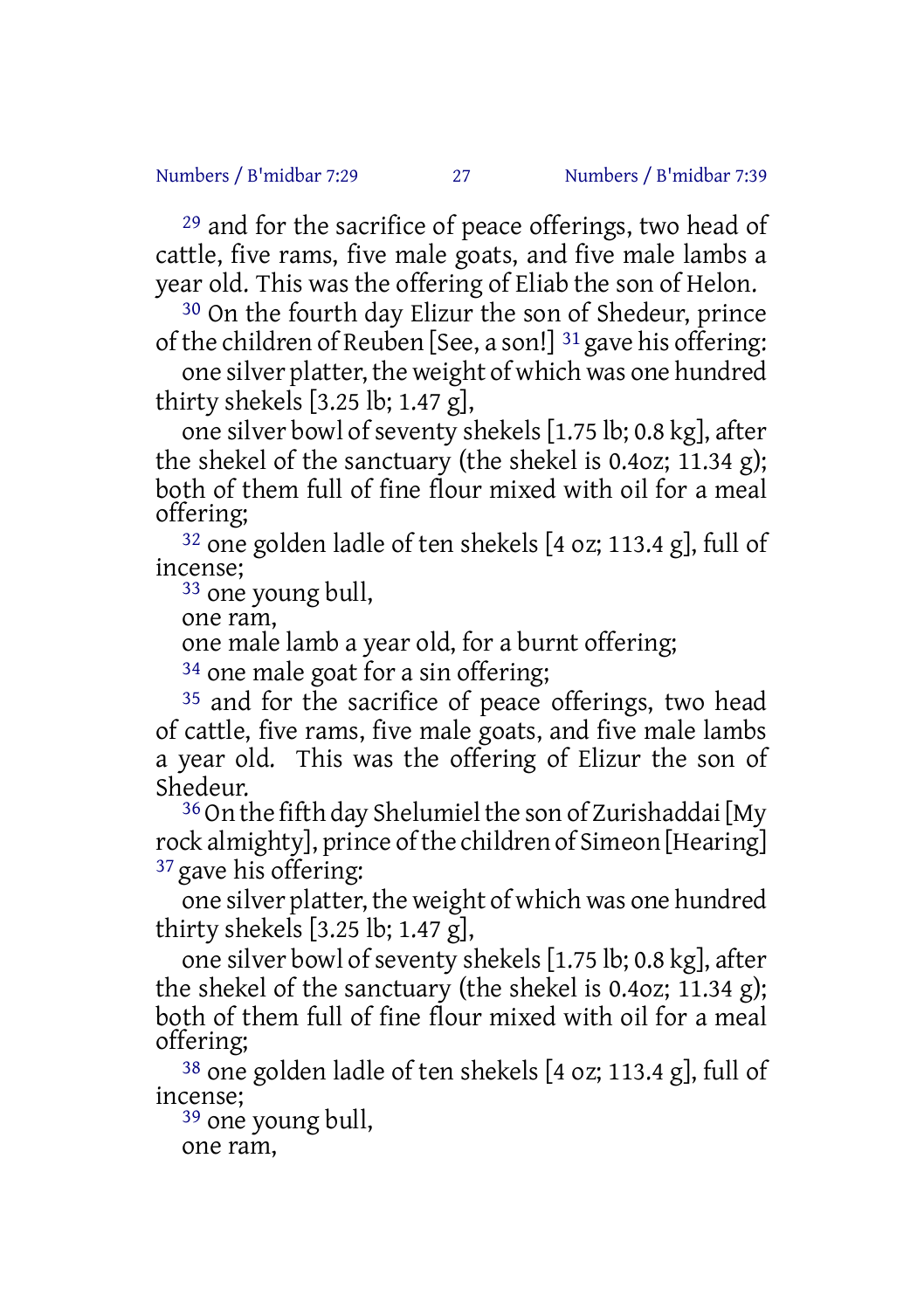one male lamb a year old, for a burnt offering;

40 one male goat for a sin offering;

<sup>41</sup> and for the sacrifice of peace offerings, two head of cattle, five rams, five male goats, and five male lambs a year old: this was the offering of Shelumiel the son of Zurishaddai [My rock almighty].

*(6)* 42 On the sixth day, Eliasaph the son of Deuel, prince of the children of Gad [Good fortune] 43 gave his offering:

one silver platter, the weight of which was one hundred thirty shekels [3.25 lb; 1.47 g],

one silver bowl of seventy shekels  $[1.75$  lb; 0.8 kg], after the shekel of the sanctuary (the shekel is 0.4oz; 11.34 g); both of them full of fine flour mixed with oil for a meal offering;

44 one golden ladle of ten shekels [4 oz; 113.4 g], full of incense;

45 one young bull,

one ram,

one male lamb a year old, for a burnt offering;

46 one male goat for a sin offering;

<sup>47</sup> and for the sacrifice of peace offerings, two head of cattle, five rams, five male goats, and five male lambs a year old. This was the offering of Eliasaph the son of Deuel.

48 On the seventh day Elishama the son of Ammihud, prince of the children of Ephraim [Fruit] 49 gave his offering:

one silver platter, the weight of which was one hundred thirty shekels [3.25 lb; 1.47 g],

one silver bowl of seventy shekels  $[1.75$  lb; 0.8 kg], after the shekel of the sanctuary (the shekel is 0.4oz; 11.34 g); both of them full of fine flour mixed with oil for a meal offering;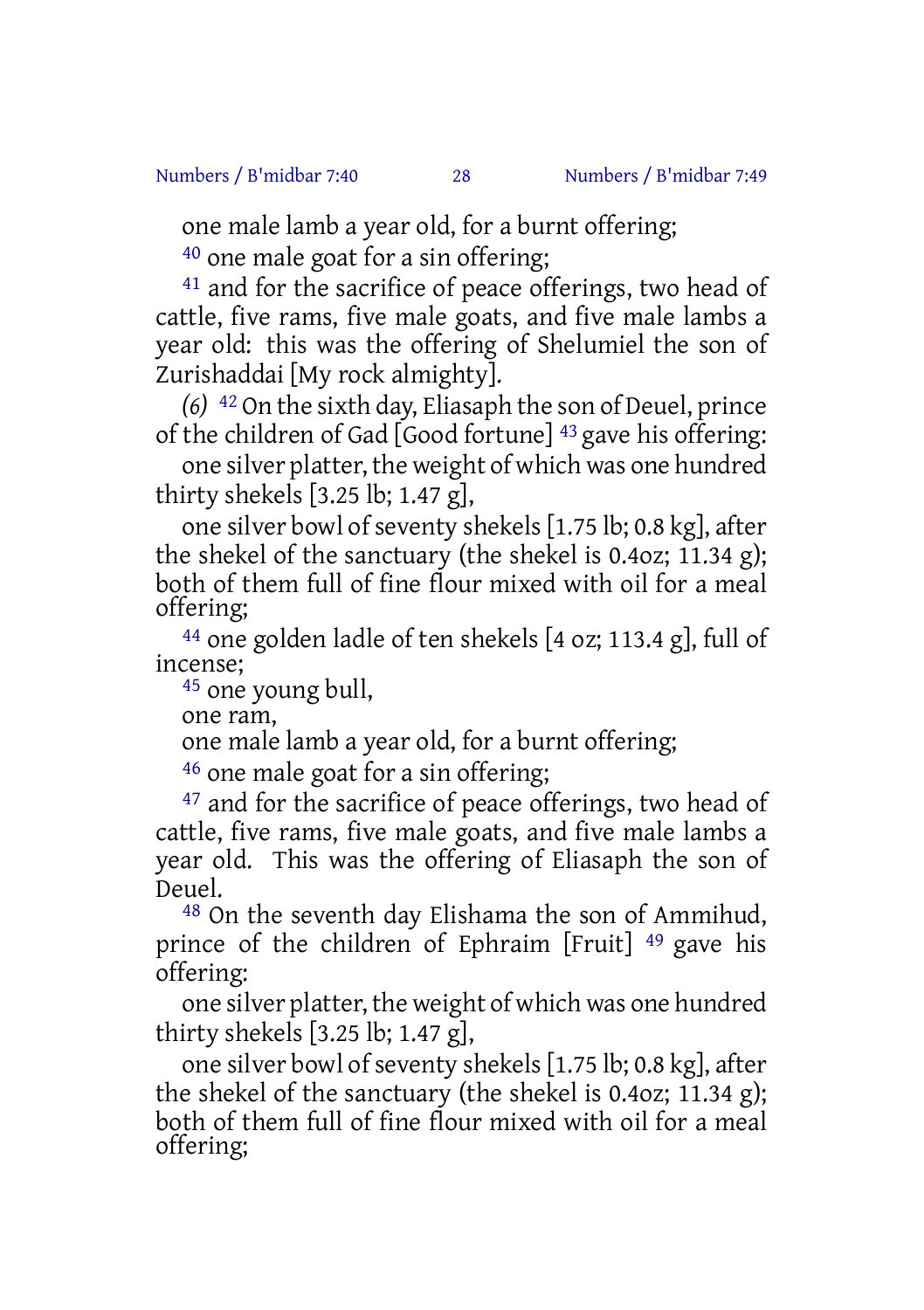Numbers / B'midbar 7:50 29 Numbers / B'midbar 7:61

50 one golden ladle of ten shekels [4 oz; 113.4 g], full of incense;

51 one young bull,

one ram,

one male lamb a year old, for a burnt offering;

52 one male goat for a sin offering;

53 and for the sacrifice of peace offerings, two head of cattle, five rams, five male goats, and five male lambs a year old. This was the offering of Elishama the son of Ammihud.

54 On the eighth day Gamaliel the son of Pedahzur, prince of the children of Manasseh [Causing to forget] 55 gave his offering:

one silver platter, the weight of which was one hundred thirty shekels [3.25 lb; 1.47 g],

one silver bowl of seventy shekels  $[1.75$  lb; 0.8 kg], after the shekel of the sanctuary (the shekel is 0.4oz; 11.34 g); both of them full of fine flour mixed with oil for a meal offering;

56 one golden ladle of ten shekels [4 oz; 113.4 g], full of incense;

57 one young bull,

one ram,

one male lamb a year old, for a burnt offering;

58 one male goat for a sin offering;

59 and for the sacrifice of peace offerings, two head of cattle, five rams, five male goats, and five male lambs a year old. This was the offering of Gamaliel the son of Pedahzur.

60 On the ninth day Abidan the son of Gideoni, prince of the children of Benjamin [Son of right hand, Son of south]  $61$  gave his offering:

one silver platter, the weight of which was one hundred thirty shekels [3.25 lb; 1.47 g],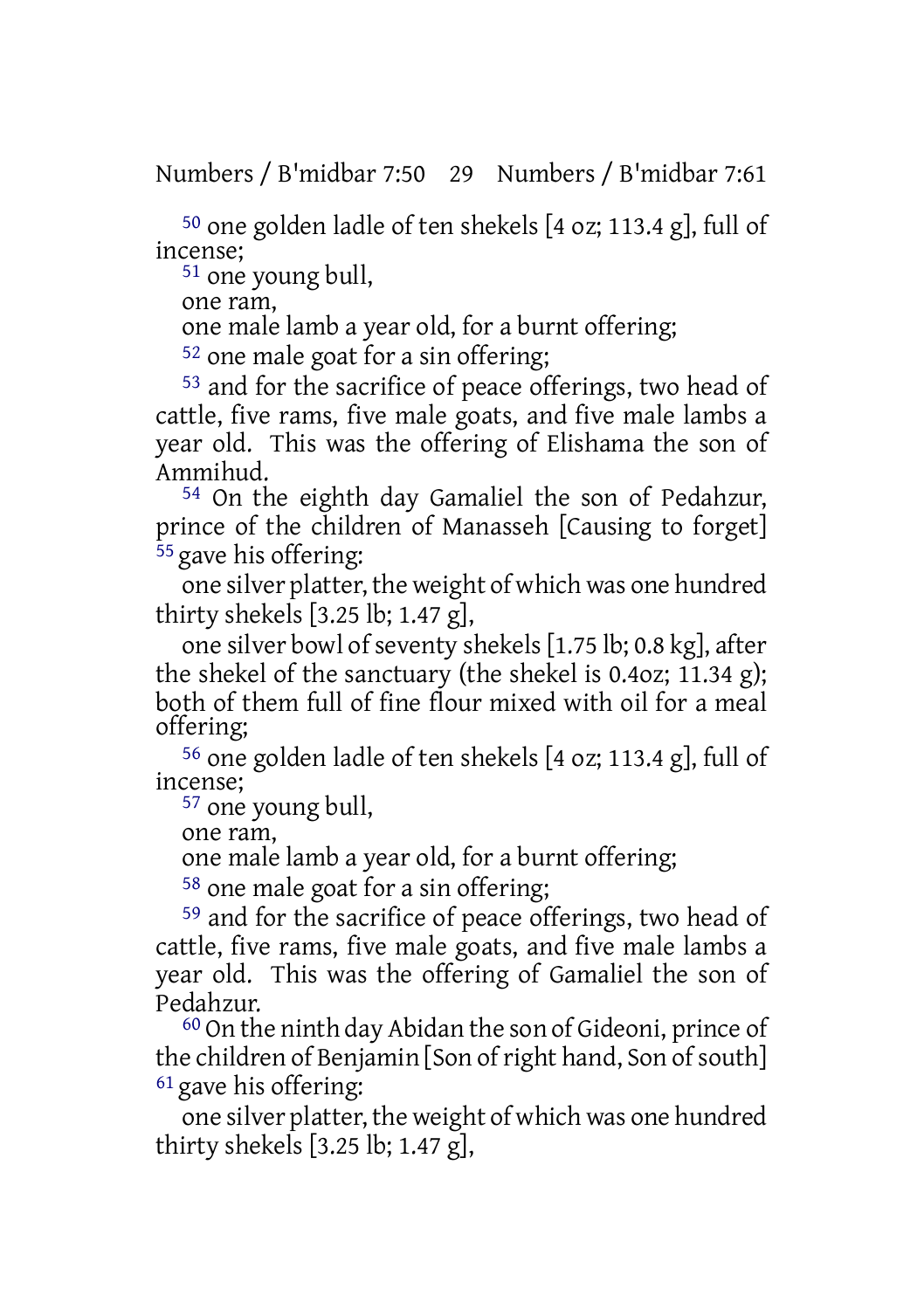Numbers / B'midbar 7:62 30 Numbers / B'midbar 7:71

one silver bowl of seventy shekels [1.75 lb; 0.8 kg], after the shekel of the sanctuary (the shekel is 0.4oz; 11.34 g); both of them full of fine flour mixed with oil for a meal offering;

62 one golden ladle of ten shekels [4 oz; 113.4 g], full of incense;

63 one young bull,

one ram,

one male lamb a year old, for a burnt offering;

<sup>64</sup> one male goat for a sin offering;

<sup>65</sup> and for the sacrifice of peace offerings, two head of cattle, five rams, five male goats, and five male lambs a year old. This was the offering of Abidan the son of Gideoni.

66 On the tenth day Ahiezer the son of Ammishaddai, prince of the children of Dan [He judged] 67 gave his offering:

one silver platter, the weight of which was one hundred thirty shekels [3.25 lb; 1.47 g],

one silver bowl of seventy shekels  $[1.75$  lb; 0.8 kg], after the shekel of the sanctuary (the shekel is 0.4oz; 11.34 g); both of them full of fine flour mixed with oil for a meal offering;

68 one golden ladle of ten shekels [4 oz; 113.4 g], full of incense;

69 one young bull,

one ram,

one male lamb a year old, for a burnt offering;

70 one male goat for a sin offering;

71 and for the sacrifice of peace offerings, two head of cattle, five rams, five male goats, and five male lambs a year old. This was the offering of Ahiezer the son of Ammishaddai.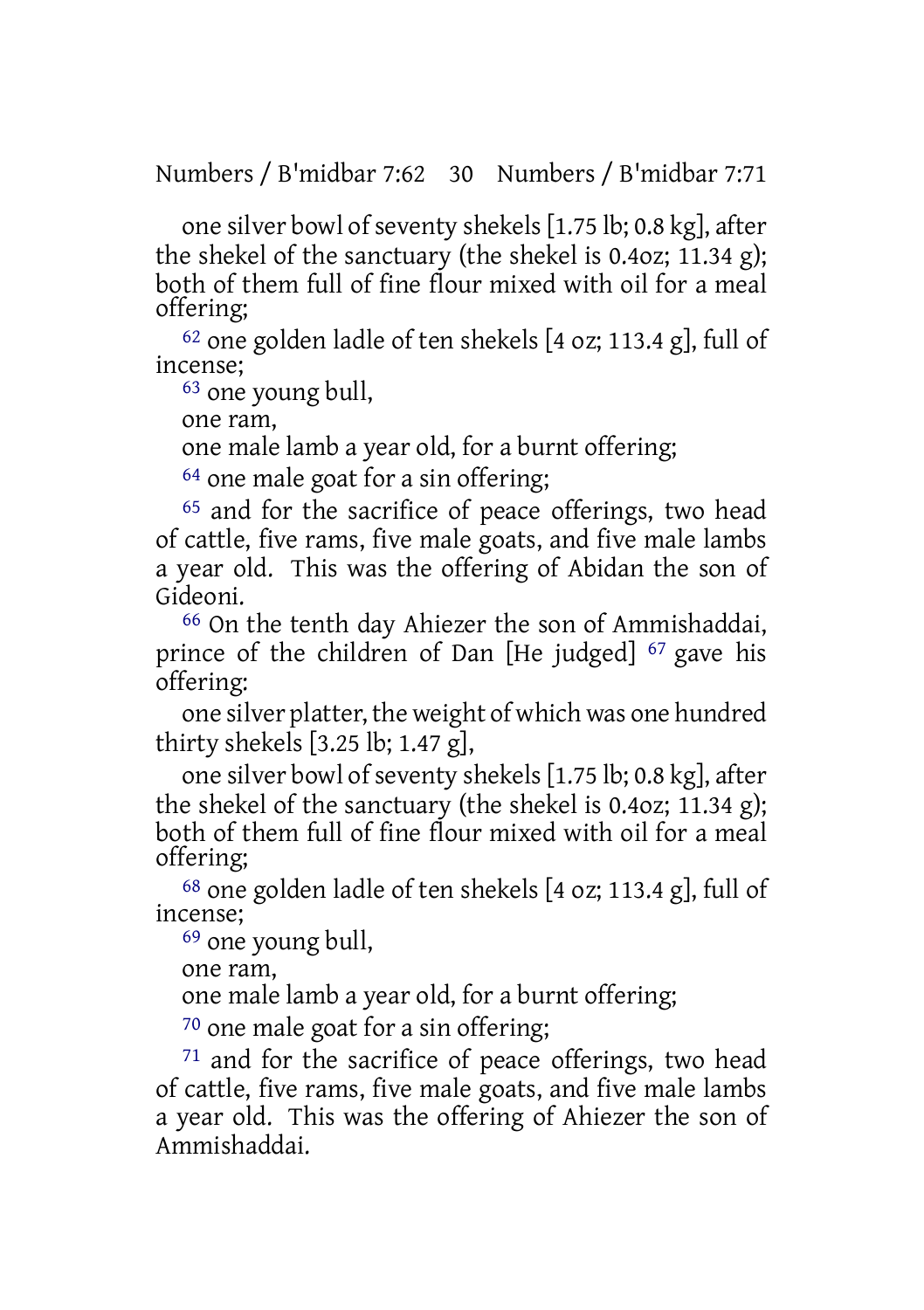Numbers / B'midbar 7:72 31 Numbers / B'midbar 7:82

*(7)* 72 On the eleventh day Pagiel the son of Ochran, prince of the children of Asher [Happy]<sup>73</sup> gave his offering:

one silver platter, the weight of which was one hundred thirty shekels [3.25 lb; 1.47 g],

one silver bowl of seventy shekels [1.75 lb; 0.8 kg], after the shekel of the sanctuary (the shekel is 0.4oz; 11.34 g); both of them full of fine flour mixed with oil for a meal offering;

74 one golden ladle of ten shekels [4 oz; 113.4 g], full of incense;

75 one young bull,

one ram,

one male lamb a year old, for a burnt offering;

76 one male goat for a sin offering;

77 and for the sacrifice of peace offerings, two head of cattle, five rams, five male goats, and five male lambs a year old. This was the offering of Pagiel the son of Ochran.

78 On the twelfth day Ahira the son of Enan, prince of the children of Naphtali [My wrestling] 79 gave his offering:

one silver platter, the weight of which was one hundred thirty shekels [3.25 lb; 1.47 g],

one silver bowl of seventy shekels [1.75 lb; 0.8 kg], after the shekel of the sanctuary (the shekel is 0.4oz; 11.34 g); both of them full of fine flour mixed with oil for a meal offering;

 $80$  one golden spoon of ten shekels [4 oz; 113.4 g], full of incense;

81 one young bull,

one ram,

one male lamb a year old, for a burnt offering;

82 one male goat for a sin offering;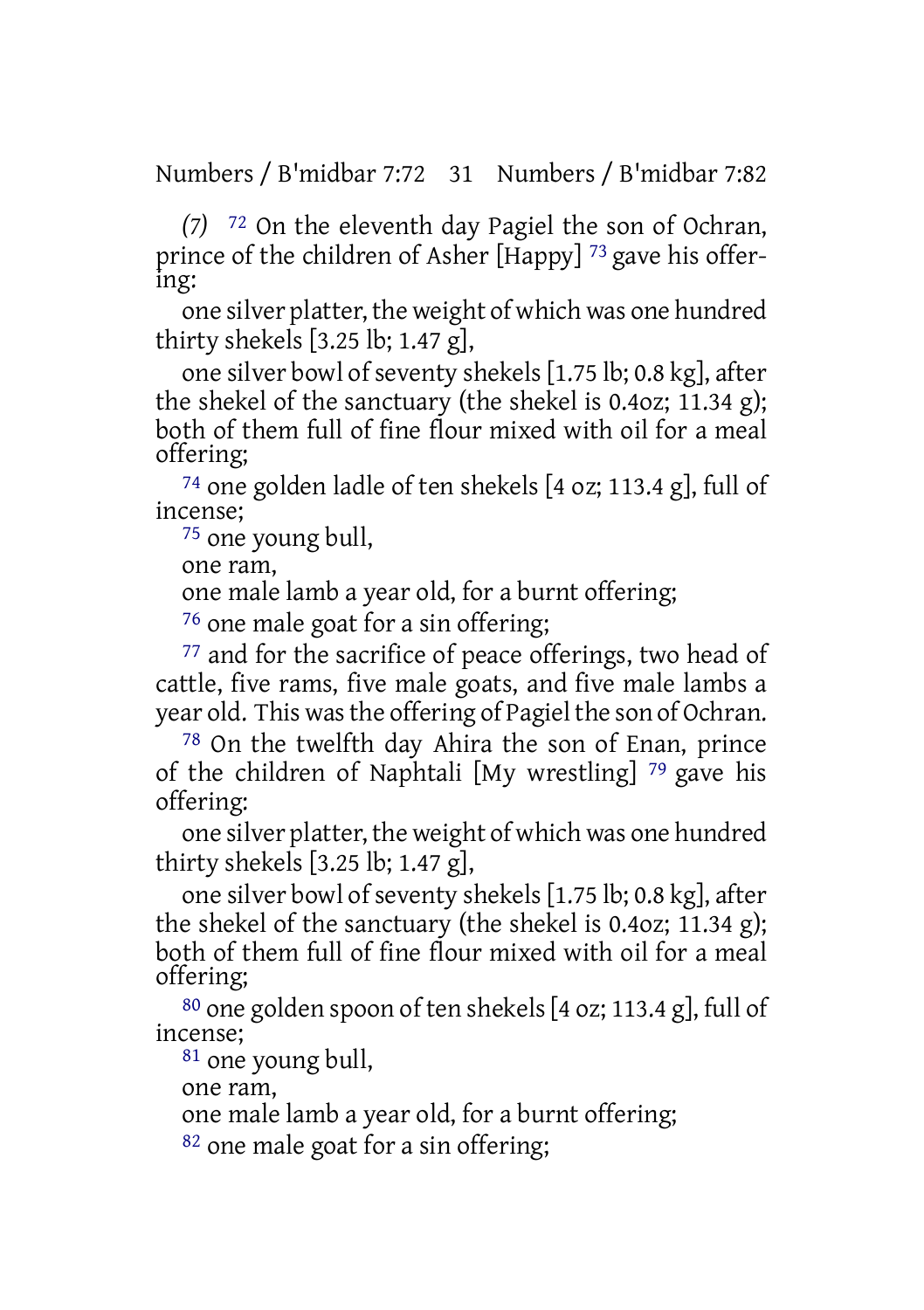# Numbers / B'midbar 7:8332Numbers / B'midbar 7:89

83 and for the sacrifice of peace offerings, two head of cattle, five rams, five male goats, and five male lambs a year old. This was the offering of Ahira the son of Enan.

84 This was the dedication of the altar, on the day when it was anointed, by the princes of Israel [God prevails]: twelve silver platters, twelve silver bowls, twelve golden ladles; 85 each silver platter weighing one hundred thirty shekels [3.25 lb; 1.47 g], and each bowl seventy; all the silver of the utensils two thousand four hundred shekels [6 lb; 2.72 kg], after the shekel of the sanctuary (the shekel is 0.40z; 11.34 g);  $86$  the twelve golden ladles, full of incense, weighing ten shekels [4 oz; 113.4 g] apiece, [a total of 3 lb; 1.37 kg], after the shekel of the sanctuary (the shekel is 0.4oz; 11.34 g); all the gold of the ladles weighed one hundred twenty shekels [3 lb; 1.37 kg]; *(Maftir ·Conclusion·)* 87 all the cattle for the burnt offering twelve bulls, the rams twelve, the male lambs a year old twelve, and their meal offering; and the male goats for a sin offering twelve; 88 and all the cattle for the sacrifice of peace offerings twenty-four bulls, the rams sixty, the male goats sixty, the male lambs a year old sixty. This was the dedication of the altar, after it was anointed.

89 When Moses [Drawn out] went into the Tent of Meeting to speak with ADONAI , he *sh'ma* ·heard obeyed· his voice speaking to him from above the mercy seat that was on the ark of the Testimony, from between the two cherubim: and he spoke to him.

*Haftarah Naso ·Taking leave · Lift up·: Shof'tim / Judges 13:2-25*

*B'rit Hadashah ·New Covenant·: John 11:1-54*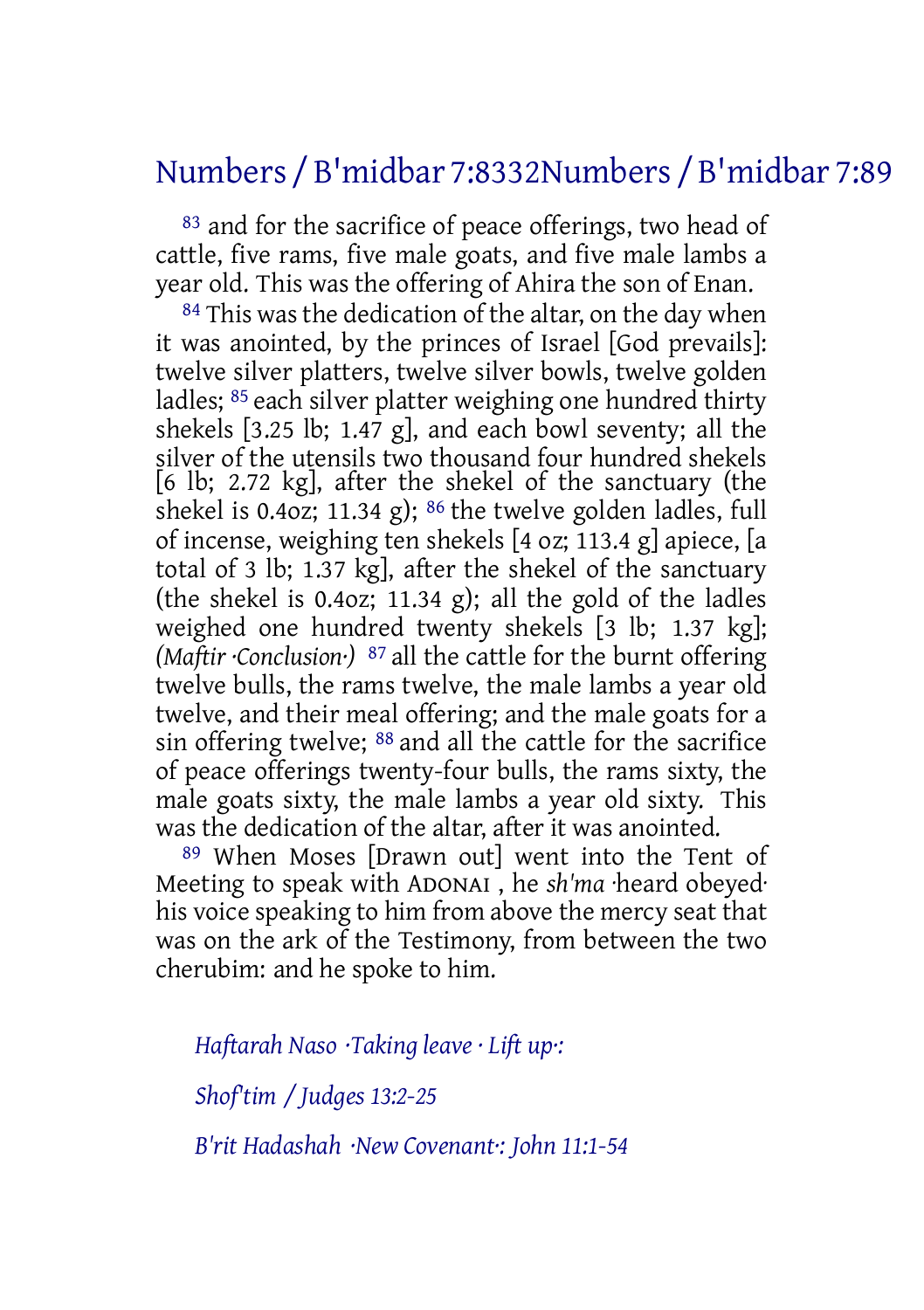#### Numbers / B'midbar 8:1 33 Numbers / B'midbar 8:11

## Parashah 36: *B'ha'alotkha* ·When you light· 8:1-12:16

#### 8

1 ADONAI spoke to Moses [Drawn out], saying, 2 "Speak to Aaron [Light-bringer], and tell him, 'When you light the lamp candles, the seven lamp candles shall give light in front of the *menorah* ·lamp·.' "

3 Aaron [Light-bringer] did so. He lit its lamp candles to light the area in front of the *menorah* ·lamp·, as ADONAI enjoined Moses [Drawn out]. <sup>4</sup> This was the workmanship of the *menorah* ·lamp·, beaten work of gold. From its base to its flowers, it was beaten work: according to the pattern which ADONAI had shown Moses [Drawn out], so he made the *menorah* ·lamp·.

5 ADONAI spoke to Moses [Drawn out], saying, 6 "Take the Levites [Descendants of United with] from among the children of Israel [God prevails], and cleanse them. 7 You shall do this to them, to cleanse them: sprinkle the water of cleansing on them, let them shave their whole bodies with a razor, and let them wash their clothes, and cleanse themselves. 8 Then let them take a young bull, and its meal offering, fine flour mixed with oil; and another young bull you shall take for a sin offering. 9 You shall present the Levites [Descendants of United with] before the Tent of Meeting. You shall assemble the whole congregation of the children of Israel [God prevails]. 10You shall present the Levites [Descendants of United with] before ADONAI . The children of Israel [God prevails]shall lay their hands on the Levites[Descendants of United with], 11 and Aaron [Light-bringer] shall offer the Levites [Descendants of United with] before ADONAI for a wave offering, on the behalf of the children of Israel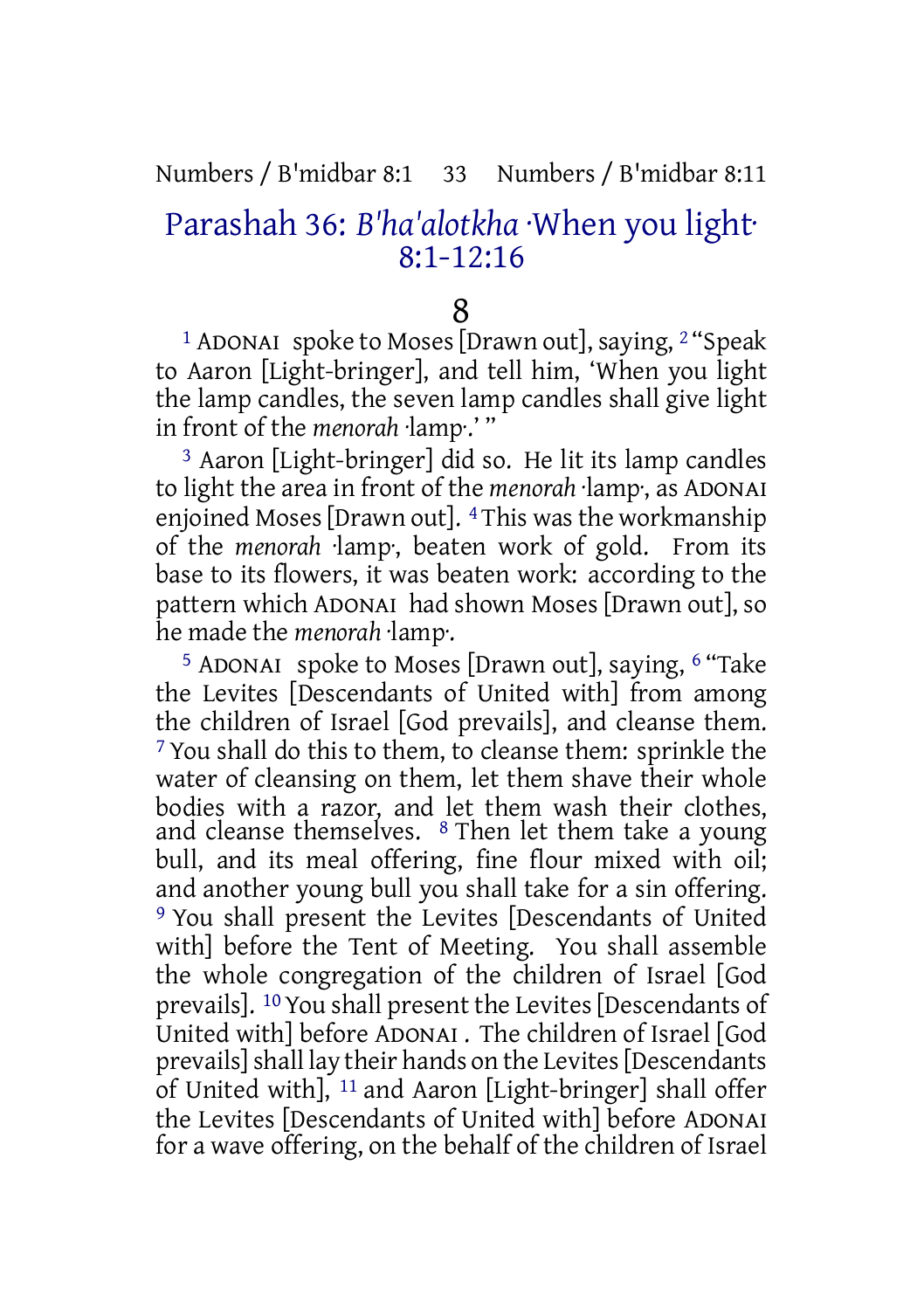[God prevails], that it may be theirs to do the service of ADONAI .

<sup>12</sup> "The Levites [Descendants of United with] shall lay their hands on the heads of the bulls, and you shall offer the one for a sin offering, and the other for a burnt offering to ADONAI , to make atonement for the Levites [Descendants of United with]. 13 You shall set the Levites[Descendants of United with] before Aaron [Lightbringer], and before his sons, and offer them as a wave offering to ADONAI . <sup>14</sup> Thus you shall separate the Levites [Descendants of United with] from among the children of Israel [God prevails], and the Levites [Descendants of United with] shall be mine.

*(2)* 15 "After that, the Levites [Descendants of United with] shall go in to do the service of the Tent of Meeting: and you shall cleanse them, and offer them as a wave offering. 16 For they are wholly given to me from among the children of Israel [God prevails]; instead of all who open the womb, even the firstborn of all the children of Israel [God prevails], I have taken them to me. 17 For all the firstborn among the children of Israel [God prevails] are mine, both man and animal. On the day that I struck all the firstborn in the land of Egypt [Abode of slavery], I sanctified them for myself.  $^{18}$  I have taken the Levites [Descendants of United with] instead of all the firstborn among the children of Israel [God prevails]. 19 I have given the Levites Descendants of United with as a gift to Aaron [Light-bringer] and to his sons from among the children of Israel [God prevails], to do the service of the children of Israel [God prevails] in the Tent of Meeting, and to make atonement for the children of Israel [God prevails]; that there be no plague among the children of Israel [God prevails], when the children of Israel [God prevails] come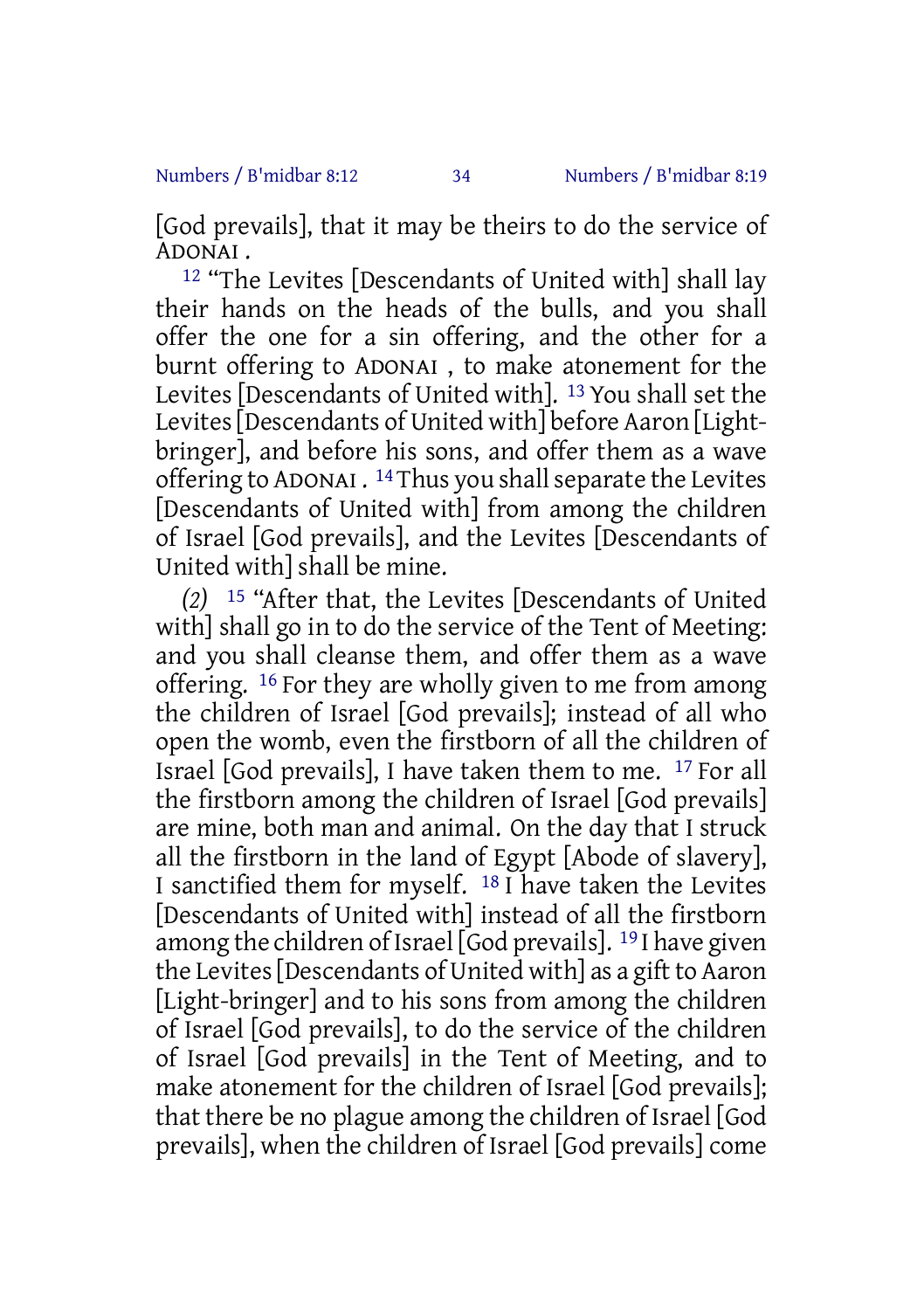near to the sanctuary."

20 Moses [Drawn out], and Aaron [Light-bringer], and all the congregation of the children of Israel [God prevails] did so to the Levites [Descendants of United with]. According to all that ADONAI enjoined Moses [Drawn out] concerning the Levites [Descendants of United with], so the children of Israel [God prevails] did to them. 21 The Levites [Descendants of United with] purified themselves from sin, and they washed their clothes; and Aaron [Light-bringer] offered them for a wave offering before ADONAI ; and Aaron [Light-bringer] made atonement for them to cleanse them. 22 After that, the Levites [Descendants of United with] went in to do their service in the Tent of Meeting before Aaron [Light-bringer], and before his sons: as ADONAI had enjoined Moses [Drawn out] concerning the Levites[Descendants of United with], so they did to them.

<sup>23</sup> ADONAI spoke to Moses [Drawn out], saying,  $^{24}$  "This is that which belongs to the Levites [Descendants of United with]: from twenty-five years old and upward they shall go in to wait on the service in the work of the Tent of Meeting; 25 and from the age of fifty years they shall cease waiting on the work, and shall serve no more, 26 but shall minister with their brothers in the Tent of Meeting, to perform the duty, and shall do no service. You shall do thus to the Levites [Descendants of United with] concerning their duties."

9

*(3)* 1 ADONAI spoke to Moses [Drawn out] in the wilderness of Sinai [Thorn], in the first month of the second year after they had come out of the land of Egypt [Abode of slavery], saying, 2 "Moreover let the children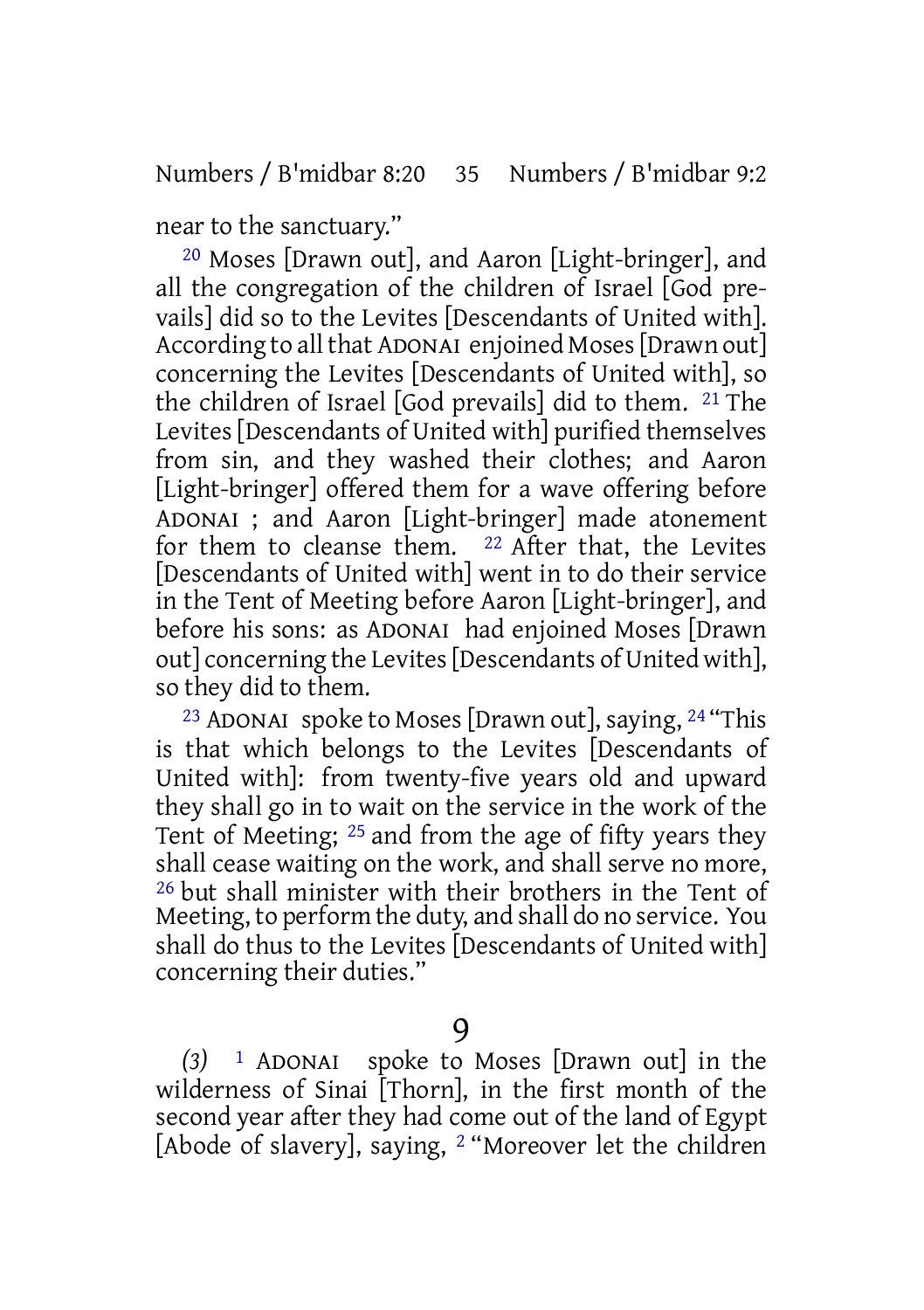Numbers / B'midbar 9:3 36 Numbers / B'midbar 9:10

of Israel [God prevails] keep the *Pesac* ·Passover· in its appointed season. 3 On the fourteenth day of this month, at evening, you shall keep it in its appointed season — according to all its statutes, and according to all its judgments, you shall keep it."

4 Moses [Drawn out] spoke to the children of Israel [God prevails], that they should keep the *Pesac* ·Passover·. 5 They kept the *Pesac* ·Passover· in the first month, on the fourteenth day of the month, at evening, in the wilderness of Sinai [Thorn]. According to all that ADONAI enjoined Moses [Drawn out], so the children of Israel [God prevails] did. 6 There were certain men, who were unclean because of the dead body of a man, so that they could not keep the *Pesac* ·Passover· on that day, and they came before Moses [Drawn out] and before Aaron [Lightbringer] on that day.  $7$  Those men said to him, "We are unclean because of the dead body of a man. Why are we kept back, that we may not offer the offering of ADONAI in its appointed season among the children of Israel [God prevails]?"

8 Moses [Drawn out] answered them, "Wait, that I may *sh'ma* ·hear obey· what ADONAI will enjoin concerning you."

<sup>9</sup> ADONAI spoke to Moses [Drawn out], saying,  $10<sup>*</sup>$ "Say to the children of Israel [God prevails], 'If any man of you or of your generations is unclean by reason of a dead body, or is on a journey far away, he shall still

<sup>\*</sup> 9:10 Num 9:10-11 (Num 9:9-12) (#4.329): T. If a person is unclean or on aboard on a trip to keep the *Pesac* ·Passover· in the Second month, on the fourteenth day as an alternative date for *Pesac* ·Passover· / R. To slaughter the second *Pesac* ·Passover· lamb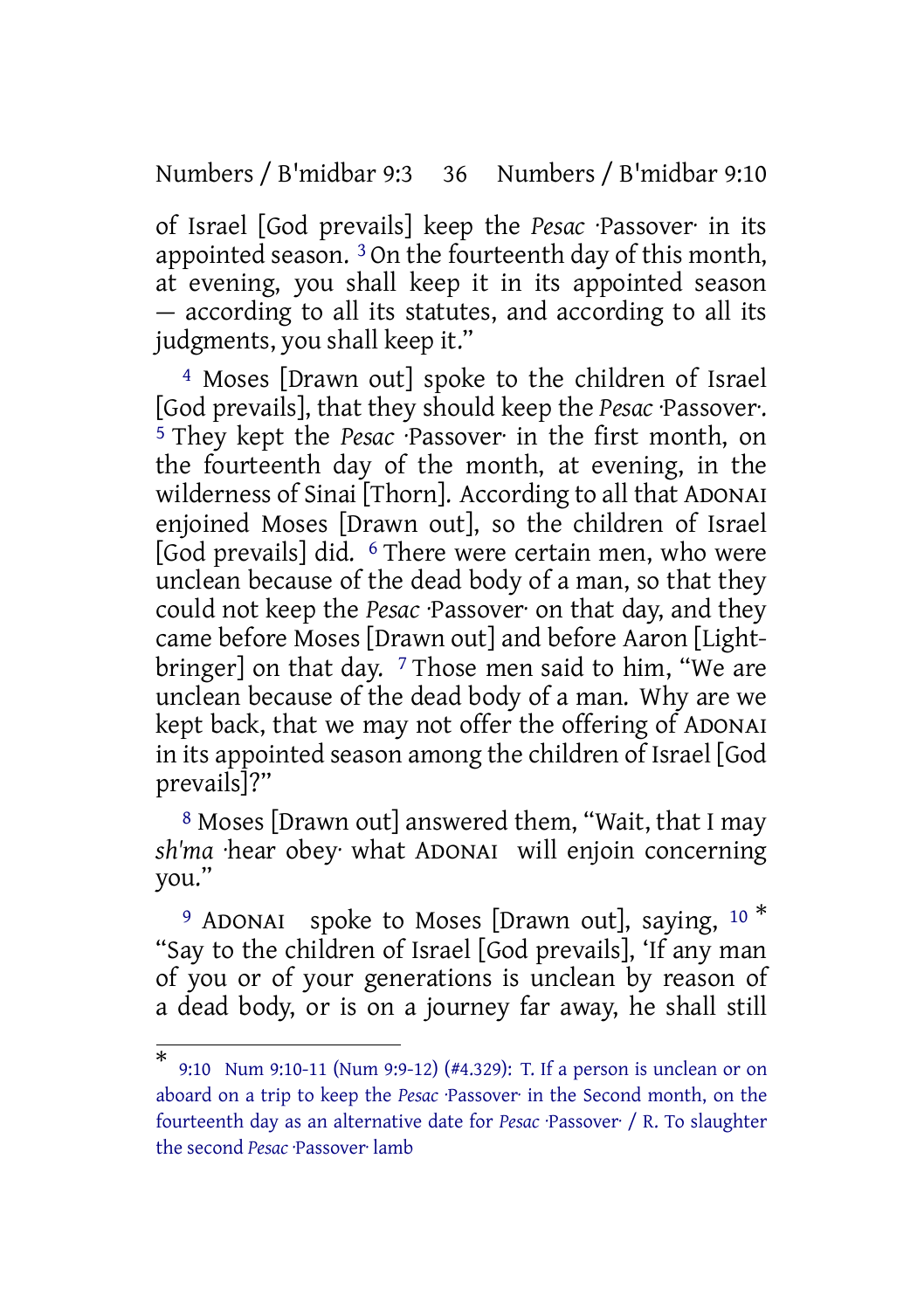Numbers / B'midbar 9:11 37 Numbers / B'midbar 9:18

keep the *Pesac* ·Passover· to ADONAI . <sup>11</sup> † In the second month, on the fourteenth day at evening they shall keep it; they shall eat it with *matzah* ·unleavened bread· and bitter herbs.  $12 \div$  They shall leave none of it until the morning, § *nor break a bone* \* of it. According to all the statute of the *Pesac* ·Passover· they shall keep it. 13 But the man who is clean, and is not on a journey, and fails to keep the *Pesac* ·Passover·, that soul shall be cut off from his people. Because he didn't offer the offering of ADONAI in its appointed season, that man shall bear his sin.

<sup>14</sup> " If a foreigner lives among you, and desires to keep the *Pesac* ·Passover· to ADONAI ; according to the statute of the Passover, and according to its ordinance, so shall he do. You shall have one statute, both for the foreigner, and for him who is born in the land.' "

*(4)* 15 On the day that the tabernacle was raised up, the cloud covered the tabernacle, even the Tent of the Testimony: and at evening it was over the tabernacle as it were the appearance of fire, until morning. 16 So it was continually. The cloud covered it, and the appearance of fire by night. 17 Whenever the cloud was taken up from over the Tent, then after that the children of Israel [God prevails] traveled; and in the place where the cloud remained, there the children of Israel [God prevails] encamped. 18 At the order of ADONAI , the children of Israel [God prevails] traveled, and at the order of

<sup>†</sup> 9:11 Num 9:11 (Num 9:9-12, 9:13; Ex 12:8, 12:1-15) (#4.330): T. To eat the second *Pesac* ·Passover· sacrifice with *matzah* ·unleavened bread· and *marror* ·bitter herbs· / R. To eat the second *Pesac* ·Passover· on the 14th day of the second month of *Iyar* ·Splendor, Radiance·  $\frac{1}{7}$  9:12 Num 9:12 (Num 9:9-12) (#4.331): Not to leave any flesh of the second *Pesac* ·Passover· lamb until the morning § 9:12 Num 9:12 (Num 9:9-12) (#4.332): Not to break any bones from the second *Pesac* ·Passover· lamb \* 9:12 Quoted in John 19:36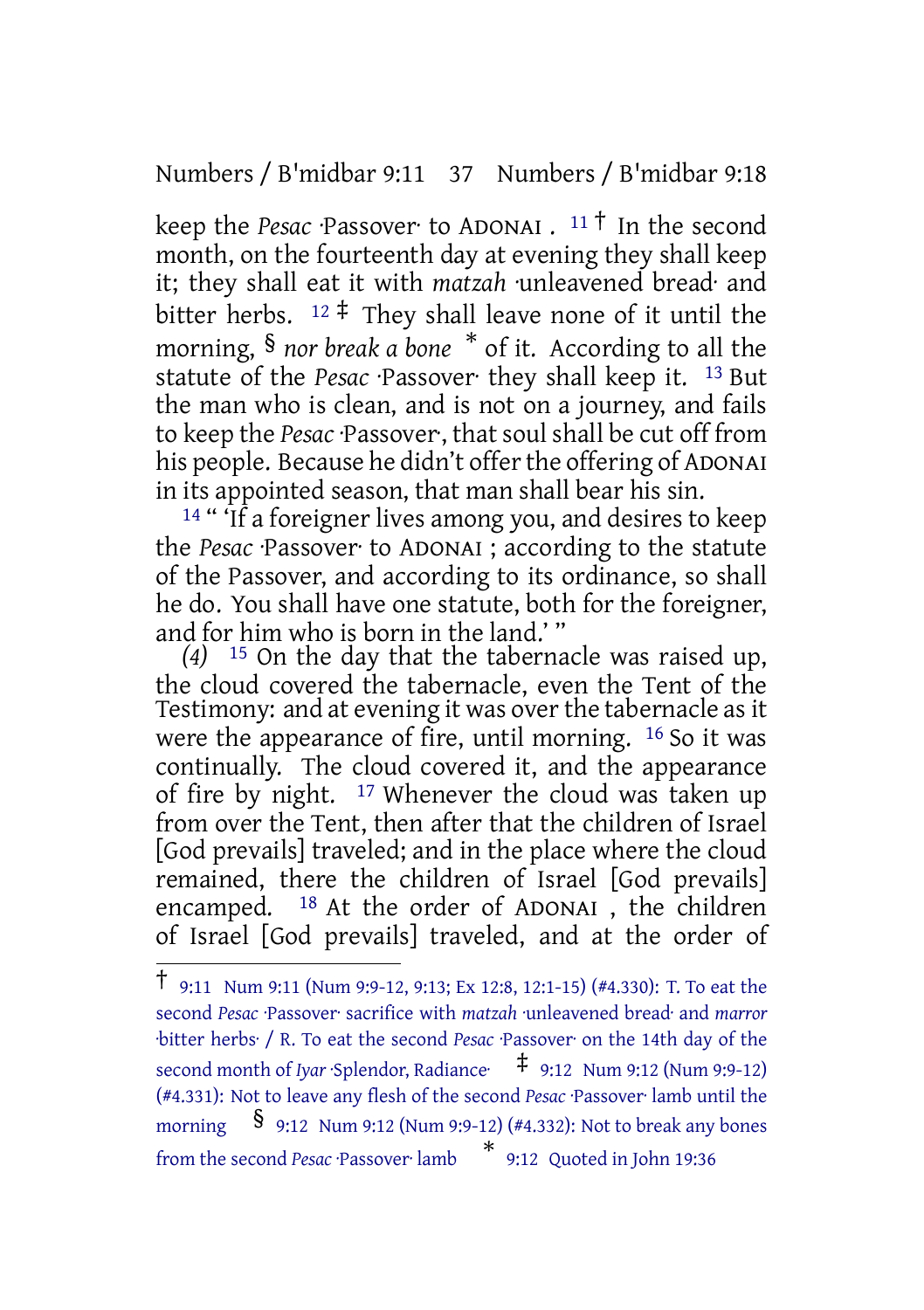ADONAI they encamped. As long as the cloud remained on the tabernacle they remained encamped. 19 When the cloud stayed on the tabernacle many days, then the children of Israel [God prevails] kept ADONAI 's charge, and didn't travel. 20 Sometimes the cloud was a few days on the tabernacle; then according to the order of ADONAI they remained encamped, and according to the order of ADONAI they traveled. 21 Sometimes the cloud was from evening until morning; and when the cloud was taken up in the morning, they traveled: or by day and by night, when the cloud was taken up, they traveled. 22 Whether it was two days, or a month, or a year that the cloud stayed on the tabernacle, remaining on it, the children of Israel [God prevails] remained encamped, and didn't travel; but when it was taken up, they traveled. <sup>23</sup> At the order of ADONAI they encamped, and at the order of ADONAI they traveled. They did what ADONAI charged them to do through Moses [Drawn out].

# 10

1 ADONAI spoke to Moses [Drawn out], saying, 2 "Make two trumpets of silver. You shall make them of beaten work. You shall use them for the calling of the congregation, and for the journeying of the camps. 3 When they blow them, all the congregation shall gather themselves to you at the door of the Tent of Meeting. 4 If they blow just one, then the princes, the heads of the thousands of Israel [God prevails], shall gather themselves to you. 5 When you blow an alarm, the camps that lie on the east side shall go forward. <sup>6</sup> When you blow an alarm the second time, the camps that lie on the south side shall go forward. They shall blow an alarm for their journeys.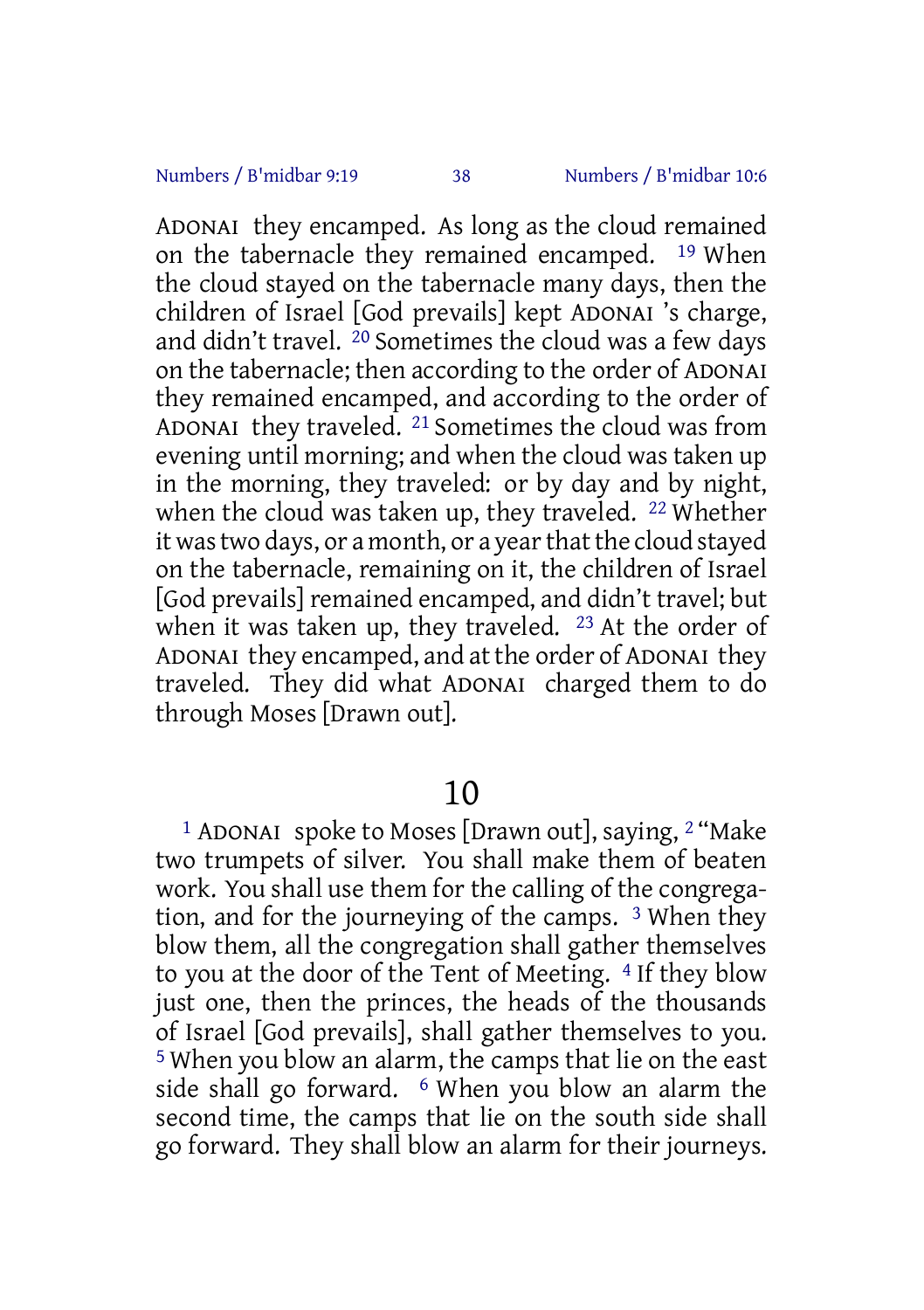#### Numbers / B'midbar 10:7 39 Numbers / B'midbar 10:13

<sup>7</sup> But when the assembly is to be gathered together, you shall blow, but you shall not sound an alarm.

8 "The sons of Aaron [Light-bringer], the priests, shall blow the trumpets. This shall be to you for a statute forever throughout all your generations.  $9 *$  When you go to war in your land against the adversary who oppresses you, then you shall sound an alarm with the trumpets. Then you will be remembered before ADONAI your God, and you will be saved from your enemies.

10 "Also in the day of your gladness, and in your set feasts, and in the beginnings of your months, you shall blow the trumpets over your burnt offerings, and overthe sacrifices of your peace offerings; and they shall be to you for a memorial before your God. I am ADONAI your God."

*(5)* 11 In the second year, in the second month, on the twentieth day of the month, the cloud was taken up from over the tabernacle of the testimony. <sup>12</sup> The children of Israel [God prevails] went forward according to their journeys out of the wilderness of Sinai [Thorn]; and the cloud stayed in the wilderness of Paran. 13They first went

<sup>\*</sup> 10:9 Num 10:9-10 (Num 10:1-10) (#2b.161): T. To sound the two silver trumpets over burnt offerings and peace offerings as a remembrance before God / R. To afflict and cry out before God in times of catastrophe / R. To sound the two silver trumpets over sacrifices and in times of trouble T. Reason: You are to use them for assembling the community and for directing the travel of the camps / Directive: (Num 10:3-7) describes when and how to blow the trumpets for specific purposes. Only the sons of Aaron (*Cohenim* ·Priests·) are to blow the silver trumpets, as an eternal ordinance for all generations (v8) T. Note: The two silver trumpets or *shofars* ·ram horns· are used to call to assembly, break camp, sound an alarm, call to war, and when rejoicing at appointed times, the feast days, new moons, and over the burnt offerings and peace offerings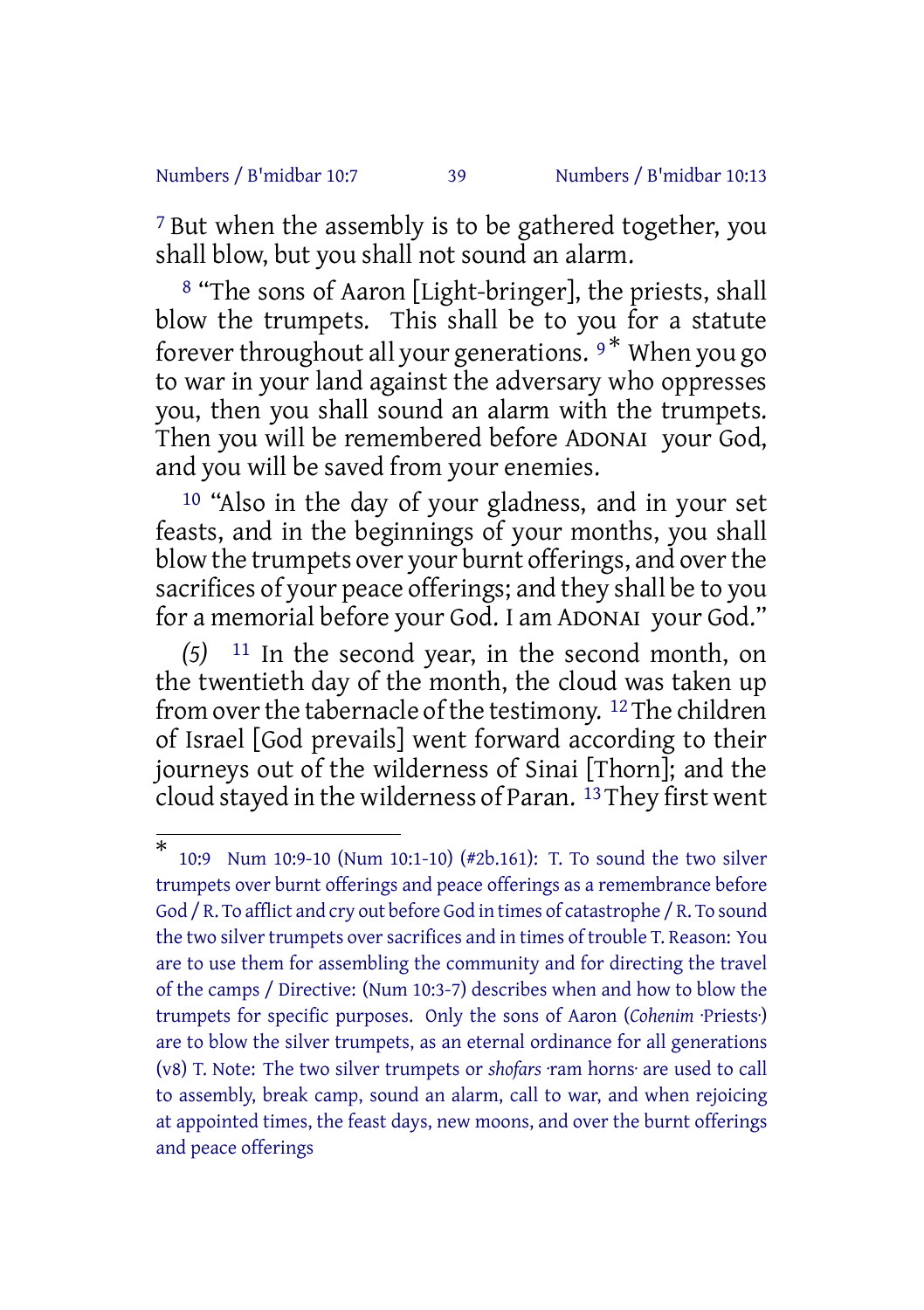Numbers / B'midbar 10:14 40 Numbers / B'midbar 10:27

forward according to the order of ADONAI through Moses [Drawn out].

14 First, the standard of the camp of the children of Judah [Praised] went forward according to their armies. Nahshon the son of Amminadab was over his army. <sup>15</sup> Nethanel the son of Zuar was over the army of the tribe of the children of Issachar [Hire, Reward]. 16 Eliab the son of Helon was over the army of the tribe of the children of Zebulun [Living together]. 17 The tabernacle was taken down; and the sons of Gershon and the sons of Merari, who bore the tabernacle, went forward.  $18$  The standard of the camp of Reuben [See, a son!] went forward according to their armies. Elizur the son of Shedeur was over his army. 19 Shelumiel the son of Zurishaddai [My rock almighty] was over the army of the tribe of the children of Simeon [Hearing]. 20 Eliasaph the son of Deuel was over the army of the tribe of the children of Gad [Good fortune].

21 The Kohathites set forward, bearing the sanctuary. The others set up the tabernacle before they arrived.

<sup>22</sup> The standard of the camp of the children of Ephraim [Fruit] set forward according to their armies. Elishama the son of Ammihud was over his army. 23 Gamaliel the son of Pedahzur was over the army of the tribe of the children of Manasseh [Causing to forget]. 24 Abidan the son of Gideoni was over the army of the tribe of the children of Benjamin [Son of right hand, Son of south].

25 The standard of the camp of the children of Dan [He judged], which was the rear guard of all the camps, set forward according to their armies. Ahiezer the son of Ammishaddai was over his army. 26 Pagiel the son of Ochran was over the army of the tribe of the children of Asher [Happy]. 27 Ahira the son of Enan was over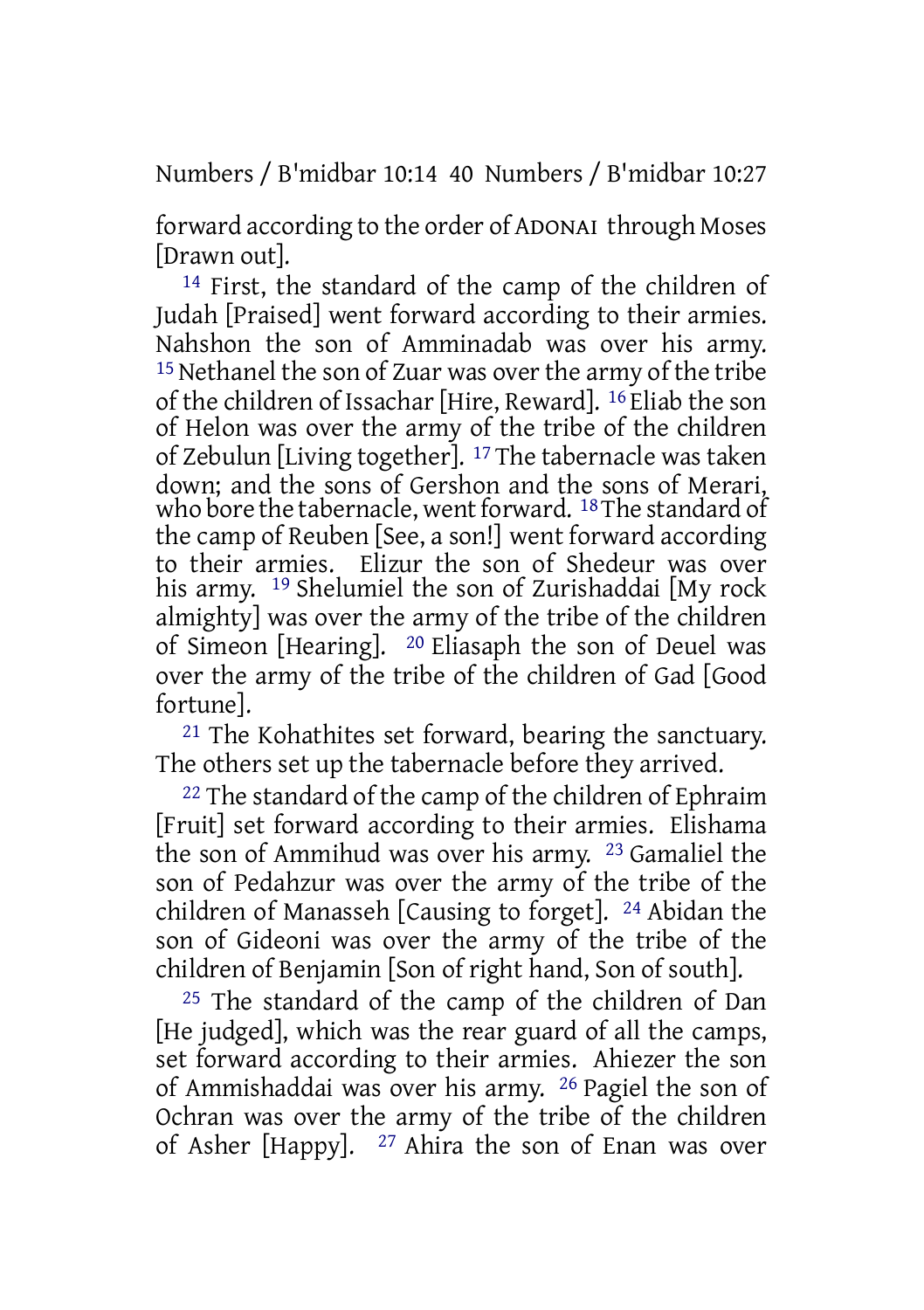Numbers / B'midbar 10:28 41 Numbers / B'midbar 11:2

the army of the tribe of the children of Naphtali [My wrestling]. 28 Thus were the travels of the children of Israel [God prevails] according to their armies; and they went forward.

*(S:6)* 29 Moses [Drawn out] said to Hobab, the son of Reuel the Midianite [Descendant of Strife], Moses [Drawn out]' father-in-law, "We are journeying to the place of which ADONAI said, 'I will give it to you.' Come with us, and we will treat you well; for ADONAI has spoken good concerning Israel [God prevails]."

30 He said to him, "I will not go; but I will depart to my own land, and to my relatives."

31 He said, "Don't leave us, please; because you know how we are to encamp in the wilderness, and you can be our eyes. 32 It shall be, if you go with us, yes, it shall be, that whatever good ADONAI does to us, we will do the same to you."

33 They set forward from the Mount of ADONAI three days' journey. The ark of ADONAI 's covenant went before them three days' journey, to seek out a resting place for them. 34The cloud of ADONAI was overthem by day, when they set forward from the camp. *(A:6)* 35 When the ark went forward, Moses [Drawn out] said, "Rise up, ADONAI , and let your enemies be scattered! Let those who hate you flee before you!" <sup>36</sup> When it rested, he said, "Teshuvah ·Completely return·, ADONAI , to the ten thousands of the thousands of Israel [God prevails]."

# 11

<sup>1</sup> The people were complaining in the ears of ADONAI. When ADONAI *sh'ma* ·heard obeyed· it, his anger burned; and ADONAI 's fire burned among them, and consumed some of the outskirts of the camp. <sup>2</sup> The people cried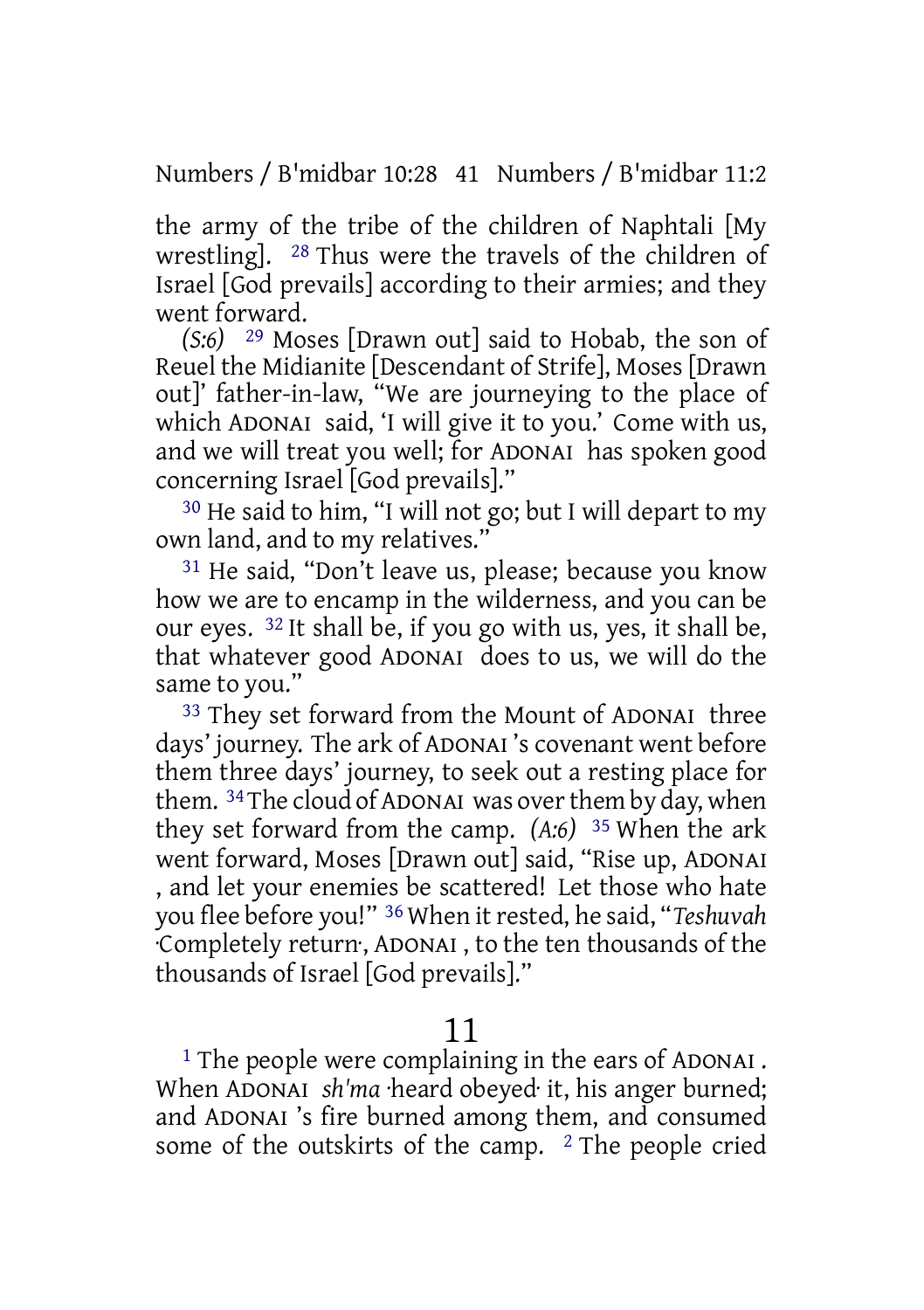to Moses [Drawn out]; and Moses [Drawn out] prayed to ADONAI, and the fire abated.  $3$  The name of that place was called Taberah, because ADONAI 's fire burned among them.

4 The mixed multitude that was among them lusted exceedingly: and the children of Israel [God prevails] also wept again, and said, "Who will give us meat to eat? 5 We remember the fish, which we ate in Egypt [Abode of slavery] for nothing; the cucumbers, and the melons, and the leeks, and the onions, and the garlic; 6 but now we have lost our appetite. There is nothing at all except this *manna* ·what is it· to look at." 7 The *manna* ·what is it· was like coriander seed, and its appearance like the appearance of bdellium. 8 The people went around, gathered it, and ground it in mills, or beat it in mortars, and boiled it in pots, and made cakes of it. Its taste was like the taste of fresh oil. <sup>9</sup> When the dew fell on the camp in the night, the *manna* ·what is it· fell on it.

10 Moses [Drawn out] *sh'ma* ·heard obeyed· the people weeping throughout their families, every man at the door of his tent; and ADONAI 's anger burned greatly; and Moses [Drawn out] was displeased. 11 Moses [Drawn out] said to ADONAI, "Why have you treated with your servant so badly? Why haven't I found *chen* ·grace· in your sight, that you lay the burden of all this people on me? <sup>12</sup> Have I conceived all this people? Have I brought them out, that you should tell me, 'Carry them in your bosom, as a nurse carries a nursing infant, to the land which you swore to their fathers?'  $^{13}$  Where could I get meat to give to all this people? For they weep to me, saying, 'Give us meat, that we may eat.' 14 I am not able to bear all this people alone, because it is too heavy for me. 15 If you treat me this way, please kill me right now, if I have found *chen* ·grace· in your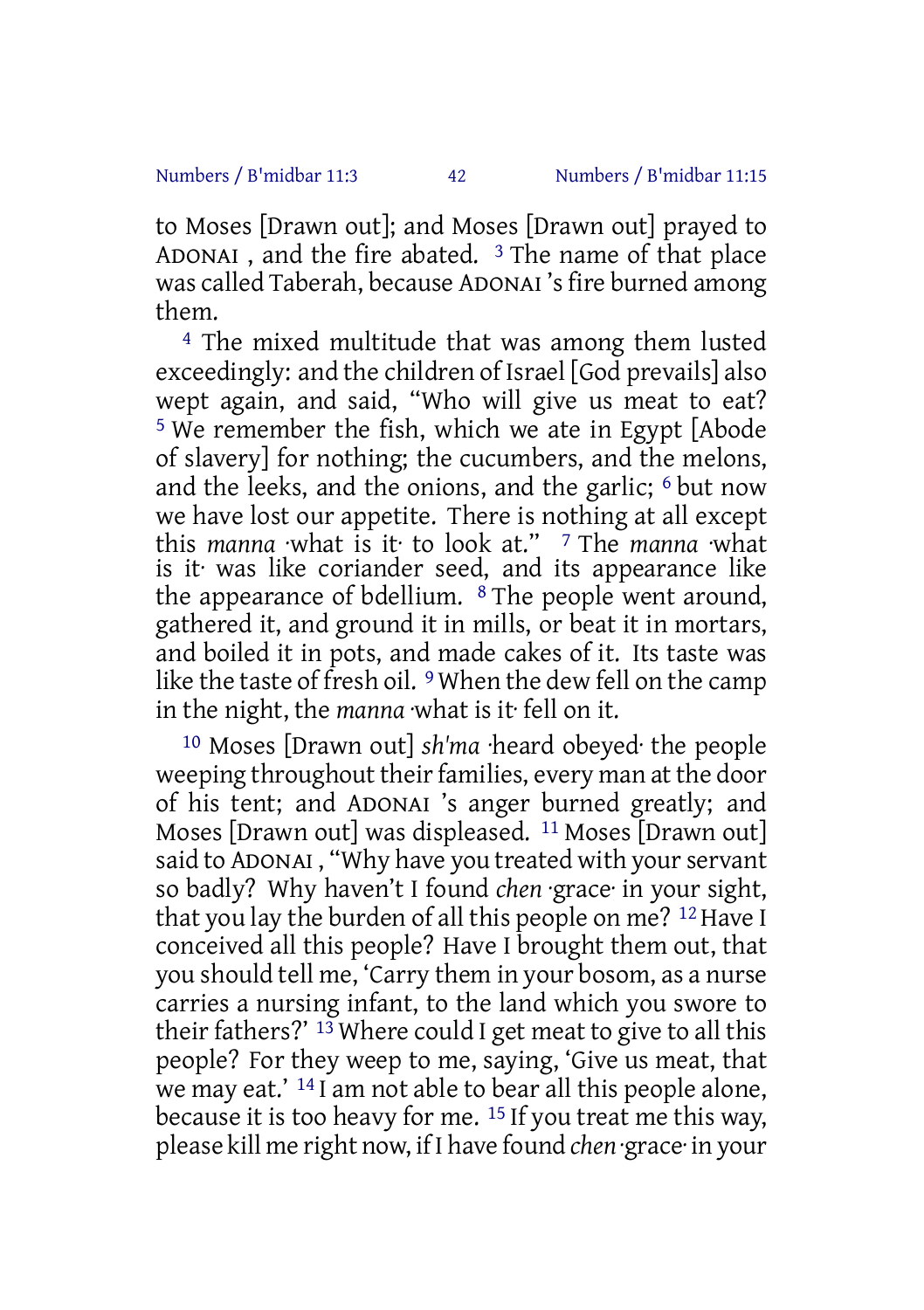Numbers / B'midbar 11:16 43 Numbers / B'midbar 11:25

sight; and don't let me see my wretchedness."

16 ADONAI said to Moses [Drawn out], "Gather to me seventy men of the elders of Israel [God prevails], whom you know to be the elders of the people, and officers over them; and bring them to the Tent of Meeting, that they may stand there with you. 17 I will come down and talk with you there. I will take of the Spirit which is on you, and will put it on them; and they shall bear the burden of the people with you, that you not bear it yourself alone.

<sup>18</sup> "Say to the people, 'Sanctify yourselves in preparation for tomorrow, and you will eat meat; for you have wept in the ears of ADONAI , saying, "Who will give us meat to eat? For it was well with us in Egypt [Abode of slavery]." Therefore ADONAI will give you meat, and you will eat. 19 You will not eat one day, nor two days, nor five days, neither ten days, nor twenty days, 20 but a whole month, until it comes out at your nostrils, and it is loathsome to you; because you have rejected ADONAI who is among you, and have wept before him,saying, "Why did we come out of Egypt [Abode of slavery]?"'"

21 Moses [Drawn out] said, "The people, among whom I am, are six hundred thousand men on foot; and you have said, 'I will give them meat, that they may eat a whole month.' <sup>22</sup> Shall flocks and herds be slaughtered for them, to be sufficient for them? Shall all the fish of the sea be gathered together for them, to be sufficient for them?"

23 ADONAI said to Moses [Drawn out], "Has ADONAI 's hand grown short? Now you will see whether my word will happen to you or not."

24 Moses [Drawn out] went out, and told the people ADONAI 's words; and he gathered seventy men of the elders of the people, and set them around the Tent. 25 ADONAI came down in the cloud, and spoke to him,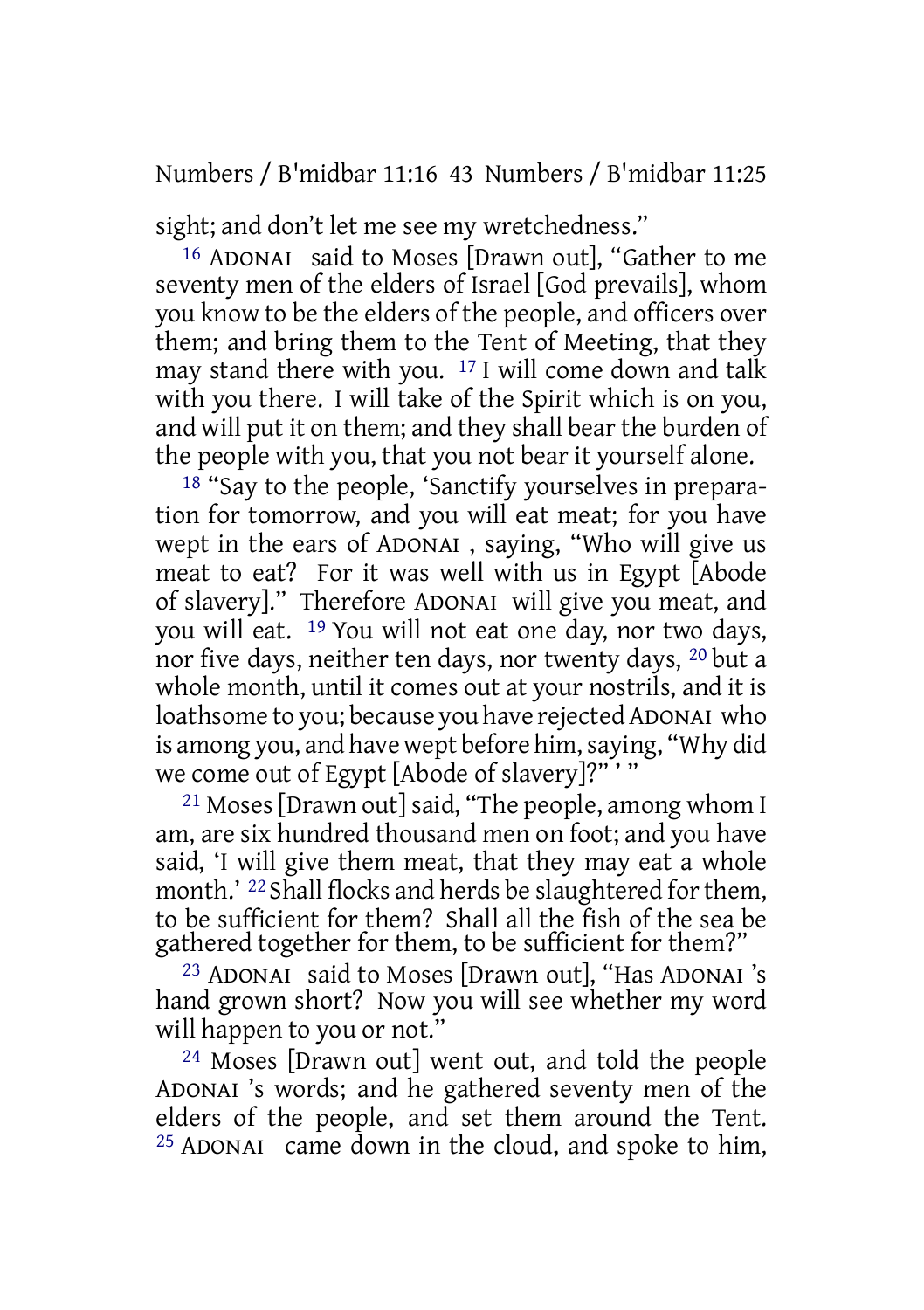Numbers / B'midbar 11:26 44 Numbers / B'midbar 11:33

and took of the Spirit that was on him, and put it on the seventy elders. When the Spirit rested on them, they prophesied, but they did so no more. <sup>26</sup> \* But two men remained in the camp. The name of one was Eldad, and the name of the other Medad: and the Spirit rested on them; and they were of those who were written, but had not gone out to the Tent; and they prophesied in the camp. 27 A young man ran, and told Moses [Drawn out], and said, "Eldad and Medad are prophesying in the camp!"

28 Joshua [Salvation Yah] the son of Nun, the servant of Moses [Drawn out], one of his chosen men, answered, "My lord Moses [Drawn out], forbid them!"

29 Moses [Drawn out] said to him, "Are you jealous for my sake? I wish that all ADONAI 's people were prophets, that ADONAI would put his Spirit on them!"

*(7)* 30 Moses [Drawn out] went into the camp, he and the elders of Israel [God prevails]. 31 A wind from ADONAI went out and brought quails from the sea, and let them fall by the camp, about a day's journey [approximately 20 mi; 32.19 km] on this side, and a day's journey [approximately 20 mi; 32.19 km]on the other side, around the camp, and about two cubits [36 in; 91.44 cm] above the surface of the earth.  $32$  The people rose up all that day, and all of that night, and all the next day, and gathered the quails. He who gathered least gathered ten homers; and they spread them all out for themselves around the camp. 33 While the meat was still between their teeth, before it while the meat was sempressed inches teen, service it was chewed, ADONAI's anger burned against the people,

<sup>\*</sup> 11:26 MPr: The prophecy of Eldad and Medad is said to foreshadow the latter days war against Jerusalem and shows the defeat of Gog and Magog by the Messiah. (Num 11:26 in Jerusalem Targum). (Rev 20:7-9)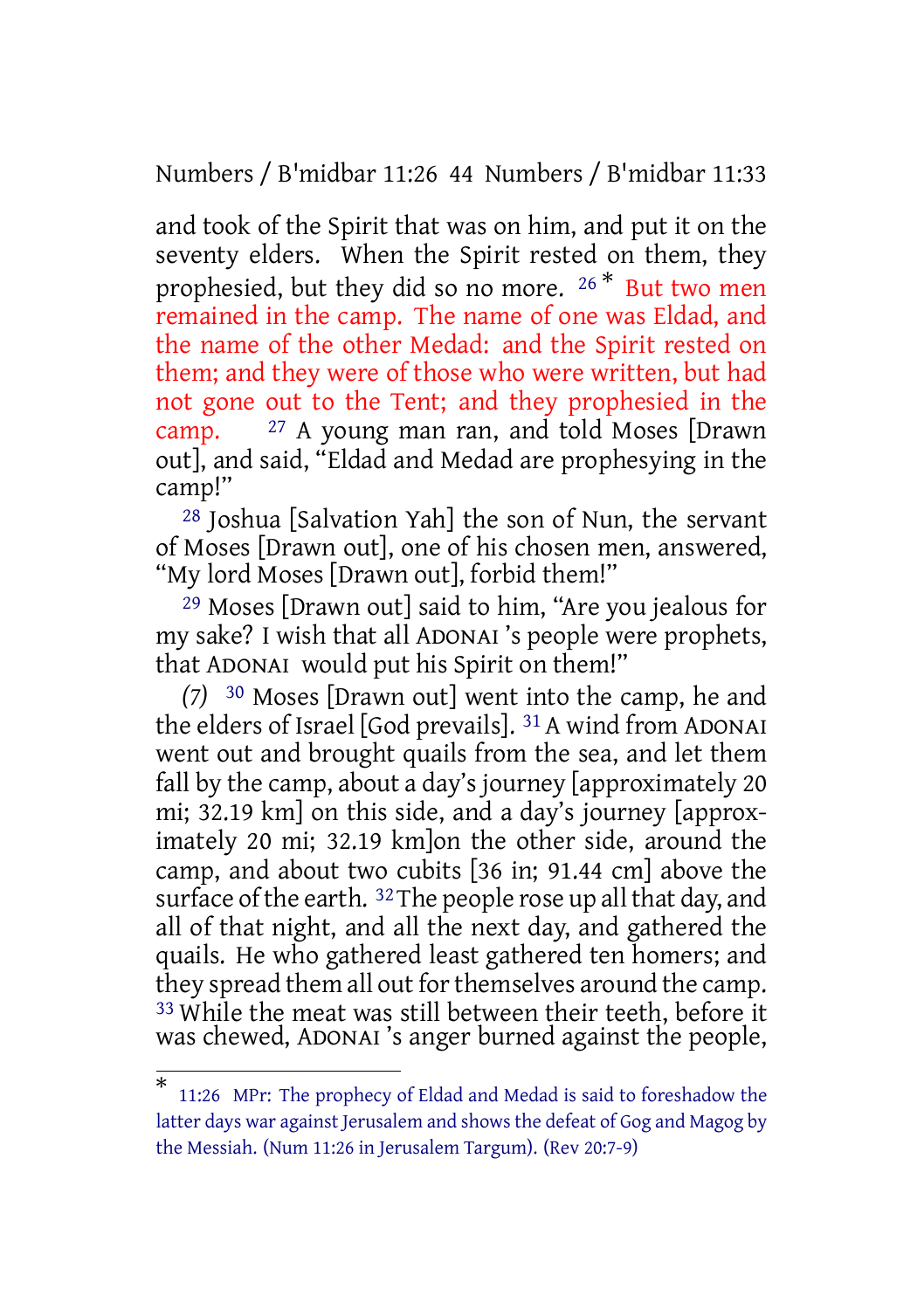Numbers / B'midbar 11:34 45 Numbers / B'midbar 12:9

and ADONAI struck the people with a very great plague. <sup>34</sup> The name of that place was called Kibroth Hattaavah, because there they buried the people who lusted.

35 From Kibroth Hattaavah the people traveled to Hazeroth; and they stayed at Hazeroth.

# 12

1 Miriam and Aaron [Light-bringer] spoke against Moses [Drawn out] because of the Cushite woman whom he had married; for he had married a Cushite woman.  $^2$ They said, "Has ADONAI indeed spoken only with Moses [Drawn out]? Has not he spoken also with us?" And ADONAI *sh'ma* ·heard obeyed· it.

3 Now the man Moses [Drawn out] was very humble, more than all the men who were on the surface of the earth. 4 ADONAI spoke suddenly to Moses [Drawn out], to Aaron [Light-bringer], and to Miriam, "You three come out to the Tent of Meeting!"

The three of them came out. <sup>5</sup> ADONAI came down in a pillar of cloud, and stood at the door of the Tent, and called Aaron [Light-bringer] and Miriam; and they both came forward. 6 He said, "Now *sh'ma* ·hear obey· my words. If there is a prophet among you, I, ADONAI , will make myself known to him in a vision. I will speak with him in a dream. 7 My servant *Moses [Drawn out]* is not so. He *is faithful in all my house.* \* <sup>8</sup> With him, I will speak mouth to mouth, even plainly, and not in riddles; and he shall see ADONAI 's form. Why then were you not afraid to speak against my servant, against Moses[Drawn out]?" 9 ADONAI 's anger burned against them; and he departed.

<sup>\*</sup> 12:7 Quoted in Heb 3:2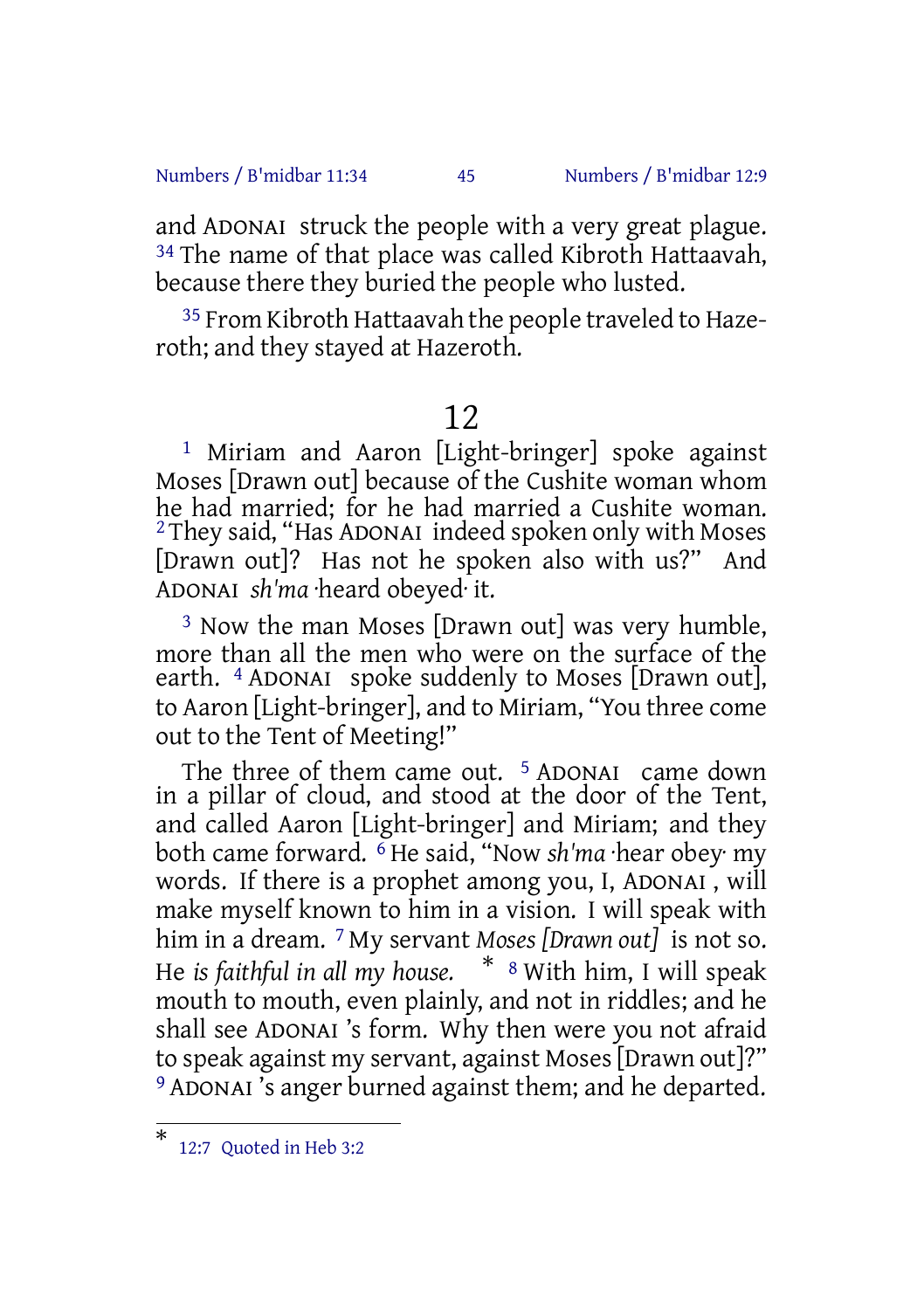#### Numbers / B'midbar 12:10 46 Numbers / B'midbar 13:2

<sup>10</sup> The cloud departed from over the Tent; and behold, Miriam was leprous, as white as snow. Aaron [Lightbringer] looked at Miriam, and behold, she was leprous.

11 Aaron [Light-bringer] said to Moses [Drawn out], "Oh, my lord, please don't count this sin against us, in which we have done foolishly, and in which we have sinned. 12 Let her not, I pray, be as one dead, of whom the flesh is half consumed when he comes out of his mother's womb."

13 Moses [Drawn out] cried to ADONAI , saying, "Heal her, God, I beg you!"

*(Maftir ·Conclusion·)* 14 ADONAI said to Moses [Drawn out], "If her father had but spit in her face, should not she be ashamed seven days? Let her be shut up outside of the camp seven days, and after that she shall be brought in again."

15 Miriam was shut up outside of the camp seven days, and the people didn't travel until Miriam was brought in again.  $16$  Afterward the people traveled from Hazeroth, and encamped in the wilderness of Paran.

*Haftarah B'ha'alotkha ·Taking leave · When you light·:*

*Z'kharyah / Zechariah 2:14-4:7*

# *B'rit Hadashah ·New Covenant·: Luke 17:11-18:14* Parashah 37: *Shlach L'kha* ·Send Out from you· 13:1-15:41

# 13

<sup>1</sup> ADONAI spoke to Moses [Drawn out], saying, <sup>2</sup> "Send men on your behalf, that they may spy out the land of Canaan [Humbled], which I give to the children of Israel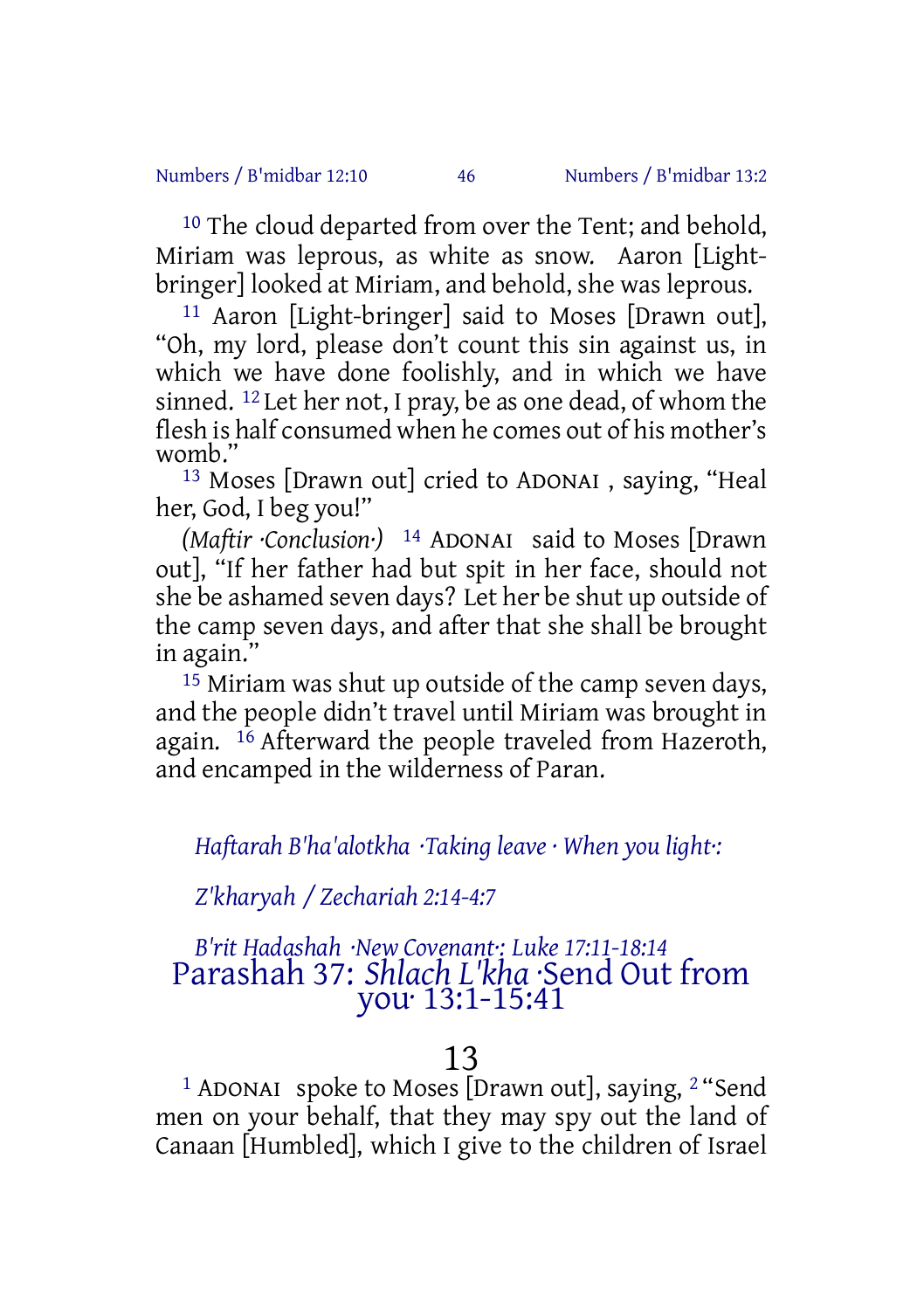Numbers / B'midbar 13:3 47 Numbers / B'midbar 13:17

[God prevails]. Of every tribe of their fathers, you shall send a man, every one a prince among them."

3 Moses [Drawn out] sent them from the wilderness of Paran according to the order of ADONAI . All them were men who were heads of the children of Israel [God prevails]. 4 These were their names:

Of the tribe of Reuben [See, a son!], Shammua the son of Zaccur.

5 Of the tribe of Simeon [Hearing], Shaphat the son of Hori.

6 Of the tribe of Judah [Praised], Caleb the son of Jephunneh.

7 Of the tribe of Issachar [Hire, Reward], Igal the son of Joseph [May he add].

8 Of the tribe of Ephraim [Fruit], Hoshea [Yah save] the son of Nun.

9 Of the tribe of Benjamin [Son of right hand, Son of south], Palti the son of Raphu.

10 Of the tribe of Zebulun [Living together], Gaddiel the son of Sodi.

11 Of the tribe of Joseph [May he add], of the tribe of Manasseh [Causing to forget], Gaddi the son of Susi.

12 Of the tribe of Dan [He judged], Ammiel the son of Gemalli.

<sup>13</sup> Of the tribe of Asher [Happy], Sethur the son of Michael [Who is like God].

14 Of the tribe of Naphtali [My wrestling], Nahbi the son of Vophsi.

15 Of the tribe of Gad [Good fortune], Geuel the son of Machi.

16 These are the names of the men who Moses [Drawn out] sent to spy out the land. Moses [Drawn out] called Hoshea [Yah save] the son of Nun, who Moses [Drawn out] renamed Joshua [Salvation Yah]. 17 Moses [Drawn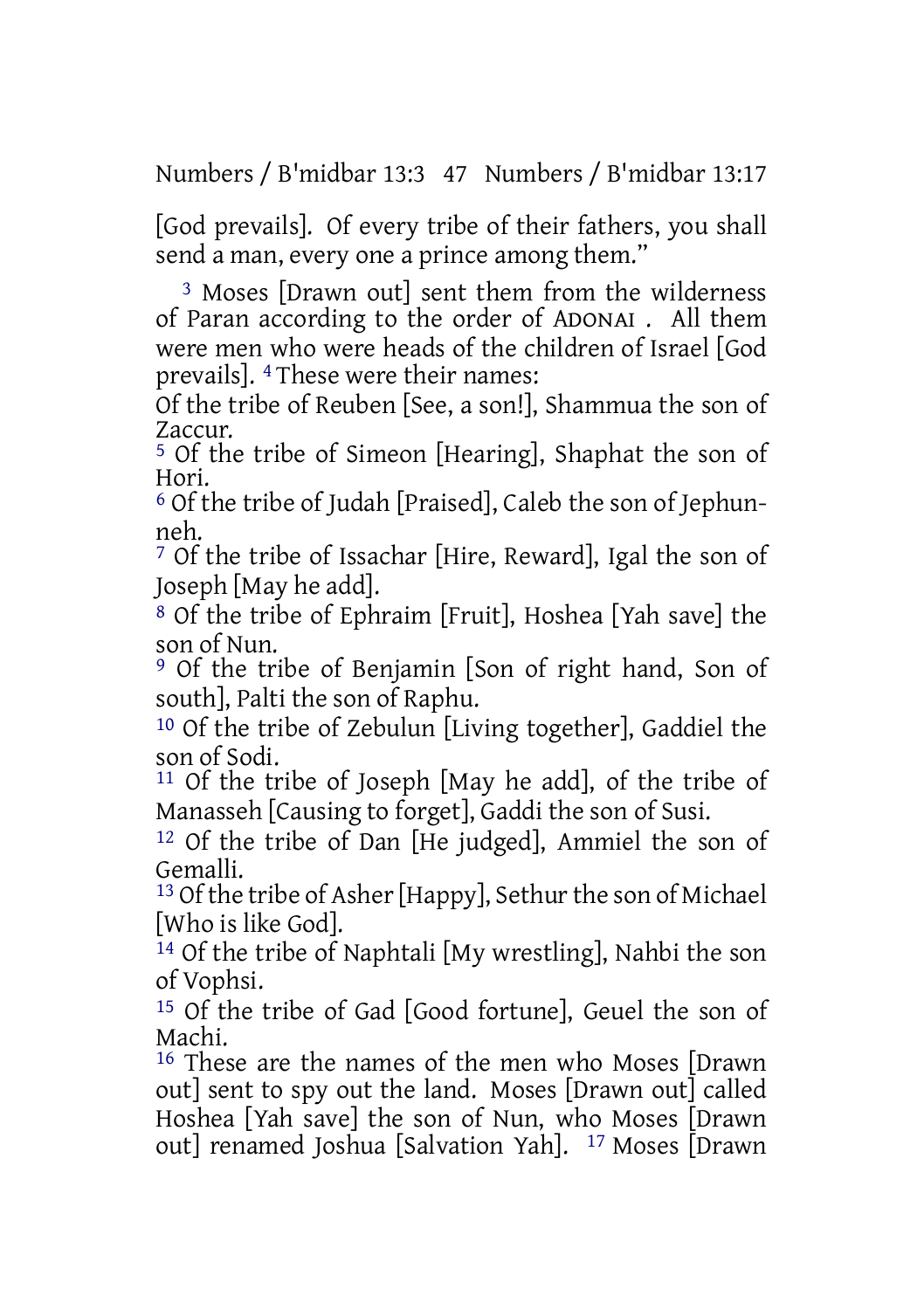Numbers / B'midbar 13:18 48 Numbers / B'midbar 13:28

out] sent them to spy out the land of Canaan [Humbled], and said to them, "Go up this way by the South, and go up into the hill country. 18 See the land, what it is; and the people who dwell therein, whether they are strong or weak, whether they are few or many; 19 and what the land is that they dwell in, whether it is good or bad; and what cities they are that they dwell in, whether in camps, or in strongholds; 20 and what the land is, whether it is fat or lean, whether there is wood therein, or not. Be courageous, and bring some of the fruit of the land." Now the time was the time of the first-ripe grapes.

*(2)* 21 So they went up, and spied out the land from the wilderness of Zin to Rehob, to the entrance of Hamath. <sup>22</sup> They went up by the South, and came to Hebron; and Ahiman, Sheshai, and Talmai, the children of Anak, were there. (Now Hebron was built seven years before Zoan in Egypt [Abode of slavery].)  $^{23}$  They came to the valley of Eshcol, and cut down from there a branch with one cluster of grapes, and they bore it on a staff between two. They also brought some of the pomegranates and figs. 24 That place was called the valley of Eshcol, because of the cluster which the children of Israel [God prevails] cut down from there. 25 They *teshuvah* ·completely returned· from spying out the land at the end of forty days. 26 They went and came to Moses [Drawn out], to Aaron [Lightbringer], and to all the congregation of the children of Israel [God prevails], to the wilderness of Paran, to Kadesh; and brought back word to them and to all the congregation. They showed them the fruit of the land. <sup>27</sup> They told him, and said, "We came to the land where you sent us. Surely it flows with milk and honey, and this is its fruit. 28 However the people who dwell in the land are strong, and the cities are fortified and very large.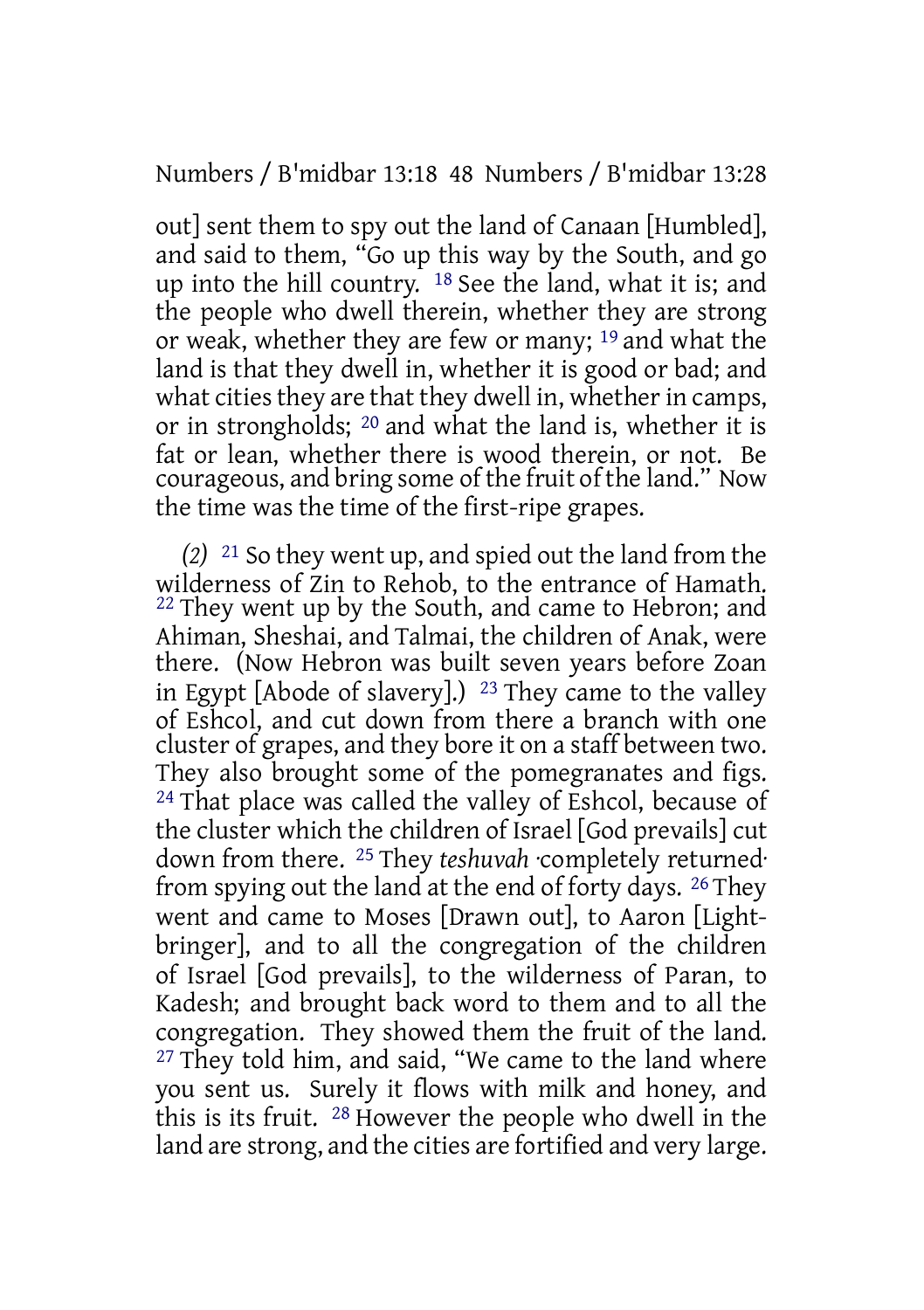Numbers / B'midbar 13:29 49 Numbers / B'midbar 14:4

Moreover, we saw the children of Anak there. 29 Amalek [Man who licks up] dwells in the land of the South. The Hittite [Descendant of Trembling fear], the Jebusite [Descendants of Thresher], and the Amorite [Descendants of Talkers] dwell in the hill country. The Canaanite [Descendant of Humbled] dwells by the sea, and along the side of the Jordan [Descender]."

30 Caleb stilled the people before Moses [Drawn out], and said, "Let us go up at once, and possess it; for we are well able to overcome it!"

31 But the men who went up with him said, "We are not able to go up against the people; for they are stronger than we." 32 They brought up an evil report of the land which they had spied out to the children of Israel [God prevails], saying, "The land, through which we have gone to spy it out, is a land that eats up its inhabitants; and all the people who we saw in it are men of great stature. 33 There we saw the Nephilim, the sons of Anak, who come from the Nephilim. We were in our own sight as grasshoppers, and so we were in their sight."

14

<sup>1</sup> All the congregation lifted up their voice, and cried; and the people wept that night. <sup>2</sup>All the children of Israel [God prevails] murmured against Moses [Drawn out] and against Aaron [Light-bringer]. The whole congregation said to them, "We wish that we had died in the land of Egypt [Abode of slavery], or that we had died in this wilderness! 3 Why does ADONAI bring us to this land, to fall by the sword? Our wives and our little ones will be captured or killed! Wouldn't it be better for us to *teshuvah* ·completely return· into Egypt [Abode of slavery]?" 4 They said to one another, "Let us make a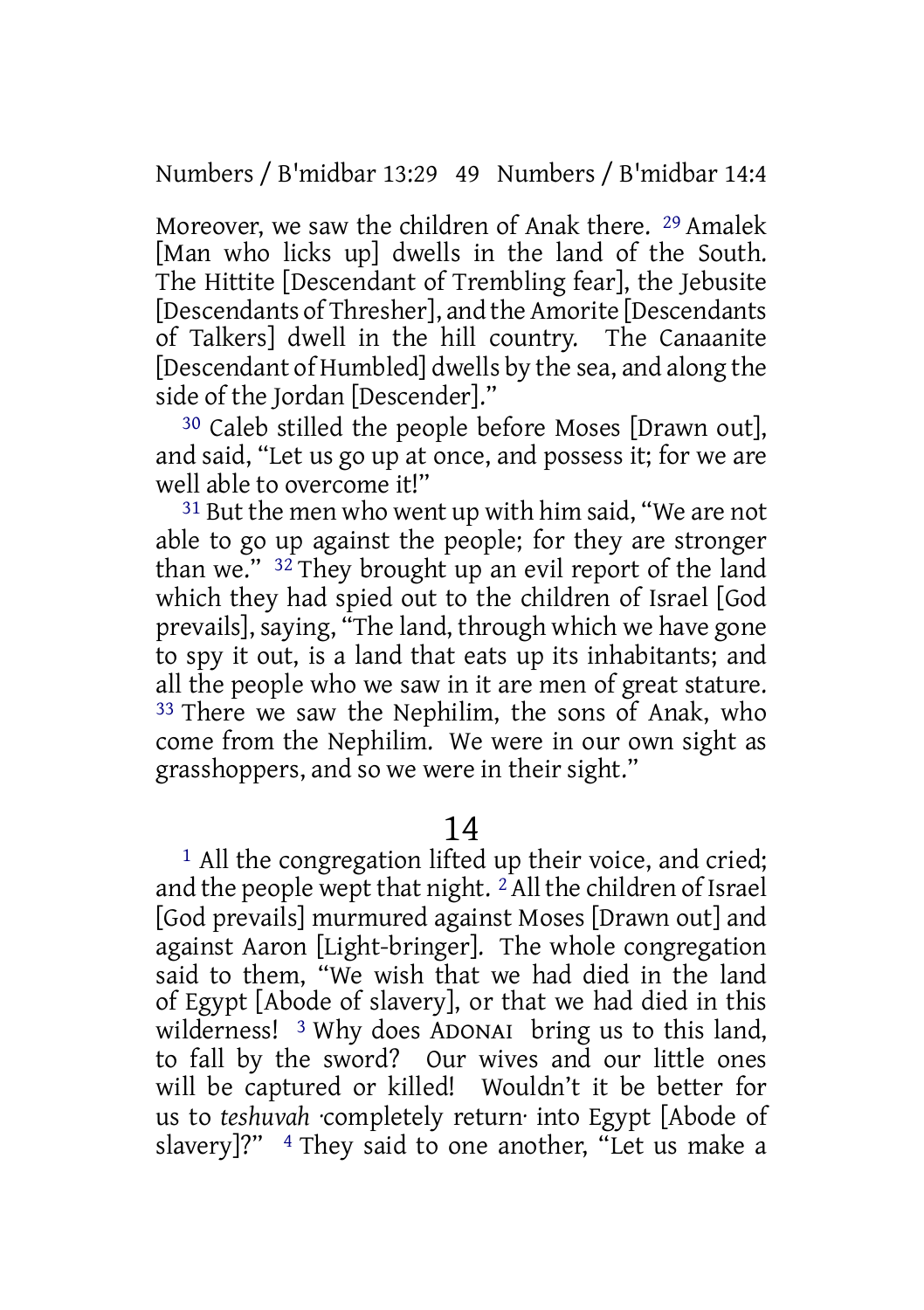Numbers / B'midbar 14:5 50 Numbers / B'midbar 14:14

captain, and let us*teshuvah* ·completely return· into Egypt [Abode of slavery]."

5 Then Moses [Drawn out] and Aaron [Light-bringer] fell on their faces before all the assembly of the congregation of the children of Israel [God prevails].

6 Joshua [Salvation Yah] the son of Nun and Caleb the son of Jephunneh, who were of those who spied out the land, tore their clothes. 7 They spoke to all the congregation of the children of Israel [God prevails], saying, "The land, which we passed through to spy it out, is an exceeding good land. *(3)* 8 If ADONAI delights in us, then he will bring us into this land, and give it to us; a land which flows with milk and honey. 9 Only don't rebel against ADONAI , neither fear the people of the land; for they are bread for us. Their defense is removed from over them, and ADONAI is with us. Don't fear them."

10 But all the congregation threatened to stone them with stones.

The *kavod Yahweh* ·weighty glory of He sustains breathing· appeared in the Tent of Meeting to all the children of Israel [God prevails]. 11 ADONAI said to Moses [Drawn out], "How long will this people despise me? and how long will they not believe in me, for all the signs which I have worked among them? 12 I will strike them with the pestilence, and disinherit them, and will make of you a nation greater and mightier than they."

13 Moses [Drawn out] said to ADONAI , "Then the Egyptians [people from Abode of slavery] will *sh'ma* ·hear obey· it; for you brought up this people in your might from among them. 14 They will tell it to the inhabitants of this land. They have *sh'ma* ·heard obeyed· that you ADONAI are in the middle of this people; for you ADONAI are seen face to face, and your cloud stands over them,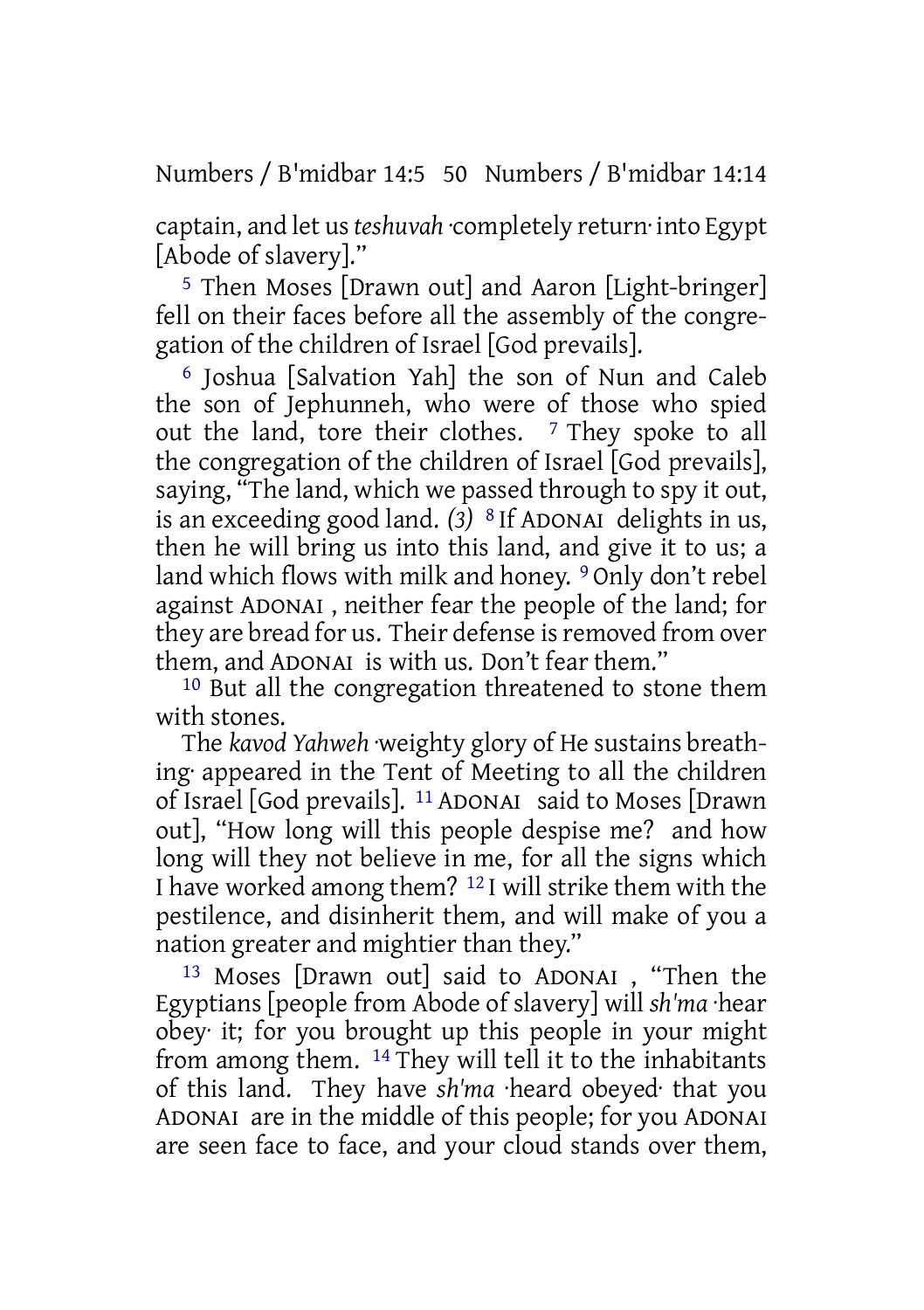# Numbers / B'midbar 14:15 51 Numbers / B'midbar 14:26

and you go before them, in a pillar of cloud by day, and in a pillar of fire by night. 15 Now if you killed this people as one man, then the nations which have *sh'ma* ·heard obeyed· the fame of you will speak, saying, 16 'Because ADONAI was not able to bring this people into the land which he swore to them, therefore he has slain them in the wilderness.' 17 Now please let the power of the Lord be great, according as you have spoken, saying, 18 'ADONAI is slow to anger, and abundant in *cheshed* ·loving-kindness·, forgiving iniquity and disobedience; and that will by no means clear the guilty, visiting the iniquity of the fathers on the children, on the third and on the fourth generation.' 19 Please pardon the iniquity of this people according to the greatness of your *cheshed* ·loving-kindness·, and according as you have forgiven this people, from Egypt [Abode of slavery] even until now."

20 ADONAI said, "I have pardoned according to your word:  $21$  but in very deed, as I live, and as all the earth shall be filled with the *kavod Yahweh* ·weighty glory of He sustains breathing: <sup>22</sup> because all those men who have seen my glory, and my signs, which I worked in Egypt[Abode of slavery] and in the wilderness, yet have tempted me these ten times, and have not *sh'ma* ·heard obeyed· my voice; <sup>23</sup> surely they shall not see the land which I swore to their fathers, neither shall any of those who despised me see it. 24 But my servant Caleb, because he had another spirit with him, and has followed me fully, him I will bring into the land into which he went. His offspring shall possessit. 25 Since the Amalekite [Descendant of Man who licks up] and the Canaanite [Descendant of Humbled] dwell in the valley, tomorrow turn, and go into the wilderness by the way to the *Sea of Suf* [Reed Sea]." *(4)* 26 ADONAI spoke to Moses [Drawn out] and to Aaron [Light-bringer], saying,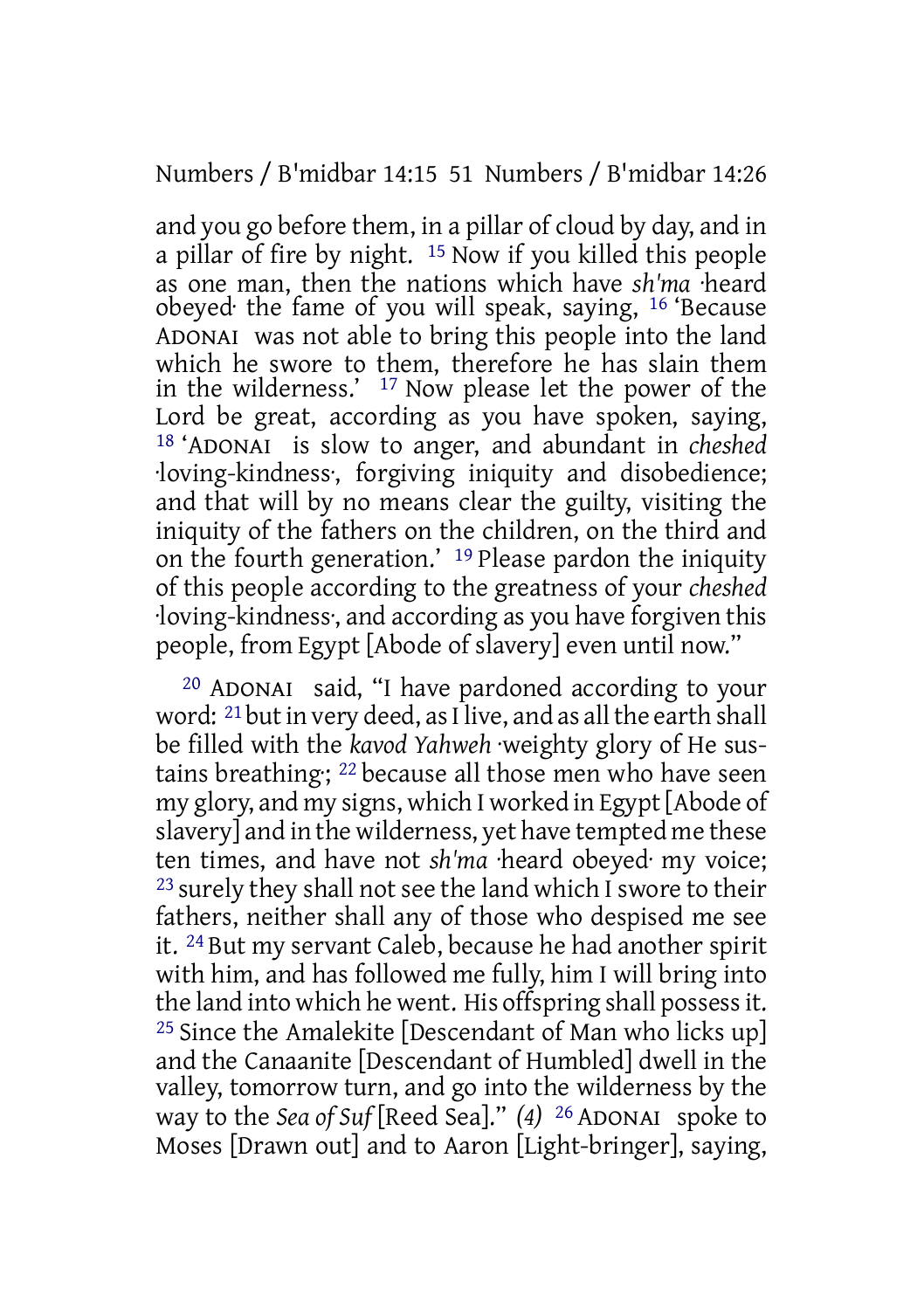## Numbers / B'midbar 14:27 52 Numbers / B'midbar 14:38

27 "How long shall I bear with this evil congregation, that murmur against me? I have *sh'ma* ·heard obeyed· the murmurings of the children of Israel [God prevails], which they murmur against me. 28 Tell them, 'As I live, says ADONAI , surely as you have spoken in my ears, so will I do to you. <sup>29</sup> Your dead bodies shall fall in this wilderness; and all who were counted of you, according to your whole number, from twenty years old and upward, who have murmured against me, 30 surely you shall not come into the land, concerning which Iswore that I would make you dwell therein, except Caleb the son of Jephunneh, and Joshua [Salvation Yah] the son of Nun. 31 But your little ones, that you said should be captured or killed, them I will bring in, and they shall know the land which you have rejected. 32 But as for you, your dead bodies shall fall in this wilderness. 33Your children shall be wanderersin the *wilderness forty years,* \* and shall bear your prostitution, until your dead bodies are consumed in the wilderness.  $34$  After the number of the days in which you spied out the land, even forty days, for every day a year, you will bear your iniquities, even forty years, and you will know my alienation.'  $35$  I, ADONAI, have spoken. I will surely do this to all this evil congregation, who are gathered together against me. In this wilderness they shall be consumed, and there they shall die."

36 The men, whom Moses [Drawn out] sent to spy out the land, who *teshuvah* ·completely returned·, and made all the congregation to murmur against him, by bringing up an evil report against the land, 37 even those men who brought up an evil report of the land, died by the plague before ADONAI . 38 But Joshua [Salvation Yah] the son of

<sup>\*</sup> 14:33 Quoted in Acts 13:18; Heb 3:17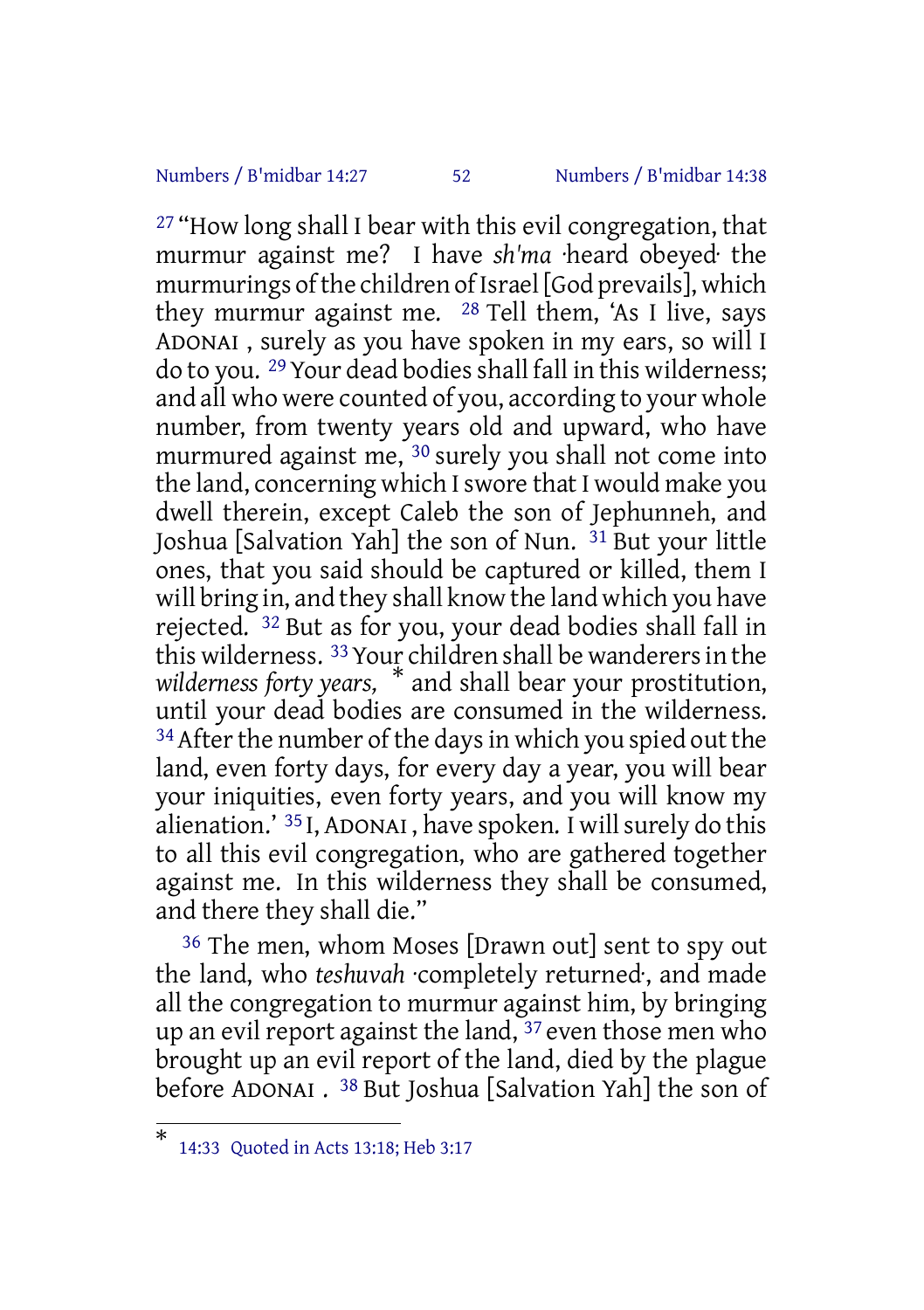Numbers / B'midbar 14:39 53 Numbers / B'midbar 15:4

Nun, and Caleb the son of Jephunneh, remained alive of those men who went to spy out the land.

39 Moses [Drawn out] told these words to all the children of Israel [God prevails], and the people mourned greatly. 40They rose up early in the morning, and went up to the top of the mountain, saying, "Behold, we are here, and will go up to the place which ADONAI has promised: for we have sinned."

41 Moses [Drawn out] said, "Why are you disobeying the order of ADONAI ? You shall not succeed! 42 Don't go up, for ADONAI is not among you; that you not be struck down before your enemies. <sup>43</sup> For there the Amalekite [Descendant of Man who licks up] and the Canaanite [Descendant of Humbled] are before you, and you shall fall by the sword, because you turned back from following ADONAI , therefore ADONAI will not be with you."

44 But they presumed to go up to the top of the mountain. Nevertheless, the ark of ADONAI 's covenant and Moses [Drawn out] didn't depart out of the camp. 45 Then the Amalekites [Descendants of Man who licks up] came down, and the Canaanites[Descendants of Humbled] who lived in that mountain, and struck them and beat them down, even to Hormah.

15

<sup>1</sup> ADONAI spoke to Moses [Drawn out], saying, <sup>2</sup> "Speak to the children of Israel [God prevails], and tell them, 'When you have come into the land of your habitations, which I give to you, <sup>3</sup> and will make an offering by fire to ADONAI , a burnt offering, or a sacrifice, to accomplish a vow, or as a free will offering, or in your set feasts, to make a pleasant aroma to ADONAI , of the herd, or of the flock; 4 then he who offers his offering shall offer to ADONAI a meal offering of one tenth of an ephah [an omer; 2.3 q;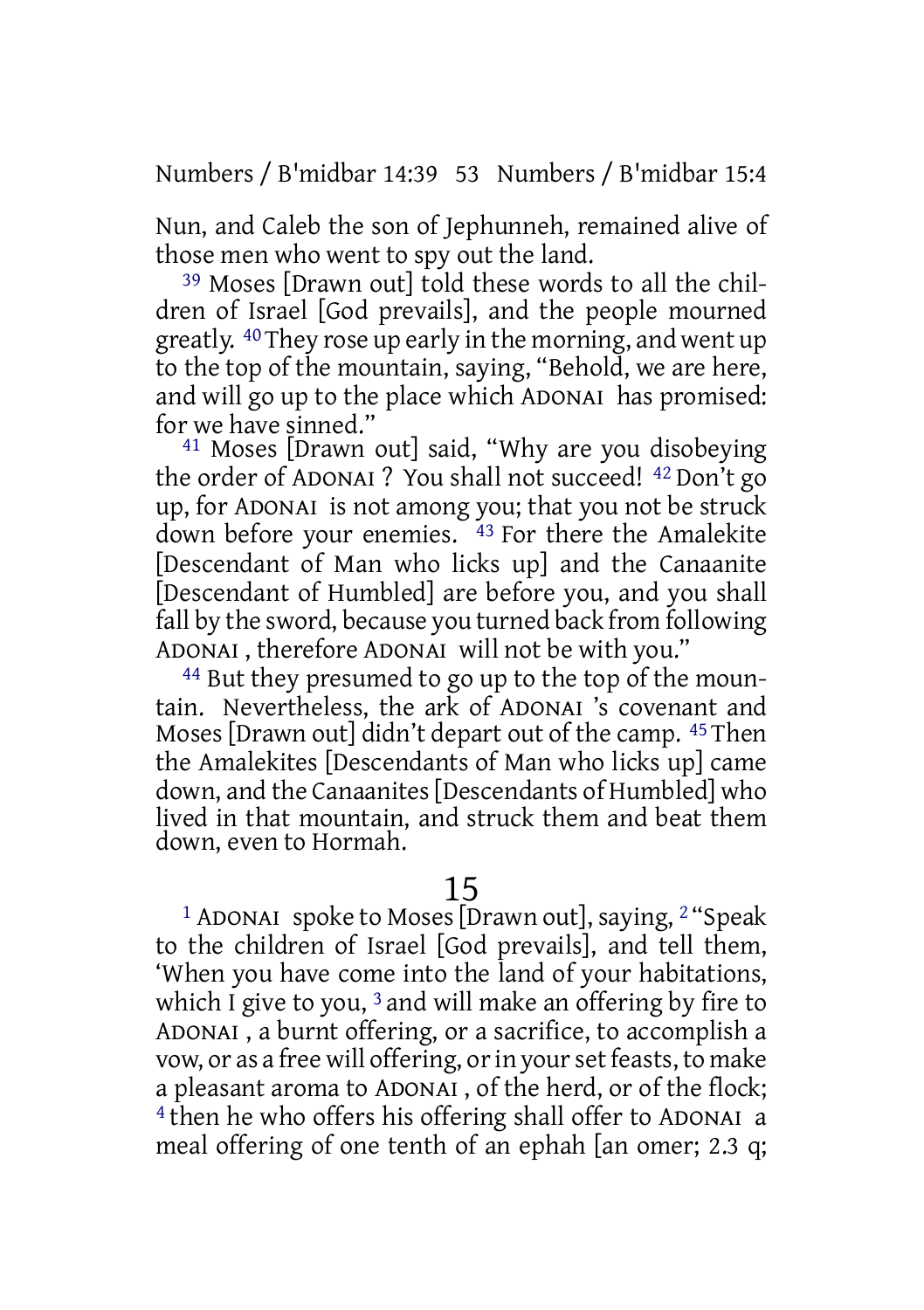Numbers / B'midbar 15:5 54 Numbers / B'midbar 15:16

2.2 L] of fine flour mixed with the fourth part of a hin [2.6 qt; 1.2 L] of oil.  $5$  You shall prepare wine for the drink offering, the fourth part of a hin [2.6 qt; 1.2 L], with the burnt offering, or for the sacrifice, for each lamb.

<sup>6</sup> " 'Or for a ram, you shall prepare for a meal offering one tenth of an ephah [two omers; 4.6 q; 4.4 L] of fine flour mixed with the third part of a hin [2.6 qt; 1.24 L] of oil;  $7$  and for the drink offering you shall offer the third part of a hin [2.6 qt; 1.24 L] of wine, of a pleasant aroma to ADONAI . *(5)* 8 When you prepare a bull for a burnt offering, or for a sacrifice, to accomplish a vow, or for peace offerings to ADONAI ; 9 then shall he offer with the bull a meal offering of three tenths of an ephah [three omers; 6.9 q; 6.6 L] of fine flour mixed with half a hin [5.2 qt; 2.4 L] of oil:  $10$  and you shall offer for the drink offering half a hin [5.2 qt; 2.4 L] of wine, for an offering made by fire, of a pleasant aroma to ADONAI . 11 Thus shall it be done for each bull, or for each ram, or for each of the male lambs, or of the young goats. 12 According to the number that you shall prepare, so you shall do to everyone according to their number.

<sup>13</sup> " 'All who are native-born shall do these things in this way, in offering an offering made by fire, of a pleasant aroma to ADONAI . <sup>14</sup> If a stranger lives as a foreigner with you, or whoever may be among you throughout all your generations, and will offer an offering made by fire, of a pleasant aroma to ADONAI ; as you do, so he shall do.  $15$  For the assembly, there shall be one statute for you and for the stranger who lives as a foreigner, a statute forever throughout all your generations. As you are, so shall the foreigner be before ADONAI . 16 One *Torah* ·Teaching· and one judgement shall be for you, and for the stranger who lives as a foreigner with you.' "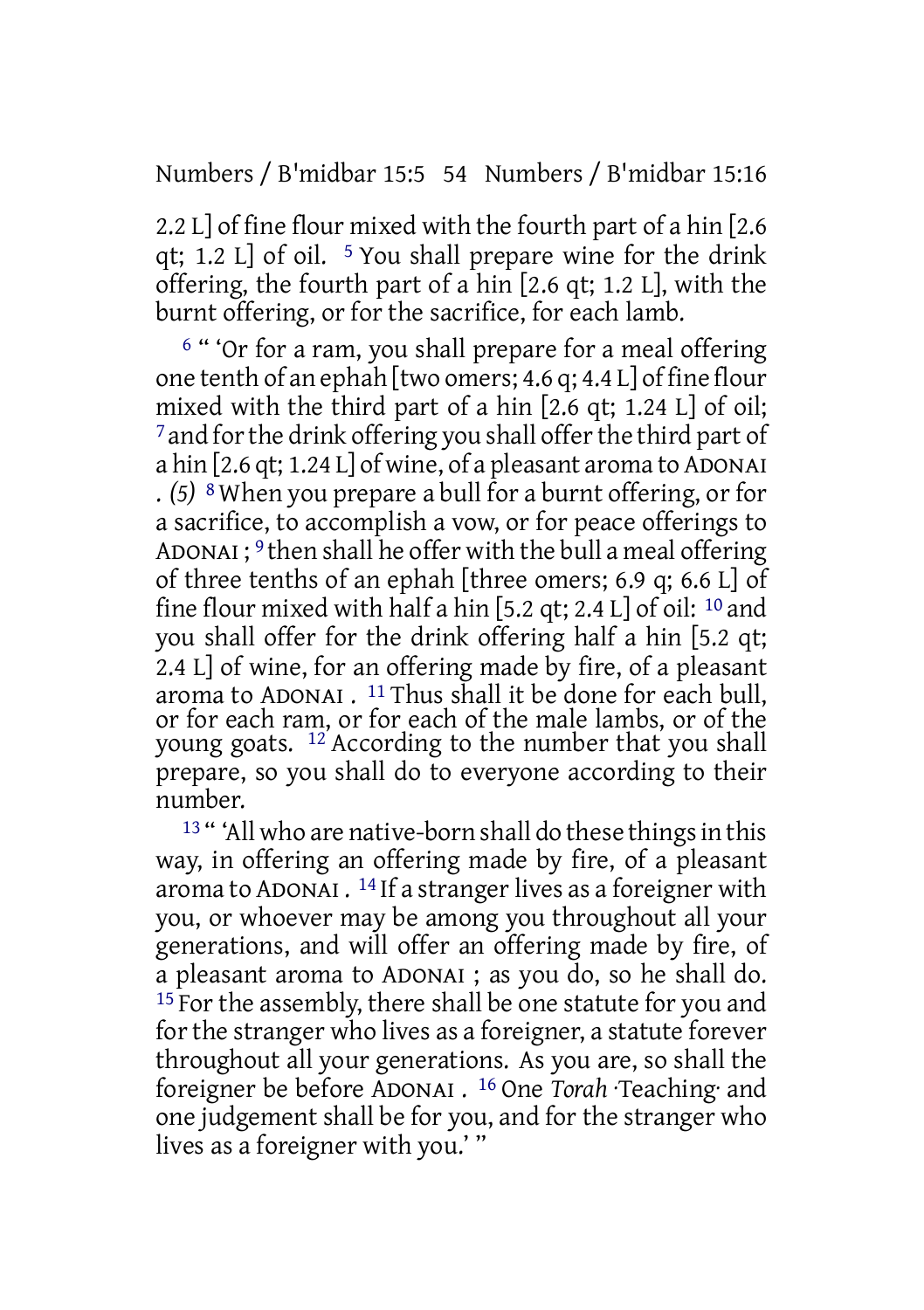Numbers / B'midbar 15:17 55 Numbers / B'midbar 15:27

*(6)* 17 ADONAI spoke to Moses [Drawn out], saying, 18 "Speak to the children of Israel [God prevails], and tell them, 'When you come into the land where I bring you, 19 then it shall be that when you eat of the bread of the land, you shall offer up a wave offering to ADONAI .  $^{20\, \ast}$ Of the first of your dough you shall offer up a cake for a wave offering. As the wave offering of the threshing floor, so you shall heave it.  $21$  Of the first of your dough, you shall give to ADONAI a wave offering throughout all your generations.

22 " 'If by mistake you fail to observe all these *mitzvot* ·instructions·, which ADONAI hasspoken to Moses[Drawn out], 23 even all that ADONAI has enjoined you by Moses [Drawn out], from the day that ADONAI gave commandment, and onward throughout all your generations; 24 then it shall be, if it was done unwittingly, without the knowledge of the congregation, that all the congregation shall offer one young bull for a burnt offering, for a pleasant aroma to ADONAI , with its meal offering, and its drink offering, according to the judgement, and one male goat for a sin offering.  $25$  The priest shall make atonement for all the congregation of the children of Israel [God prevails], and they shall be forgiven; for it was an error, and they have brought their offering, an offering made by fire to ADONAI , and their sin offering before ADONAI , for their error. 26 All the congregation of the children of Israel [God prevails] shall be forgiven, as well as the stranger who lives as a foreigner among them; for with regard to all the people, it was done unwittingly.

*(7)* 27 " 'If one person sins unwittingly, then he shall of-

<sup>\*</sup> 15:20 Num 15:20 (Num 15:17-21) (#8.509): To set apart a portion of the dough to Adonai for the *Cohenim* ·Priests·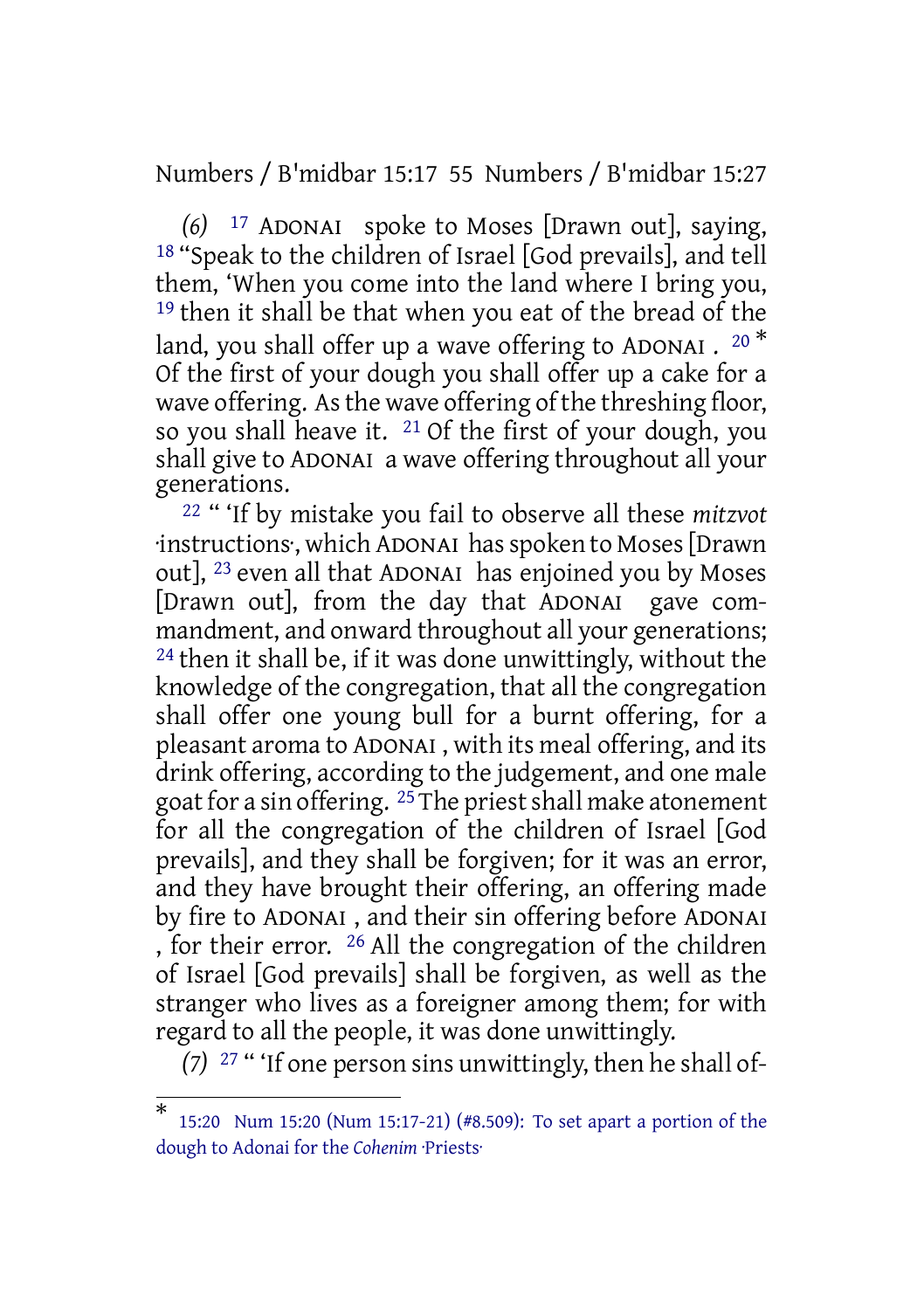Numbers / B'midbar 15:28 56 Numbers / B'midbar 15:38

fer a female goat a year old for a sin offering. 28 The priest shall make atonement for the soul who errors, when he sins unwittingly before ADONAI , to make atonement for him; and he shall be forgiven. 29 You shall have one *Torah* ·Teaching· for him who does anything unwittingly, for him who is native-born among the children of Israel [God prevails], and for the stranger who lives as a foreigner among them.

30 " 'But the soul who does anything with a high hand, whether he is native-born or a foreigner, the same blasphemes ADONAI . That soul shall be cut off from among his people. 31 Because he has despised ADONAI 's word, and has broken his order, that soul shall utterly be cut off. His iniquity shall be on him.' "

32 While the children of Israel [God prevails] were in the wilderness, they found a man gathering sticks on the *Sabbath* ·To cease· day. 33 Those who found him gathering sticks brought him to Moses [Drawn out] and Aaron [Light-bringer], and to all the congregation. <sup>34</sup> They put him in custody, because it had not been declared what should be done to him.

35 ADONAI said to Moses [Drawn out], "The man shall surely be put to death. All the congregation shall stone him with stones outside of the camp." 36 All the congregation brought him outside of the camp, and stoned him to death with stones, as ADONAI enjoined Moses [Drawn out].

*(Maftir ·Conclusion·)* 37 ADONAI spoke to Moses [Drawn out], saying,  $38 \dagger$  "Speak to the children of Israel [God] prevails], and tell them that they should make themselves

<sup>†</sup> 15:38 Num 15:38 (Num 15:38-40) (#1.28): T. To make *tzitzit* ·fringes· for your garments / R. To have *tzitzit* ·fringes· on all your four corner garments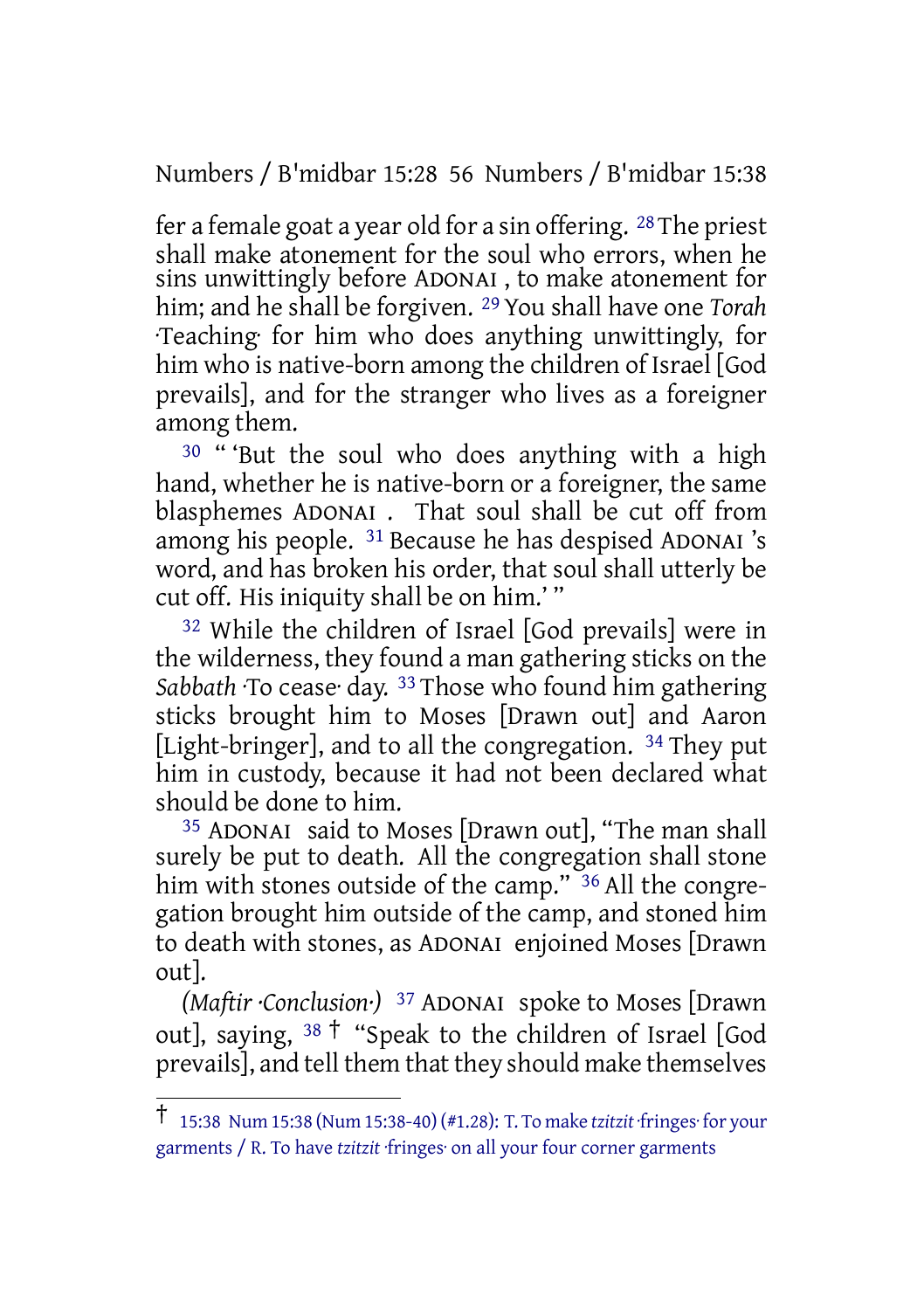Numbers / B'midbar 15:39 57 Numbers / B'midbar 16:3

fringes in the borders of their garments throughout their generations, and that they put on the fringe of each border a cord of blue: <sup>39</sup> and it shall be to you for a fringe, that you may look on it, and remember all ADONAI 's *mitzvot* ·instructions·, and do them; ‡ and that you not follow after your own heart and your own eyes, after which you use to play the prostitute; <sup>40</sup> that you may remember and do all my *mitzvot* ·instructions·, and be holy to your God. 41 I am ADONAI your God, who brought you out of the land of Egypt [Abode of slavery], to be your God: I am ADONAI your God."

# *Haftarah Shlach L'kha ·Taking leave · Send Out from you·:*

## *Y'hoshua / Joshua 2:1-24*

# *B'rit Hadashah ·New Covenant·: Mark 10:1-45* Parashah 38: *Korach* ·Korach [Bald one, Frost]· 16:1-18:32

# 16

1 Now Korach [Bald one, Frost], the son of Izhar, the son of Kohath, the son of Levi [United with], with Dathan and Abiram, the sons of Eliab, and On, the son of Peleth, sons of Reuben [See, a son!], took some men. 2 They rose up before Moses [Drawn out], with some of the children of Israel [God prevails], two hundred fifty princes of the congregation, called to the assembly, men of renown. <sup>3</sup>They assembled themselves together against Moses[Drawn out] and against Aaron [Light-bringer], and said to them, "You take too much on yourself, since all the congregation are holy, everyone of them, and ADONAI

<sup>‡</sup> 15:39 Num 15:39 (#1.29): Not to stray after thoughts of the heart and sights of the eyes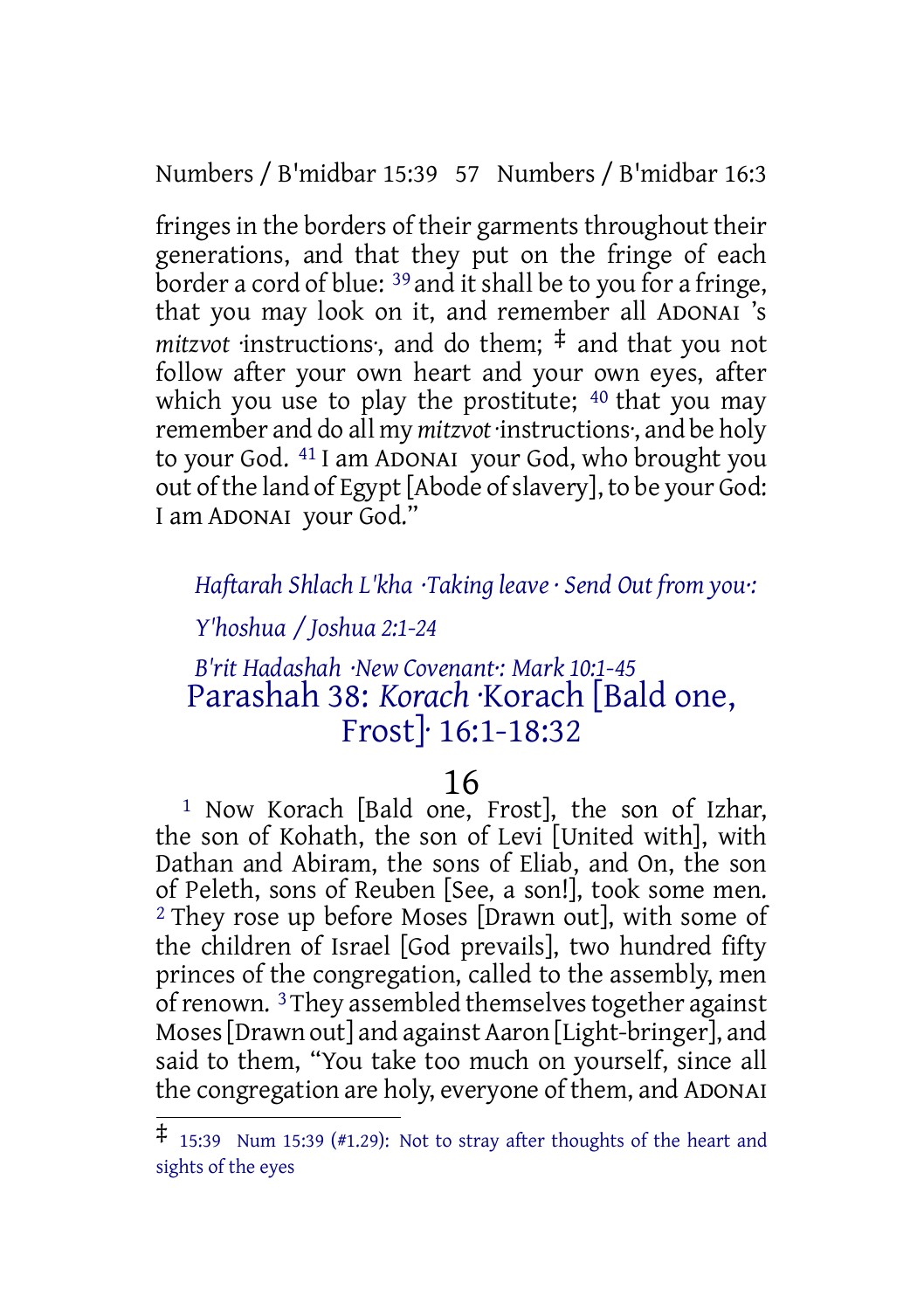Numbers / B'midbar 16:4 58 Numbers / B'midbar 16:14

is among them! Why do you lift yourselves up above ADONAI 's assembly?"

4 When Moses [Drawn out] *sh'ma* ·heard obeyed· it, he fell on his face. 5 He said to Korach [Bald one, Frost] and to all his company, "In the morning, *ADONAI willshow who are his,* \* and who is holy, and will cause him to come near to him. Even him whom he shall choose, he will cause to come near to him. 6 Do this: take censers, Korach [Bald one, Frost], and all his company;  $\frac{7}{7}$  and put fire in them, and put incense on them before ADONAI tomorrow. It shall be that the man whom ADONAI chooses, he shall be holy. You have gone too far, you sons of Levi [United with]!"

8 Moses [Drawn out] said to Korach [Bald one, Frost], "*Sh'ma* ·Hear obey· now, you sons of Levi [United with]! 9 Is it a small thing to you, that the God of Israel [God prevails] has separated you from the congregation of Israel [God prevails], to bring you near to himself, to do the service of ADONAI 's tabernacle, and to stand before the congregation to minister to them; <sup>10</sup> and that he has brought you near, and all your brothers the sons of Levi [United with] with you? Do you seek the priesthood also? <sup>11</sup> Therefore you and all your company have gathered together against ADONAI ! What is Aaron [Light-bringer] that you murmur against him?"

12 Moses [Drawn out] sent to call Dathan and Abiram, the sons of Eliab; and they said, "We won't come up! 13 Is it a small thing that you have brought us up out of a land flowing with milk and honey, to kill us in the wilderness, but you must also make yourself a prince over us? *(2)* 14 Moreover you haven't brought us into a land flowing with milk and honey, nor given us inheritance of fields

<sup>\*</sup> 16:5 Paraphrase Quoted in 2 Tim 2:19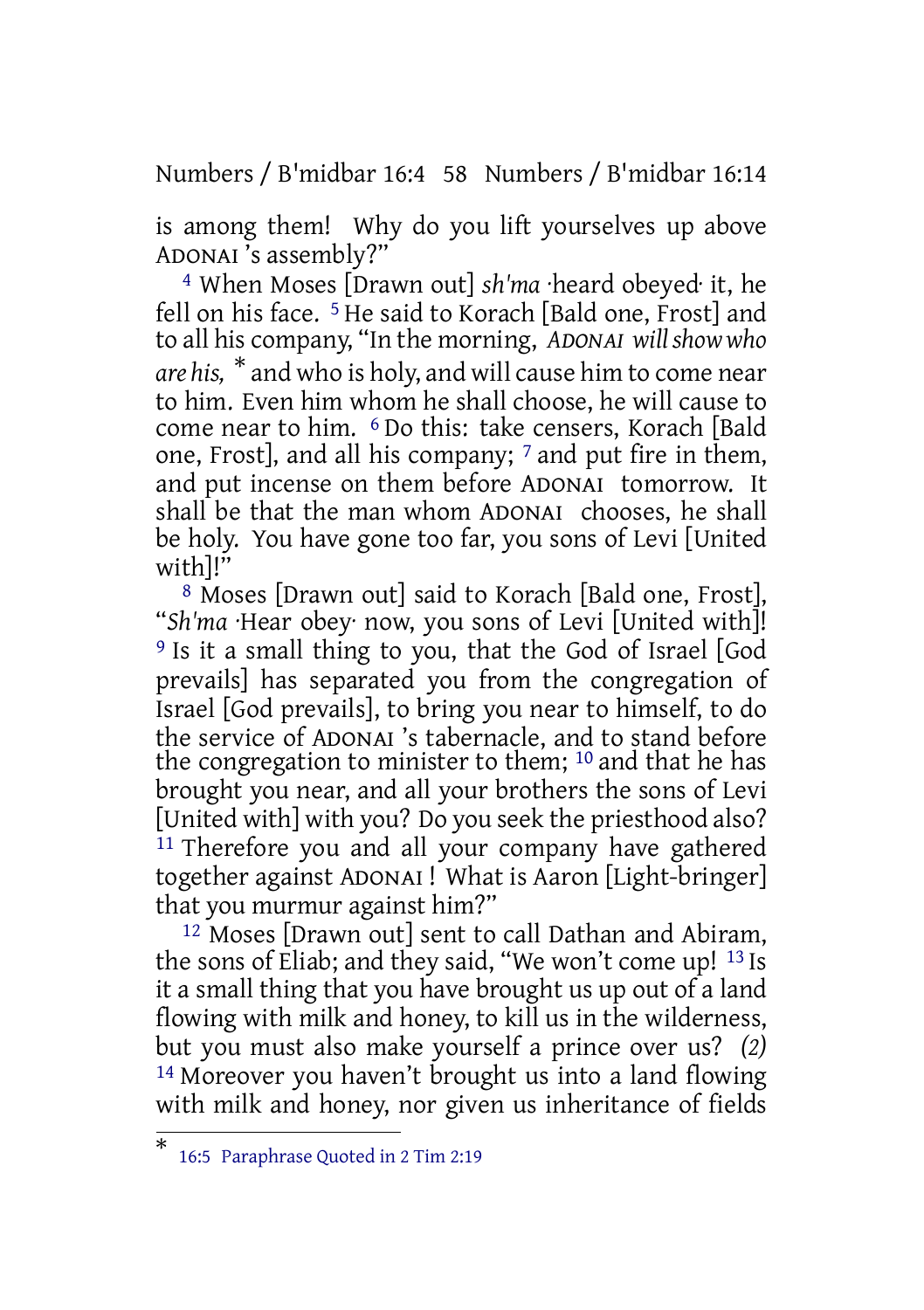Numbers / B'midbar 16:15 59 Numbers / B'midbar 16:26

and vineyards. Will you put out the eyes of these men? We won't come up."

15 Moses [Drawn out] was very angry, and said to ADONAI , "Don't respect their offering. I have not taken one donkey from them, neither have I hurt one of them."

16 Moses [Drawn out] said to Korach [Bald one, Frost], "You and all your company go before ADONAI , you, and they, and Aaron [Light-bringer], tomorrow. 17 Each man take his censer, and put incense on them, and each man bring before ADONAI his censer, two hundred fifty censers; you also, and Aaron [Light-bringer], each his censer."

18 They each took his censer, and put fire in them, and laid incense on it, and stood at the door of the Tent of Meeting with Moses [Drawn out] and Aaron [Lightbringer]. 19 Korach [Bald one, Frost] assembled all the congregation opposite them to the door of the Tent of Meeting.

The *kavod Yahweh* ·weighty glory of He sustains breathing· appeared to all the congregation. *(3)* 20 ADONAI spoke to Moses [Drawn out] and to Aaron [Light-bringer], saying, 21 "Separate yourselves from among this congregation, that I may consume them in a moment!"

22 They fell on their faces, and said, "God, the God of the spirits of all flesh, shall one man sin, and will you be angry with all the congregation?"

23 ADONAI spoke to Moses [Drawn out], saying, 24 "Speak to the congregation, saying, 'Get away from around the tent of Korach [Bald one, Frost], Dathan, and Abiram!' "

25 Moses [Drawn out] rose up and went to Dathan and Abiram; and the elders of Israel [God prevails] followed him. 26 He spoke to the congregation, saying, *"Depart,*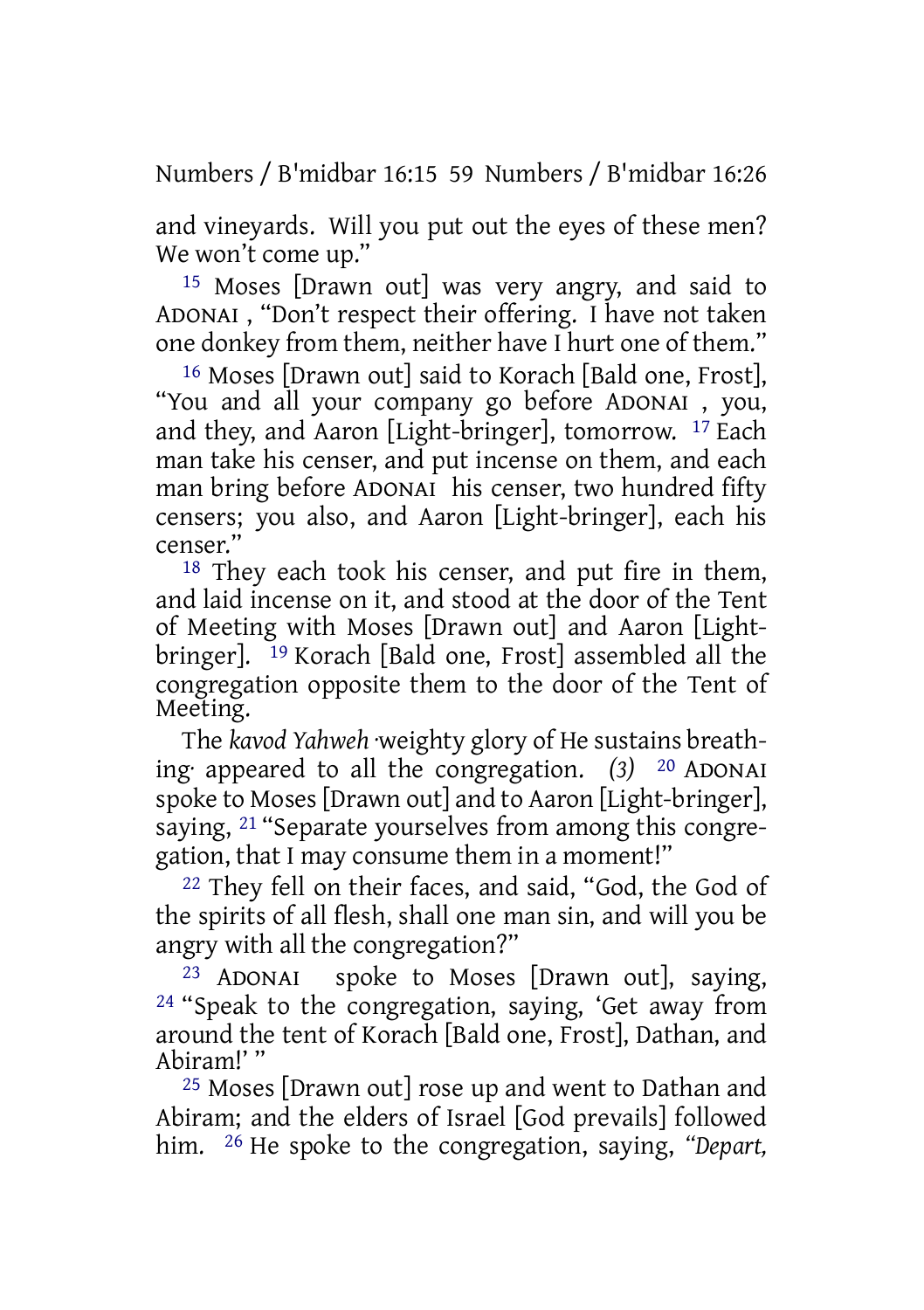Numbers / B'midbar 16:27 60 Numbers / B'midbar 16:38

please, from the tents of these *wicked* † men, and touch nothing of theirs, lest you be consumed in all their sins!"

<sup>27</sup> So they went away from the tent of Korach [Bald one, Frost], Dathan, and Abiram, on every side. Dathan and Abiram came out, and stood at the door of their tents, with their wives, their sons, and their little ones.

28 Moses [Drawn out] said, "By this you shall know that ADONAI has sent me to do all these works; for they are not from my own mind. 29 If these men die the common death of all men, or if they experience what all men experience, then ADONAI has not sent me. 30 But if ADONAI makes a new thing, and the ground opens its mouth, and swallows them up, with all that belong to them, and they go down alive into *Sheol* Place of the dead; then you shall understand that these men have despised ADONAI ."

<sup>31</sup> As he finished speaking all these words, the ground that was under them split apart. 32 The earth opened its mouth and swallowed them up, with their households, all of Korach [Bald one, Frost]'s men, and alltheir goods. 33So they, and all that belonged to them went down alive into *Sheol* ·Place of the dead·. The earth closed on them, and they perished from among the assembly. 34All Israel [God prevails] that were around them fled at their cry; for they said, "Lest the earth swallow us up!" <sup>35</sup> Fire came out from ADONAI , and devoured the two hundred fifty men who offered the incense.

<sup>36</sup> ‡ ADONAI spoke to Moses [Drawn out], saying, 37 "Speak to Eleazar[Help of God] the son of Aaron [Lightbringer] the priest, that he take up the censers out of the burning, and scatter the fire away from the camp; for they are holy, 38 even the censers of these sinners against

 $\dagger$  16:26 Paraphrase Quoted in 2 Tim 2:19  $\ddagger$  16:36 Hebrew ch. 17 v. 1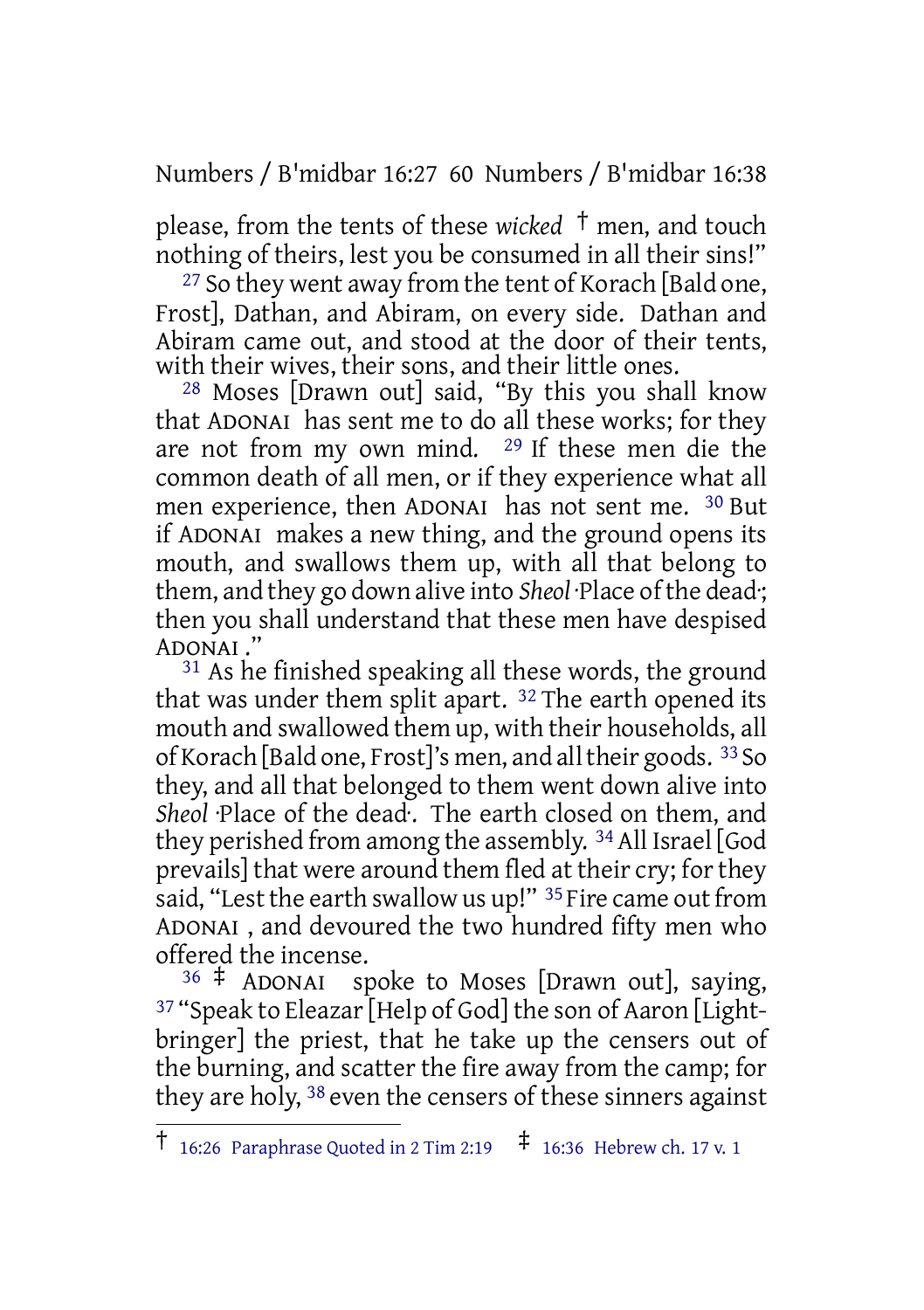## Numbers / B'midbar 16:39 61 Numbers / B'midbar 16:46

their own lives. Let them be made beaten plates for a covering of the altar, for they offered them before ADONAI . Therefore they are holy. They shall be a sign to the children of Israel [God prevails]."

39 Eleazar [Help of God] the priest took the bronze censers, which those who were burned had offered; and they beat them out for a covering of the altar, 40 to be a memorial to the children of Israel [God prevails], to the end that no stranger, who is not of the offspring of Aaron [Light-bringer], would come near to burn incense before ADONAI , that he *be not as Korach [Bald one, Frost],* § and as his company; as ADONAI spoke to him by Moses [Drawn out].

<sup>41</sup> But on the next day all the congregation of the children of Israel [God prevails] murmured against Moses [Drawn out] and against Aaron [Light-bringer], saying, "You have killed ADONAI 's people!"

42 When the congregation was assembled against Moses [Drawn out] and against Aaron [Light-bringer], They looked toward the Tent of Meeting. Behold, the cloud covered it, and the *kavod Yahweh* ·weighty glory of He sustains breathing· appeared. 43 Moses [Drawn out] and Aaron [Light-bringer] came to the front of the Tent of Meeting. *(4)* <sup>44</sup> \* ADONAI spoke to Moses [Drawn out], saying,  $45$  "Get away from among this congregation, that I may consume them in a moment!" They fell on their faces.

46 Moses [Drawn out] said to Aaron [Light-bringer], "Take your censer, and put fire from off the altar in it, and lay incense on it, and carry it quickly to the congregation,

<sup>§</sup> 16:40 Quoted in Jude 1:11 (see also Num 26:21-24) \* 16:44 Hebrew ch. 17 v. 9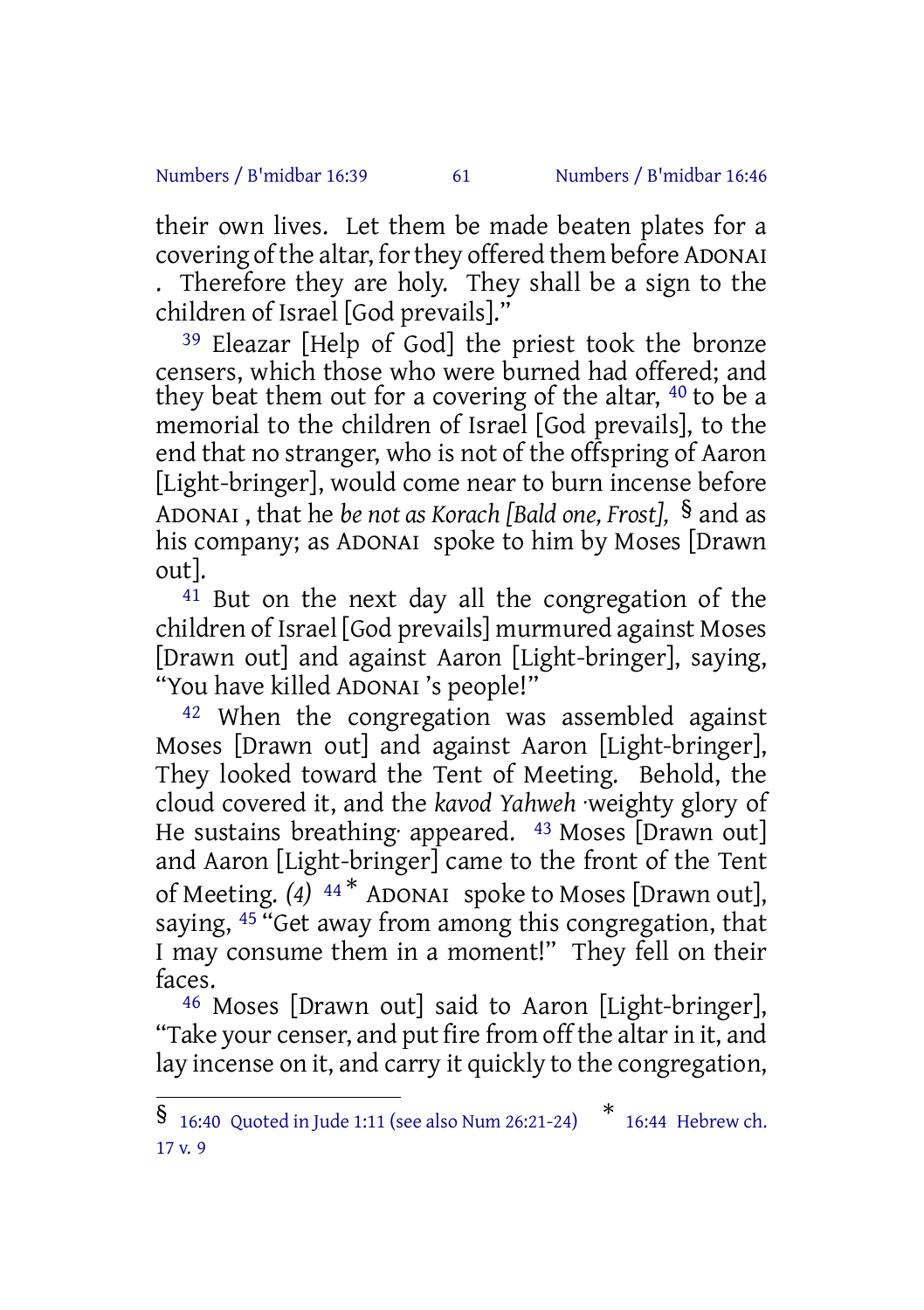### Numbers / B'midbar 16:47 62 Numbers / B'midbar 17:6

and make atonement for them; for wrath has gone out from ADONAI ! The plague has begun."

47 Aaron [Light-bringer] did as Moses [Drawn out] said, and ran into the middle of the assembly. Behold, the plague has begun among the people. He put on the incense, and made atonement for the people. 48 He stood between the dead and the living; and the plague was stayed. 49 Now those who died by the plague were fourteen thousand and seven hundred, besides those who died about the matter of Korach [Bald one, Frost]. 50Aaron [Light-bringer] *teshuvah* ·completely returned· to Moses [Drawn out] to the door of the Tent of Meeting, and the plague was stopped.

# 17

*(5)* <sup>1</sup> \* ADONAI spoke to Moses [Drawn out], saying, 2 "Speak to the children of Israel [God prevails], and take rods from them, one for each fathers' house, of all their princes according to their fathers' houses, twelve rods. Write each man's name on hisrod. 3You shall write Aaron [Light-bringer]'s name on the rod of Levi [United with]; for there shall be one rod for each head of their fathers' houses. 4 You shall lay them up in the Tent of Meeting before the testimony, where I meet with you.  $5$  It shall happen, that the rod of the man whom I shall choose shall bud. I will make the murmurings of the children of Israel [God prevails], which they murmur against you, cease from me."

6 Moses [Drawn out] spoke to the children of Israel [God prevails]; and all their princes gave him rods, for each prince one, according to their fathers' houses, even twelve rods. Aaron [Light-bringer]'s rod was among their

<sup>\*</sup> 17:1 Hebrew ch. 17 v. 16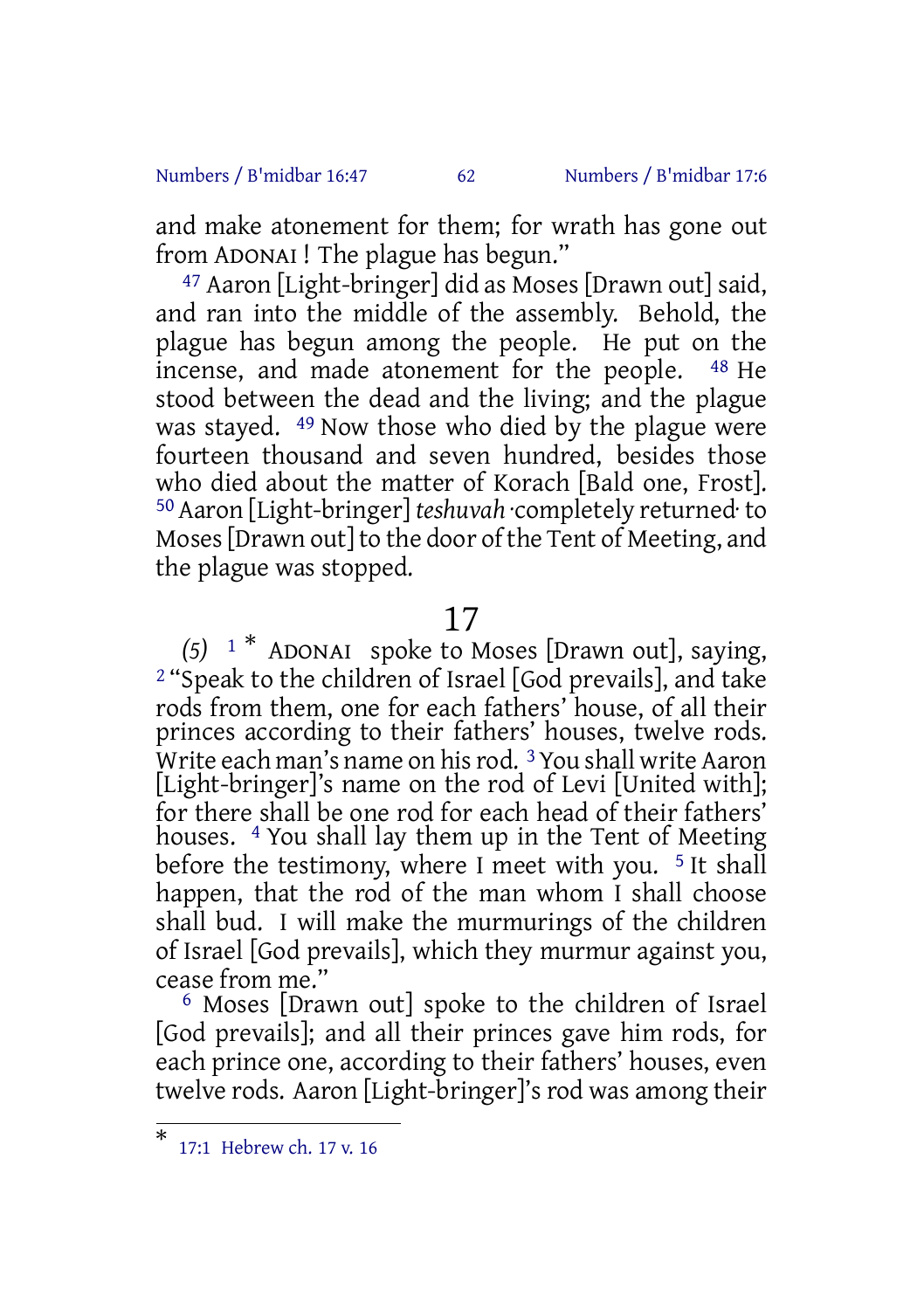Numbers / B'midbar 17:7 63 Numbers / B'midbar 18:2

rods. 7 Moses [Drawn out] laid up the rods before ADONAI in the Tent of the Testimony.

8 On the next day, Moses [Drawn out] went into the Tent of the Testimony; and behold, *Aaron [Light-bringer]'s rod* for the house of Levi [United with] had *sprouted,* † budded, produced blossoms, and bore ripe almonds. 9 Moses [Drawn out] brought out all the rods from before ADONAI to all the children of Israel [God prevails]. They looked, and each man took his rod.

*(6)* <sup>10</sup> ‡ ADONAI said to Moses [Drawn out], "Put back the *rod of Aaron [Light-bringer]* § before the testimony, to be kept for a token against the children of rebellion; that you may make an end of their murmurings against me, that they not die." <sup>11</sup> Moses [Drawn out] did so. As ADONAI enjoined him, so he did.

12 The children of Israel [God prevails] spoke to Moses [Drawn out], saying, "Behold, we perish! We are undone! We are all undone! <sup>13</sup> Everyone who keeps approaching ADONAI 's tabernacle, dies! Will we all perish?"

# 18

1 ADONAI said to Aaron [Light-bringer], "You and your sons and your fathers' house with you shall bear the iniquity of the sanctuary; and you and your sons with you shall bear the iniquity of your priesthood.  $2^*$  Bring your brothers also, the tribe of Levi [United with], the tribe of your father, near with you, that they may be joined to you, and minister to you; but you and your sons with you shall

<sup>†</sup> 17:8 Quoted in Heb 9:4 ‡ 17:10 Hebrew ch. <sup>17</sup> v. <sup>25</sup> § 17:10 Quoted in Heb 9:4 \* 18:2 Num 18:2 (Num 18:1-7, 18:20-24) (#2b.162): T. "Levites with Aaron and his sons who are *Cohenim* ·Priests· shall be before the tent of the testimony" (v2) / R. The *Cohenim* ·Priests· are to stand guard over the Sanctuary continually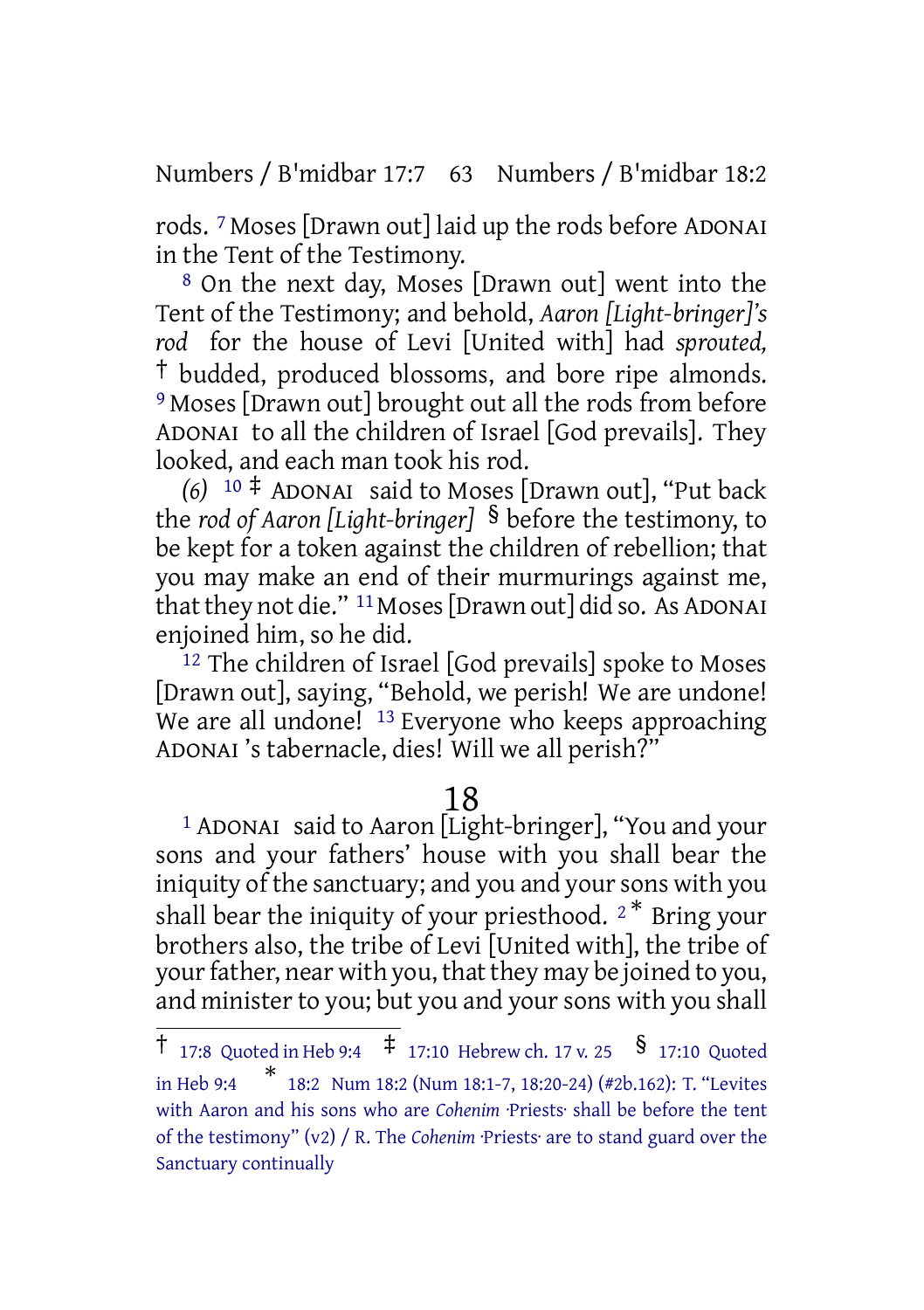### Numbers / B'midbar 18:3 64 Numbers / B'midbar 18:7

be before the Tent of the Testimony.  $3^{\dagger}$  They shall keep your orders, and the duty of the whole Tent; only they shall not come near to the utensils of the sanctuary and to the altar, that they not die, neither they, nor you.  $4\ddot$ They shall be joined to you, and keep the responsibility of the Tent of Meeting, for all the service of the Tent. A stranger shall not come near to you.

<sup>5</sup> § "You shall perform the duty of the sanctuary and the duty of the altar, that there be no more wrath on the children of Israel [God prevails]. 6 Behold, I myself have taken your brothers the Levites [Descendants of United with] from among the children of Israel [God prevails]. They are a gift to you, dedicated to ADONAI , to do the service of the Tent of Meeting. <sup>7</sup> You and your sons with you shall keep your priesthood for everything of the altar, and for that within the veil. You shall serve. I give you the service of the priesthood as a gift. The stranger who

 $\dagger$  18:3 Num 18:3 (Num 18:1-7) (#2b.163): The Levites tribe of Levi· shall not engage in the service of the Cohenim ·Priests, sons of Aaron· nor the *Cohenim* ·Priests· in the service of the Levites ·tribe of Levi· T. Directive: Specific duties are assigned to both *Cohenim* ·Priests· and Levites; namely the *Cohenim* ·Priests· are from Aaron's linage and they preform sacrifice offerings in the Tabernacle, whereas the Levites refers to the tribe as a whole and all other duties like building up, breaking down, and moving the Sanctuary, caring for animals, tending the fields, and judging the people's matters according to *Torah* ·Teaching· ‡ 18:4 Num 18:4 (Num 18:1-7) (#2b.164): T. The unauthorized person is not to approach the Tent of Meeting or Holy Place / R. One who is not a Cohen ·son of Aaron, Priest·shall not preform the duties of the *Cohenim* ·Priests· T. Note: Authorization depends on Levitical heritage (see Num 18:3 OU163) § 18:5 Num 18:5 (Num 18:1-7, 18:20-24) (#2b.165): T. "Levites with Aaron and his sons who are *Cohenim* ·Priests· shall keep the charge of the Sanctuary" (v5) / R. The *Cohenim* ·Priests· are not to cease the watch around the Sanctuary / R. Not to leave the Temple unguarded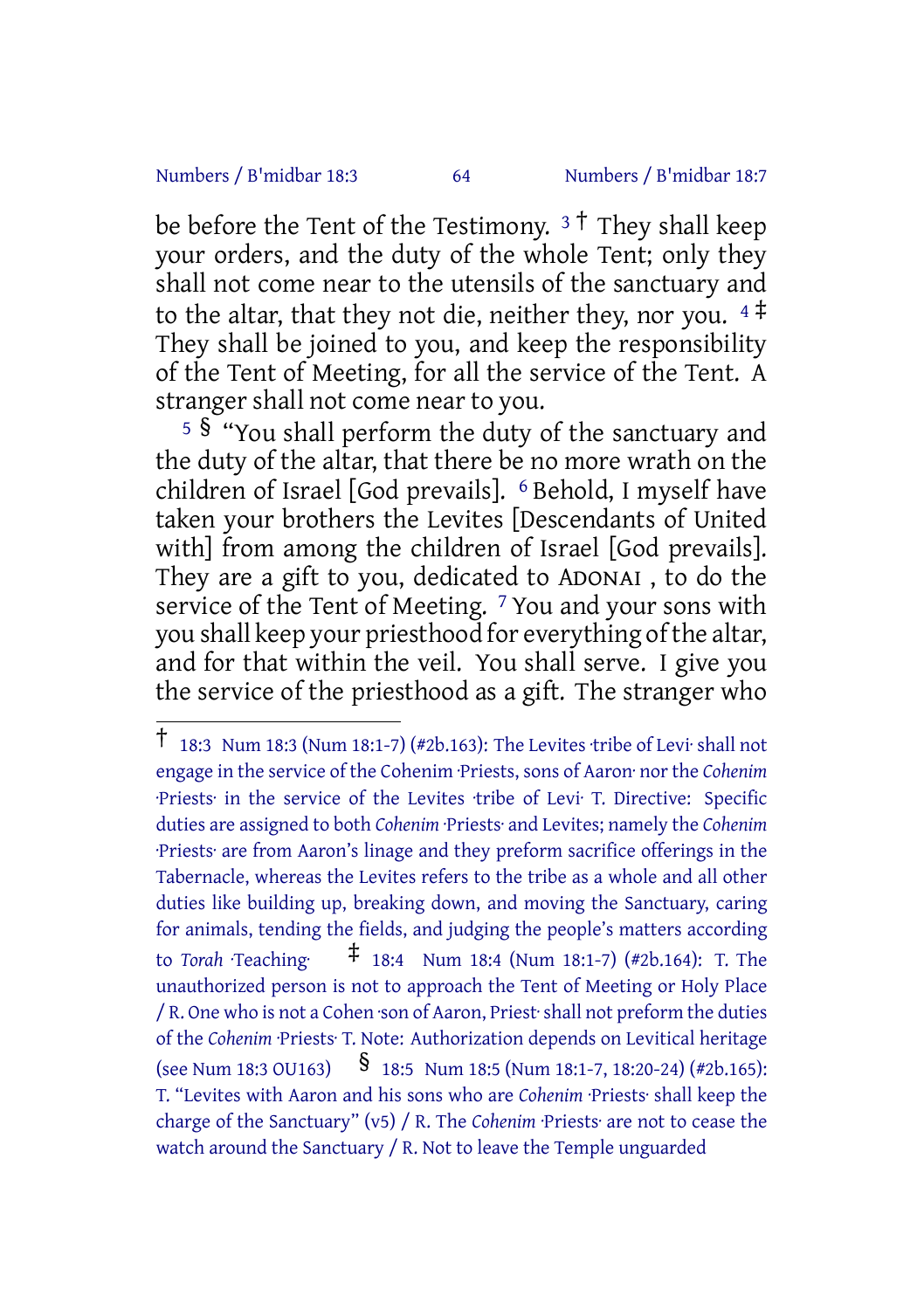Numbers / B'midbar 18:8 65 Numbers / B'midbar 18:15

comes near shall be put to death."

8 ADONAI spoke to Aaron [Light-bringer], "Behold, I myself have given you the charge of my wave offerings, even all the holy things of the children of Israel [God prevails]. I have given them to you by reason of the anointing, and to your sons, as a *chok* ·portion· forever. 9 This shall be yours of the most holy things from the fire: every offering of theirs, even every meal offering of theirs, and every sin offering of theirs, and every trespass offering of theirs, which they shall render to me, shall be most holy for you and for your sons. 10 You shall eat of it like the most holy things. Every male shall eat of it. It shall be holy to you.

 $11$  "This is yours, too: the wave offering of their gift, even all the wave offerings of the children of Israel [God prevails]. I have given them to you, and to your sons and to your daughters with you, as a *chok* ·portion· forever. Everyone who is clean in your house shall eat of it.

12 "I have given to you all the best of the oil, and all the best of the vintage, and of the grain, the first fruits of them which they give to ADONAI . 13 The first-ripe fruits of all that is in their land, which they bring to ADONAI , shall be yours. Everyone who is clean in your house shall eat of it.

14 "Everything devoted in Israel [God prevails] shall be yours. 15 Everything that opens the womb, of all flesh which they offer to ADONAI, both of man and animal shall be yours. \* Nevertheless, you shall surely redeem the firstborn of man, and you shall redeem the firstborn of

<sup>\*</sup> 18:15 Num 18:15 (Num 18:15-16; Ex 22:29-30) (#5.375): T. To redeem the firstborn of your children, giving the *Cohen* ·Priest· five sheckles of silver / R. To redeem the firstborn of your sons, giving the *Cohen* ·Priest· five sheckles of silver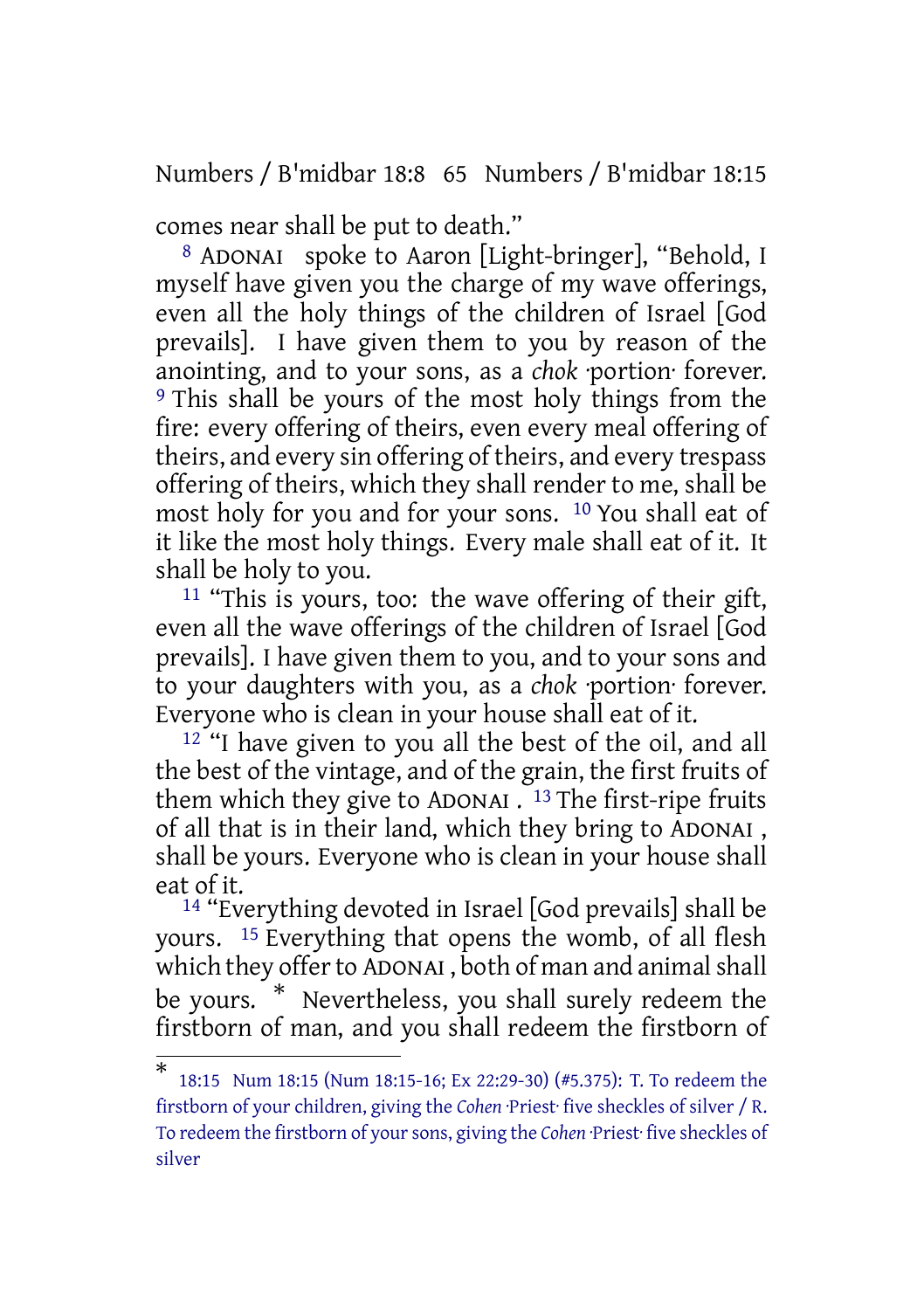Numbers / B'midbar 18:16 66 Numbers / B'midbar 18:23

unclean animals. 16 You shall redeem those who are to be redeemed of them from a month old, according to your estimation, for five shekels [2 oz; 56.7 g] of money, after the shekel of the sanctuary, (the shekel is 0.4oz; 11.34 g; or called twenty gerahs 20/50 of an oz)

 $17 \dagger$  "But you shall not redeem the firstborn of a cow, or the firstborn of a sheep, or the firstborn of a goat. They are holy. You shall sprinkle their blood on the altar, and shall burn their fat for an offering made by fire, for a pleasant aroma to ADONAI . 18 Their meat shall be yours, as the wave offering breast and as the right thigh, it shall be yours. 19 All the wave offerings of the holy things, which the children of Israel [God prevails] offerto ADONAI , have I given you, and your sons and your daughters with you, as a *chok* ·portion· forever. It is a covenant of salt forever before ADONAI to you and to your offspring with you."

20 ADONAI said to Aaron [Light-bringer], "You shall have no inheritance in their land, neither shall you have any portion among them. I am your portion and your inheritance among the children of Israel [God prevails].

*(7)* 21 "To the children of Levi [United with], behold, I have given all the tithe in Israel [God prevails] for an inheritance, in *teshuvah* complete return for their service which they serve, even the service of the Tent of Meeting. 22 Henceforth the children of Israel [God prevails] shall not come nearthe Tent of Meeting, lest they bearsin, and die.  $23 \ddagger$  But the Levites [Descendants of United with] shall do the service of the Tent of Meeting, and they shall bear

<sup>†</sup> 18:17 Num 18:17 (Num 18:15-19, 18:8) (#8.510): T. Not to redeem the firstborn of an ox, sheep, or goat / R. Not to redeem the firstborn (of a clean animal) ‡ 18:23 Num 18:23 (Num 18:1-7, 18:20-24) (#2b.166): The Levite shall serve in the Tabernacle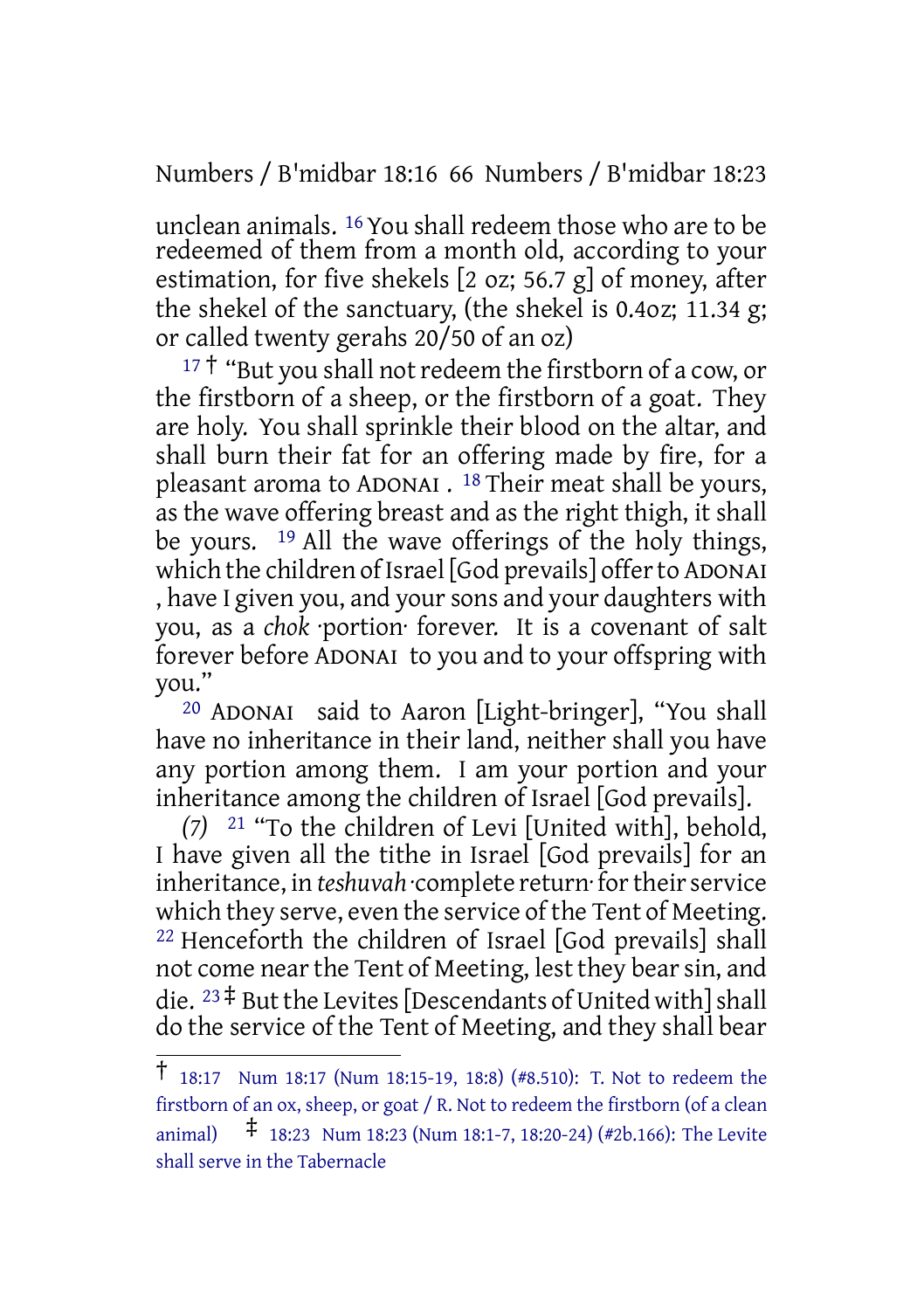Numbers / B'midbar 18:24 67 Numbers / B'midbar 18:30

their iniquity. It shall be a statute forever throughout all your generations. Among the children of Israel [God prevails], they shall have no inheritance.  $24\frac{1}{3}$  For the tithe of the children of Israel [God prevails], which they offer as a wave offering to ADONAI , I have given to the Levites [Descendants of United with] for an inheritance. Therefore I have said to them, 'Among the children of Israel [God prevails] they shall have no inheritance.' "

<sup>25</sup> ADONAI spoke to Moses [Drawn out], saying,  $26$ <sup>\*</sup> "Moreover you shall speak to the Levites [Descendants of United with], and tell them, 'When you take of the children of Israel [God prevails] the tithe which I have given you from them for your inheritance, then you shall offer up a wave offering of it for ADONAI , a tithe of the tithe. 27 Your wave offering shall be credited to you, as though it were the grain of the threshing floor, and as the fullness of the wine press. 28 Thus you also shall offer a wave offering to ADONAI of all your tithes, which you receive of the children of Israel [God prevails]; and of it you shall give ADONAI 's wave offering to Aaron [Lightbringer] the priest. 29 Out of all your gifts, you shall offer every wave offering of ADONAI , of all its best, even the holy part of it out of it.'

*(Maftir ·Conclusion·)* 30 "Therefore you shall tell them, 'When you heave its best from it, then it shall be credited to the Levites [Descendants of United with] as the

<sup>§</sup> 18:24 Num 18:24 (Lev 27:30-33; Num 18:19-24) (#8.511): T. To set aside <sup>a</sup> tenth as a tithe of the land as holy unto Adonai (to be given to and eaten by the Levites [Descendants of United with]) / R. To set apart a tithe of grain for the Levites \* 18:26 Num 18:26 (Num 18:25-29, 18:20-24) (#8.512): T. For the Levites to set apart a tithe unto Adonai from the tithes that they receive from the Israelites tithes to Adonai / R. The Levite must set aside a tenth of his tithe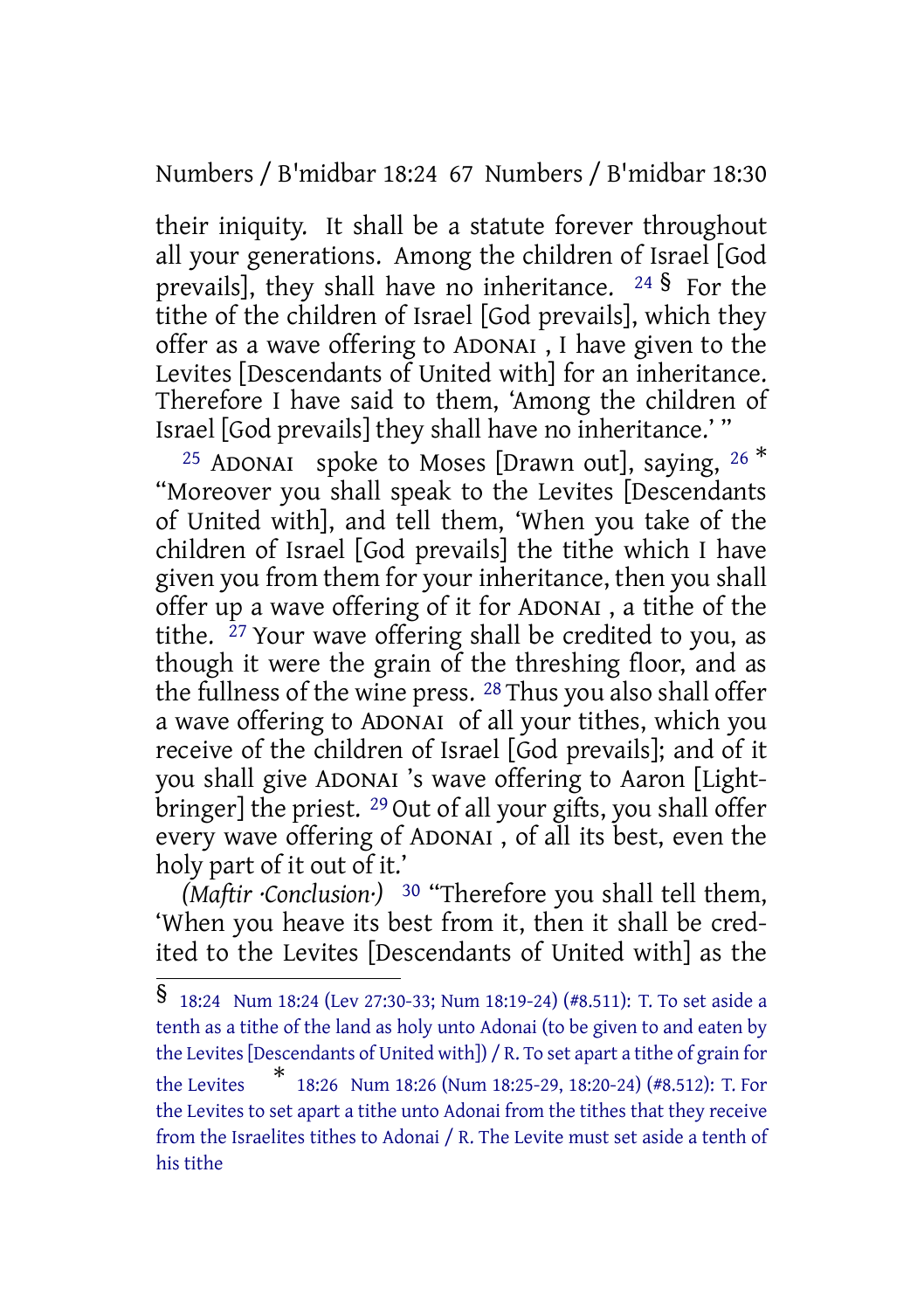Numbers / B'midbar 18:31 68 Numbers / B'midbar 19:2

increase of the threshing floor, and as the increase of the wine press. 31 You may eat it anywhere, you and your households, for it is your reward in return for your service in the Tent of Meeting. 32 You shall bear no sin by reason of it, when you have heaved from it its best. You shall not profane the holy things of the children of Israel [God prevails], that you not die.' "

# *Haftarah Korach ·Taking leave · Korach [Bald one, Frost]·:*

*Sh'mu'el Alef / 1 Samuel 11:14-12:22*

# *B'rit Hadashah ·New Covenant·: Luke 18:35-19:28* Parashah 39: *Hukkat* ·Regulation· 19:1-22:1

# 19

*Read with Parashah 40 in regular years; in leap years, read separately*

1 ADONAI spoke to Moses [Drawn out] and to Aaron [Light-bringer], saying, <sup>2</sup> \* "This is the *hukkat* ·regulation·

<sup>\*</sup> 19:2 Num 19:2 (Num 19:2-10) (#3.240): How to prepare a red heifer for the ashes of purification T, Note: The ashes of the red heifer is mixed with living water to make the Waters of Purification. The *Cohen* ·Priest· who burns the heifer will be unclean to evening. A second *Cohen* ·Priest· will gather the ashes and prepare the water of purification; this person will also be unclean to evening. Both people who prepare the Waters of Purification, which makes unclean people clean again, become unclean in the process. How can someone be made clean when those involved in the process of making the Water of Purification become unclean?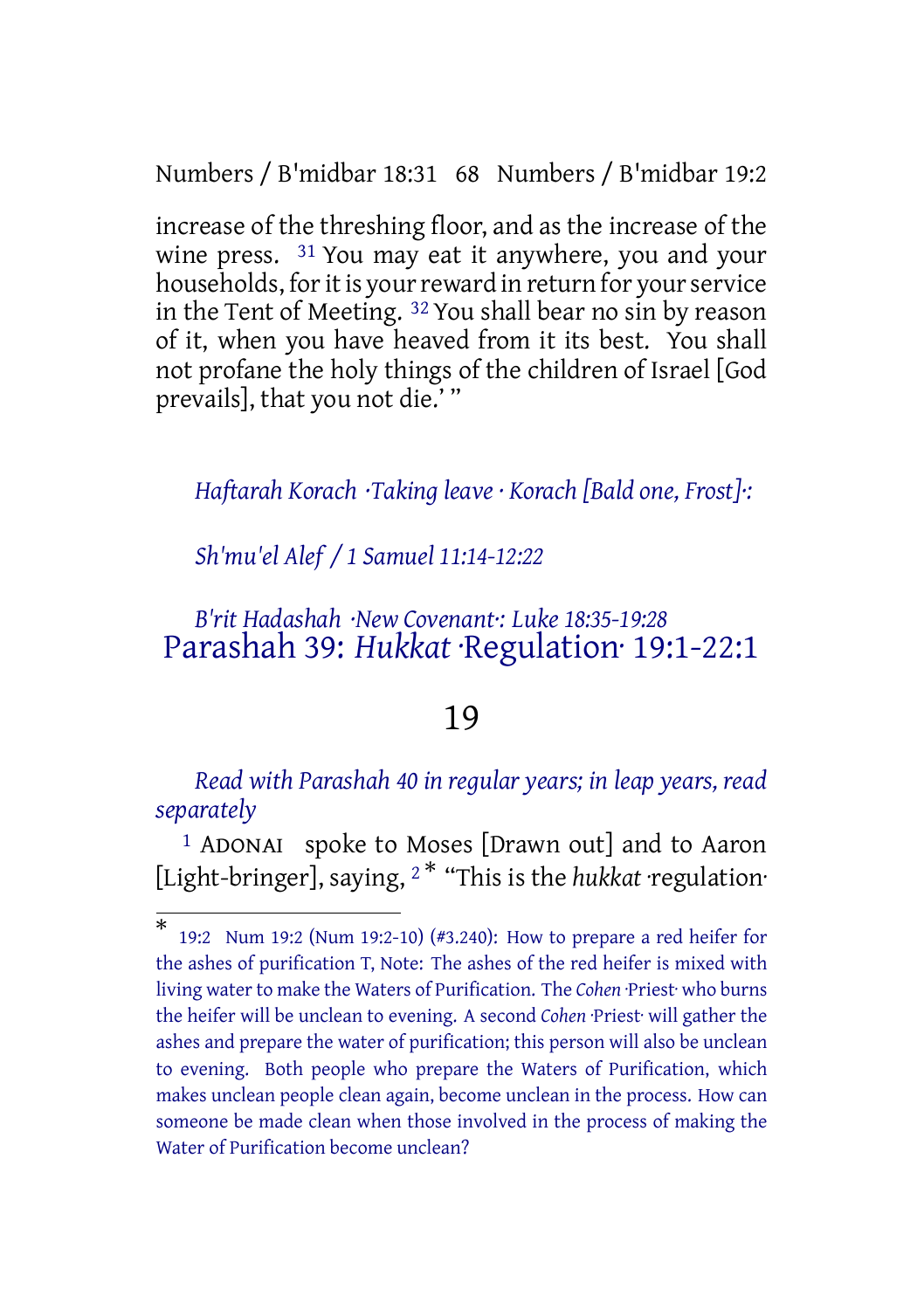Numbers / B'midbar 19:3 69 Numbers / B'midbar 19:10

of the *Torah* ·Teaching· † which ADONAI has enjoined. Tell the children of Israel [God prevails] to bring you a red heifer without spot, in which is *no* defect,  $\ddagger$  and which was never yoked. 3 You shall give her to Eleazar [Help of God] the priest, and he shall bring her outside of the camp, and one shall kill her before his face. 4 Eleazar [Help of God] the priest shall take some of her blood with his finger, and sprinkle her blood toward the front of the Tent of Meeting seven times. 5 One shall burn the heifer in his sight; her skin, and her meat, and her blood, with her dung, shall he burn. <sup>6</sup> The priest shall take cedar wood, hyssop, and scarlet, and cast it into the middle of the burning of the heifer. <sup>7</sup> Then the priest shall wash his clothes, and he shall bathe his flesh in water, and afterward he shall come into the camp, and the priest shall be unclean until the evening. 8 He who burns her shall wash his clothes in water, and bathe his flesh in water, and shall be unclean until the evening.

9 "A man who is clean shall gather up the *ashes of the heifer,* § and lay them up outside of the camp in a clean place; and it shall be kept for the congregation of the children of Israel [God prevails] for a water for impurity. It is a sin offering.  $10$  He who gathers the ashes of the heifer shall wash his clothes, and be unclean until the evening. It shall be to the children of Israel [God prevails], and to the stranger who lives as a foreigner among them, for a statute forever.

<sup>†</sup> 19:2 The title of this *Torah* portion is *Hukkat* ·Regulation·; it is derived from the root word *choke* which means ·statute, limit, ordinance, something prescribed·. *Choke* is sometimes translated similar to *Torah* ·Teaching·. The main difference is in the nuance that each word is attempting to convey: *Choke*·Ordinance, [decree from a supreme ruler]·; *Hukkat* ·Regulation, [official guideline]·; *Torah* ·Teaching·. ‡ 19:2 Quoted in Heb 9:14 § 19:9 Quoted in Heb 9:13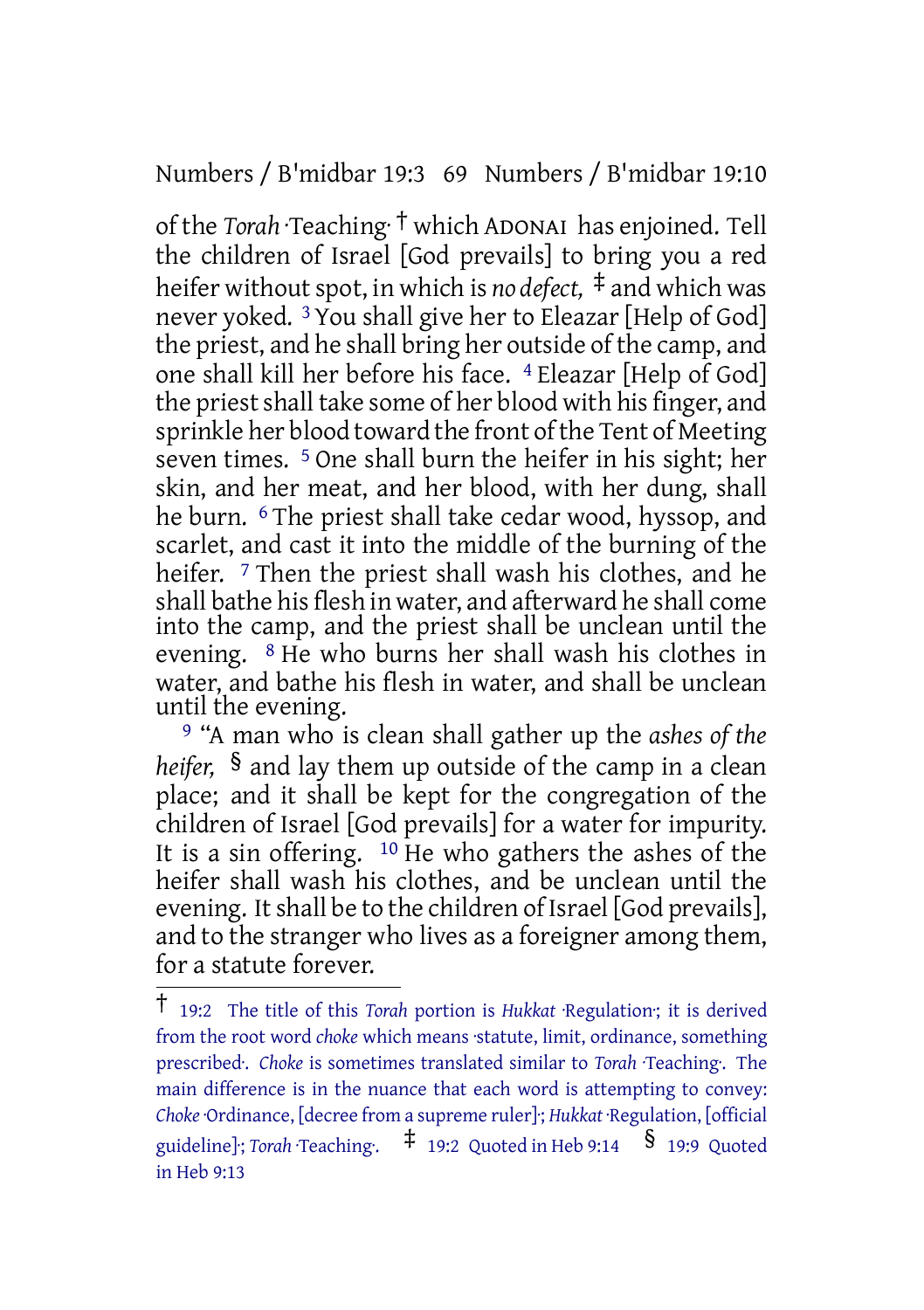Numbers / B'midbar 19:11 70 Numbers / B'midbar 19:20

11 "He who touches the dead body of any man shall be unclean seven days. 12 He shall purify himself with water on the third day, and on the seventh day he shall be clean; but if he does not purify himself the third day, then the seventh day he shall not be clean. 13 Whoever touches a dead person, the body of a man who has died, and does not purify himself, defiles ADONAI 's tabernacle; and that soul shall be cut off from Israel [God prevails]; because the water for impurity was not sprinkled on him, he shall be unclean. His uncleanness is yet on him.

<sup>14</sup> \* "This is the *Torah* ·Teaching· when a man dies in a tent: everyone who comes into the tent, and everyone who is in the tent, shall be unclean seven days. <sup>15</sup> Every open vessel, which has no covering bound on it, is unclean.

<sup>16</sup> "Whoever in the open field touches one who is slain with a sword, or a dead body, or a bone of a man, or a grave, shall be unclean seven days.

<sup>17</sup> "For the unclean, they shall take of the ashes of the burning of the sin offering; and running water shall be poured into a vessel. *(LY:2)* 18 A clean person shall take hyssop, dip it in the water, and sprinkle it on the tent, on all the utensils, on the persons who were there, and on him who touched the bone, or the slain, or the dead, or the grave. 19 The clean person shall sprinkle on the unclean on the third day, and on the seventh day. On the seventh day, he shall purify him. He shall wash his clothes and bathe himself in water, and shall be clean at evening. 20 But the man who shall be unclean, and shall not purify himself, that soul shall be cut off from the middle of the

<sup>\*</sup> 19:14 Num 19:14 (Num 19:11-13, 19:14-16, 19:17-22) (#3.241): The law of uncleanness due to a dead body; the person is unclean for seven days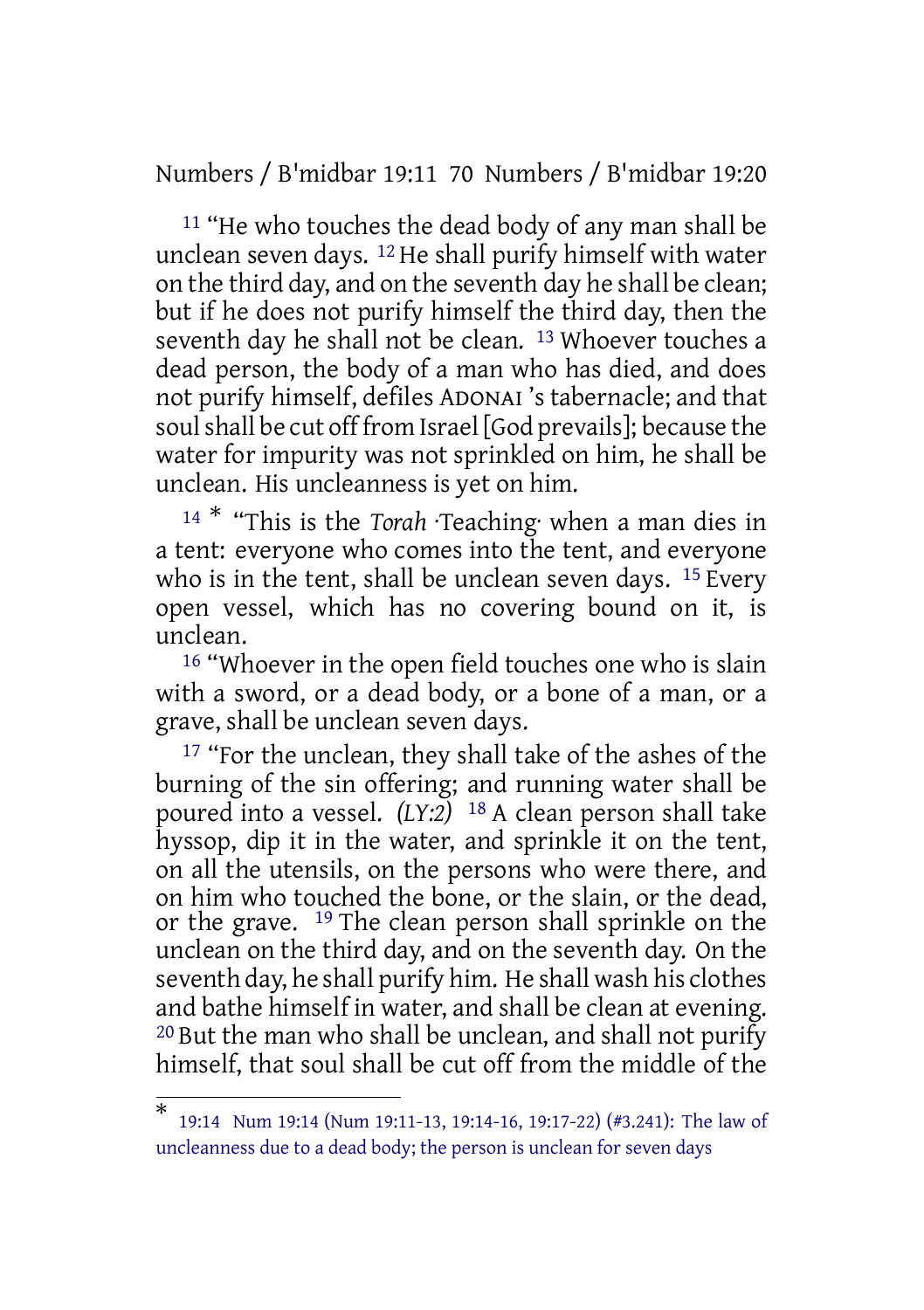Numbers / B'midbar 19:21 71 Numbers / B'midbar 20:6

assembly, because he has defiled the sanctuary of ADONAI . The water for impurity has not been sprinkled on him. He is unclean.  $21 \dagger$  It shall be a perpetual statute to them. He who sprinkles the water for impurity shall wash his clothes, and he who touches the water for impurity shall be unclean until evening.

22 "Whatever the unclean person touches shall be unclean; and the soul that touches it shall be unclean until evening.'

# 20

<sup>1</sup> The children of Israel [God prevails], even the whole congregation, came into the wilderness of Zin in the first month. The people stayed in Kadesh. Miriam died there, and was buried there. <sup>2</sup> There was no water for the congregation; and they assembled themselves together against Moses [Drawn out] and against Aaron [Lightbringer]. 3 The people quarreled with Moses [Drawn out], and spoke, saying, "We wish that we had died when our brothers died before ADONAI ! 4 Why have you brought ADONAI 's assembly into this wilderness, that we should die there, we and our animals? 5 Why have you made us to come up out of Egypt [Abode of slavery], to bring us in to this evil place? It is no place of seed, or of figs, or of vines, or of pomegranates; neither is there any water to drink."

6 Moses [Drawn out] and Aaron [Light-bringer] went from the presence of the assembly to the door of the Tent of Meeting, and fell on their faces. The *kavod Yahweh*

<sup>†</sup> 19:21 Num 19:21 (Num 19:17-22)(#3.242): The law ofsprinkling the Waters of Purification Consider: The Water of Purification is necessary for cleaning from defilement, yet the one who is clean becomes unclean until evening. Is there any way to be clean without another becoming unclean?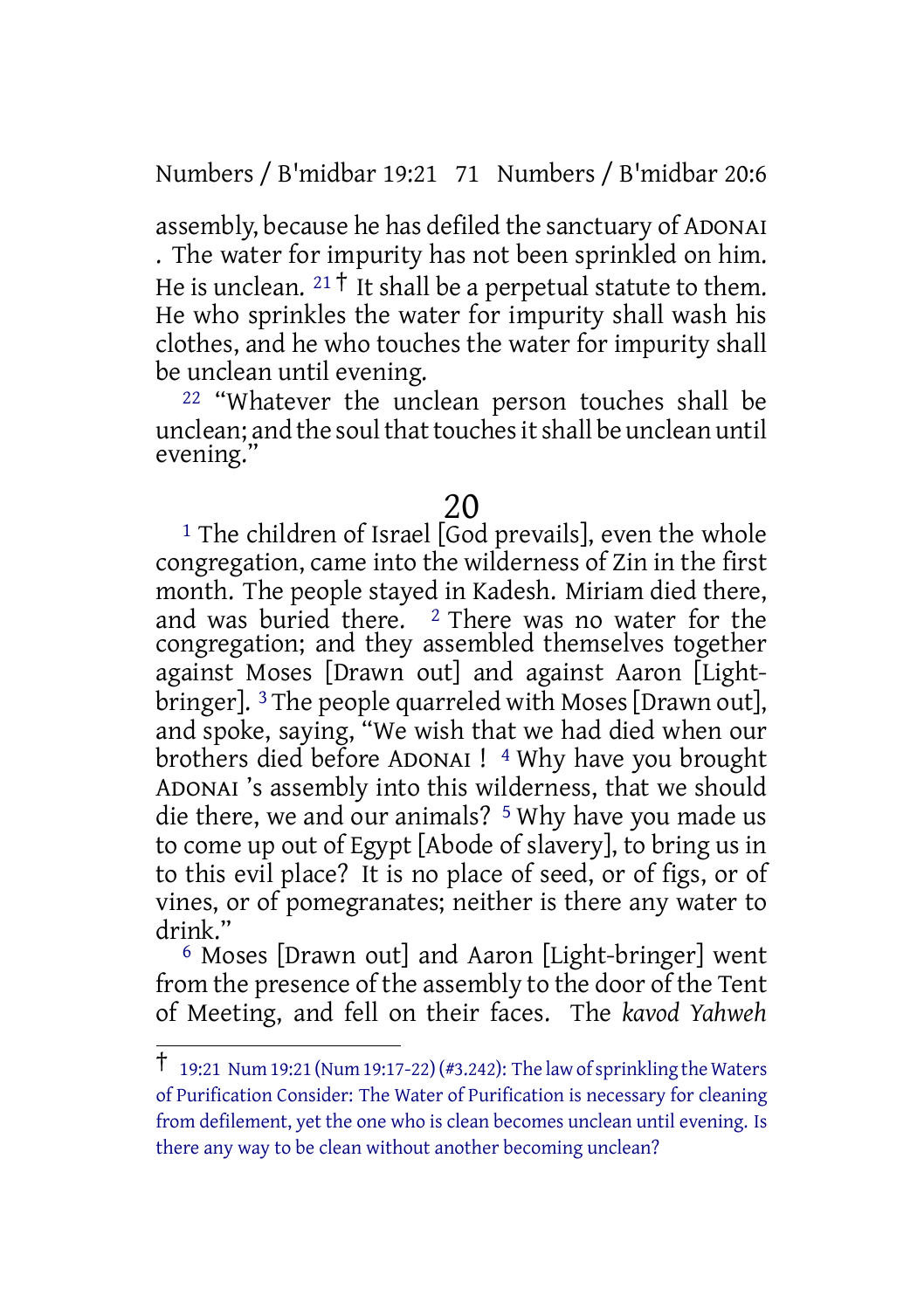Numbers / B'midbar 20:7 72 Numbers / B'midbar 20:16

·weighty glory ofHe sustains breathing· appeared to them. *(RY:2, LY:3)* 7ADONAI spoke to Moses [Drawn out], saying, 8 "Take the rod, and assemble the congregation, you, and Aaron [Light-bringer] your brother, and speak to the rock before their eyes, that it pour out its water. You shall bring water to them out of the rock; so you shall give the congregation and their livestock drink."

9 Moses [Drawn out] took the rod from before ADONAI , as he enjoined him. 10 Moses [Drawn out] and Aaron [Light-bringer] gathered the assembly together before the rock, and he said to them, "*Sh'ma* ·Hear obey· now, you rebels! Shall we bring water out of thisrock for you?" <sup>11</sup> Moses [Drawn out] lifted up his hand, and struck the rock with his rod twice, and water came out abundantly. The congregation and their livestock drank.

12 ADONAI said to Moses[Drawn out] and Aaron [Lightbringer], "Because you didn't believe in me, to sanctify me in the eyes of the children of Israel [God prevails], therefore you shall not bring this assembly into the land which I have given them."

13 These are the waters of Meribah [Quarreling]; because the children of Israel [God prevails] strove with *Yahweh M'Kaddesh* [Yahweh our Santifier / He sustains breathing who makes you holy] who was set apart by them.

*(LY:4)* 14 Moses [Drawn out] sent messengers from Kadesh to the king of Edom [Red], saying:

"Thus says your brother Israel [God prevails]: You know all the travail that has happened to us; 15 how our fathers went down into Egypt [Abode of slavery], and we lived in Egypt [Abode of slavery] a long time. The Egyptians [people from Abode of slavery] mistreated us and our fathers. 16 When we cried to ADONAI , he *sh'ma*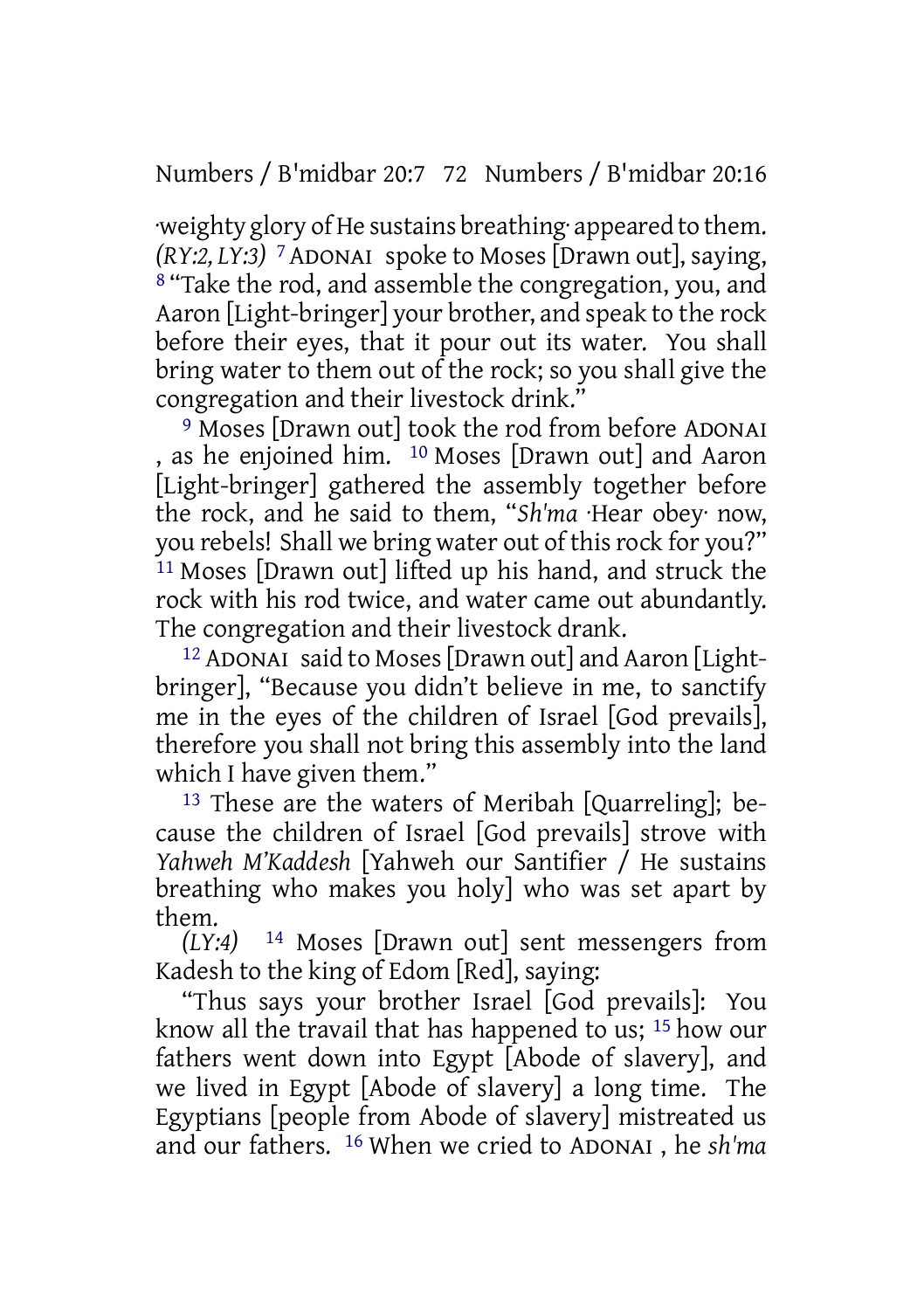·heard obeyed· our voice, sent an angel, and brought us out of Egypt [Abode of slavery]. Behold, we are in Kadesh, a city in the edge of your border.

17 "Please let us pass through your land. We will not pass through field or through vineyard, neither will we drink from the water of the wells. We will go along the king's highway. We will not turn aside to the right hand nor to the left, until we have passed your border."

18 Edom [Red] said to him, "You shall not pass through me, lest I come out with the sword against you."

19 The children of Israel [God prevails] said to him, "We will go up by the highway; and if we drink your water, I and my livestock, then I will give its price. Only let me, without doing anything else, pass through on my feet."

20 He said, "You shall not pass through." Edom [Red] came out against him with many people, and with a strong hand. 21 Thus Edom [Red] refused to give Israel [God prevails] passage through his border, so Israel [God prevails] turned away from him.

*(RY:3, LY:5)* 22 They traveled from Kadesh: and the children of Israel [God prevails], even the whole congregation, came to Mount Hor. 23 ADONAI spoke to Moses [Drawn out] and Aaron [Light-bringer] in Mount Hor, by the border of the land of Edom [Red], saying, 24 "Aaron [Light-bringer] shall be gathered to his people; for he shall not enter into the land which I have given to the children of Israel [God prevails], because you rebelled against my word at the waters of Meribah [Quarreling].  $25$  Take Aaron [Light-bringer] and Eleazar [Help of God] his son, and bring them up to Mount Hor; 26 and strip Aaron [Light-bringer] of his garments, and put them on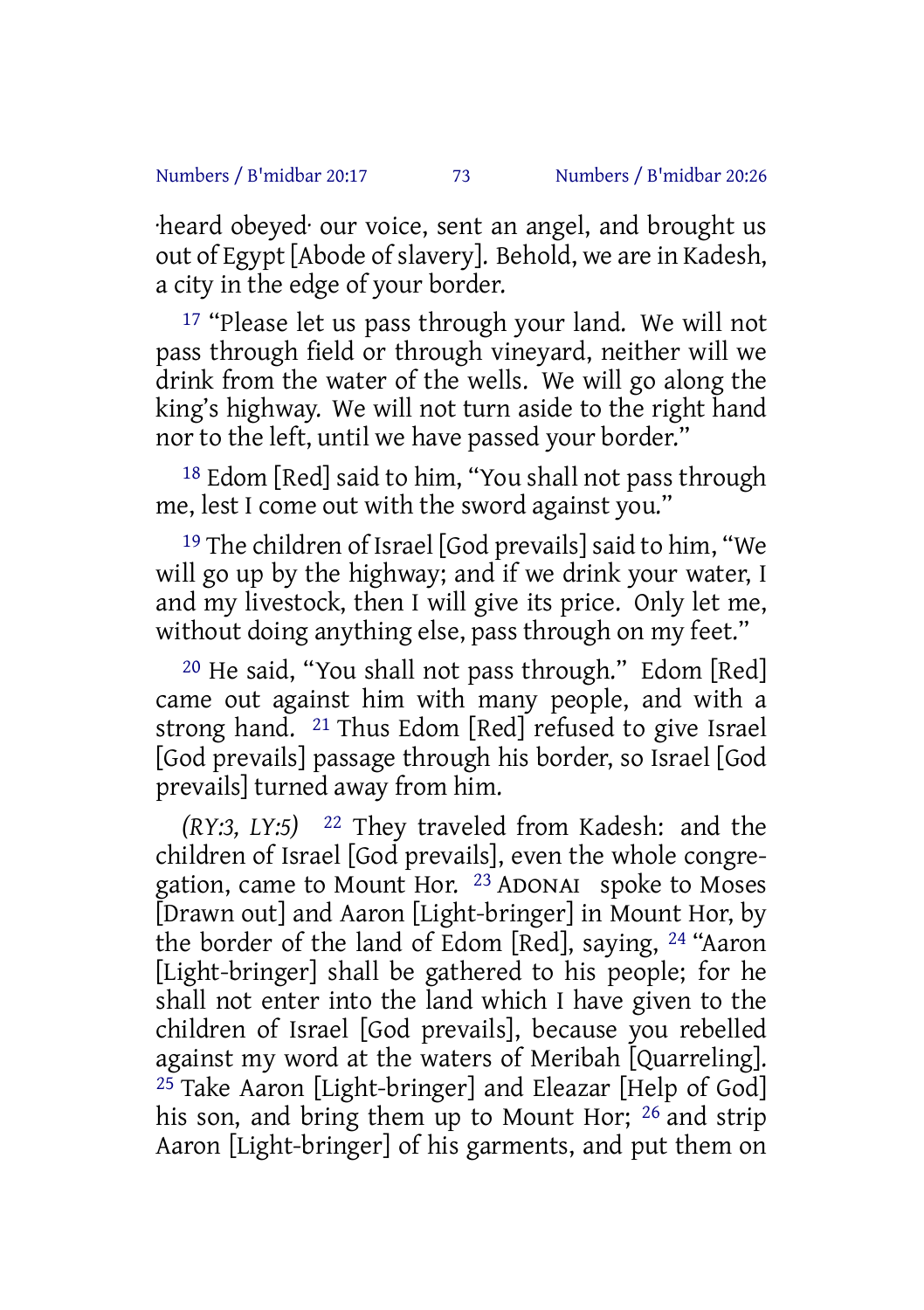Numbers / B'midbar 20:27 74 Numbers / B'midbar 21:5

Eleazar [Help of God] his son. Aaron [Light-bringer] shall be taken, and shall die there."

27 Moses [Drawn out] did as ADONAI enjoined. They went up into Mount Hor in the sight of all the congregation. 28 Moses[Drawn out]stripped Aaron [Light-bringer] of his garments, and put them on Eleazar [Help of God] his son. Aaron [Light-bringer] died there on the top of the mountain, and Moses [Drawn out] and Eleazar [Help of God] came down from the mountain. 29 When all the congregation saw that Aaron [Light-bringer] was dead, they wept for Aaron [Light-bringer] thirty days, even all the house of Israel [God prevails].

21

1 The Canaanite [Descendant of Humbled], the king of Arad, who lived in the South, *sh'ma* ·heard obeyed· that Israel [God prevails] came by the way of Atharim. He fought against Israel [God prevails], and took some of them captive. 2 Israel [God prevails] vowed a vow to ADONAI , and said, "If you will indeed deliver this people into my hand, then I will utterly destroy their cities." <sup>3</sup> ADONAI *sh'ma* ·heard obeyed· the voice of Israel [God prevails], and delivered up the Canaanites [Descendants of Humbled]; and they utterly destroyed them and their cities. The name of the place was called Hormah.

4 They traveled from Mount Hor by the way to the *Sea of Suf* [Reed Sea], to go around the land of Edom [Red] The soul of the people was very discouraged because of the journey. 5 The people spoke against God, and against Moses [Drawn out], "Why have you brought us up out of Egypt [Abode of slavery] to die in the wilderness? For there is no bread, and there is no water; and our soul loathes this light bread."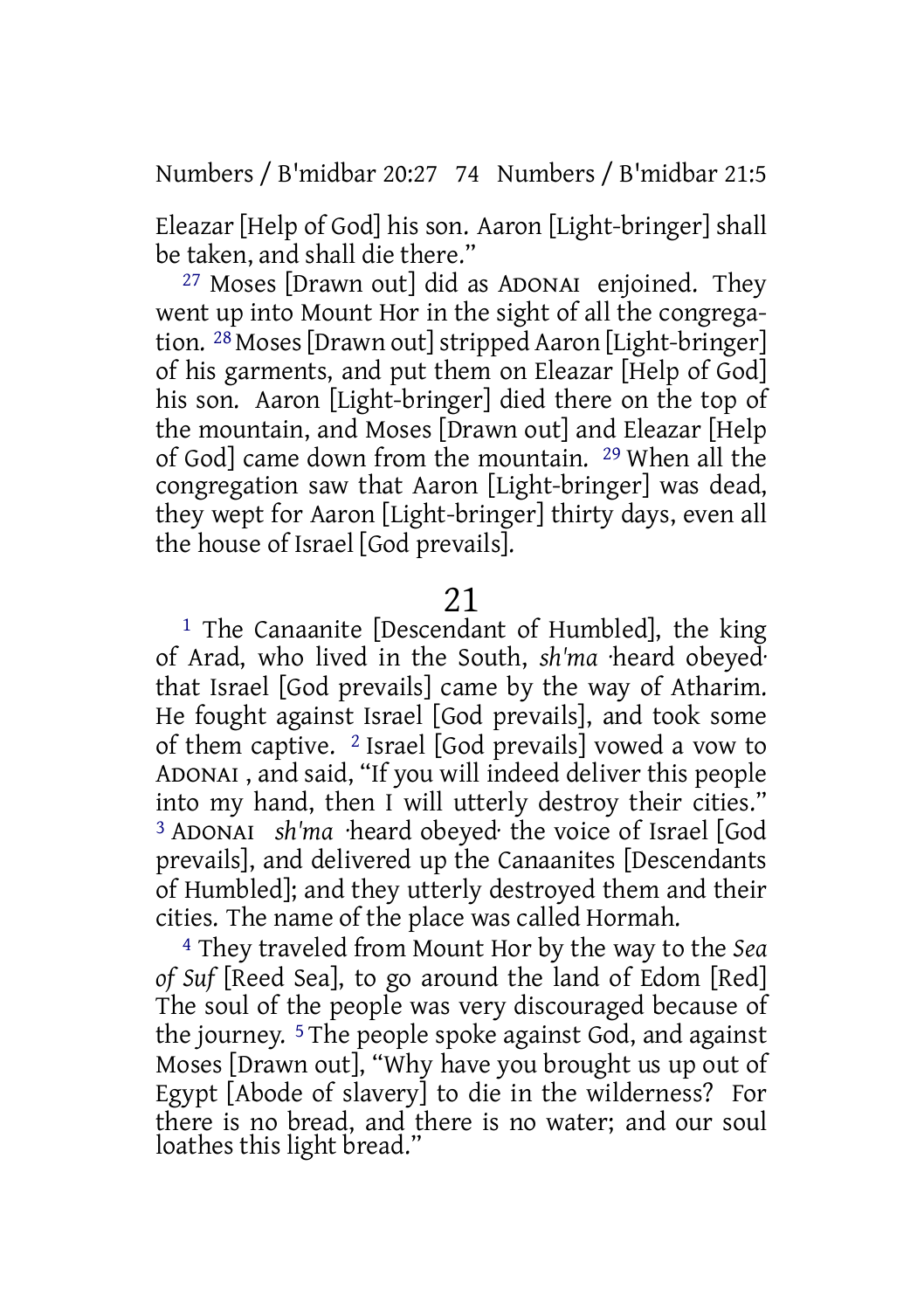Numbers / B'midbar 21:6 75 Numbers / B'midbar 21:16

*(LY:6)* 6 ADONAI sent fiery serpents among the people, and they bit the people. Many people of Israel [God prevails] died. 7 The people came to Moses [Drawn out], and said, "We have sinned, because we have spoken against ADONAI , and against you. Pray to ADONAI , that he take away the serpents from us." Moses [Drawn out] prayed for the people.

8 ADONAI said to Moses [Drawn out], "Make a fiery serpent, and *set it up* \* on a pole. It shall happen, that everyone who is bitten, when he seesit,shall live." 9*Moses [Drawn out]* made a *serpent* † of bronze, and set it ‡ on the pole. If a serpent had bitten any man, when he looked at the serpent of bronze, he lived.

10 The children of Israel [God prevails] traveled, and encamped in Oboth. <sup>11</sup> They traveled from Oboth, and encamped at Iyeabarim, in the wilderness which is before Moab [From father], toward the sunrise. 12 From there they traveled, and encamped in the valley of Zered. <sup>13</sup> From there they traveled, and encamped on the other side of the Arnon, which is in the wilderness, that comes out of the border of the Amorites [Descendants of Talkers]: for the Arnon is the border of Moab [From father], between Moab [From father] and the Amorites [Descendants of Talkers]. <sup>14</sup> Therefore it is said in the book of the Wars of ADONAI , "Vaheb in Suphah, the valleys of the Arnon, 15 the slope of the valleys that incline toward the dwelling of Ar, leans on the border of Moab [From father]."

<sup>16</sup> § From there they traveled to Beer; that is the well

<sup>\*</sup> 21:8 Quoted in John 12:34 † 21:9 Quoted in John 3:14 ‡ 21:9 MP: The one providing atonement is lifted up on a stake to restore healing to man. (John 3:14 (3:14-18), 12:32-34; Acts 3:26) § 21:16 Note: This passage is referred to in notes in (Isaiah 55:1-2).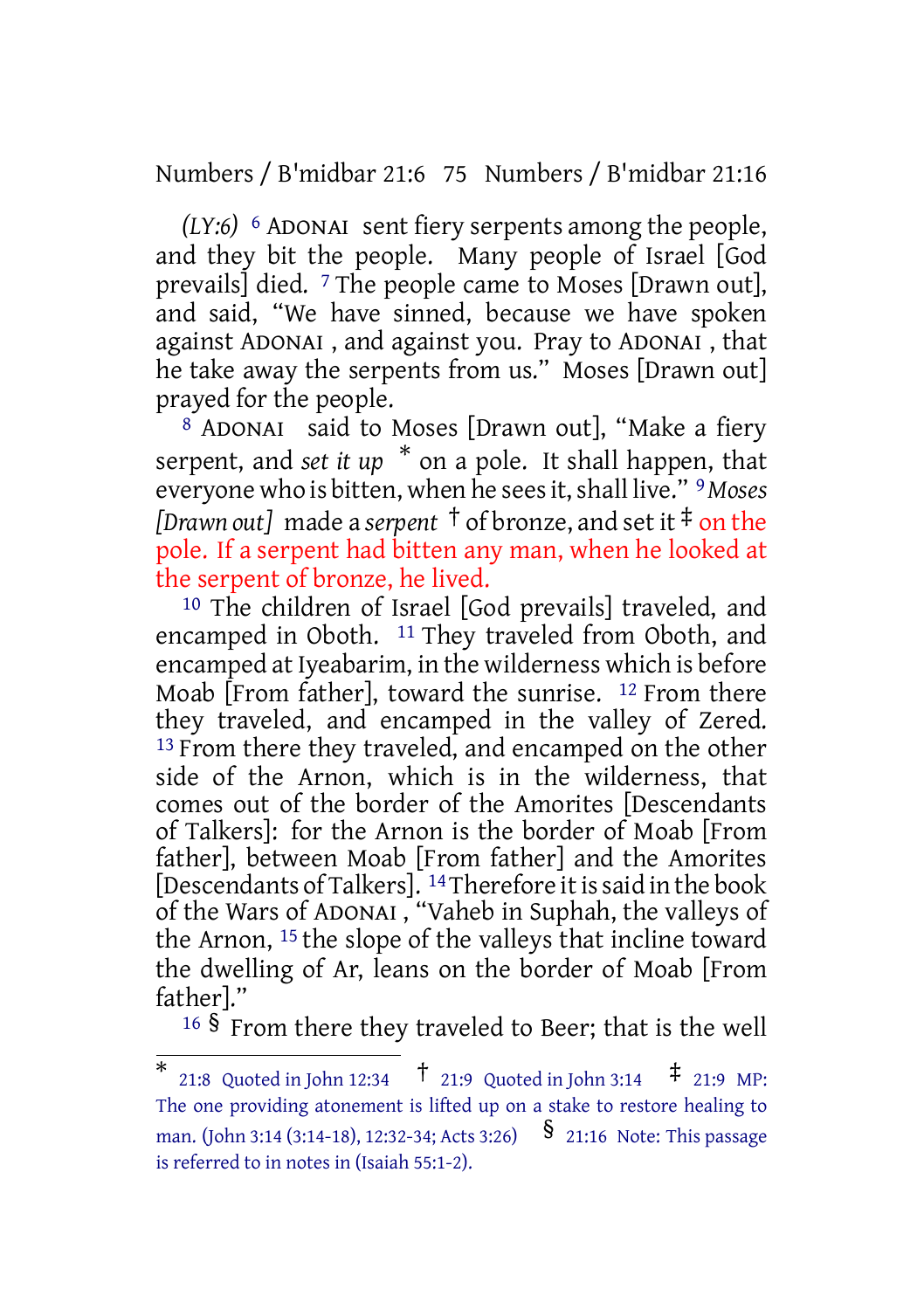Numbers / B'midbar 21:17 76 Numbers / B'midbar 21:27

of which ADONAI said to Moses [Drawn out], "Gather the people together, and I will give them water."

17 Then Israel [God prevails] sang this song: "Spring up, well! Sing to it,

 $18$  the well, which the princes dug,

which the nobles of the people dug, with the scepter, and with their poles."

From the wilderness they traveled to Mattanah; 19 and from Mattanah to Nahaliel; and from Nahaliel to Bamoth; 20 and from Bamoth to the valley that is in the field of Moab [From father], to the top of Pisgah, which looks down on the desert. *(RY:4, LY:7)* 21 Israel [God prevails] sent messengers to Sihon king of the Amorites [Descendants of Talkers], saying, 22 "Let me pass through your land. We will not turn aside into field, or into vineyard. We will not drink of the water of the wells. We will go by the king's highway, until we have passed your border."

23 Sihon would not allow Israel [God prevails] to pass through his border, but Sihon gathered all his people together, and went out against Israel [God prevails] into the wilderness, and came to Jahaz. He fought against Israel [God prevails]. 24 Israel [God prevails] struck him with the edge of the sword, and possessed his land from the Arnon to the Jabbok, even to the children of Ammon [Tribal people]; for the border of the children of Ammon [Tribal people] was strong. <sup>25</sup> Israel [God prevails] took all these cities. Israel [God prevails] lived in all the cities of the Amorites [Descendants of Talkers], in Heshbon, and in all its villages. 26 For Heshbon was the city of Sihon the king of the Amorites [Descendants of Talkers], who had fought against the former king of Moab [From father], and taken all his land out of his hand, even to the Arnon.  $27$  Therefore those who speak in proverbs say,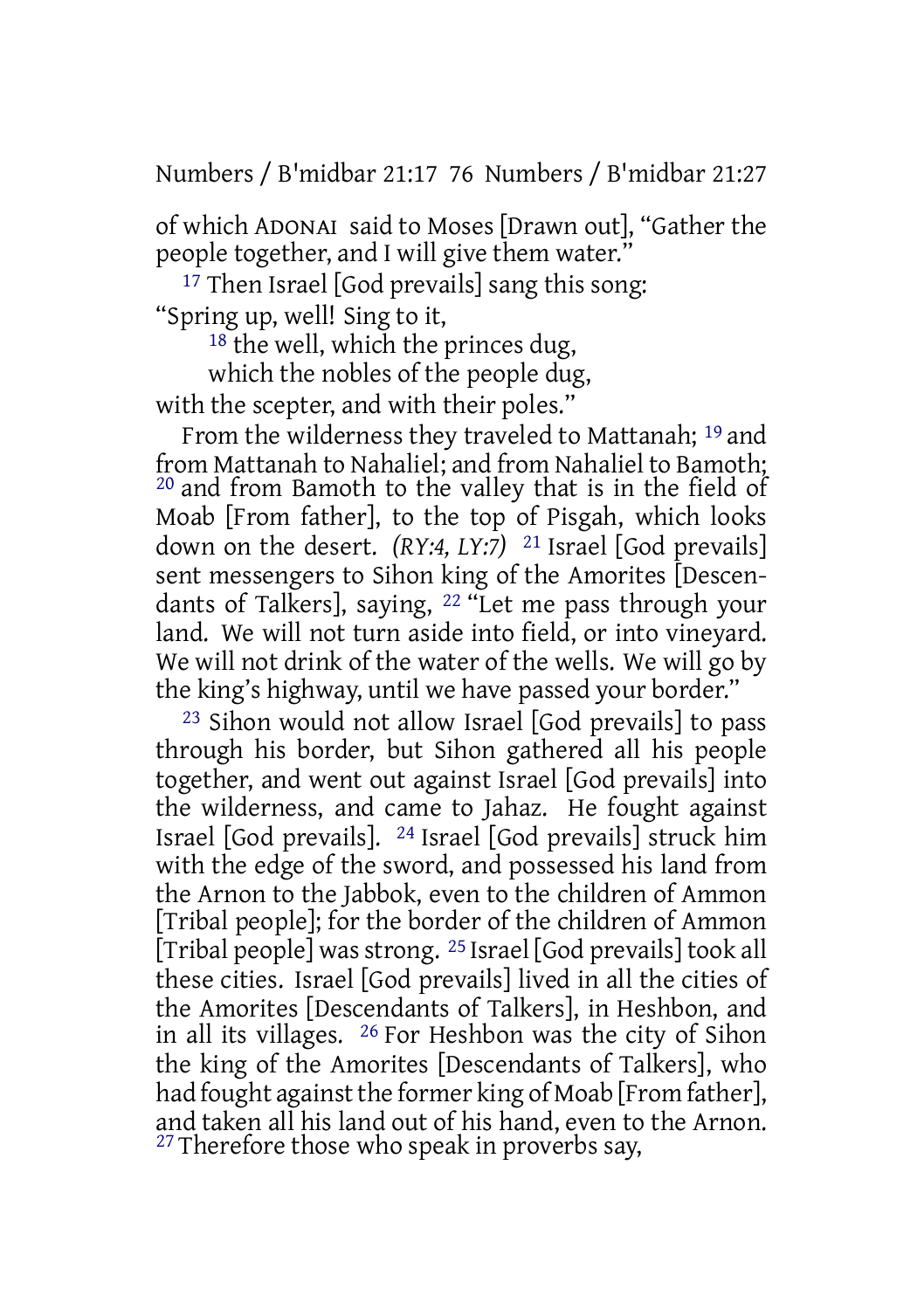Numbers / B'midbar 21:28 77 Numbers / B'midbar 21:35

"Come to Heshbon.

Let the city of Sihon be built and established;

28 for a fire has gone out of Heshbon, a flame from the city of Sihon.

It has devoured Ar of Moab [From father], The lords of the high places of the Arnon.

29 Woe to you, Moab [From father]! You are undone, people of Chemosh!

He has given his sons as fugitives,

and his daughters into captivity,

to Sihon king of the Amorites [Descendants of Talkers].

30 We have shot at them.

Heshbon has perished even to Dibon.

We have laid waste even to Nophah,

Which reaches to Medeba."

31 Thus Israel [God prevails] lived in the land of the Amorites [Descendants of Talkers]. 32 Moses [Drawn out] sent to spy out Jazer. They took its villages, and drove out the Amorites [Descendants of Talkers] who were there. 33 They turned and went up by the way of Bashan. Og the king of Bashan went out against them, he and all his people, to battle at Edrei.

*(LY: Maftir·Conclusion·)* 34 ADONAI said to Moses[Drawn out], "Don't fear him, for I have delivered him into your hand, with all his people, and hisland. You shall do to him as you did to Sihon king of the Amorites [Descendants of Talkers], who lived at Heshbon."

35 So they struck him, with his sons and all his people, until there were no survivors; and they possessed his land.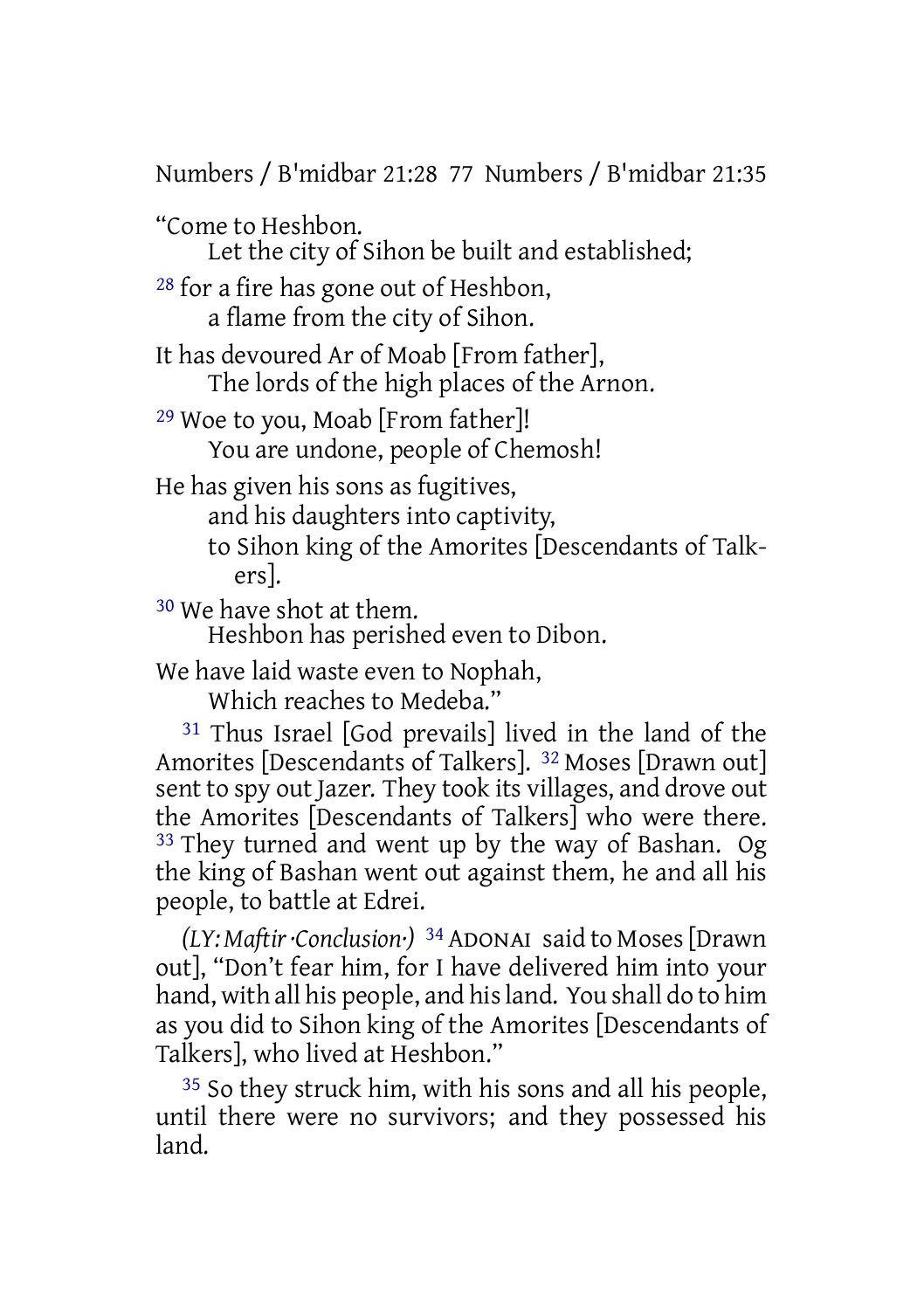Numbers / B'midbar 22:1 78 Numbers / B'midbar 22:6

# 22

<sup>1</sup> The children of Israel [God prevails] traveled on and encamped in the plains of Moab [From father] beyond the Jordan [Descender] River, opposite Jericho [Fragrant, Moon].

## *Haftarah Hukkat ·Taking leave · Regulation·:*

*Shof'tim / Judges 11:1-33*

*B'rit Hadashah ·New Covenant·: Matt 21:1-17*

# Parashah 40: *Balak* ·Balak [Devastator, Wasting]· 22:2-25:9

*Read with Parashah 39 in regular years; in leap years, read separately*

2 Balak the son of Zippor saw all that Israel [God prevails] had done to the Amorites [Descendants of Talkers]. 3 Moab [From father] was very afraid of the people, because they were many. Moab [From father] was distressed because of the children of Israel [God prevails]. <sup>4</sup> Moab [From father] said to the elders of Midian [Strife], "Now this multitude will lick up all that is around us, as the ox licks up the grass of the field."

Balak the son of Zippor was king of Moab [From father] at that time. 5He sent messengers to Balaam [Not people, Destroyer of people] the son of Beor, to Pethor, which is by the River, to the land of the children of his people, to call him, saying, "Behold, there is a people who came out of Egypt [Abode of slavery]. Behold, they cover the surface of the earth, and they are staying opposite me. 6 Please come now therefore curse me this people; forthey are too mighty for me. Perhaps I shall prevail, that we may strike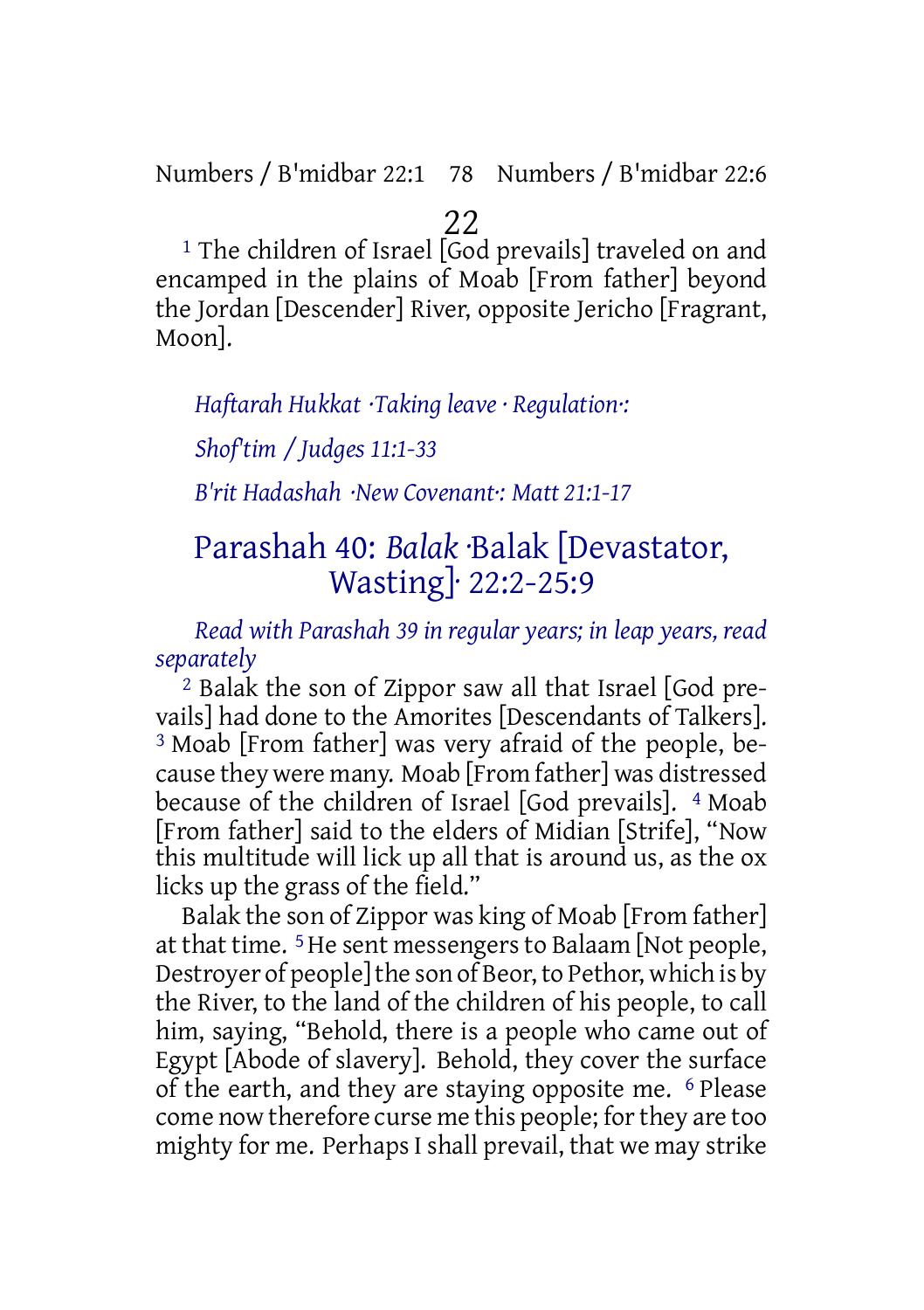Numbers / B'midbar 22:7 79 Numbers / B'midbar 22:16

them, and that I may divorce them out of the land; for I know that he whom you bless is blessed, and he whom you curse is cursed."

7 The elders of Moab [From father] and the elders of Midian [Strife] departed with the *rewards of divination* \* in their hand. They came to Balaam [Not people, Destroyer of people], and spoke to him the words of Balak.

 $8$  He said to them, "Lodge here this night, and I will bring you word again, as ADONAI shall speak to me." The princes of Moab [From father] stayed with Balaam [Not people, Destroyer of people].

9 God came to Balaam [Not people, Destroyer of people], and said, "Who are these men with you?"

10 Balaam [Not people, Destroyer of people]said to God, "Balak the son of Zippor, king of Moab [From father], has said to me, <sup>11</sup> 'Behold, the people that has come out of Egypt [Abode of slavery] covers the surface of the earth. Now, come curse me them. Perhaps I shall be able to fight against them, and shall drive them out.' "

<sup>12</sup> God said to Balaam [Not people, Destroyer of people], "You shall not go with them. You shall not curse the people; for they are blessed."

*(RY:5, LY:2)* 13 Balaam [Not people, Destroyer of people] rose up in the morning, and said to the princes of Balak, "Go to your land; for ADONAI refuses to permit me to go with you."

14 The princes of Moab [From father] rose up, and they went to Balak, and said, "Balaam [Not people, Destroyer of people] refuses to come with us."

<sup>15</sup> Balak again sent princes, more, and more honorable than they. 16 They came to Balaam [Not people, Destroyer

<sup>\*</sup> 22:7 Quoted in 2 Pet 2:15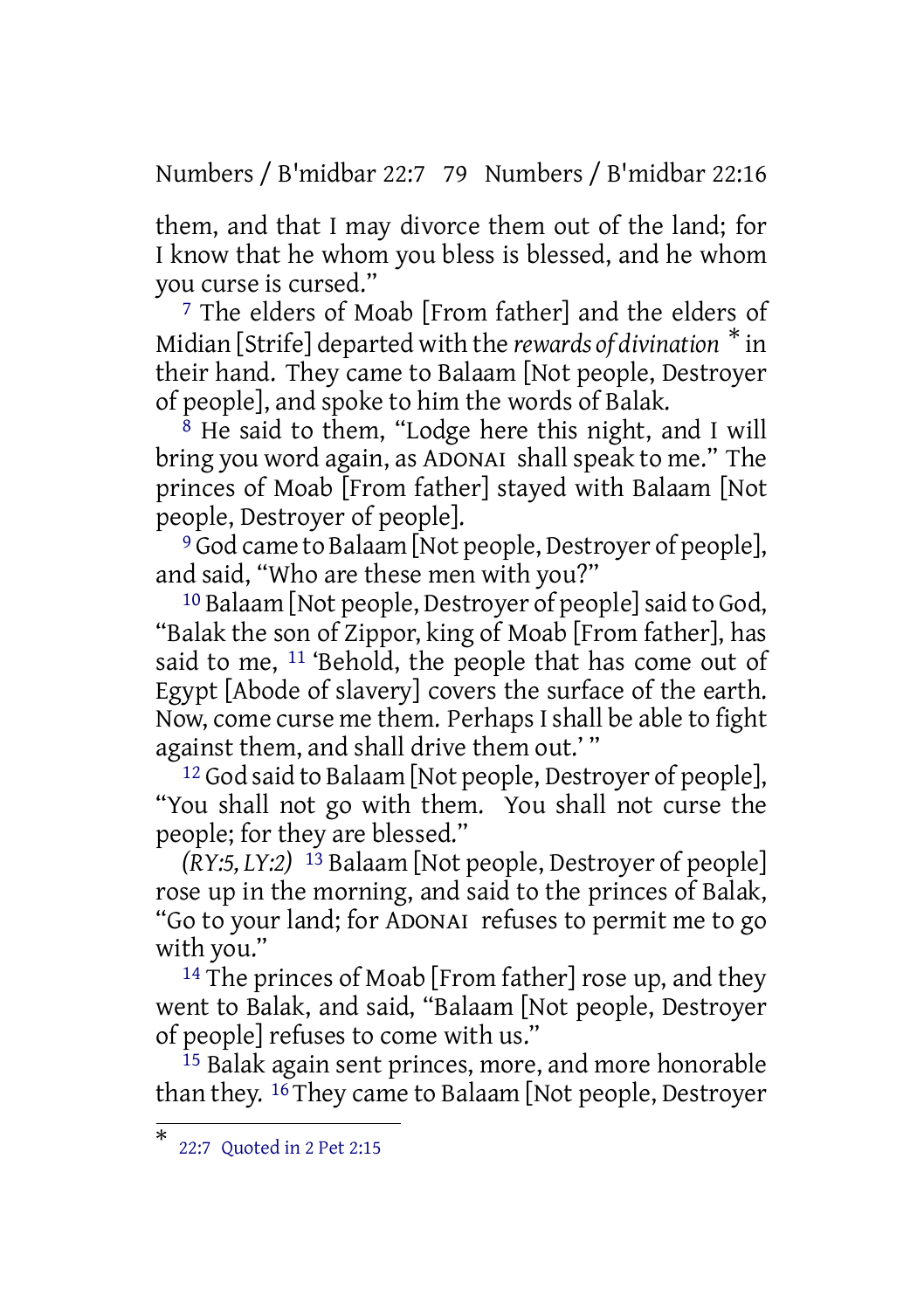of people], and said to him, "Thus says Balak the son of Zippor, 'Please let nothing hinder you from coming to me, <sup>17</sup> for I will promote you to very great honor, and whatever you say to me I will do. Please come therefore, and curse this people for me.' "

18 Balaam [Not people, Destroyer of people] answered the servants of Balak, "If Balak would give me his house full of silver and gold, I can't go beyond the word of ADONAI my God, to do less or more. 19 Now therefore, please wait also here this night, that I may know what ADONAI will speak to me more."

20 God came to Balaam [Not people, Destroyer of people] at night, and said to him, "If the men have come to call you, rise up, go with them; but only the word which I speak to you, that you shall do."

*(LY:3)* 21 Balaam [Not people, Destroyer of people] rose up in the morning, and saddled his donkey, and went with the princes of Moab [From father]. <sup>22</sup> God's anger burned because he went; and *ha mal'ak Yahweh* [the Angel of He sustains breathing] placed himself in the way for an adversary against him. Now he was riding on his donkey, and his two servants were with him. 23 The donkey saw *ha mal'ak Yahweh* [the Angel of He sustains breathing] standing in the way, with his sword drawn in his hand; and the donkey turned aside out of the way, and went into the field. Balaam [Not people, Destroyer of people] struck the donkey, to turn her into the way. 24 Then *ha mal'ak Yahweh* [the Angel of He sustains breathing] stood in a narrow path between the vineyards, a wall being on this side, and a wall on that side. 25 The donkey saw *ha mal'ak Yahweh* [the Angel of He sustains breathing], and she thrust herself to the wall, and crushed Balaam [Not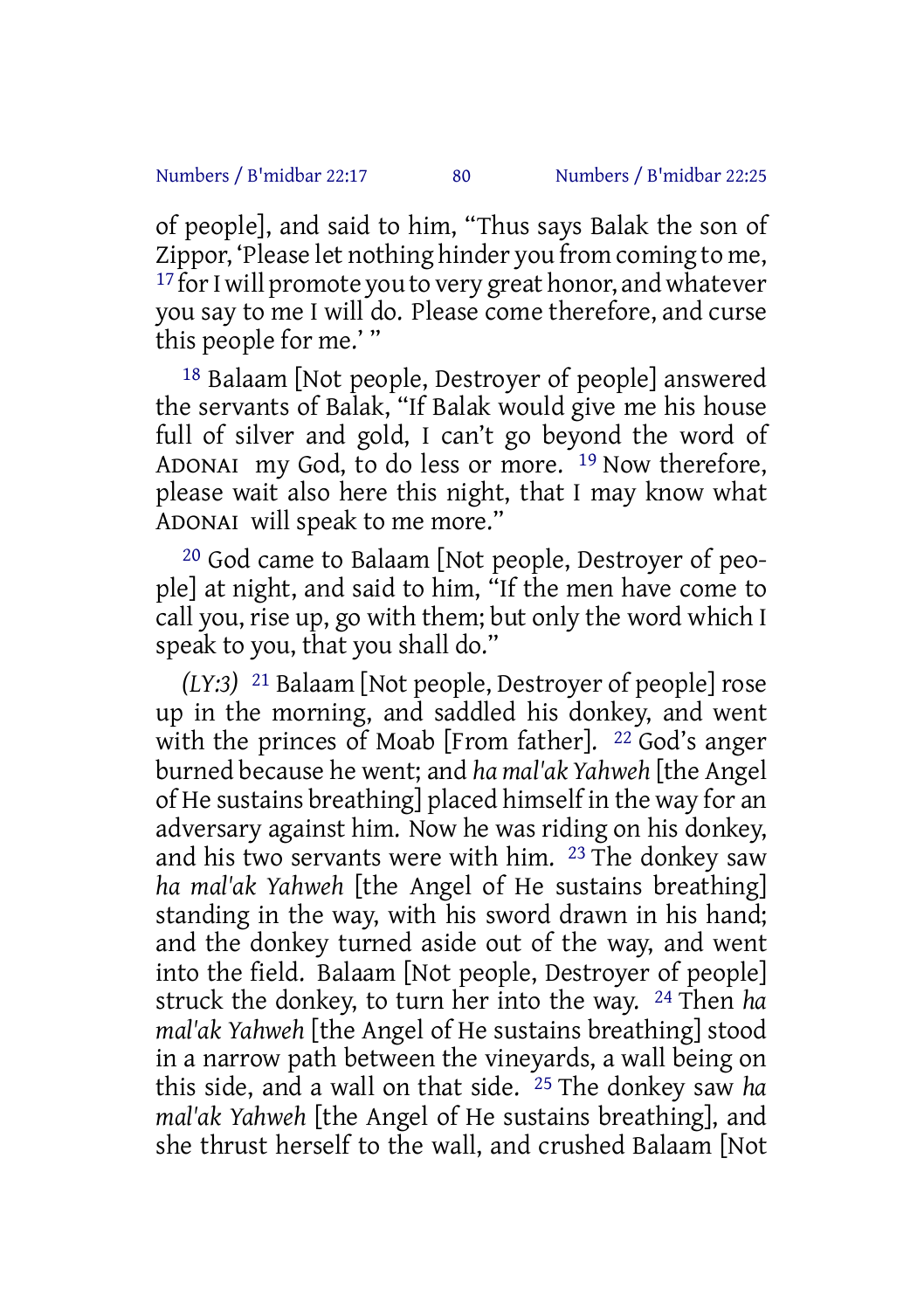#### Numbers / B'midbar 22:26 81 Numbers / B'midbar 22:33

people, Destroyer of people]'s foot against the wall. He struck her again.

26 *Ha mal'ak Yahweh* [The Angel of He sustains breathing] went further, and stood in a narrow place, where there was no way to turn either to the right hand or to the left. 27 The donkey saw *ha mal'ak Yahweh* [the Angel of He sustains breathing], and she lay down under Balaam [Not people, Destroyer of people]. Balaam [Not people, Destroyer of people]'s anger burned, and he struck the donkey with his staff.

<sup>28</sup> ADONAI opened the *mouth of the donkey, and shesaid* † to Balaam [Not people, Destroyer of people], "What have I done to you, that you have struck me these three times?"

29 Balaam [Not people, Destroyer of people] said to the donkey, "Because you have mocked me, I wish there were a sword in my hand, for now I would have killed you."

30 The donkey said to Balaam [Not people, Destroyer of people], "Am I not your donkey, on which you have ridden all your life long until today? Was I ever in the habit of doing so to you?"

He said, "No."

31 Then ADONAI opened the eyes of Balaam [Not people, Destroyer of people], and he saw *ha mal'ak Yahweh* [the Angel of He sustains breathing] standing in the way, with his sword drawn in his hand; and he bowed his head, and fell on his face. 32 *Ha mal'ak Yahweh* [The Angel of He sustains breathing] said to him, "Why have you struck your donkey these three times? Behold, I have come out as an adversary, because your way is perverse before me. <sup>33</sup> The donkey saw me, and turned aside before me these

<sup>†</sup> 22:28 Quoted in <sup>2</sup> Pet 2:16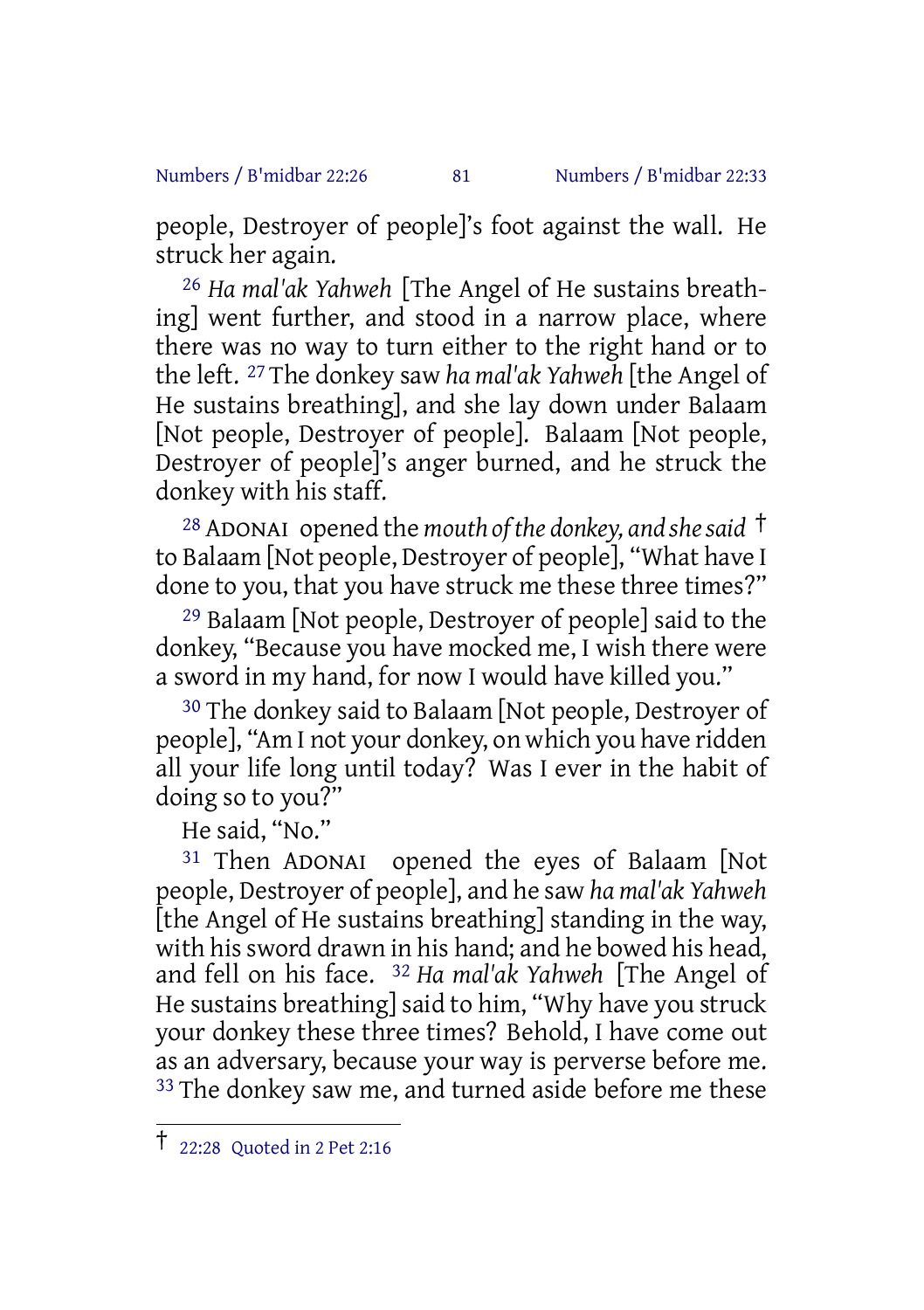Numbers / B'midbar 22:34 82 Numbers / B'midbar 22:41

three times. Unless she had turned aside from me, surely now I would have killed you, and saved her alive."

34 Balaam [Not people, Destroyer of people] said to *ha mal'ak Yahweh* [the Angel of He sustains breathing], "I have sinned; for I didn't know that you stood in the way against me. Now therefore, if it displeases you, I will go back again."

35 *Ha mal'ak Yahweh* [The Angel of He sustains breathing]said to Balaam [Not people, Destroyer of people], "Go with the men; but only the word that I shall speak to you, that you shall speak."

So Balaam [Not people, Destroyer of people] went with the princes of Balak. 36 When Balak *sh'ma* ·heard obeyed· that Balaam [Not people, Destroyer of people] had come, he went out to meet him to the City of Moab [From father], which is on the border of the Arnon, which is in the utmost part of the border. 37 Balak said to Balaam [Not people, Destroyer of people], "Didn't I earnestly send to you to call you? Why didn't you come to me? Am I not able indeed to promote you to honor?"

38 Balaam [Not people, Destroyer of people] said to Balak, "Behold, I have come to you. Have I now any power at all to speak anything? The word that God puts in my mouth, that shall I speak."

*(RY:6, LY:4)* 39 Balaam [Not people, Destroyer of people] went with Balak, and they came to Kiriath Huzoth. 40 Balak sacrificed cattle and sheep, and sent to Balaam [Not people, Destroyer of people], and to the princes who were with him. 41 In the morning, Balak took Balaam [Not people, Destroyer of people], and brought him up into the high places of Baal; and he saw from there part of the people.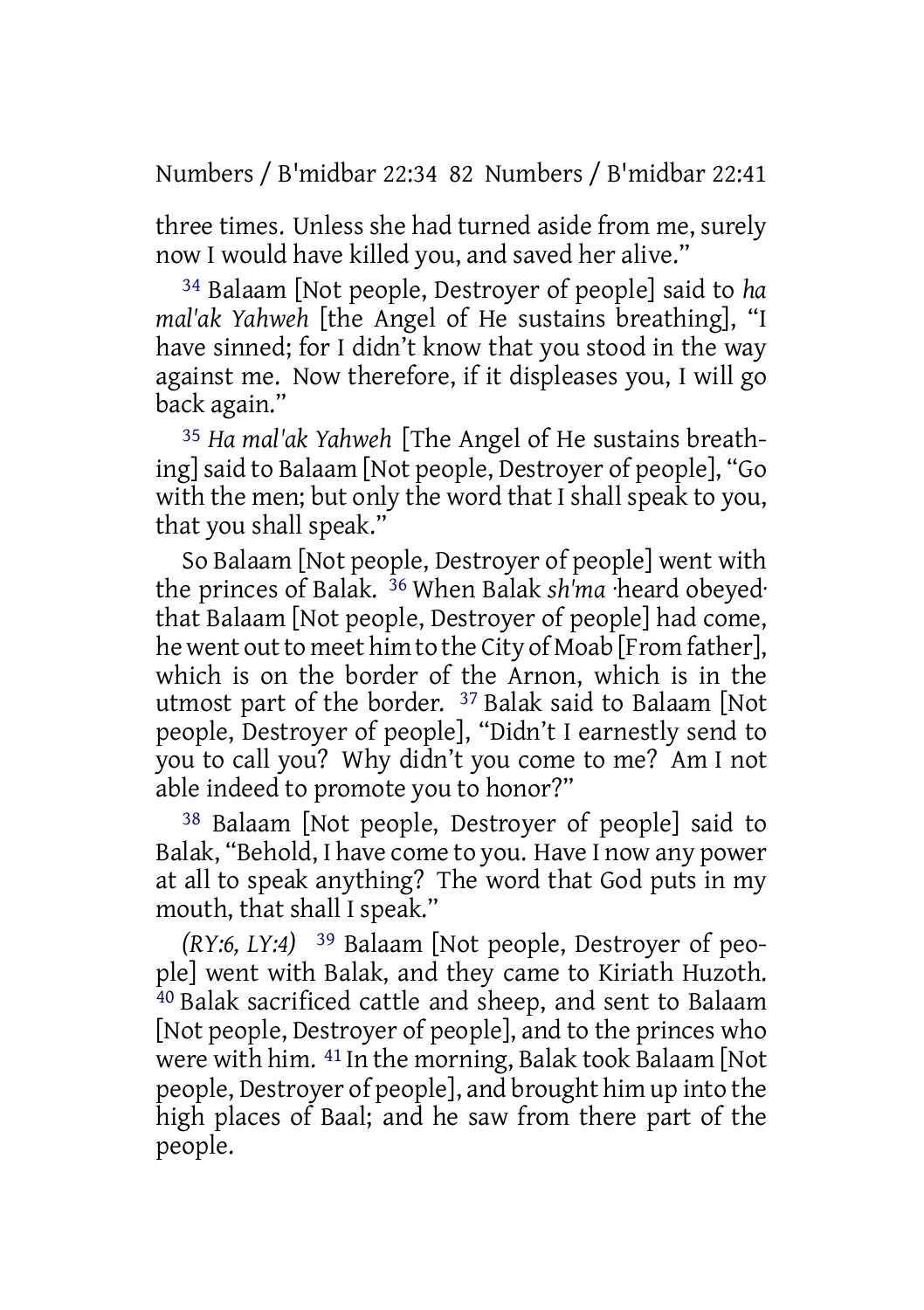Numbers / B'midbar 23:1 83 Numbers / B'midbar 23:10

1 Balaam [Not people, Destroyer of people] said to Balak, "Build here seven altars for me, and prepare here seven bulls and seven rams for me."

2 Balak did as Balaam [Not people, Destroyer of people] had spoken; and Balak and Balaam [Not people, Destroyer of people] offered on every altar a bull and a ram. 3Balaam [Not people, Destroyer of people] said to Balak, "Stand by your burnt offering, and I will go. Perhaps ADONAI will come to meet me. Whatever he shows me I will tell you."

He went to a bare height. <sup>4</sup> God met Balaam [Not people, Destroyer of people], and he said to him, "I have prepared the seven altars, and I have offered up a bull and a ram on every altar."

5 ADONAI put a word in Balaam [Not people, Destroyer of people]'s mouth, and said, "*Teshuvah* ·Completely return· to Balak, and thus you shall speak."

6 He returned to him, and behold, he was standing by his burnt offering, he, and all the princes of Moab [From father]. 7 He took up his parable, and said,

"From Aram [Elevated] has Balak brought me,

the king of Moab [From father] from the mountains of the East.

Come, curse Jacob [Supplanter] for me.

Come, defy Israel [God prevails].

8 How shall I curse whom God has not cursed? How shall I defy whom ADONAI has not defied?

9 For from the top of the rocks I see him.

From the hills I see him.

Behold, it is a people that dwells alone,

and shall not be listed among the nations.

10 Who can count the dust of Jacob [Supplanter], or count the fourth part of Israel [God prevails]?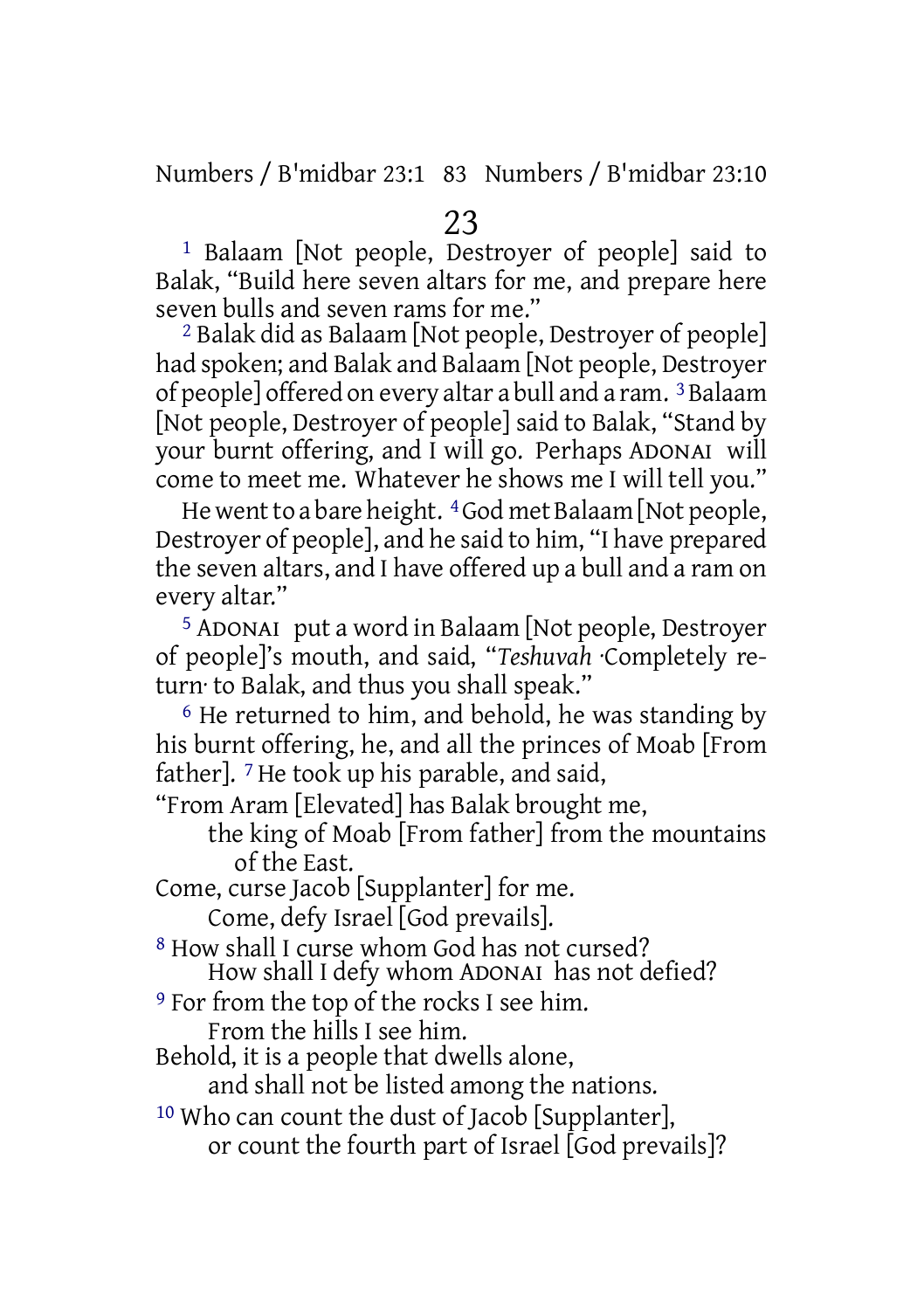Numbers / B'midbar 23:11 84 Numbers / B'midbar 23:21

Let me die the death of the upright!

Let my last end be like his!"

11 Balak said to Balaam [Not people, Destroyer of people], "What have you done to me? I took you to curse my enemies, and behold, you have blessed them altogether."

12 He answered and said, "Must I not take heed to speak that which ADONAI puts in my mouth?"

*(LY:5)* 13 Balak said to him, "Please come with me to another place, where you may see them. You shall see just part of them, and shall not see them all. Curse them from there for me."

14 He took him into the field of Zophim, to the top of Pisgah, and built seven altars, and offered up a bull and a ram on every altar. 15 He said to Balak, "Stand here by your burnt offering, while I meet over there."

16 ADONAI met Balaam [Not people, Destroyer of people], and put a word in his mouth, and said, "*Teshuvah* ·Completely return· to Balak, and say this."

<sup>17</sup> He came to him, and behold, he was standing by his burnt offering, and the princes of Moab [From father] with him. Balak said to him, "What has ADONAI spoken?"

<sup>18</sup> He took up his parable, and said,

"Rise up, Balak, and *sh'ma* ·hear obey·!

Listen to me, you son of Zippor.

19 God is not a man, that he should lie,

nor the son of man, that he should change his mind.

Has he said, and will he not do it?

Or has he spoken, and will he not make it good?

20 Behold, I am ordered to bless.

When he blesses, and I can't reverse it.

 $21$  He has not seen iniquity in Jacob [Supplanter].

Neither has he seen perverseness in Israel [God prevails].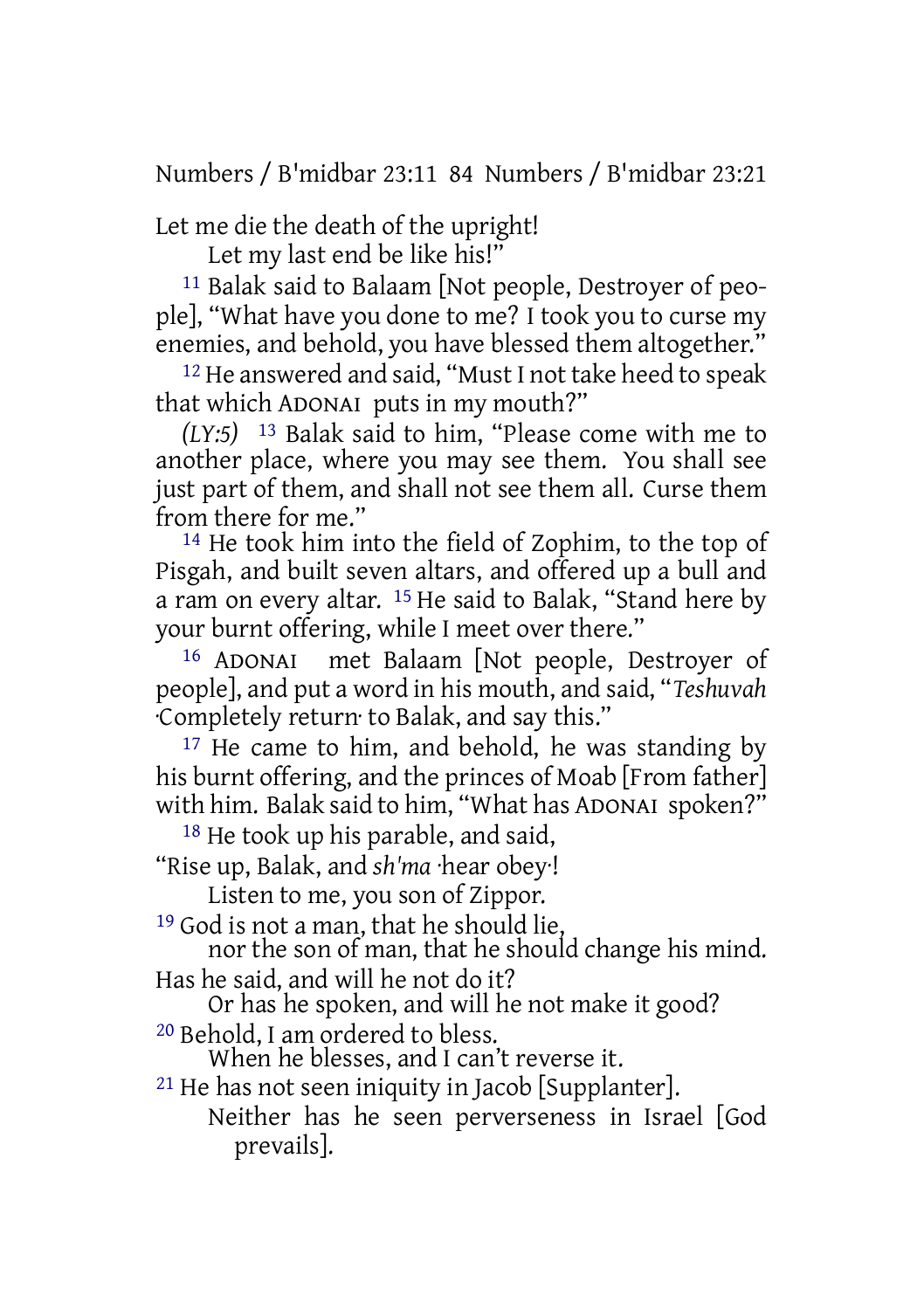Numbers / B'midbar 23:22 85 Numbers / B'midbar 23:30

ADONAI his God is with him. The shout of a king is among them.

<sup>22</sup> God brings them out of Egypt [Abode of slavery]. He has as it were the strength of the wild ox.

23 Surely there is no enchantment with Jacob [Supplanter];

Neither is there any divination with Israel [God prevails].

Now it shall be said of Jacob [Supplanter] and of Israel [God prevails],

'What has God done!'

24 Behold, the people rises up as a lioness.

As a lion he lifts himself up.

He shall not lie down until he eats of the prey, and drinks the blood of the slain."

25 Balak said to Balaam [Not people, Destroyer of people], "Neither curse them at all, nor blessthem at all."

26 But Balaam [Not people, Destroyer of people] answered Balak, "Didn't I tell you, saying, 'All that ADONAI speaks, that I must do?' "

*(RY:7, LY:6)* 27 Balak said to Balaam [Not people, Destroyer of people], "Come now, I will take you to another place; perhapsit will please God that you may curse them for me from there."

28 Balak took Balaam [Not people, Destroyer of people] to the top of Peor, that looks down on the desert.  $29$  Balaam [Not people, Destroyer of people] said to Balak, "Build seven altars for me here, and prepare seven bulls and seven rams for me here."

30 Balak did as Balaam [Not people, Destroyer of people] had said, and offered up a bull and a ram on every altar.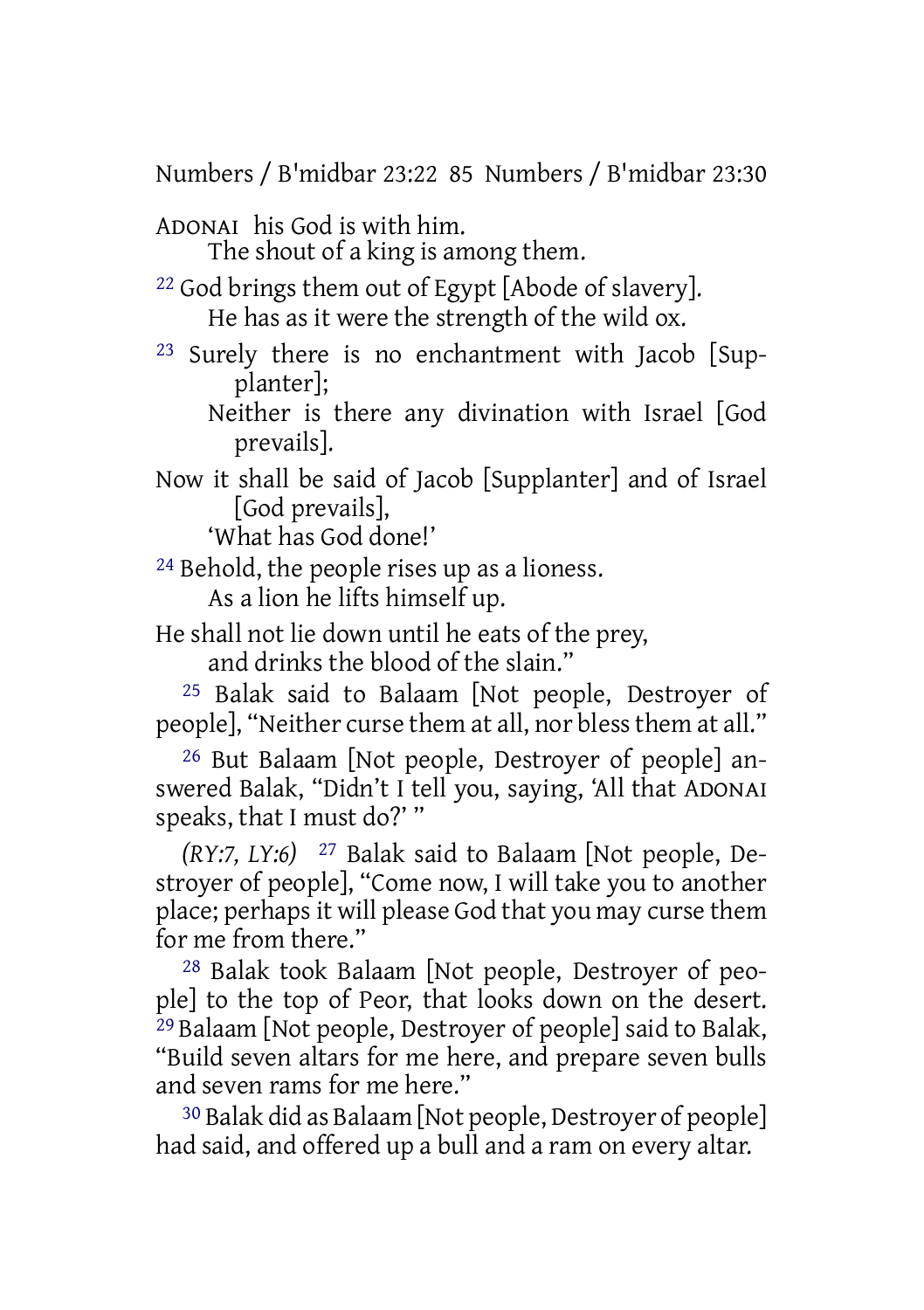1 When Balaam [Not people, Destroyer of people] saw that it pleased ADONAI to bless Israel [God prevails], he didn't go, as at the other times, to meet with enchantments, but he set his face toward the wilderness. <sup>2</sup>Balaam [Not people, Destroyer of people] lifted up his eyes, and he saw Israel [God prevails] dwelling according to their tribes; and the Spirit of God came on him. 3 He took up his parable, and said,

"Balaam [Not people, Destroyer of people] the son of Beor says,

the man whose eyes are open says;

- 4 he says, who *sh'ma* ·hears obeys· the words of God, who sees the vision of *Shaddai* [Almighty], falling down, and having his eyes open:
- 5 How goodly are your tents, Jacob [Supplanter], and your tents, Israel [God prevails]!

6 As valleys they are spread out, as gardens by the riverside, as aloes which ADONAI has planted, as cedar trees beside the waters.

- 7 Water shall flow from his buckets. His seed shall be in many waters.
- His king shall be higher than Agag. His kingdom shall be exalted.

8 God brings him out of Egypt [Abode of slavery]. He has as it were the strength of the wild ox.

He shall eat up the nations his adversaries,

shall break their bones in pieces, and pierce them with his arrows.

- 9 He couched, he lay down as a lion, as a lioness; who shall rouse him up?
- Everyone who blesses you is blessed.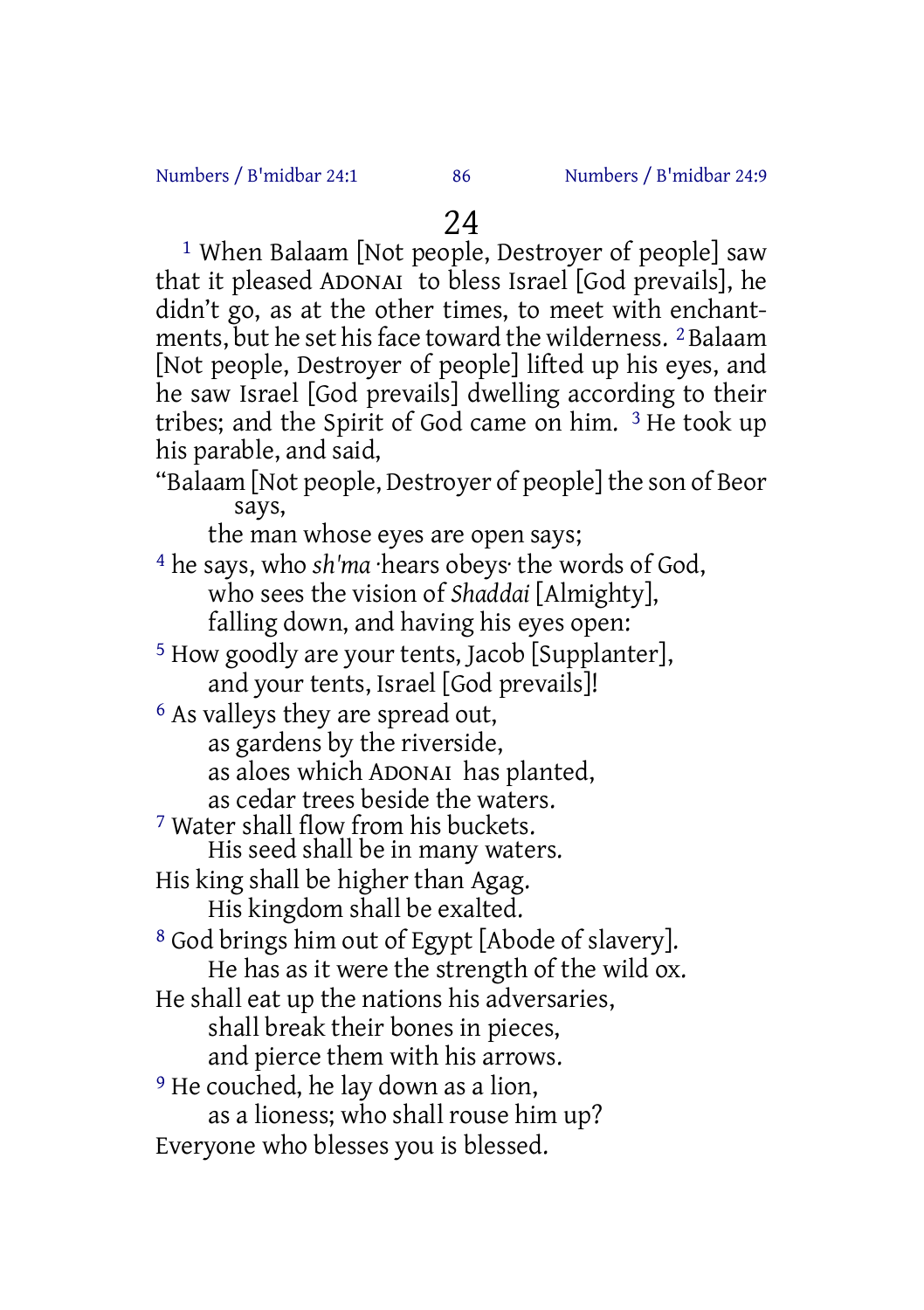## Numbers / B'midbar 24:10 87 Numbers / B'midbar 24:17

Everyone who curses you is cursed."

10 Balak's anger burned against Balaam [Not people, Destroyer of people], and he struck his hands together. Balak said to Balaam [Not people, Destroyer of people], "I called you to curse my enemies, and, behold, you have altogether blessed them these three times. 11 Therefore now flee you to your place! I thought to promote you to great honor; but, behold, ADONAI has kept you back from honor."

12 Balaam [Not people, Destroyer of people] said to Balak, "Didn't I also tell your messengers who you sent to me, saying, 13 'If Balak would give me his house full of silver and gold, I can't go beyond ADONAI 's word, to do either good or bad of my own mind. I will say what ADONAI says'? *(LY:7)* 14 Now, behold, I go to my people. Come, I will inform you what this people shall do to your people in the latter days."

<sup>15</sup> He took up his parable, and said,

"Balaam [Not people, Destroyer of people] the son of Beor says,

the man whose eyes are open says; 16 he says, who *sh'ma* ·hears obeys· the words of God, knows the knowledge of *haElyon* [the Most High], and who sees the vision of *Shaddai* [Almighty], Falling down, and having his eyes open:

<sup>17</sup> <sup>\*</sup> I see him, but not now. I see him, but not near.

<sup>\*</sup> 24:17 MPr: Rambam explains: "I see him but not now," this refers to David [Beloved]; "I behold him but not nigh" this refers to King Messiah; "A star shall step forth out of Jacob," this refers to King David; "and a scepter shall rise out of Israel," this refers to King Messiah. (Mishne Torah [Second Torah] written by RamBam – Hilchot Melachim, c. 11-12). (King David fulfilled 1 Chr 18:2; Messiah fulfilled Is 49:6; Ps 45:6; Luke 2:32; Acts 26:23; Rev 11:15)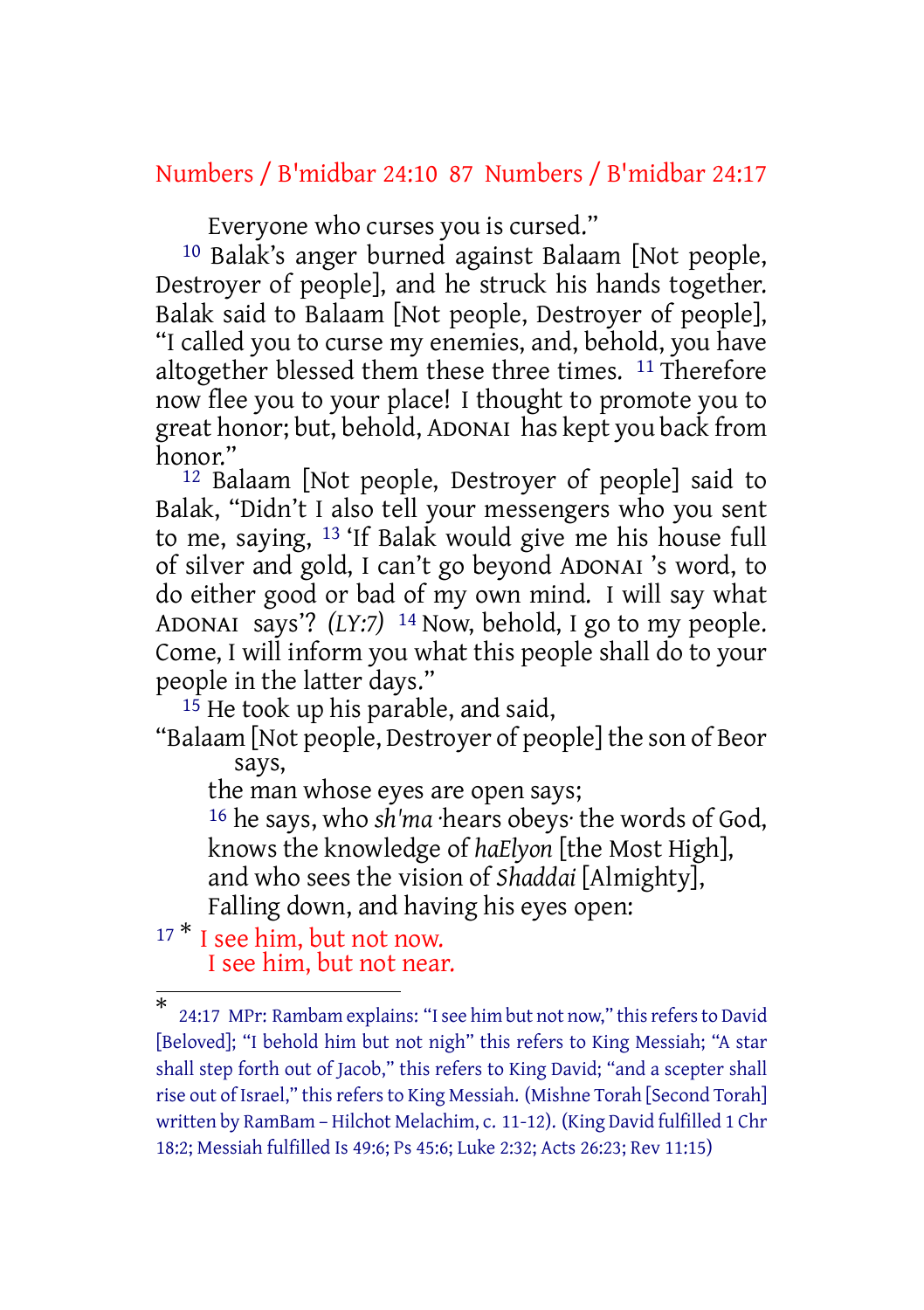Numbers / B'midbar 24:18 88 Numbers / B'midbar 24:24

† ‡ A star will come out of Jacob [Supplanter]. A scepter will rise out of Israel  $\overline{[G}$ od prevails], § and shall strike through the corners of Moab [From father], and break down all the sons of Sheth. 18 Edom [Red] shall be a possession. Seir, his enemies, also shall be a possession, while Israel [God prevails] does valiantly. 19 Out of Jacob [Supplanter] shall one have dominion, and shall destroy the remnant from the city." 20 He looked at Amalek [Man who licks up], and took up his parable, and said, "Amalek [Man who licks up] was the first of the nations, But his latter end shall come to destruction." 21 He looked at the Kenite, and took up his parable, and said, "Your dwelling place is strong. Your nest is set in the rock. 22 Nevertheless Kain shall be wasted, until Asshur carries you away captive." 23 He took up his parable, and said, "Alas, who shall live when God does this?  $^{24}$  But ships shall come from the coast of Kittim. They shall afflict Asshur, and shall afflict Eber. He also shall come to destruction." † 24:17 MP: Star out of Jacob [Supplanter]. Star and Scepter (Gen 49:10)

together identify royal leadership. (Matt 2:1-2; Luke 1:30-33)  $\pm$  24:17 MPr: Balaam's prophecies about "the Star from Jacob" and "the scepter from Israel [God prevails]" (Num 24:17) crushing Moab [From father] refers to Messiah. (Num 24:17 in Targum Onkelos, Targum Pseudo-Jonathan, Midrash Deuteronomy 1, and Midrash Lamentations 2:2). (Historically fulfilled 1 Chr 18:2; Prophecy still Rev 20:7-9)  $\frac{8}{24:17}$  MP: Kingdom reign was first fulfilled by King David against Edom and Moab. Reference to the (Gen 49:10) scepter is finally fulfilled in the Messiah's kingdom. (Rev 22:16)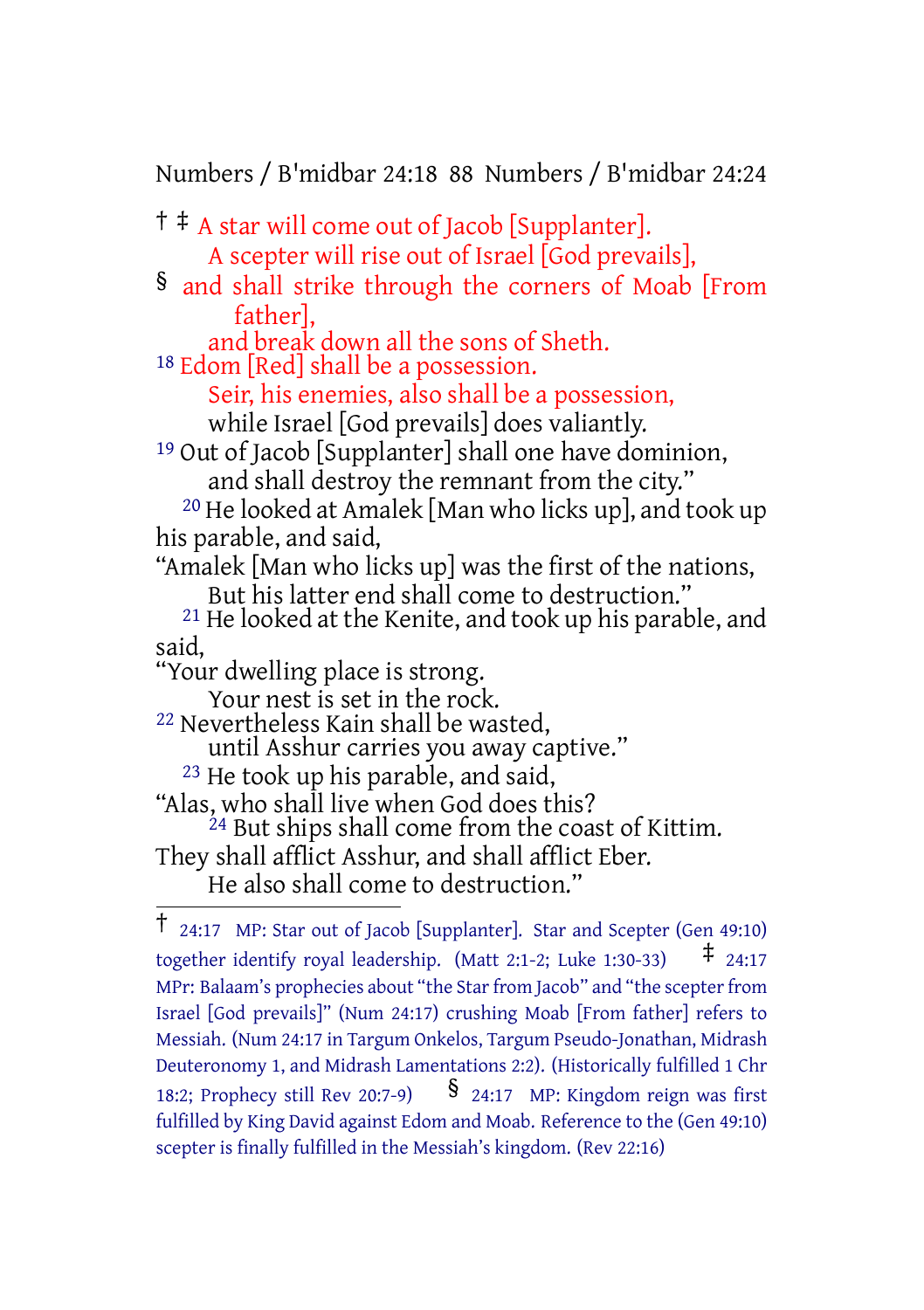Numbers / B'midbar 24:25 89 Numbers / B'midbar 25:8

 $25$  Balaam [Not people, Destroyer of people] rose up, and went and *teshuvah* ·completely returned· to his place; and Balak also went his way.

# 25

<sup>1</sup> Israel [God prevails] stayed in Shittim; and the people began to *play the prostitute* \* with the daughters of Moab [From father]; 2 for they called the people to the *sacrifices of their deities.* The people *ate* † and bowed down to their deities.  $\frac{3}{5}$  Israel [God prevails] joined himself to Baal Peor. ADONAI 's anger burned against Israel [God prevails]. 4 ADONAI said to Moses [Drawn out], "Take all the chiefs of the people, and hang them up to ADONAI before the sun, that the fierce anger of ADONAI may turn away from Israel [God prevails]."

5 Moses [Drawn out] said to the judges of Israel [God prevails], "Everyone kill his men who have joined themselves to Baal Peor."

6 Behold, one of the children of Israel [God prevails] came and brought to his brothers a Midianite [Descendant of Strife] woman in the sight of Moses [Drawn out], and in the sight of all the congregation of the children of Israel [God prevails], while they were weeping at the door of the Tent of Meeting. *(Maftir ·Conclusion·)* 7 When Pinchas [Bronze skin], the son of Eleazar [Help of God], the son of Aaron [Light-bringer] the priest, saw it, he rose up from the middle of the congregation, and took a spear in his hand. <sup>8</sup> He went after the man of Israel [God prevails] into the pavilion, and thrust both of them through, the man of Israel [God prevails], and the woman through her body. So the plague was stayed from the children of Israel

<sup>\*</sup> 25:1 Quoted in <sup>1</sup> Cor 10:8 † 25:2 Quoted in Rev 2:14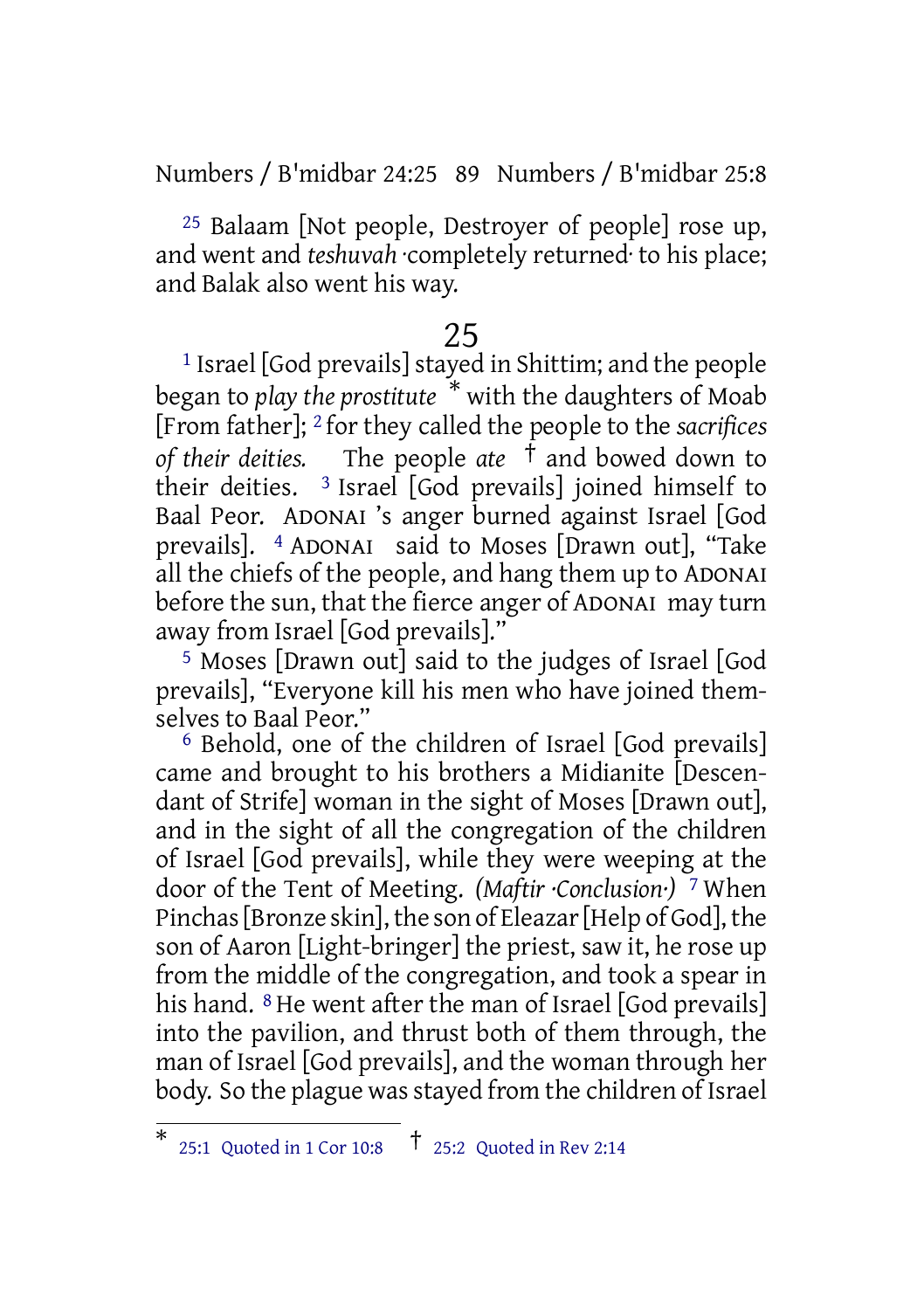Numbers / B'midbar 25:9 90 Numbers / B'midbar 25:15

[God prevails]. 9 Those who *died* by the plague were *twenty-four thousand.* ‡ §

*Haftarah Balak ·Taking leave · Balak [Devastator / Wasting]·:*

*Mikhah / Micah 5:7-6:8*

*B'rit Hadashah ·New Covenant·: Mark 11:12-26*

# Parashah 41: *Pinchas* ·Pinchas [Bronze skin]· 25:10-29:40

10 ADONAI spoke to Moses [Drawn out], saying, <sup>11</sup> "Pinchas [Bronze skin], the son of Eleazar [Help of God], the son of Aaron [Light-bringer] the priest, has turned my wrath away from the children of Israel [God prevails], in that he was jealous with my jealousy among them, so that I didn't consume the children of Israel [God prevails] in my jealousy. 12 Therefore say, 'Behold, I give to him my covenant ·binding contract between two or more parties· of peace. 13 It shall be to him, and to his offspring after him, the covenant of an everlasting priesthood, because he was jealous for his God, and made atonement for the children of Israel [God prevails].' "

 $14$  Now the name of the man of Israel [God prevails] that was slain, who was slain with the Midianite [Descendant of Strife] woman, was Zimri, the son of Salu, a prince of a fathers' house among the Simeonites. 15 The name of the Midianite [Descendant of Strife] woman who wasslain

<sup>‡</sup> 25:9 Quoted in <sup>1</sup> Cor 10:8 § 25:9 Context: Num 25:9 says 24,000 died yet 1 Cor 10:8 says 23,000 died. Scholars note those hung in verse 4 could account for the 1,000 people difference.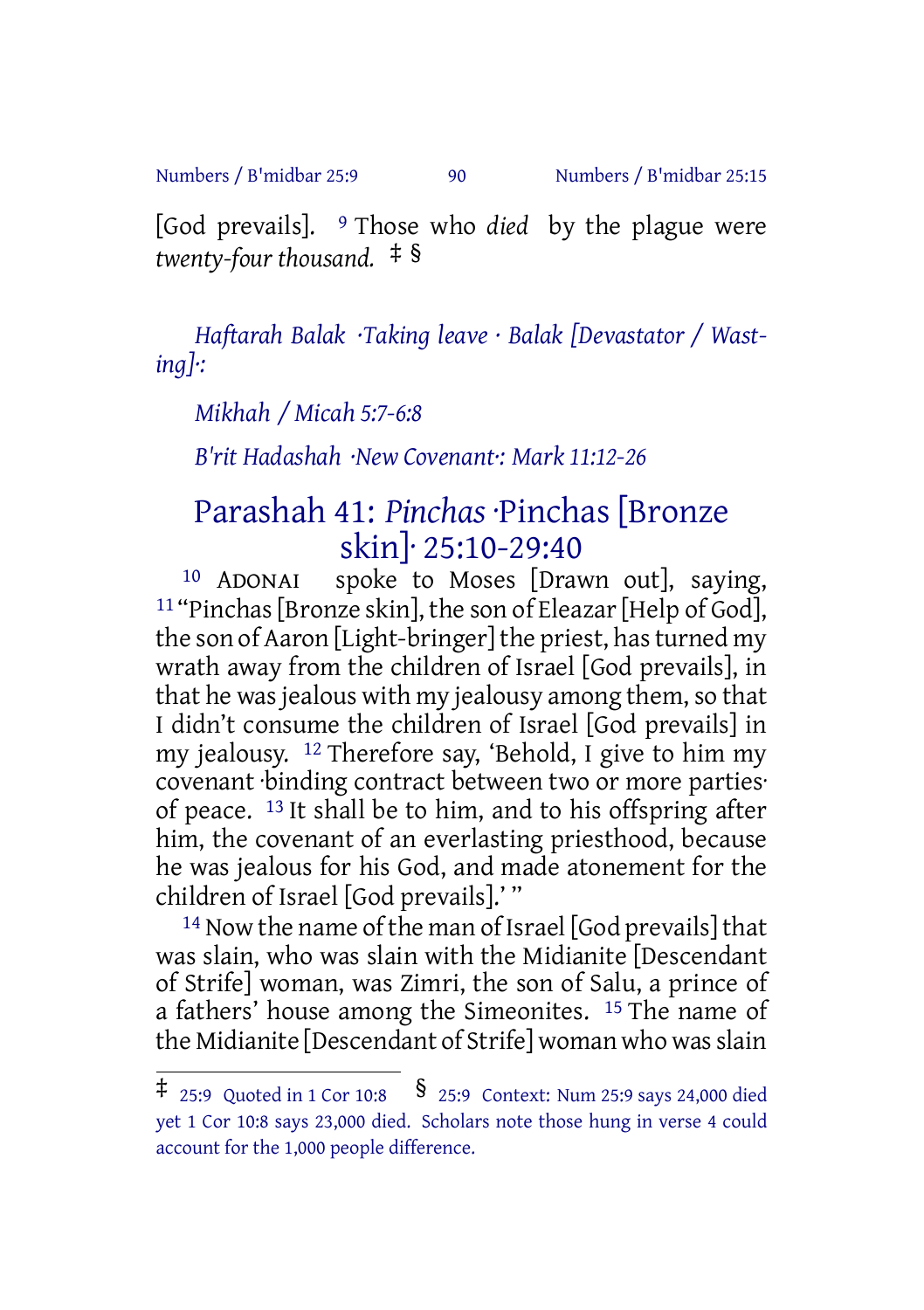Numbers / B'midbar 25:16 91 Numbers / B'midbar 26:9

was Cozbi, the daughter of Zur. He was head of the people of a fathers' house in Midian [Strife].

16 ADONAI spoke to Moses [Drawn out], saying, 17 "Harass the Midianites [Descendants of Strife], and strike them, 18 for they harassed you with their wiles, with which they have deceived you in the matter of Peor, and in the matter of Cozbi, the daughter of the prince of Midian [Strife], their sister, who was slain on the day of the plague in the matter of Peor."

### 26

1 After the plague, ADONAI spoke to Moses [Drawn out] and to Eleazar [Help of God] the son of Aaron [Lightbringer] the priest, saying, 2 "Take a census of all the congregation of the children of Israel [God prevails], from twenty years old and upward, by their fathers' houses, all who are able to go out to war in Israel [God prevails]." 3 Moses [Drawn out] and Eleazar [Help of God] the priest spoke with them in the plains of Moab [From father] by the Jordan [Descender] at Jericho [Fragrant, Moon], saying, 4 "Take a census, from twenty years old and upward; as ADONAI enjoined Moses [Drawn out] and the children of Israel [God prevails]."

These are those that came out of the land of Egypt [Abode of slavery]. *(2)* 5 (The census results begin with) Reuben [See, a son!], the firstborn of Israel [God prevails]; the sons of Reuben [See, a son!]: of Hanoch, the family of the Hanochites; of Pallu, the family of the Palluites;  $6$  of Hezron, the family of the Hezronites; of Carmi, the family of the Carmites.<sup>7</sup>These are the families of the Reubenites: and those who were counted of them were forty-three thousand seven hundred thirty. 8 The sons of Pallu: Eliab. 9 The sons of Eliab: Nemuel, and Dathan, and Abiram.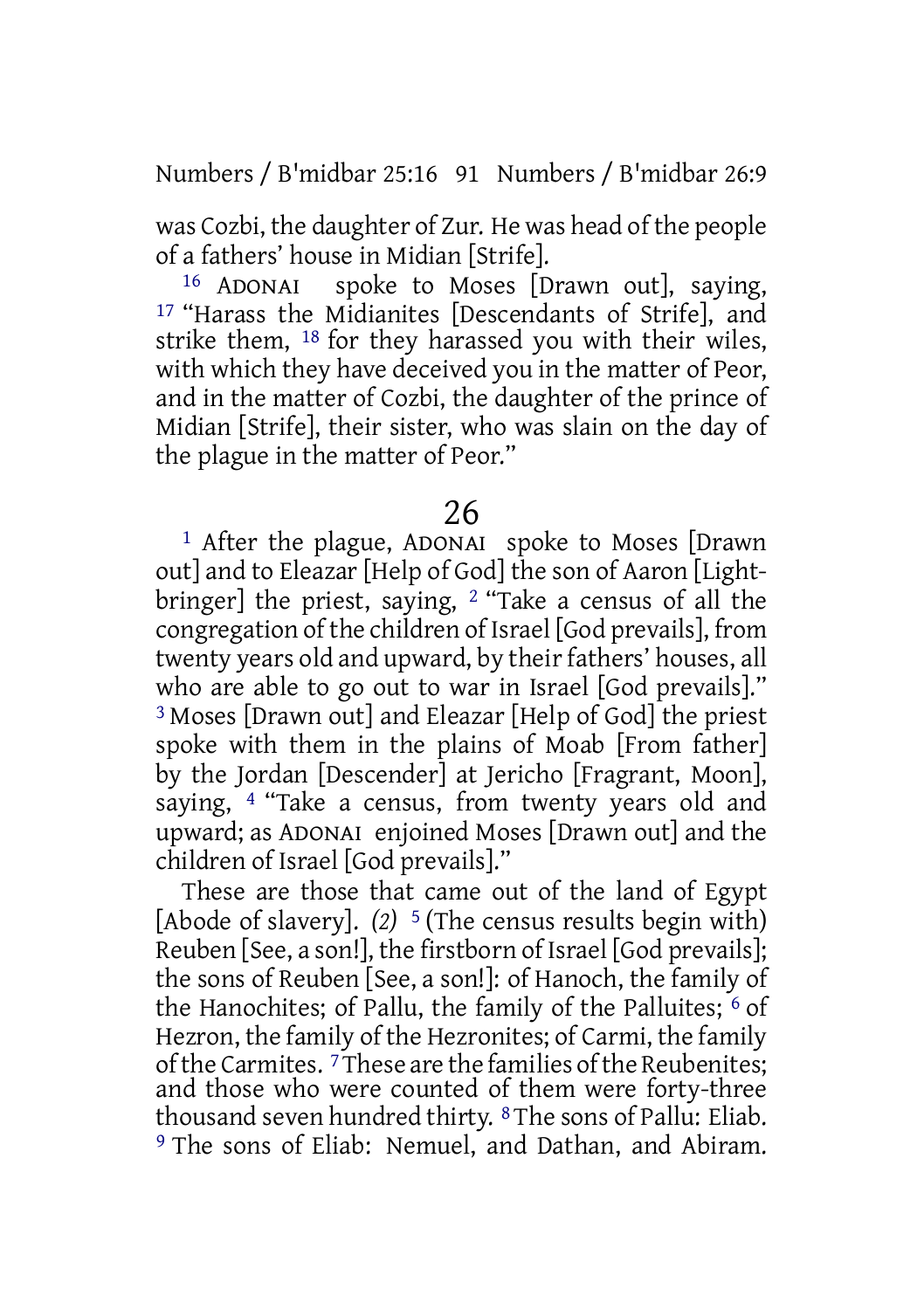#### Numbers / B'midbar 26:10 92 Numbers / B'midbar 26:23

These are that Dathan and Abiram, who were called by the congregation, who rebelled against Moses [Drawn out] and against Aaron [Light-bringer] in the company of Korach [Bald one, Frost], when they rebelled against ADONAI , 10 and the earth opened its mouth, and swallowed them up together with Korach [Bald one, Frost], when that company died; at the time the fire devoured two hundred fifty men, and they became a sign. 11 Notwithstanding, the sons of Korach [Bald one, Frost] didn't die. 12 The sons of Simeon [Hearing] after their families: of Nemuel, the family of the Nemuelites; of Jamin, the family of the Jaminites; of Jachin, the family of the Jachinites; 13 of Zerah, the family of the Zerahites; of Shaul [Asked for], the family of the Shaulites. 14 These are the families of the Simeonites, twenty-two thousand two hundred. 15 The sons of Gad [Good fortune] after their families: of Zephon, the family of the Zephonites; of Haggi, the family of the Haggites; of Shuni, the family of the Shunites; 16 of Ozni, the family of the Oznites; of Eri, the family of the Erites; 17 of Arod, the family of the Arodites; of Areli, the family of the Arelites. 18 These are the families of the sons of Gad [Good fortune] according to those who were counted of them, forty thousand and five hundred. 19 The sons of Judah [Praised]: Er and Onan. Er and Onan died in the land of Canaan [Humbled]. 20 The sons of Judah [Praised] after their families were: of Shelah, the family of the Shelanites; of Perez, the family of the Perezites; of Zerah, the family of the Zerahites. 21 The sons of Perez were: of Hezron, the family of the Hezronites; of Hamul, the family of the Hamulites. 22 These are the families of Judah [Praised] according to those who were counted of them, seventy-six thousand five hundred. 23 The sons of Issachar [Hire, Reward] after their families: of Tola,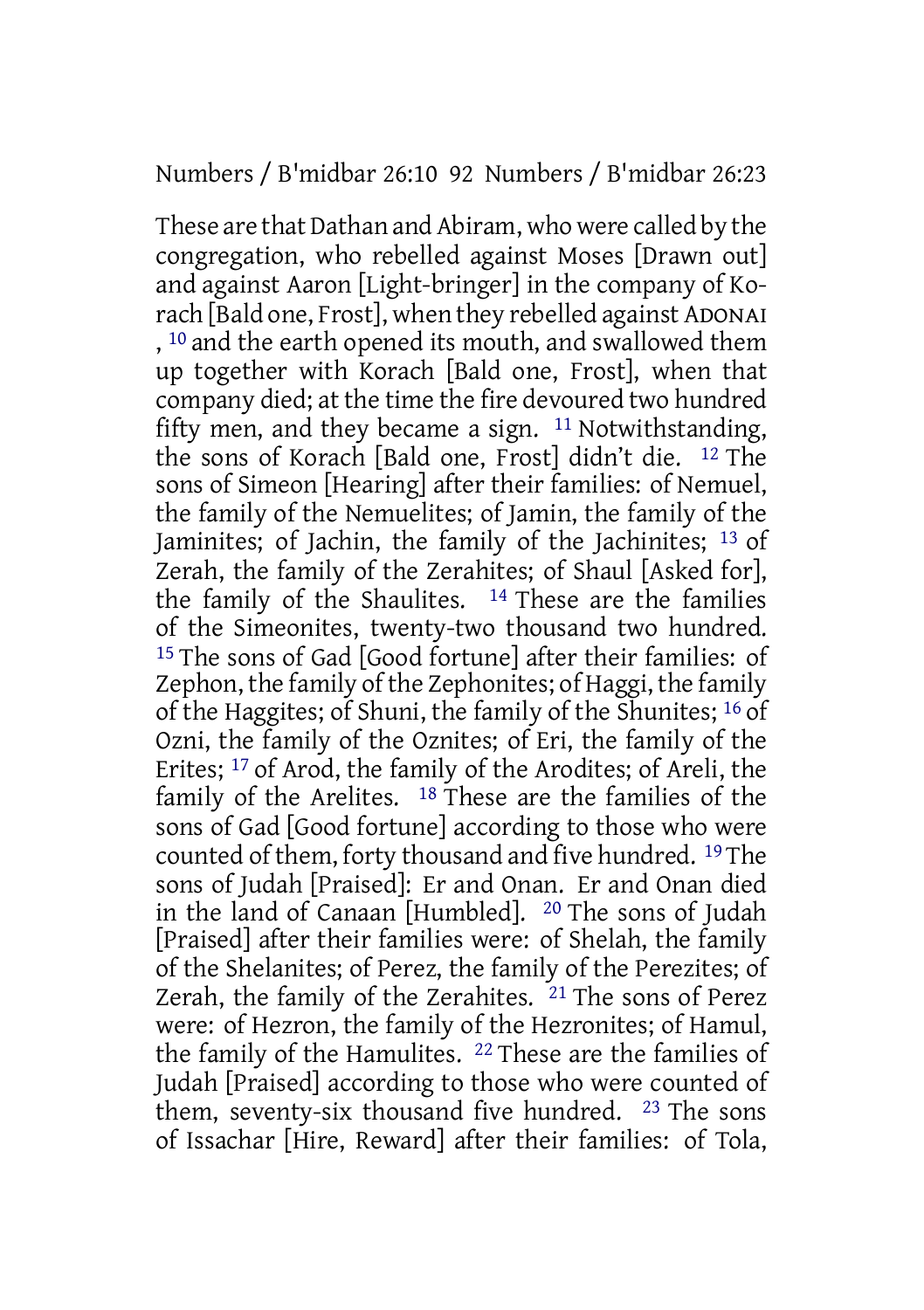#### Numbers / B'midbar 26:24 93 Numbers / B'midbar 26:37

the family of the Tolaites; of Puvah, the family of the Punites; 24 of Jashub, the family of the Jashubites; of Shimron, the family of the Shimronites. 25 These are the families of Issachar [Hire, Reward] according to those who were counted of them, sixty-four thousand three hundred. 26 The sons of Zebulun [Living together] after their families: of Sered, the family of the Seredites; of Elon, the family of the Elonites; of Jahleel, the family of the Jahleelites. 27 These are the families of the Zebulunites according to those who were counted of them, sixty thousand five hundred. 28 The sons of Joseph [May he add] after their families: Manasseh [Causing to forget] and Ephraim [Fruit]. 29 The sons of Manasseh [Causing to forget]: of Machir, the family of the Machirites; and Machir became the father of Gilead; of Gilead, the family of the Gileadites. 30 These are the sons of Gilead: of Iezer, the family of the Iezerites; of Helek, the family of the Helekites; 31 and Asriel, the family of the Asrielites; and Shechem, the family of the Shechemites; 32 and Shemida, the family of the Shemidaites; and Hepher, the family of the Hepherites. 33 Zelophehad the son of Hepher had no sons, but daughters: and the names of the daughters of Zelophehad were Mahlah, and Noah [Rest], Hoglah, Milcah, and Tirzah. 34 These are the families of Manasseh [Causing to forget]. Those who were counted of them were fifty-two thousand seven hundred. 35 These are the sons of Ephraim [Fruit] after their families: of Shuthelah, the family of the Shuthelahites; of Becher, the family of the Becherites; of Tahan, the family of the Tahanites. 36 These are the sons of Shuthelah: of Eran, the family of the Eranites. 37 These are the families of the sons of Ephraim [Fruit] according to those who were counted of them, thirty-two thousand five hundred. These are the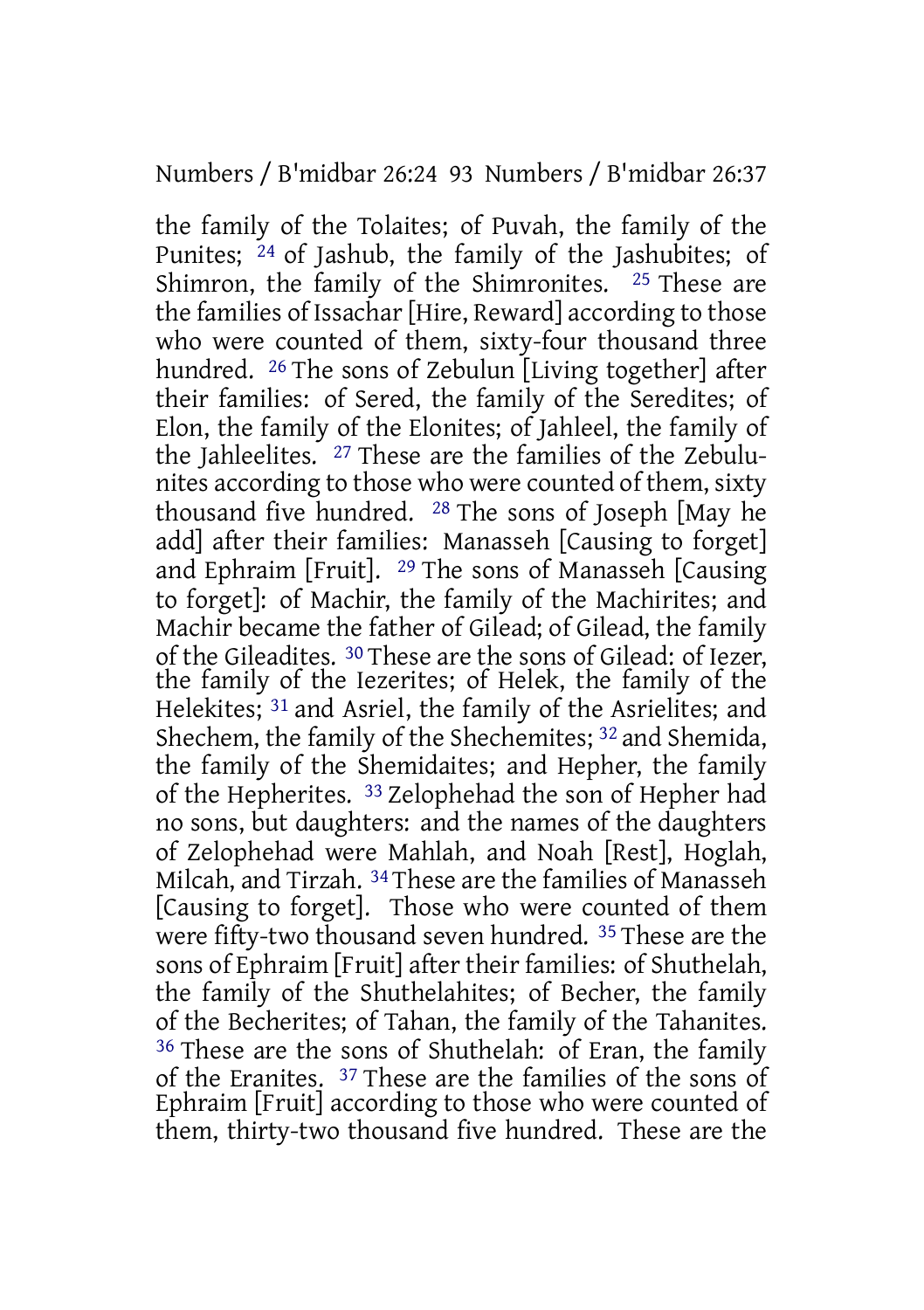sons of Joseph [May he add] after their families. 38 The sons of Benjamin [Son of right hand, Son of south] after their families: of Bela, the family of the Belaites; of Ashbel, the family of the Ashbelites; of Ahiram, the family of the Ahiramites; 39 of Shephupham, the family of the Shuphamites; of Hupham, the family of the Huphamites. 40 The sons of Bela were Ard and Naaman: the family of the Ardites; of Naaman, the family of the Naamites. 41 These are the sons of Benjamin [Son of right hand, Son of south] after their families; and those who were counted of them were forty-five thousand six hundred. 42 These are the sons of Dan [He judged] after their families: of Shuham, the family of the Shuhamites. These are the families of Dan [He judged] after their families. 43 All the families of the Shuhamites, according to those who were counted of them, were sixty-four thousand four hundred. 44 The sons of Asher [Happy] after their families: of Imnah, the family of the Imnites; of Ishvi, the family of the Ishvites; of Beriah, the family of the Berites. 45 Of the sons of Beriah: of Heber, the family of the Heberites; of Malchiel, the family of the Malchielites. 46 The name of the daughter of Asher [Happy] was Serah. 47 These are the families of the sons of Asher [Happy] according to those who were counted of them, fifty-three thousand and four hundred. 48 The sons of Naphtali [My wrestling] after their families: of Jahzeel, the family of the Jahzeelites; of Guni, the family of the Gunites; 49 of Jezer, the family of the Jezerites; of Shillem, the family of the Shillemites. 50 These are the families of Naphtali [My wrestling] according to their families; and those who were counted of them were forty-five thousand four hundred. 51 These are those who were counted of the children of Israel [God prevails], six hundred one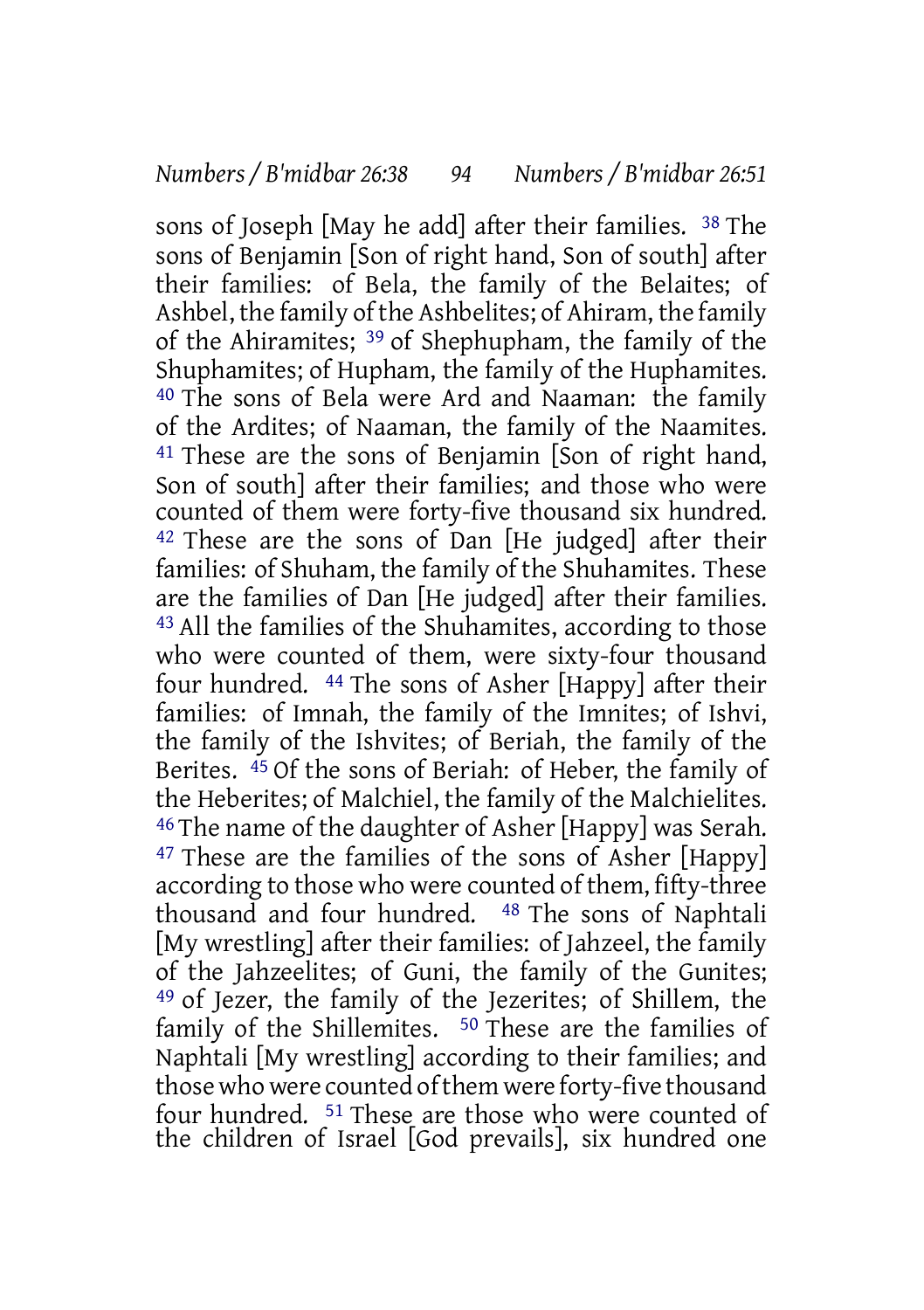Numbers / B'midbar 26:52 95 Numbers / B'midbar 26:63

thousand seven hundred thirty.

*(3)* 52 ADONAI spoke to Moses [Drawn out], saying, 53 "To these the land shall be divided for an inheritance according to the number of names. 54 To the more you shall give the more inheritance, and to the fewer you shall give the less inheritance. To everyone according to those who were counted of him shall his inheritance be given. 55 Notwithstanding, the land shall be divided by lot. According to the names of the tribes of their fathers they shall inherit. 56 According to the lot shall their inheritance be divided between the more and the fewer."

<sup>57</sup> These are those who were counted of the Levites [Descendants of United with] after their families: of Gershon, the family of the Gershonites; of Kohath, the family of the Kohathites; of Merari, the family of the Merarites. 58 These are the families of Levi [United with]: the family of the Libnites, the family of the Hebronites, the family of the Mahlites, the family of the Mushites, the family of the Korahites. Kohath became the father of Amram. 59 The name of Amram's wife was Jochebed, the daughter of Levi [United with], who was born to Levi [United with] in Egypt [Abode of slavery]. She bore to Amram Aaron [Light-bringer] and Moses [Drawn out], and Miriam their sister. 60 To Aaron [Light-bringer] were born Nadab and Abihu, Eleazar [Help of God] and Ithamar. 61 Nadab and Abihu died when they offered strange fire before ADONAI . 62 Those who were counted of them were twenty-three thousand, every male from a month old and upward; for they were not counted among the children of Israel [God prevails], because there was no inheritance given them among the children of Israel [God prevails]. <sup>63</sup> These are those who were counted by Moses [Drawn out] and Eleazar [Help of God] the priest,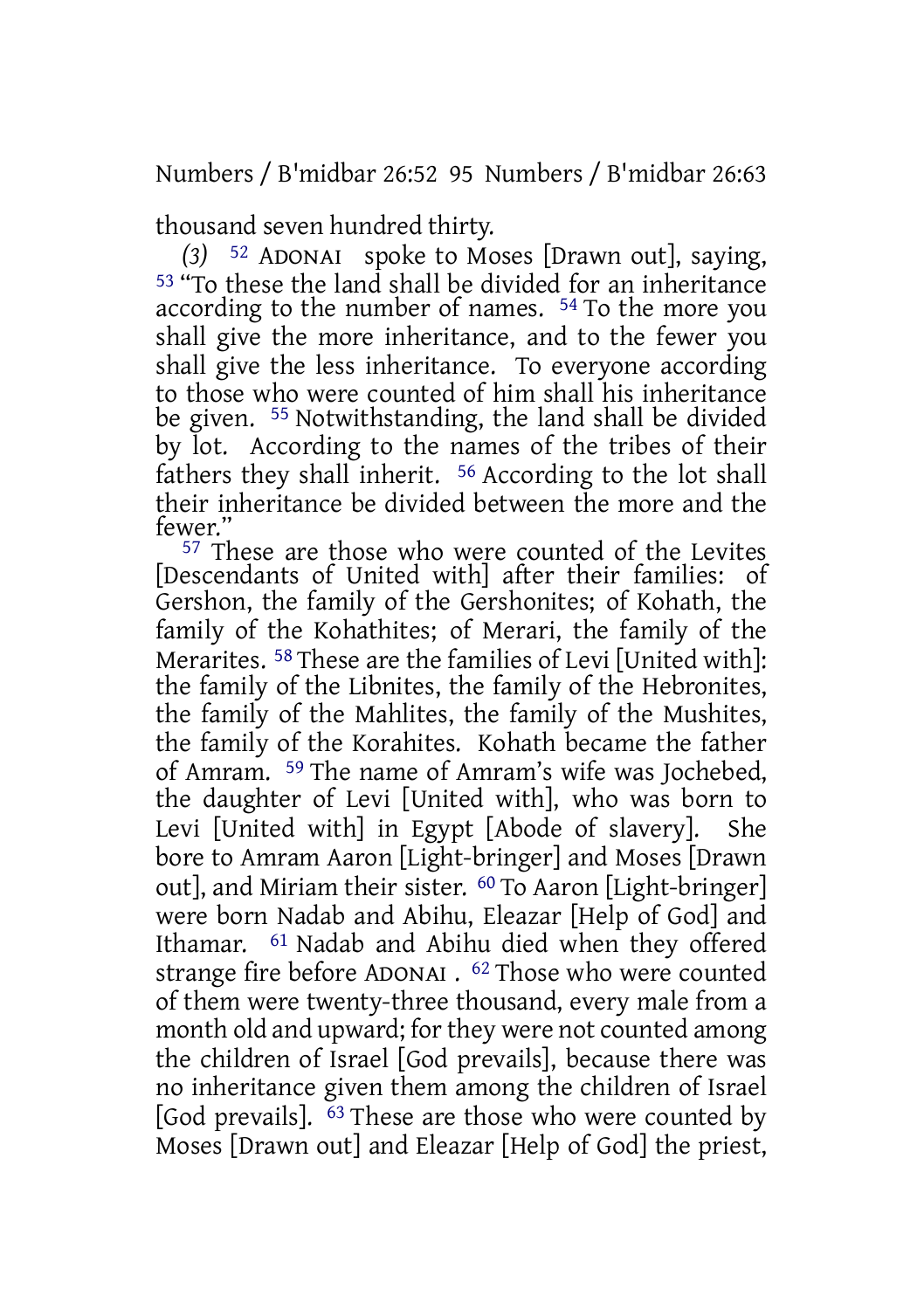Numbers / B'midbar 26:64 96 Numbers / B'midbar 27:7

who counted the children of Israel [God prevails] in the plains of Moab [From father] by the Jordan [Descender] at Jericho [Fragrant, Moon]. 64 But among these there was not a man of them who were counted by Moses [Drawn out] and Aaron [Light-bringer] the priest, who counted the children of Israel [God prevails] in the wilderness of Sinai [Thorn]. <sup>65</sup> For ADONAI had said of them, "They shall surely die in the wilderness." There was not a man left of them, except Caleb the son of Jephunneh, and Joshua [Salvation Yah] the son of Nun.

27

<sup>1</sup> Then the daughters of Zelophehad, the son of Hepher, the son of Gilead, the son of Machir, the son of Manasseh [Causing to forget], of the families of Manasseh [Causing to forget] the son of Joseph [May he add] came near. These are the names of his daughters: Mahlah, Noah [Rest], and Hoglah, and Milcah, and Tirzah. 2 They stood before Moses [Drawn out], and before Eleazar [Help] of God] the priest, and before the princes and all the congregation, at the door of the Tent of Meeting, saying, <sup>3</sup> "Our father died in the wilderness. He was not among the company of those who gathered themselves together against ADONAI in the company of Korach [Bald one, Frost], but he died in his own sin. He had no sons. 4 Why should the name of our father be taken away from among his family, because he had no son? Give to us a possession among the brothers of our father."

5 Moses [Drawn out] brought their *mishpat* ·case· before ADONAI . *(4)* 6 ADONAI spoke to Moses [Drawn out], saying, 7 "The daughters of Zelophehad speak right. You shall surely give them a possession of an inheritance among their father's brothers. You shall cause the inheritance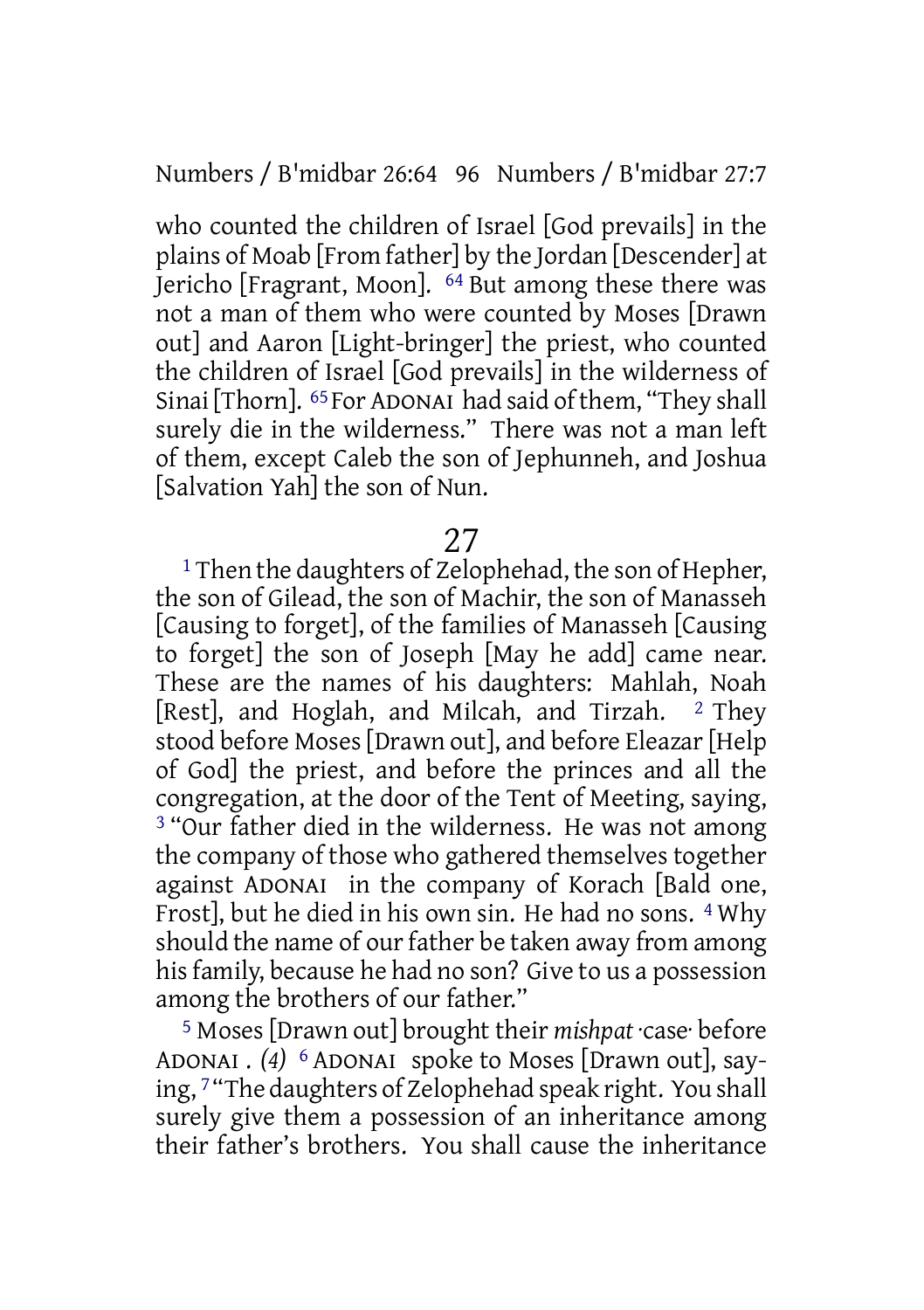Numbers / B'midbar 27:8 97 Numbers / B'midbar 27:19

of their father to pass to them.  $8^*$  You shall speak to the children of Israel [God prevails], saying, 'If a man dies, and has no son, then you shall cause his inheritance to pass to his daughter.  $9$  If he has no daughter, then you shall give his inheritance to his brothers. 10 If he has no brothers, then you shall give his inheritance to his father's brothers. <sup>11</sup> If his father has no brothers, then you shall give his inheritance to his kinsman who is next to him of his family, and he shall possess it. This shall be a statute and judgement for the children of Israel [God prevails], as ADONAI enjoined Moses [Drawn out].' "

12 ADONAI said to Moses [Drawn out], "Go up into this mountain of Abarim, and see the land which I have given to the children of Israel [God prevails]. 13 When you have seen it, you also shall be gathered to your people, as Aaron [Light-bringer] your brother was gathered; <sup>14</sup> because in the strife of the congregation, you rebelled against my word in the wilderness of Zin, to honor me as holy at the waters before their eyes." (These are the waters of Meribah [Quarreling] of Kadesh in the wilderness of Zin.)

15 Moses [Drawn out] spoke to ADONAI , saying, 16 "Let ADONAI , the God of the spirits of all flesh, appoint a man over the congregation,  $17$  who may go out before them, and who may come in before them, and who may lead them out, and who may bring them in; that the congregation of ADONAI not be as sheep which have no shepherd."

 $18$  ADONAI said to Moses [Drawn out], "Take Joshua [Salvation Yah] the son of Nun, a man in whom is the Spirit, and lay your hand on him. 19 Set him before Eleazar [Help of God] the priest, and before all the congregation;

<sup>\*</sup> 27:8 Num 27:8 (Num 27:6-11) (#10.604): To judge the case of inheritances and the order of inheritance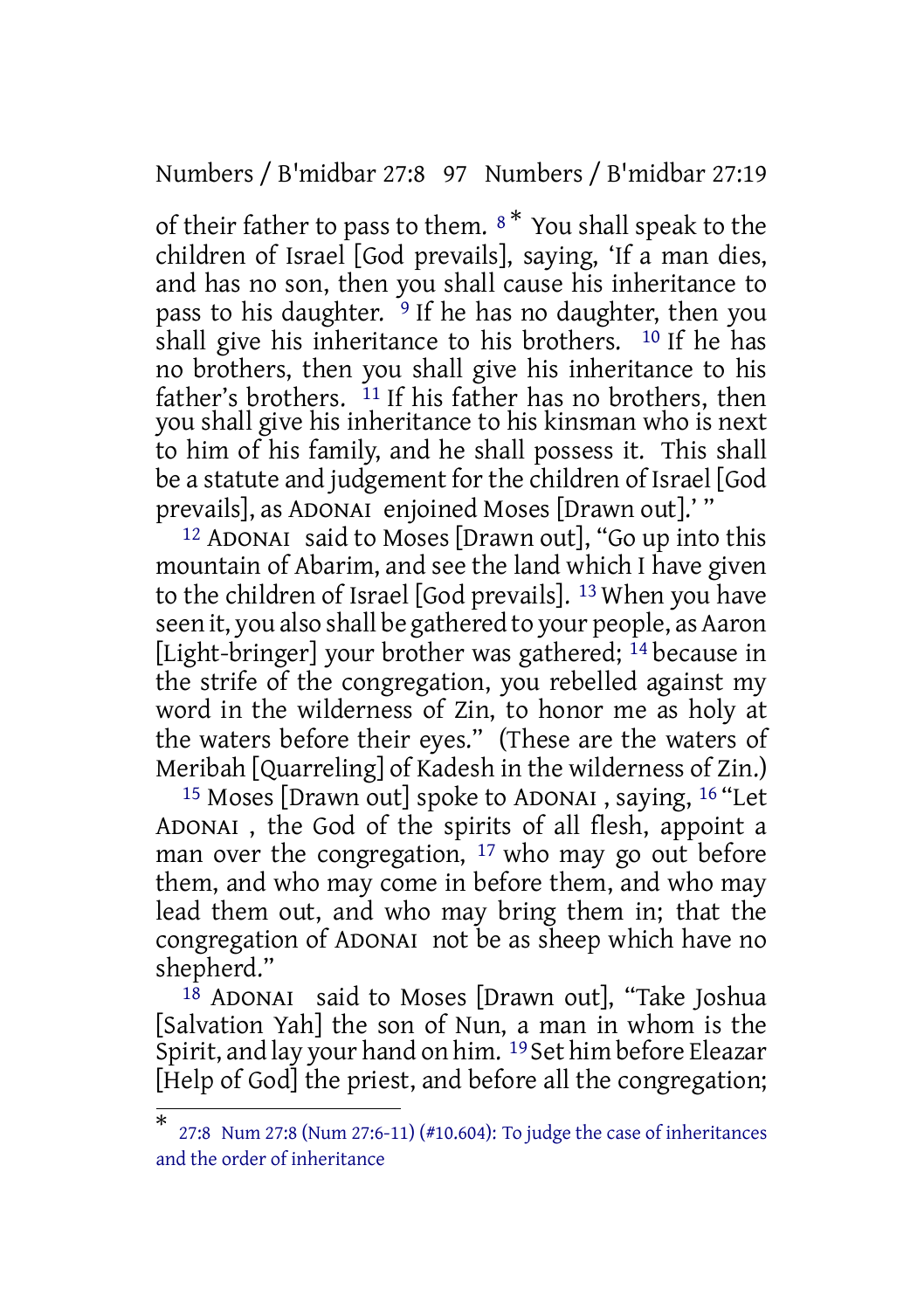Numbers / B'midbar 27:20 98 Numbers / B'midbar 28:7

and enjoin him in their sight. 20 You shall give authority to him, that all the congregation of the children of Israel [God prevails] may obey. 21 He shall stand before Eleazar [Help of God] the priest, who shall inquire for him by the judgments of the Urim before ADONAI . At his word they shall go out, and at his word they shall come in, both he, and all the children of Israel [God prevails] with him, even all the congregation."

22 Moses [Drawn out] did as ADONAI enjoined him. He took Joshua [Salvation Yah], and set him before Eleazar [Help of God] the priest, and before all the congregation. 23He laid his hands on him, and enjoined him, as ADONAI spoke by Moses [Drawn out].

#### 28

*(5)* 1 ADONAI spoke to Moses [Drawn out], saying, 2 "Enjoin the children of Israel [God prevails], and tell them, 'See that you present my offering, my food for my offerings made by fire, of a pleasant aroma to me, in their due season.'  $3 *$  You shall tell them, 'This is the offering made by fire which you shall offerto ADONAI : male lambs a year old without defect, two day by day, for a continual burnt offering. 4 You shall offer the one lamb in the morning, and you shall offer the other lamb at evening;  $5$  with one tenth of an ephah [an omer; 2.3 q; 2.2 L] of fine flour for a meal offering, mixed with the fourth part of a hin  $[2.6$  qt; 1.2 L] of beaten oil.  $6$  It is a continual burnt offering, which was ordained in Mount Sinai [Thorn] for a pleasant aroma, an offering made by fire to ADONAI . 7 Its drink offering shall be the fourth part of a hin [2.6 qt; 1.2

<sup>\*</sup> 28:3 Num 28:3 (Num 28:1-8) (#2b.167): T. To offer the continual burn offering unto Adonai, twice daily / R. To offer two lambs every day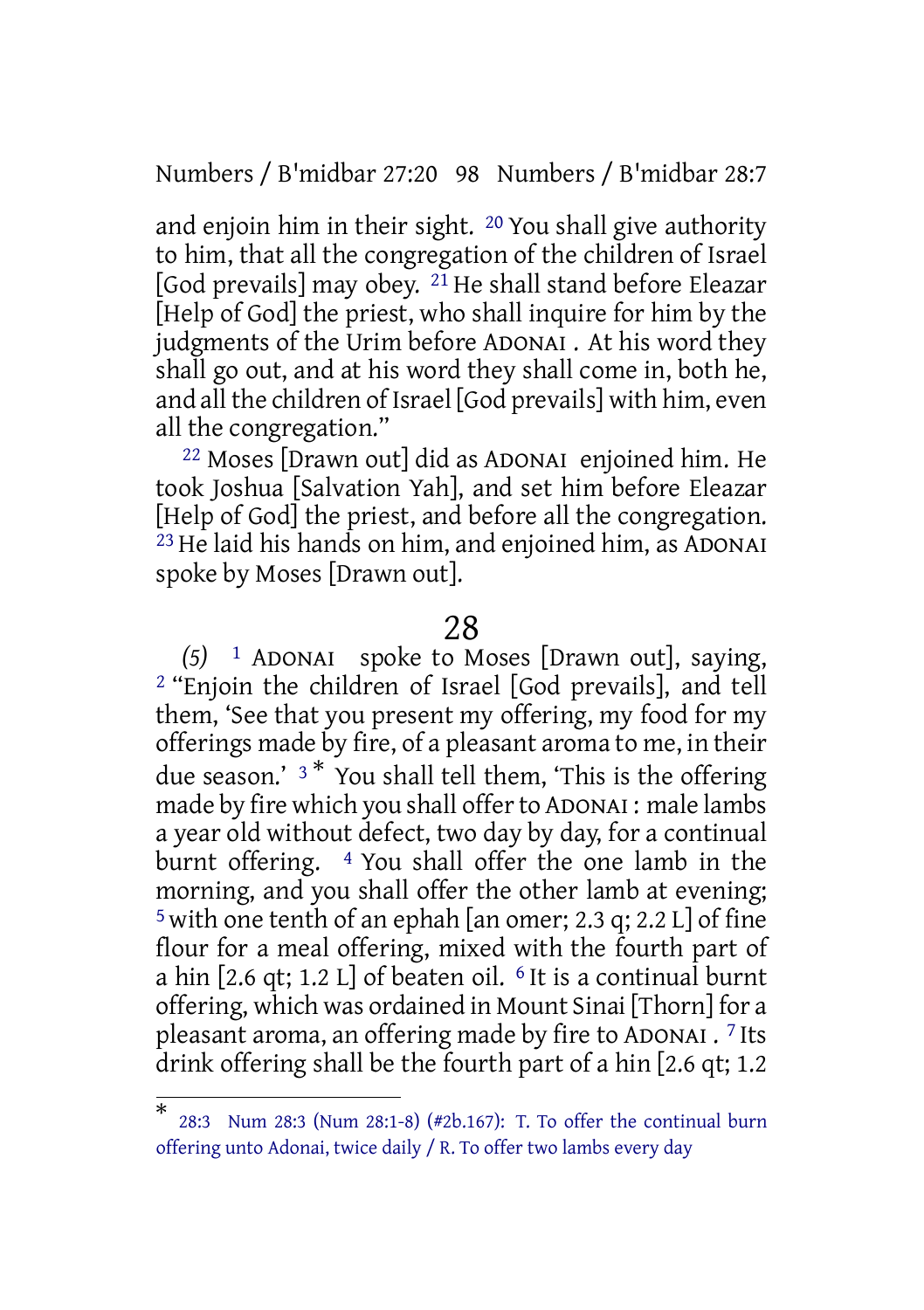#### *Numbers / B'midbar 28:8 99 Numbers / B'midbar 28:15*

L] for the one lamb. You shall pour out a drink offering of strong drink to ADONAI in the holy place. 8 The other lamb you shall offer at evening. As the meal offering of the morning, and as its drink offering, you shall offer it, an offering made by fire, of a pleasant aroma to ADONAI .

<sup>9</sup> † " 'On the Sabbath day, two male lambs a year old without defect, and one tenth of an ephah [two omers; 4.6 q; 4.4 L] of fine flour for a meal offering, mixed with oil, and its drink offering:  $10$  this is the burnt offering of every *Sabbath* ·To cease·, besides the continual burnt offering, and its drink offering. ‡

<sup>11</sup> § " 'In the beginnings of your months, you shall offer a burnt offering to ADONAI : two young bulls, and one ram, seven male lambs a year old without defect; 12 and three tenths of an ephah [three omers; 6.9 q; 6.6 L] of fine flour for a meal offering, mixed with oil, for each bull; and two tenth parts of fine flour for a meal offering, mixed with oil, for the one ram; <sup>13</sup> and one tenth part of fine flour mixed with oil for a meal offering to every lamb; for a burnt offering of a pleasant aroma, an offering made by fire to ADONAI . 14 Their drink offerings shall be half a hin [5.2 qt; 2.4 L] of wine for a bull, and the third part of a hin [2.6 qt; 1.24 L] of for the ram, and the fourth part of a hin  $[2.6$  qt; 1.2 L] for a lamb. This is the burnt offering of every month throughout the months of the year. 15 One male goat for a sin offering to ADONAI ; it

<sup>†</sup> 28:9 Num 28:9 (Num 28:9-10) (#4.333): T. To offer <sup>a</sup> special additional offering every Shabbat / R. To bring two additional lambs as burnt offerings on Shabbat ‡ 28:10 Context of Matt 12:5 § 28:11 Num 28:11 (Num 28:11-15) (#4.334): T. To offer an additional sacrifice at the start of each new month, *Rosh Hodesh* ·New Moon· / R. To bring additional offerings on the New Month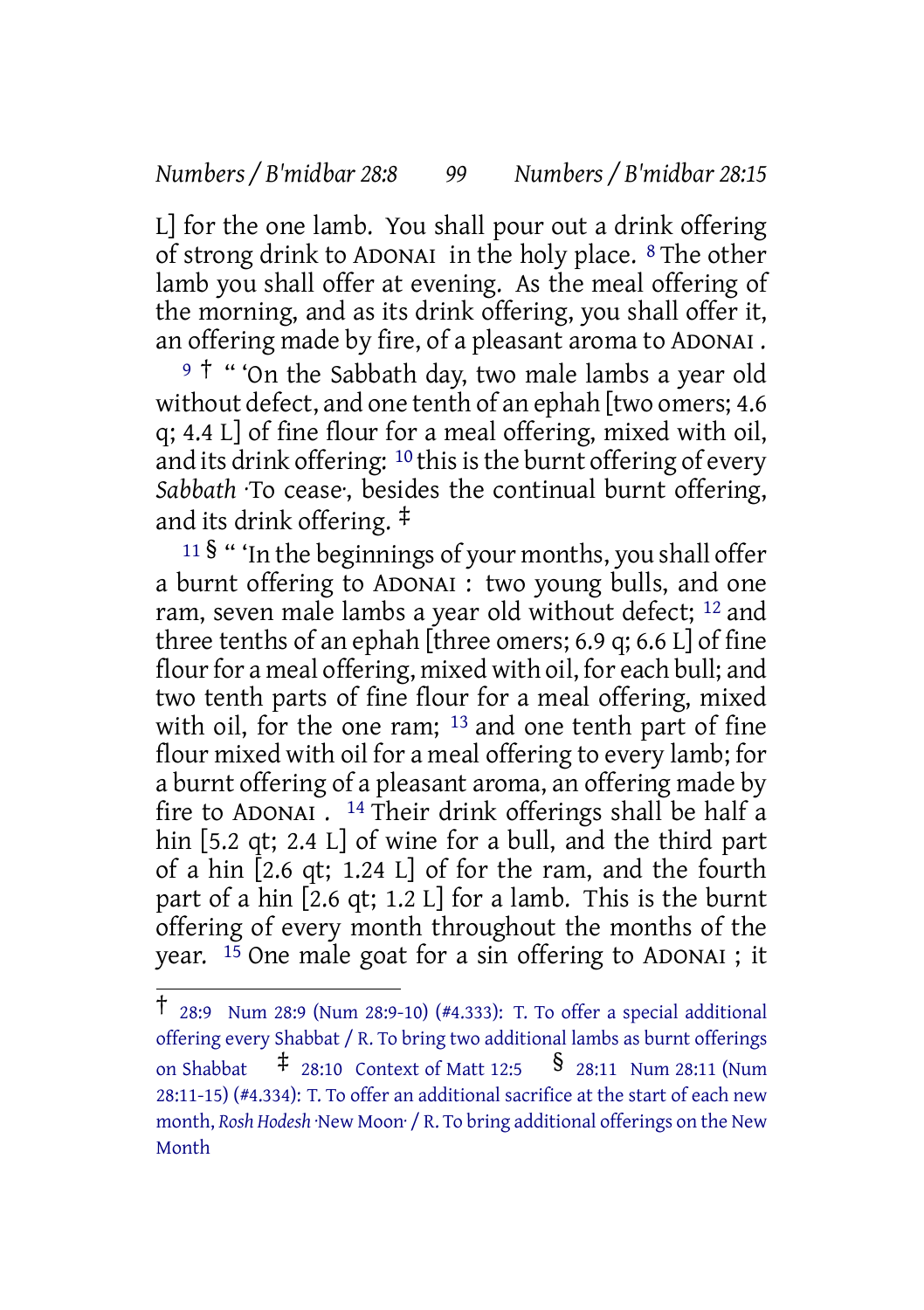Numbers / B'midbar 28:16 100 Numbers / B'midbar 28:27

shall be offered besides the continual burnt offering, and its drink offering.

*(6)* 16 " 'In the first month, on the fourteenth day of the month, is ADONAI 's *Pesac* ·Passover·. 17 On the fifteenth day of this month shall be a feast. Unleavened bread shall be eaten for seven days. <sup>18</sup> In the first day shall be a holy convocation. You shall do no regular *aboda* ·service;  $19*$  but you shall offer an offering made by fire, a burnt offering to ADONAI : two young bulls, and one ram, and seven male lambs a year old; they shall be to you without defect; 20 and their meal offering, fine flour mixed with oil. You shall offer three tenths for a bull, and two tenths for the ram. 21 You shall offer one tenth for every lamb of the seven lambs; 22 and one male goat for a sin offering, to make atonement for you. 23 You shall offer these besides the burnt offering of the morning, which is for a continual burnt offering.  $24 \text{ In this way you shall offer daily, for}$ seven days, the food of the offering made by fire, of a pleasant aroma to ADONAI . It shall be offered in addition to the continual burnt offering, and its drink offering. 25 On the seventh day you shall have a holy convocation. You shall do no regular *aboda* ·service.

 $26$  <sup>†</sup> "Also in the day of the first fruits, when you offer a new meal offering to ADONAI in your feast of *Shavu'ot* ·Weeks· / *Pentacost* ·Fifty·, you shall have a holy convocation. You shall do no regular *aboda* ·service·; 27 but

<sup>\*</sup> 28:19 Num 28:19 (Num 28:16-25) (#4.335): T. To offer a special sacrifice on the eight days of *Pesac* ·Passover· / R. To offer an additional sacrifice on *Pesac* ·Passover· † 28:26 Num 28:26 (Num 28:26-31) (#4.336): To offer <sup>a</sup> special additionalsacrifice for *Shavu'ot* ·Weeks· / *Pentacost* ·50· T.Note: Thisisthe First Fruits wheat offering (#2 of the First Fruits offerings). Wheat is considered the rich man's grain, in contrast to barley (think market value cost)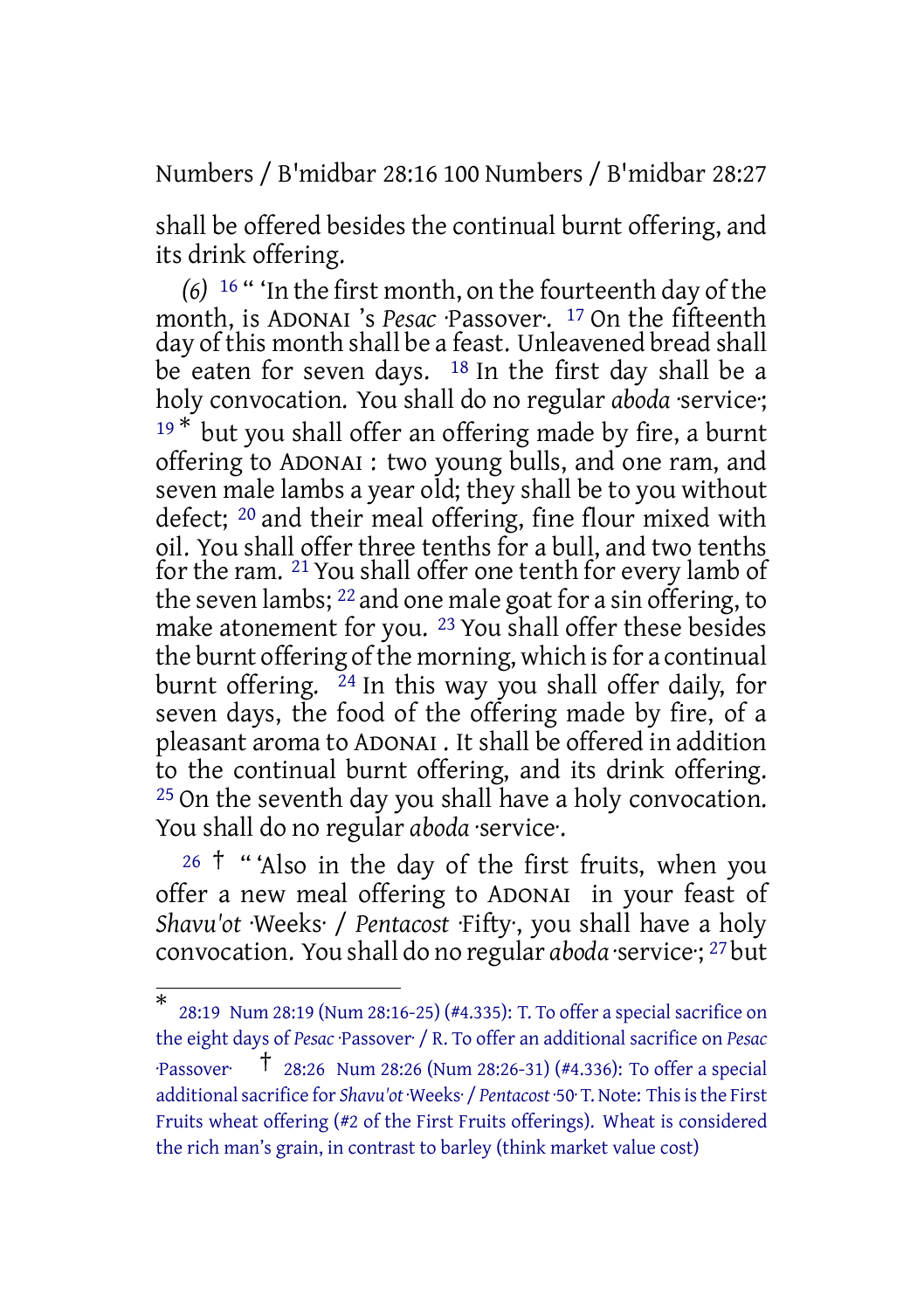Numbers / B'midbar 28:28 101 Numbers / B'midbar 29:7

you shall offer a burnt offering for a pleasant aroma to ADONAI : two young bulls, one ram, seven male lambs a year old; 28 and their meal offering, fine flour mixed with oil, three tenths for each bull, two tenths for the one ram, <sup>29</sup> one tenth for every lamb of the seven lambs; 30 one male goat, to make atonement for you. 31 Besides the continual burnt offering, and its meal offering, you shall offer them and their drink offerings. See that they are without defect.

#### 29

<sup>1 \*</sup> "'In the seventh month, on the first day of the month, you shall have a holy convocation; you shall do no regular *aboda* ·service·: it is a day of blowing of *shofarot* ·ram horns· to you. <sup>2</sup> † You shall offer a burnt offering for a pleasant aroma to ADONAI : one young bull, one ram, seven male lambs a year old without defect; 3 and their meal offering, fine flour mixed with oil, three tenths for the bull, two tenths for the ram, 4 and one tenth for every lamb of the seven lambs; <sup>5</sup> and one male goat for a sin offering, to make atonement for you; 6 besides the burnt offering of the new moon, and its meal offering, and the continual burnt offering and its meal offering, and their drink offerings, according to their judgments, for a pleasant aroma, an offering made by fire to ADONAI

. 7 " 'On the tenth day of this seventh month you shall have a holy convocation. You shall afflict your souls. You

<sup>\*</sup> 29:1 Num 29:1 (Num 29:1-6) (#4.337): T. To blow the *shofar* ·ram's horn· on *Yom Terurah* ·Day of *shofars·* / R. To hearthe sound of the *shofar* ·ram's horn· on the first day of *Tishrei* ·means· *Rosh Hashanah* ·Head ofthe Year· † 29:2 Num 29:2 (Num 29:1-6) (#4.338): T. To blow the *shofar* ·ram's horn· on *Yom Terurah* ·Day of *shofars·* / R. To offer a special additional sacrifice on the first day of *Tishrei* ·means· *Rosh Hashanah* ·Head of the Year·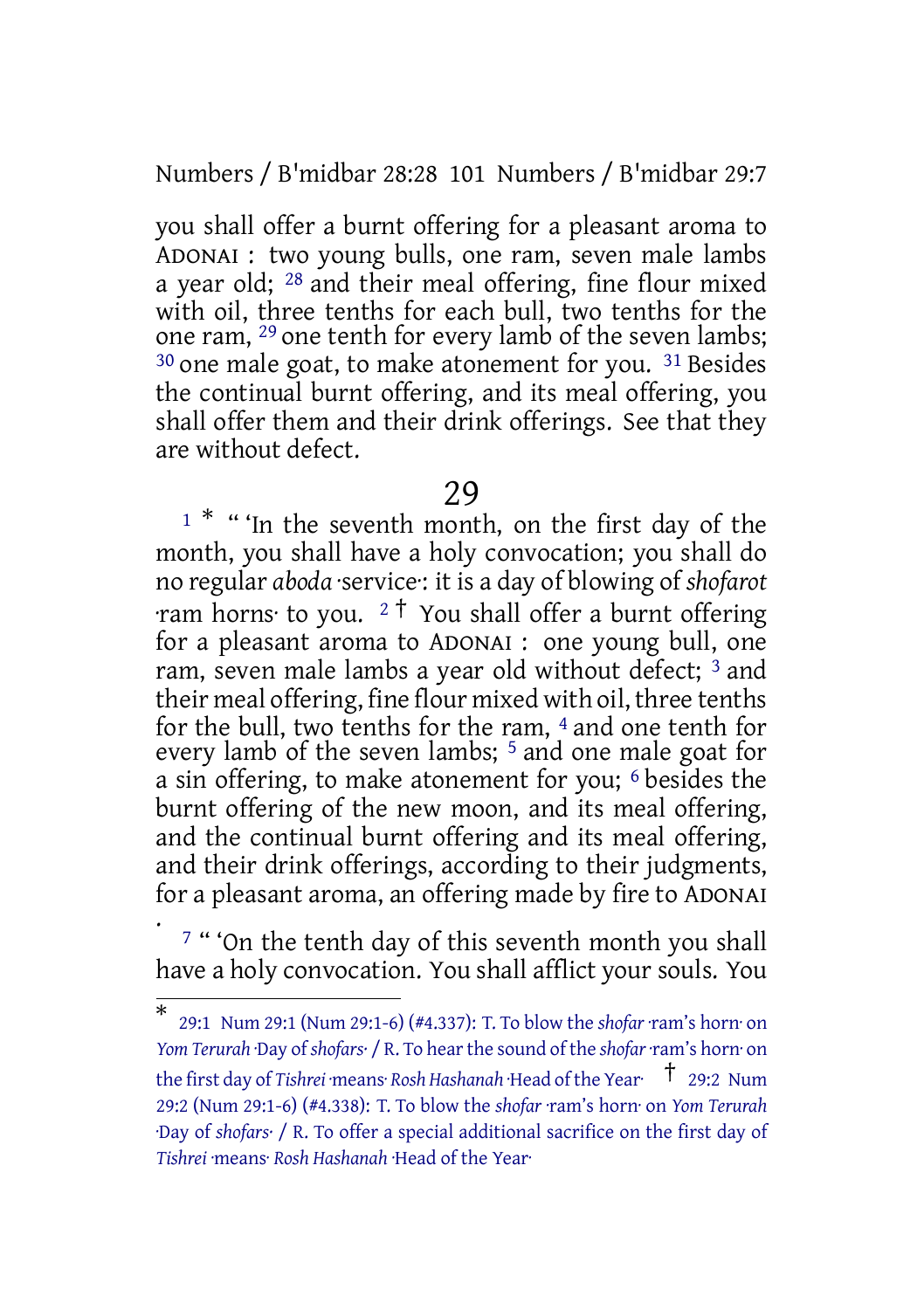#### Numbers / B'midbar 29:8 102 Numbers / B'midbar 29:19

shall do no kind of work;  $8 \ddagger$  but you shall offer a burnt offering to ADONAI for a pleasant aroma: one young bull, one ram, seven male lambs a year old; all without defect; 9 and their meal offering, fine flour mixed with oil, three tenths for the bull, two tenths for the one ram, 10 one tenth for every lamb of the seven lambs: 11 one male goat for a sin offering; besides the sin offering of atonement, and the continual burnt offering, and its meal offering, and their drink offerings.

*(7)* 12 " 'On the fifteenth day of the seventh month you shall have a holy convocation. You shall do no regular *aboda* ·service·. You shall keep a feast to ADONAI seven days. <sup>13</sup> § You shall offer a burnt offering, an offering made by fire, of a pleasant aroma to ADONAI : thirteen young bulls, two rams, fourteen male lambs a year old; all without defect;  $14$  and their meal offering, fine flour mixed with oil, three tenths for every bull of the thirteen bulls, two tenths for each ram of the two rams, 15 and one tenth for every lamb of the fourteen lambs; 16 and one male goat for a sin offering, besides the continual burnt offering, its meal offering, and its drink offering.

<sup>17</sup> " 'On the second day you shall offer twelve young bulls, two rams, fourteen male lambs a year old without defect; 18 and their meal offering and their drink offerings for the bulls, for the rams, and for the lambs, according to their number, after the judgement; 19 and one male goat

<sup>‡</sup> 29:8 Num 29:8 (Num 29:7-11) (#4.339): To offer <sup>a</sup> special additional sacrifice on *Yom Kippur* ·Day of Atonement· the tenth day of the seventh month *Tishrei* § 29:13 Num 29:13 (Num 29:12-34) (#4.340): To offer <sup>a</sup> special additional sacrifice for *Sukkot* ·Tabernacles· T. Directive: first day 13 bulls and one less each day. This sacrifice totals 70 and Judaism teaches there are 70 nations in the world, this is considered as a sacrifice for each nation of the world (*Sukkah* 55)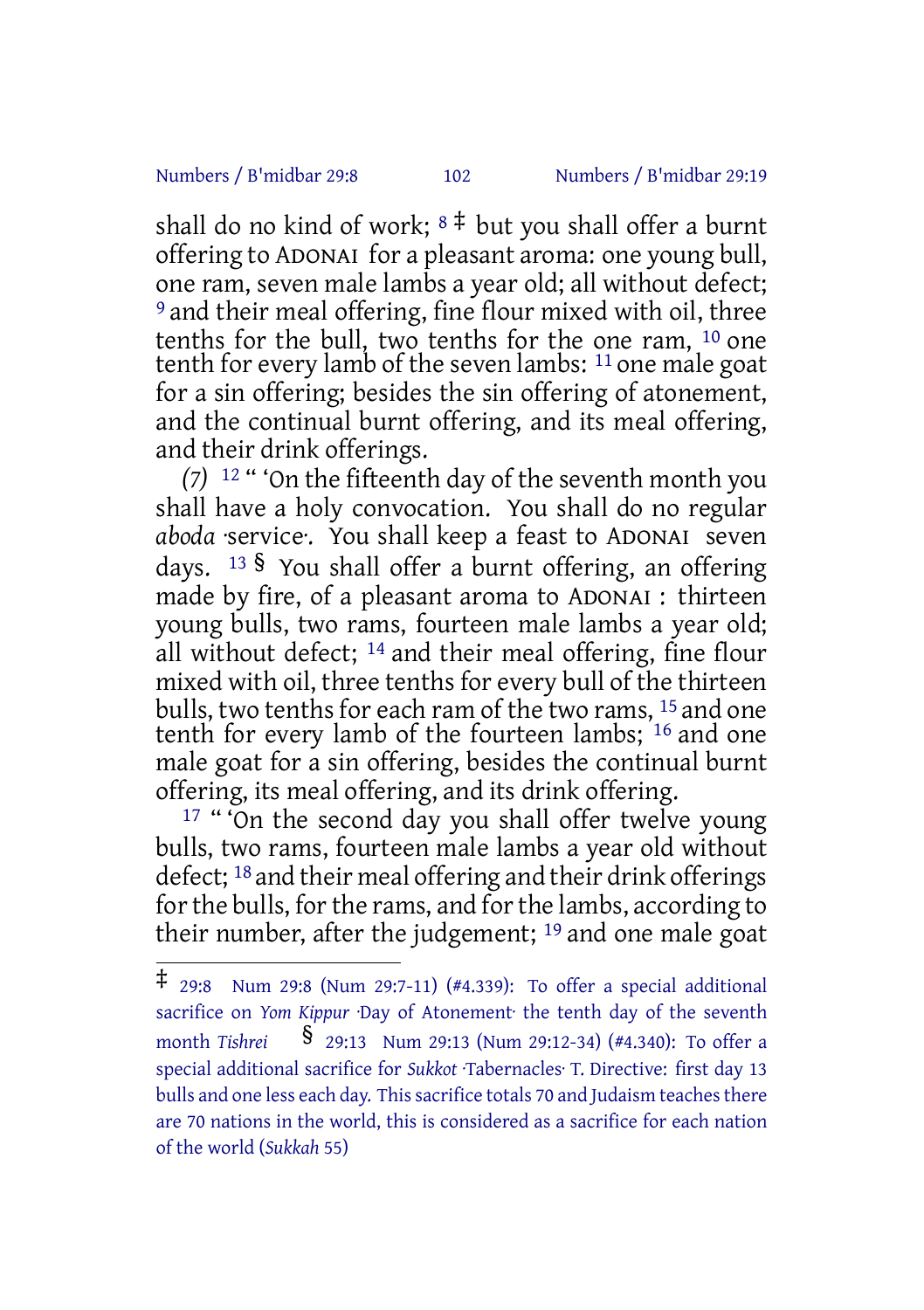Numbers / B'midbar 29:20 103 Numbers / B'midbar 29:33

for a sin offering; besides the continual burnt offering, with its meal offering and their drink offerings.

20 " 'On the third day eleven bulls, two rams, fourteen male lambs a year old without defect; 21 and their meal offering and their drink offerings for the bulls, for the rams, and for the lambs, according to their number, after the judgement; 22 and one male goat for a sin offering; besides the continual burnt offering, and its meal offering, and its drink offering.

<sup>23</sup> " 'On the fourth day ten bulls, two rams, fourteen male lambs a year old without defect; 24 their meal offering and their drink offerings for the bulls, for the rams, and for the lambs, according to their number, after the judgement; 25 and one male goat for a sin offering; besides the continual burnt offering, its meal offering, and its drink offering.

<sup>26</sup> "'On the fifth dav nine bulls, two rams, fourteen male lambs a year old without defect; 27 and their meal offering and their drink offerings for the bulls, for the rams, and for the lambs, according to their number, after the judgement; 28 and one male goat for a sin offering, besides the continual burnt offering, and its meal offering, and its drink offering.

29 " 'On the sixth day eight bulls, two rams, fourteen male lambs a year old without defect; 30 and their meal offering and their drink offerings for the bulls, for the rams, and for the lambs, according to their number, after the judgement; 31 and one male goat for a sin offering; besides the continual burnt offering, its meal offering, and the drink offerings of it.

<sup>32</sup> " 'On the seventh day seven bulls, two rams, fourteen male lambs a year old without defect; <sup>33</sup> and their meal offering and their drink offerings for the bulls, for the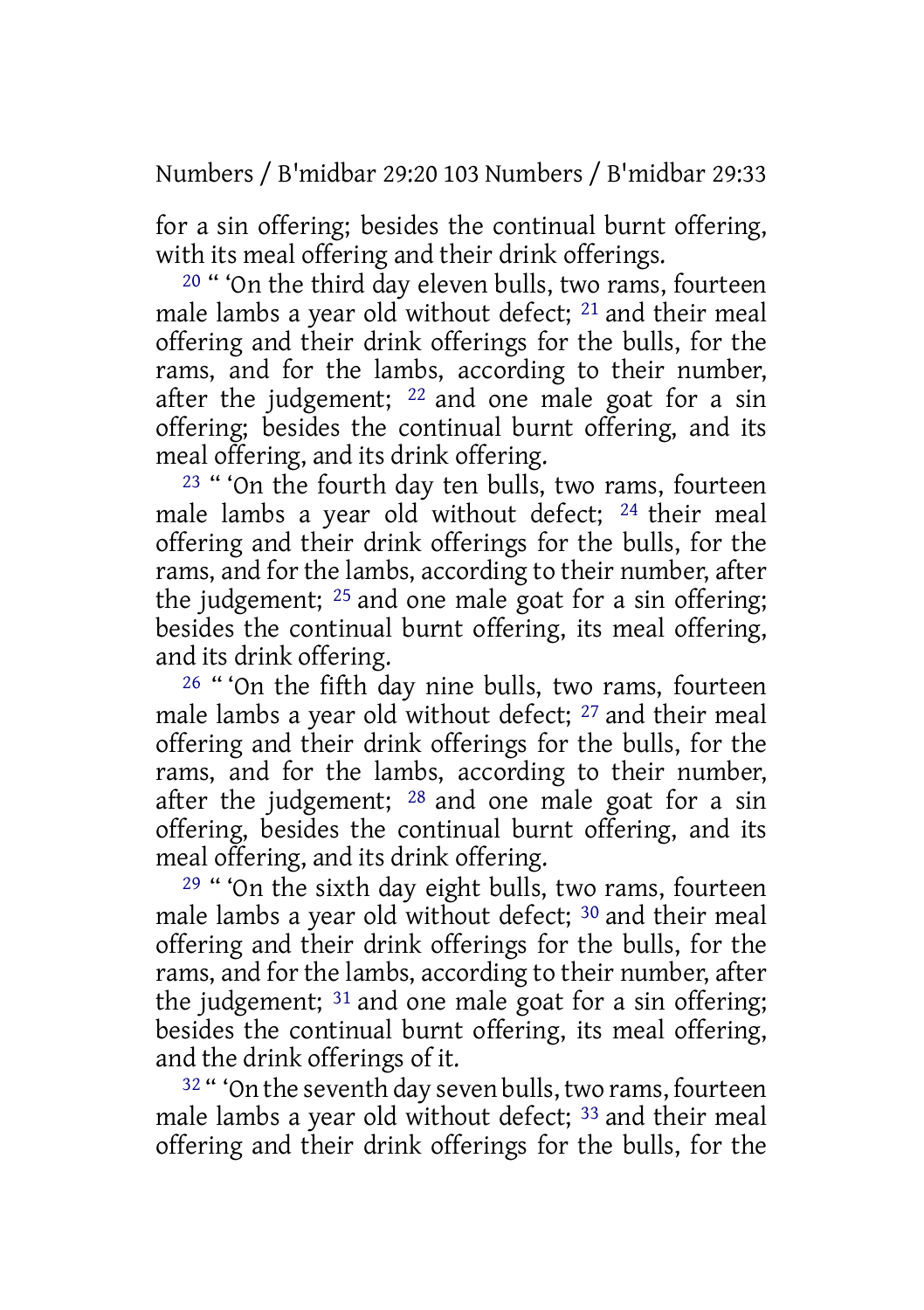#### *Numbers / B'midbar 29:34 104 Numbers / B'midbar 29:40*

rams, and for the lambs, according to their number, after the judgement; 34 and one male goat for a sin offering; besides the continual burnt offering, its meal offering, and its drink offering.

*(Maftir ·Conclusion·)* <sup>35</sup> \* " 'On the eighth day you shall have a solemn assembly: you shall do no regular *aboda* ·service·; 36 but you shall offer a burnt offering, an offering made by fire, of a pleasant aroma to ADONAI : one bull, one ram, seven male lambs a year old without defect; <sup>37</sup> their meal offering and their drink offerings for the bull, for the ram, and for the lambs, shall be according to their number, after the judgement: <sup>38</sup> and one male goat for a sin offering, besides the continual burnt offering, with its meal offering, and its drink offering.

 $39<sup>†</sup>$  "You shall offer these to ADONAI in your set feasts, besides your vows, and your free will offerings, for your burnt offerings, and for your meal offerings, and for your drink offerings, and for your peace offerings.' "

 $40 \div$  Moses [Drawn out] told the children of Israel [God] prevails] according to all that ADONAI enjoined Moses [Drawn out].

*Haftarah Pinchas ·Taking leave · Pinchas [Bronze skin]·:*

*M'lakhim Alef / 1 Kings 18:46-19:21*

*B'rit Hadashah ·New Covenant·: Mark 11:27-12:37* Parashah 42: *Mattot* ·Tribes· 30:1-32:42

<sup>\*</sup> 29:35 Num 29:35-36 (Num 29:35-38) (#4.341): To observe, gather, and offer an additional sacrifice on the day of *Shemini Atzeret* ·The Eighth day of the Assembly· of *Sukkot* Tabernacles·  $\uparrow$  29:39 Hebrew ch. 29 v. 39  $\downarrow$  29:40 Hebrew ch. 30 v. 1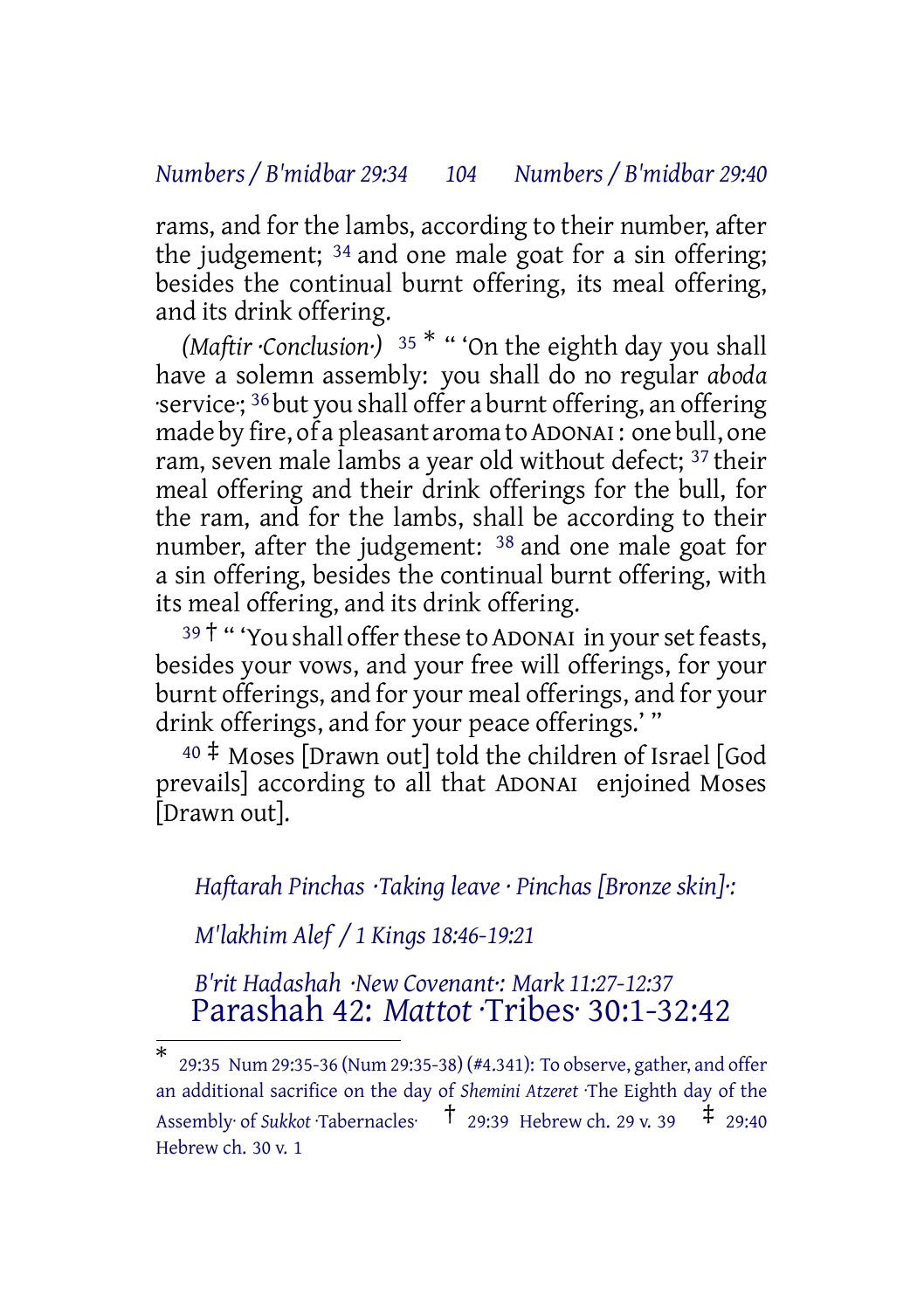Numbers / B'midbar 30:1 105 Numbers / B'midbar 30:8

# 30

*Read with Parashah 43 in regular years; in leap years, read separately*

<sup>1</sup> \* Moses [Drawn out] spoke to the heads of the tribes of the children of Israel [God prevails], saying, "This is the thing which ADONAI has enjoined. <sup>2</sup> † *When a man vows a vow to ADONAI* , or *swears an oath* to bind his soul with a bond, ‡ *heshall not break his word.* § He shall do according to all that proceeds out of his mouth.

3 "Also when a woman vows a vow to ADONAI , and binds herself by a bond, being in her father's house, in her youth, 4 and her father *sh'ma* ·hears obeys· her vow, and her bond with which she has bound her soul, and her father holds his peace at her; then all her vows shall stand, and every bond with which she has bound her soul shall stand. 5 But if her father forbids her in the day that he *sh'ma* ·hears obeys·, none of her vows, or of her bonds with which she has bound her soul, shall stand. ADONAI will forgive her, because her father has forbidden her.

6 "If she has a husband, while her vows are on her, or the rash utterance of her lips, with which she has bound her soul, <sup>7</sup> and her husband *sh'ma* ·hears obeys· it, and hold his peace at her in the day that he *sh'ma* ·hears obeys· it; then her vows shall stand, and her bonds with which she has bound her soul shall stand. 8 But if her husband

<sup>\*</sup> 30:1 Hebrew ch. <sup>30</sup> v. <sup>2</sup> † 30:2 Num 30:2 (Num 30:2-16) [Heb Bible Num 30:3 (Num 30:3-17)] (#9.564): T. To keep a vow or oath made to Adonai, itshall not be unfulfilled / R. To judge in annulment of vows according to the rules in the matter found in *Torah Teaching*. (See Num 30:3-15 [Heb Bible Num 30:4-16]) ‡ 30:2 Num 30:2 (Num 30:1-2, 30:3-15) [Heb Bible Num 30:3 (Num 30:2-3, 30:4-16)] (#9.565): T. Not to transgress your word nor your vow / R. Not to break oaths or vows T. Directive: That is not to transgress in matters that one has forbidden himself  $\S$  30:2 Paraphrase Quoted in Matt 5:33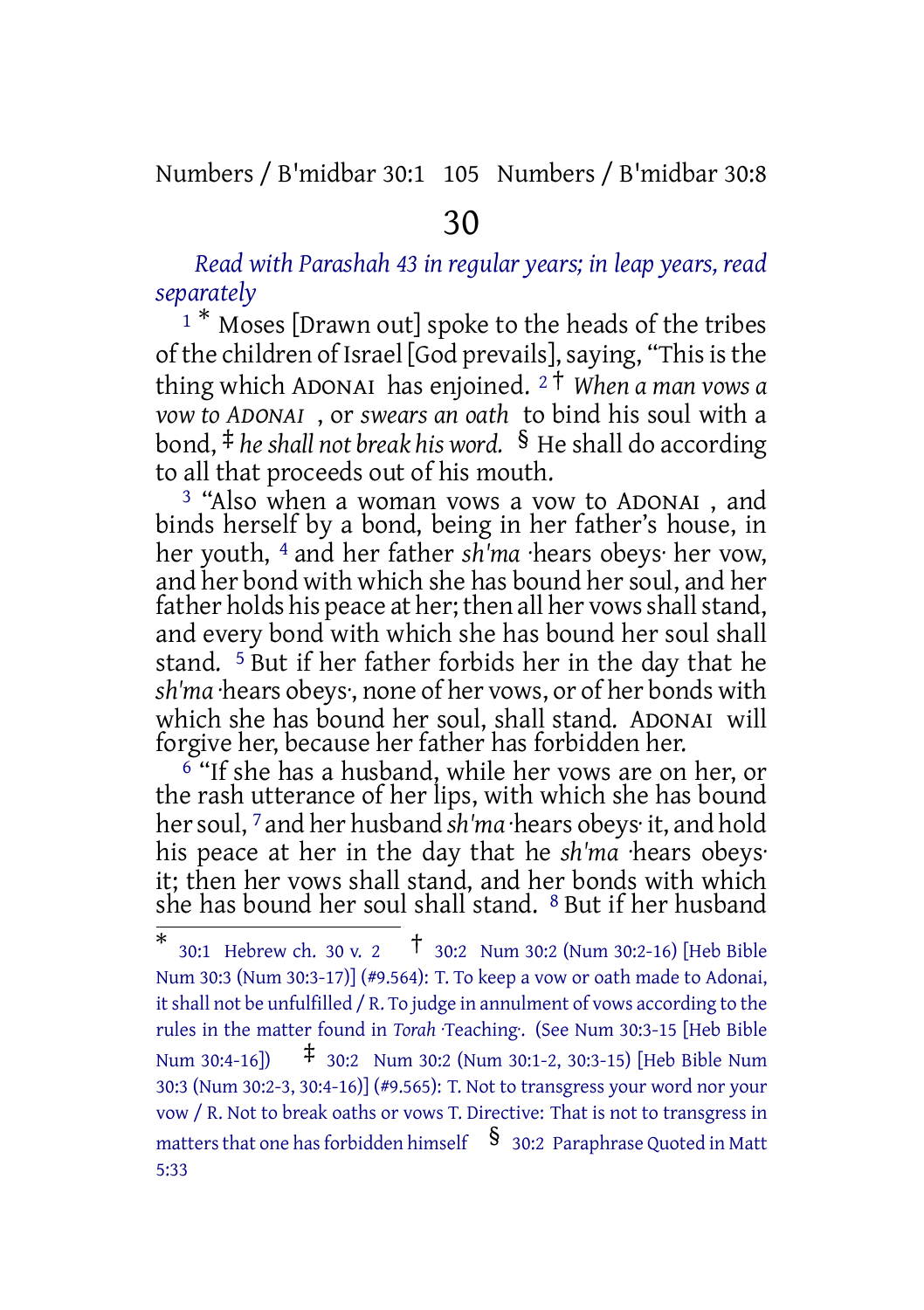Numbers / B'midbar 30:9 106 Numbers / B'midbar 31:2

forbids her in the day that he *sh'ma* ·hears obeys· it, then he shall make void her vow which is on her, and the rash utterance of her lips, with which she has bound her soul. ADONAI will forgive her.

9 "But the vow of a widow, or of her who is divorced, everything with which she has bound her soul, shall stand against her.

<sup>10</sup> "If she vowed in her husband's house, or bound her soul by a bond with an oath, 11 and her husband *sh'ma* ·heard obeyed· it, and held his peace at her, and didn't disallow her; then all her vows shall stand, and every bond with which she bound her soul shall stand. 12 But if her husband made them null and void in the day that he *sh'ma* ·heard obeyed· them, then whatever proceeded out of her lips concerning her vows, or concerning the bond of her soul, shall not stand. Her husband has made them void. ADONAI will forgive her. 13 Every vow, and every binding oath to afflict the soul, her husband may establish it, or her husband may make it void. 14 But if her husband altogether hold his peace at her from day to day, then he establishes all her vows, or all her bonds, which are on her. He has established them, because he held his peace at herin the day that he *sh'ma* ·heard obeyed· them. <sup>15</sup> But if he shall make them null and void after that he has heard them, then he shall bear her iniquity."

16 These are the statutes which ADONAI enjoined Moses [Drawn out], between a man and his wife, between a father and his daughter, being in her youth, in her father's house.

# 31

*(LY:2)* 1 ADONAI spoke to Moses [Drawn out], saying, 2 "Avenge the children of Israel [God prevails] for the Midianites [Descendants of Strife]. Afterward you shall be gathered to your people."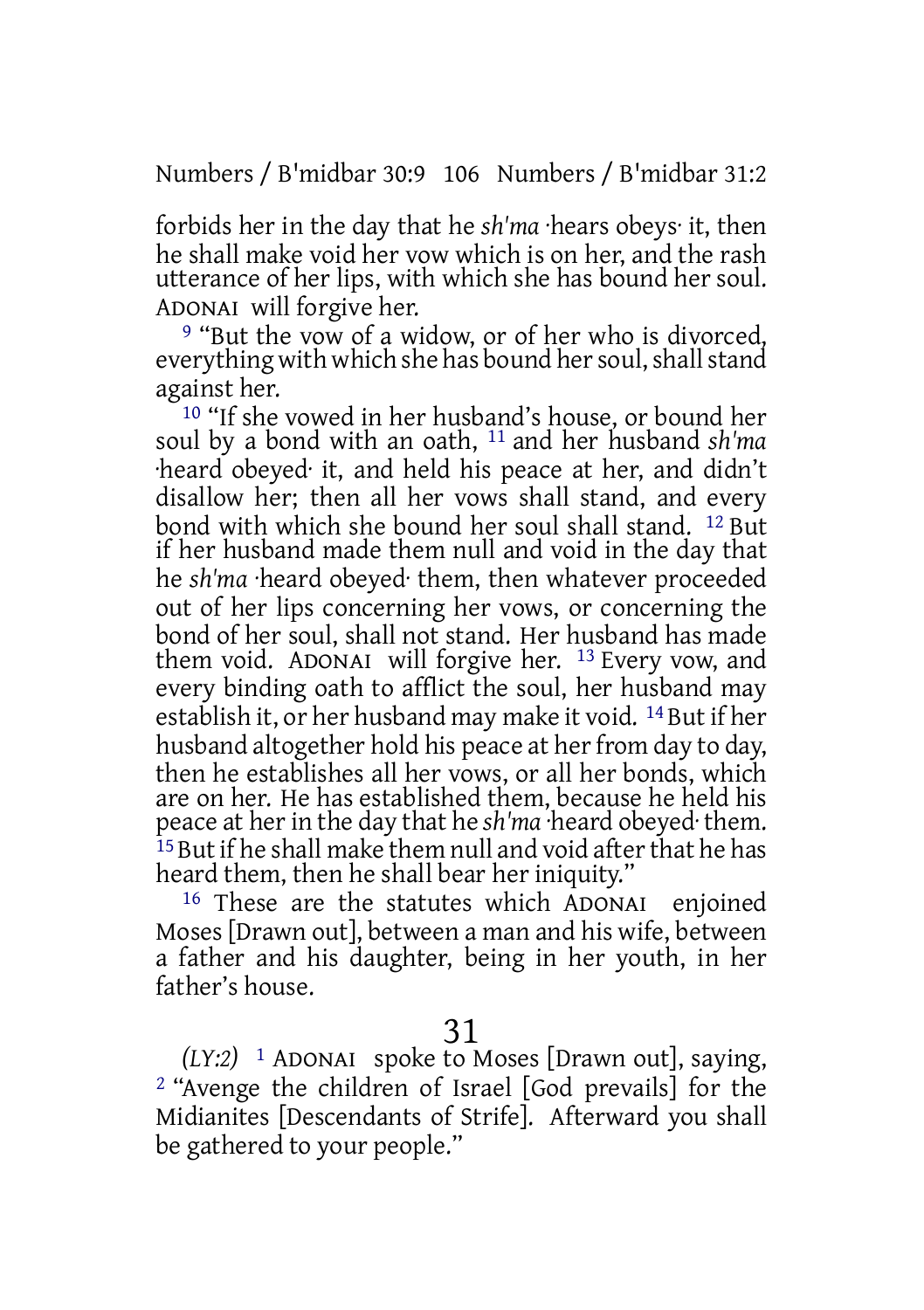### Numbers / B'midbar 31:3 107 Numbers / B'midbar 31:13

3 Moses [Drawn out] spoke to the people, saying, "Arm men from among you for the war, that they may go against Midian [Strife], to execute ADONAI 's vengeance on Midian [Strife]. 4 Of every tribe one thousand, throughout all the tribes of Israel [God prevails], you shall send to the war." <sup>5</sup> So there were delivered, out of the thousands of Israel [God prevails], a thousand of every tribe, twelve thousand armed for war. 6 Moses [Drawn out] sent them, one thousand of every tribe, to the war, them and Pinchas [Bronze skin] the son of Eleazar [Help of God] the priest, to the war, with the utensils of the sanctuary and the trumpets for the alarm in his hand. 7They fought against Midian [Strife], as ADONAI enjoined Moses [Drawn out]. They killed every male. 8 They killed the kings of Midian [Strife] with the rest of their slain: Evi, Rekem, Zur, Hur, and Reba, the five kings of Midian [Strife]. They also killed Balaam [Not people, Destroyer of people] the son of Beor with the sword. 9 The children of Israel [God prevails] took the women of Midian [Strife] captive with their little ones; and all their livestock, all their flocks, and all their goods, they took as plunder. 10 All their cities in the places in which they lived, and all their encampments, they burned with fire. 11 They took all the captives, and all the plunder, both of man and of animal. 12 They brought the captives, and the prey, and the plunder, to Moses [Drawn out], and to Eleazar [Help of God] the priest, and to the congregation of the children of Israel [God prevails], to the camp at the plains of Moab [From father], which are by the Jordan [Descender] at Jericho [Fragrant, Moon]. *(RY:2, LY:3)* 13 Moses [Drawn out], and Eleazar [Help of God] the priest, and all the princes of the congregation, went out to meet them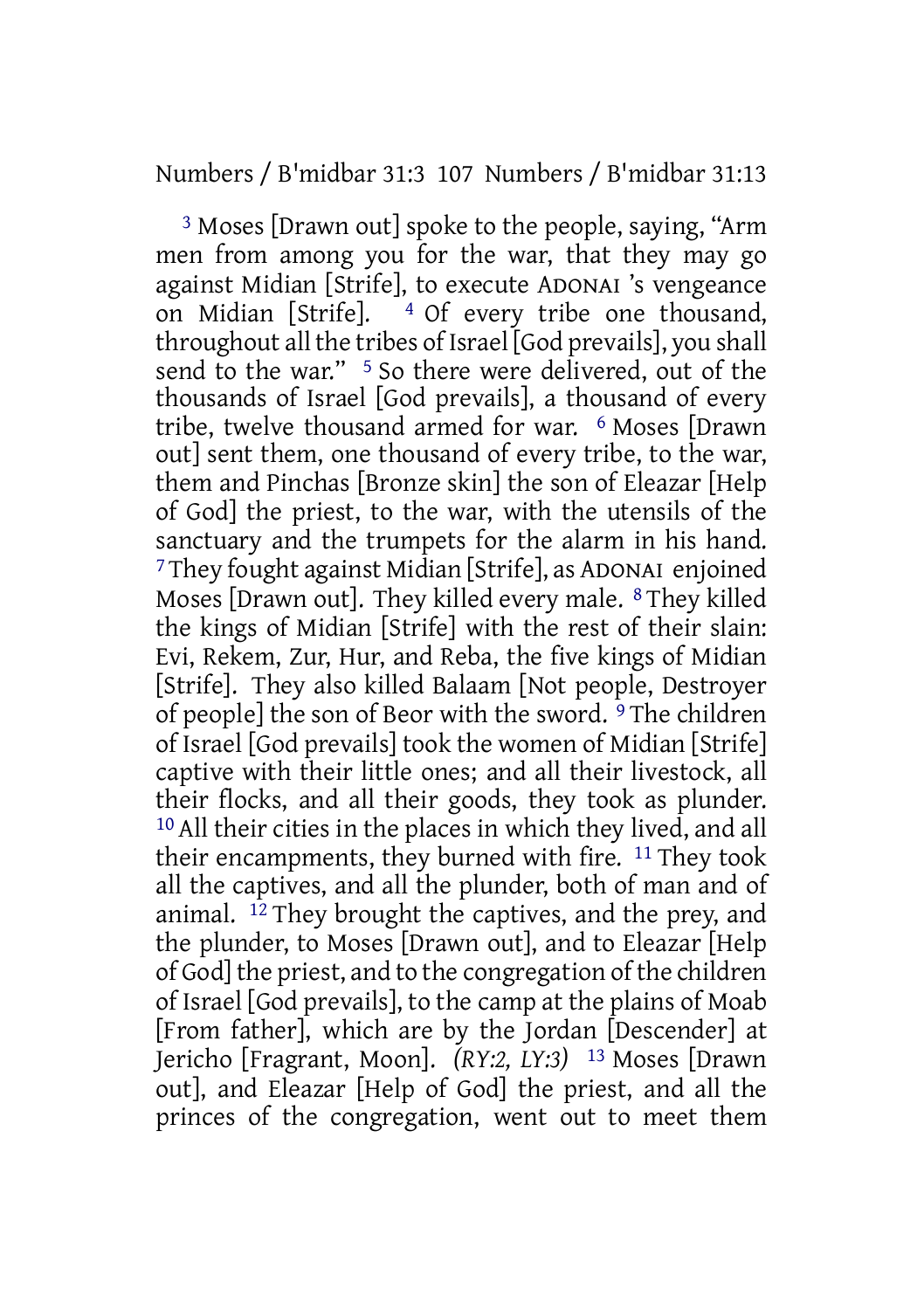Numbers / B'midbar 31:14 108 Numbers / B'midbar 31:26

outside of the camp. 14 Moses[Drawn out] was angry with the officers of the army, the captains of thousands and the captains of hundreds, who came from the service of the war. 15 Moses [Drawn out] said to them, "Have you saved all the women alive? 16 Behold, these caused the children of Israel [God prevails], through the *counsel of Balaam [Not people, Destroyer of people],* \* to commit trespass against ADONAI in the matter of Peor, and so the plague was among the congregation of ADONAI .<sup>17</sup> Now therefore kill every male among the little ones, and kill every woman who has known man by lying with him. <sup>18</sup> But all the girls, who have not known man by lying with him, keep alive for yourselves.

19 "Encamp outside of the camp seven days. Whoever has killed any person, and whoever has touched any slain, purify yourselves on the third day and on the seventh day, you and your captives. <sup>20</sup> As to every garment, and all that is made of skin, and all work of goats' hair, and all things made of wood, you shall purify yourselves."

21 Eleazar [Help of God] the priest said to the men of war who went to the battle, "This is the statute of the *Torah* ·Teaching· which ADONAI has enjoined Moses [Drawn out]: 22 however the gold, and the silver, the bronze, the iron, the tin, and the lead, 23 everything that may withstand the fire, you shall make to go through the fire, and it shall be clean; nevertheless it shall be purified with the water for impurity. All that does not withstand the fire you shall make to go through the water. 24 You shall wash your clothes on the seventh day, and you shall be clean. Afterward you shall come into the camp."

*(LY:4)* 25 ADONAI spoke to Moses [Drawn out], saying, 26 "Count the plunder that was taken, both of man and

<sup>\*</sup> 31:16 Quoted in Rev 2:14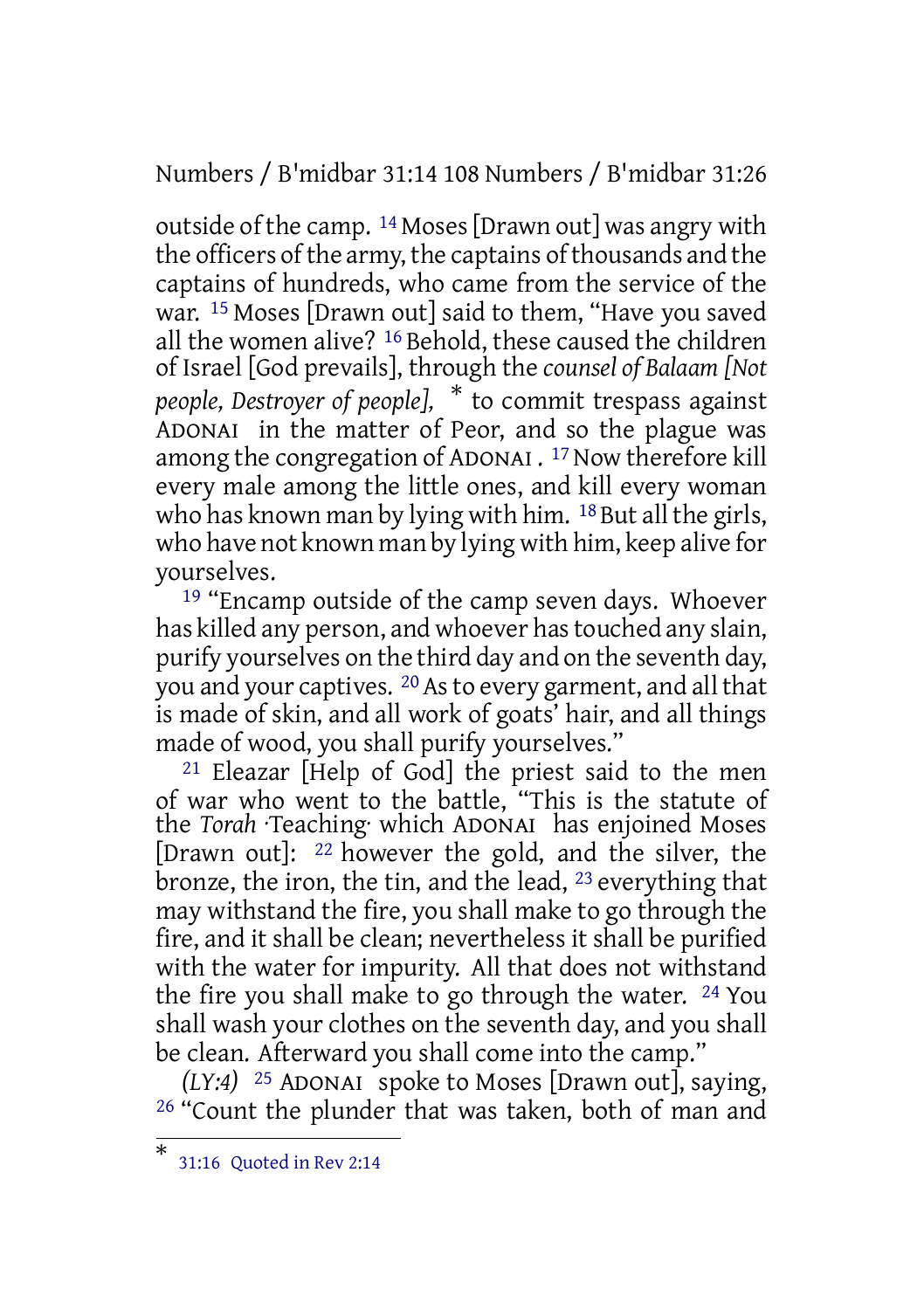Numbers / B'midbar 31:27 109 Numbers / B'midbar 31:42

of animal, you, and Eleazar [Help of God] the priest, and the heads of the fathers' households of the congregation; 27 and divide the plunder into two parts: between the men skilled in war, who went out to battle, and all the congregation. 28 Levy a tribute to ADONAI of the men of war who went out to battle: one soul of five hundred; of the persons, of the cattle, of the donkeys, and of the flocks. 29 Take it from their half, and give it to Eleazar [Help of God] the priest, for ADONAI's wave offering. 30 Of the children of Israel [God prevails]'s half, you shall take one drawn out of every fifty, of the persons, of the cattle, of the donkeys, and of the flocks, of all the livestock, and give them to the Levites [Descendants of United with], who perform the duty of ADONAI 's tabernacle."

31 Moses [Drawn out] and Eleazar [Help of God] the priest did as ADONAI enjoined Moses [Drawn out].

32 Now the plunder, over and above the booty which the men of war took, was six hundred seventy-five thousand sheep, 33 and seventy-two thousand head of cattle, 34 and sixty-one thousand donkeys, 35 and thirty-two thousand persons in all, of the women who had not known man by lying with him. 36 The half, which was the portion of those who went out to war, was in number three hundred thirty-seven thousand five hundred sheep: 37 and ADONAI 's tribute of the sheep was six hundred seventy-five. 38 The cattle were thirty-six thousand; of which ADONAI 's tribute was seventy-two. 39 The donkeys were thirty thousand five hundred; of which ADONAI 's tribute was sixty-one. <sup>40</sup> The persons were sixteen thousand; of whom ADONAI's tribute was thirty-two persons. <sup>41</sup> Moses [Drawn out] gave the tribute, which was ADONAI 's wave offering, to Eleazar [Help of God] the priest, as ADONAI enjoined Moses [Drawn out]. *(LY:5)* <sup>42</sup> Of the children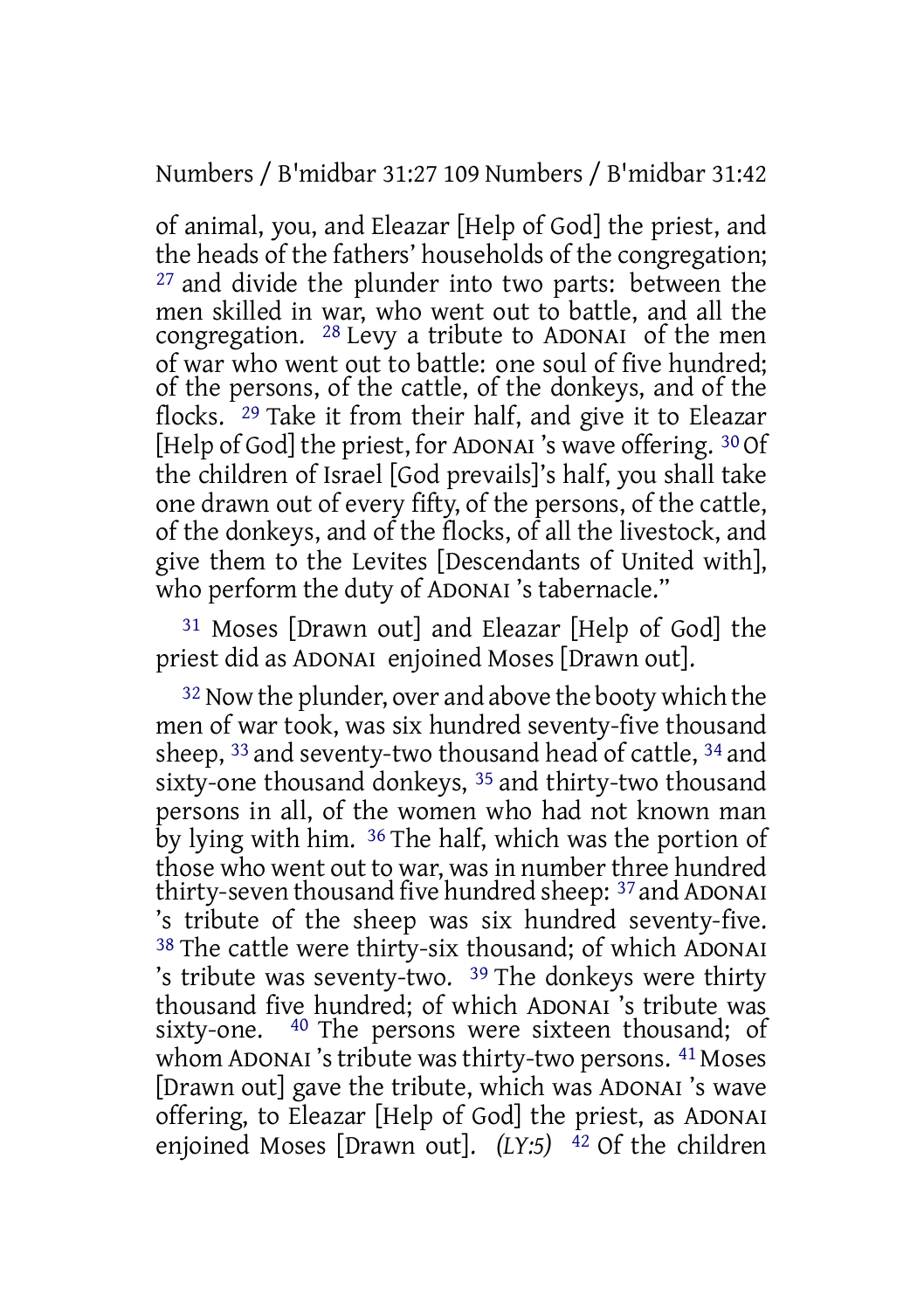Numbers / B'midbar 31:43 110 Numbers / B'midbar 31:54

of Israel [God prevails]'s half, which Moses [Drawn out] divided off from the men who fought 43 (now the congregation's half wasthree hundred thirty-seven thousand five hundred sheep, 44 and thirty-six thousand head of cattle, 45 and thirty thousand five hundred donkeys, 46 and sixteen thousand persons), <sup>47</sup> even of the children of Israel [God prevails]'s half, Moses [Drawn out] took one drawn out of every fifty, both of man and of animal, and gave them to the Levites [Descendants of United with], who performed the duty of ADONAI 's tabernacle; as ADONAI enjoined Moses [Drawn out].

48 The officers who were over the thousands of the army, the captains of thousands, and the captains of hundreds, came near to Moses [Drawn out]. <sup>49</sup> They said to Moses [Drawn out], "Your servants have taken the sum of the men of war who are under our charge, and there lacks not one man of us. 50 We have brought ADONAI 's offering, what every man has gotten, of jewels of gold, armlets, and bracelets, signet rings, earrings, and necklaces, to make atonement for our souls before ADONAI ."

51 Moses [Drawn out] and Eleazar [Help of God] the priest took their gold, even all worked jewels. 52 All the gold of the wave offering that they offered up to ADONAI , of the captains of thousands, and of the captains of hundreds, was sixteen thousand seven hundred fifty shekels [418.75 lb; 189.95 kg]. 53 The men of war had taken booty, every man for himself. 54 Moses [Drawn out] and Eleazar [Help of God] the priest took the gold of the captains of thousands and of hundreds, and brought it into the Tent of Meeting, for a memorial for the children of Israel [God prevails] before ADONAI .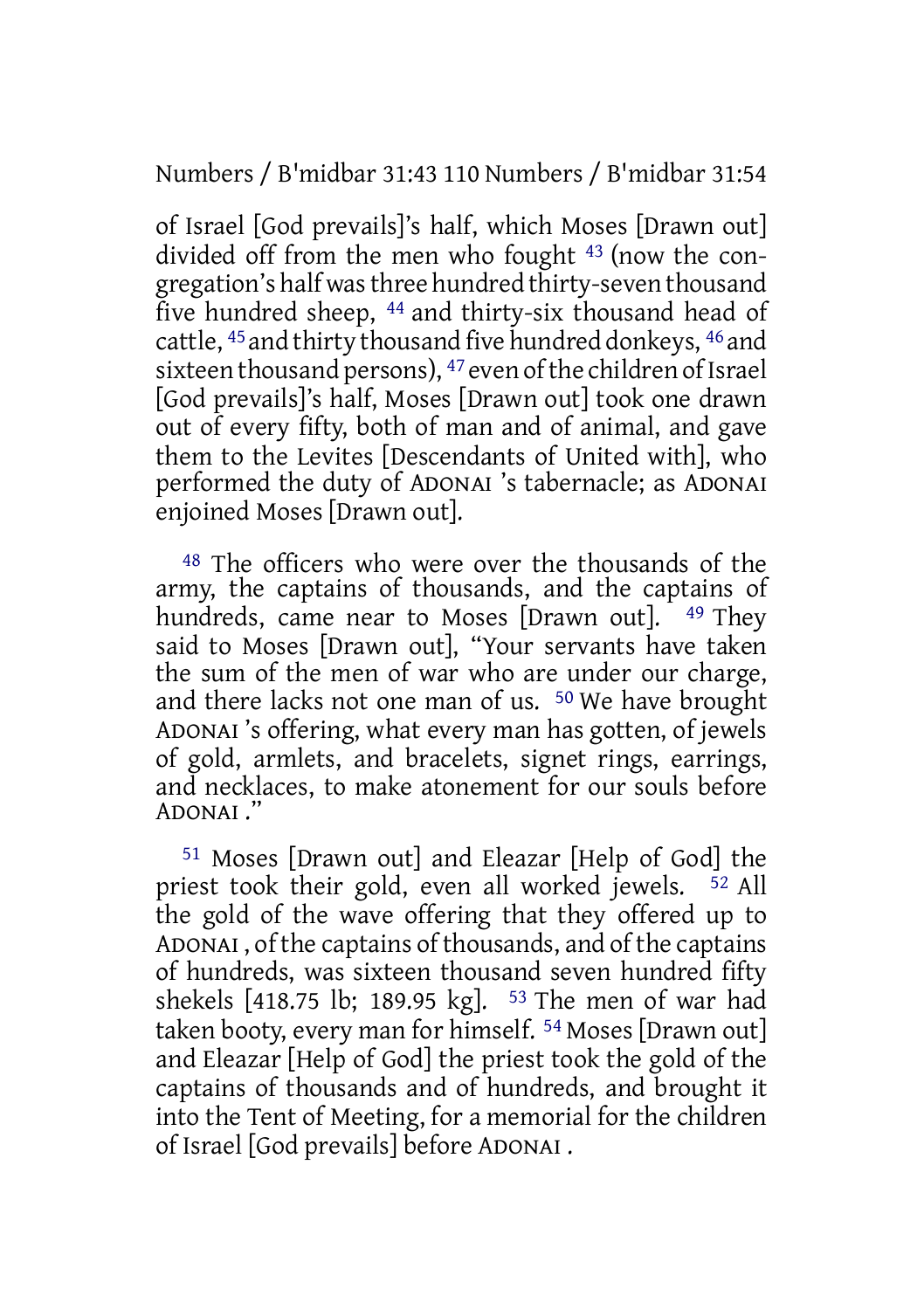Numbers / B'midbar 32:1 111 Numbers / B'midbar 32:11

*(RY:3, LY:6)* 1 Now the children of Reuben [See, a son!] and the children of Gad [Good fortune] had a very great multitude of livestock. When they saw the land of Jazer, and the land of Gilead, that behold, the place was a place for livestock; 2 the children of Gad [Good fortune] and the children of Reuben [See, a son!] came and spoke to Moses [Drawn out], and to Eleazar [Help of God] the priest, and to the princes of the congregation, saying, <sup>3</sup> "Ataroth, Dibon, Jazer, Nimrah, Heshbon, Elealeh, Sebam, Nebo, and Beon, 4 the land which ADONAI struck before the congregation of Israel [God prevails], is a land for livestock; and your servants have livestock." <sup>5</sup> They said, "If we have found *chen* ·grace· in your sight, let this land be given to your servants for a possession. Don't bring us over the Jordan [Descender]."

6 Moses [Drawn out] said to the children of Gad [Good fortune], and to the children of Reuben [See, a son!], "Shall your brothers go to the war, and shall you sit here?  $\bar{7}$  Why do you discourage the heart of the children of Israel [God prevails] from going over into the land which ADONAI has given them?  $8$  Your fathers did so when I sent them from Kadesh Barnea [Consecrated Soninconstant] to see the land.  $9$  For when they went up to the valley of Eshcol, and saw the land, they discouraged the heart of the children of Israel [God prevails], that they should not go into the land which ADONAI had given them. 10 ADONAI 's anger burned in that day, and he swore, saying, 11 'Surely none of the men who came up out of Egypt [Abode of slavery], from twenty years old and upward, shall see the land which I swore to Abraham [Father of a multitude], to Isaac [Laughter], and to Jacob [Supplanter]; because they have not wholly followed me,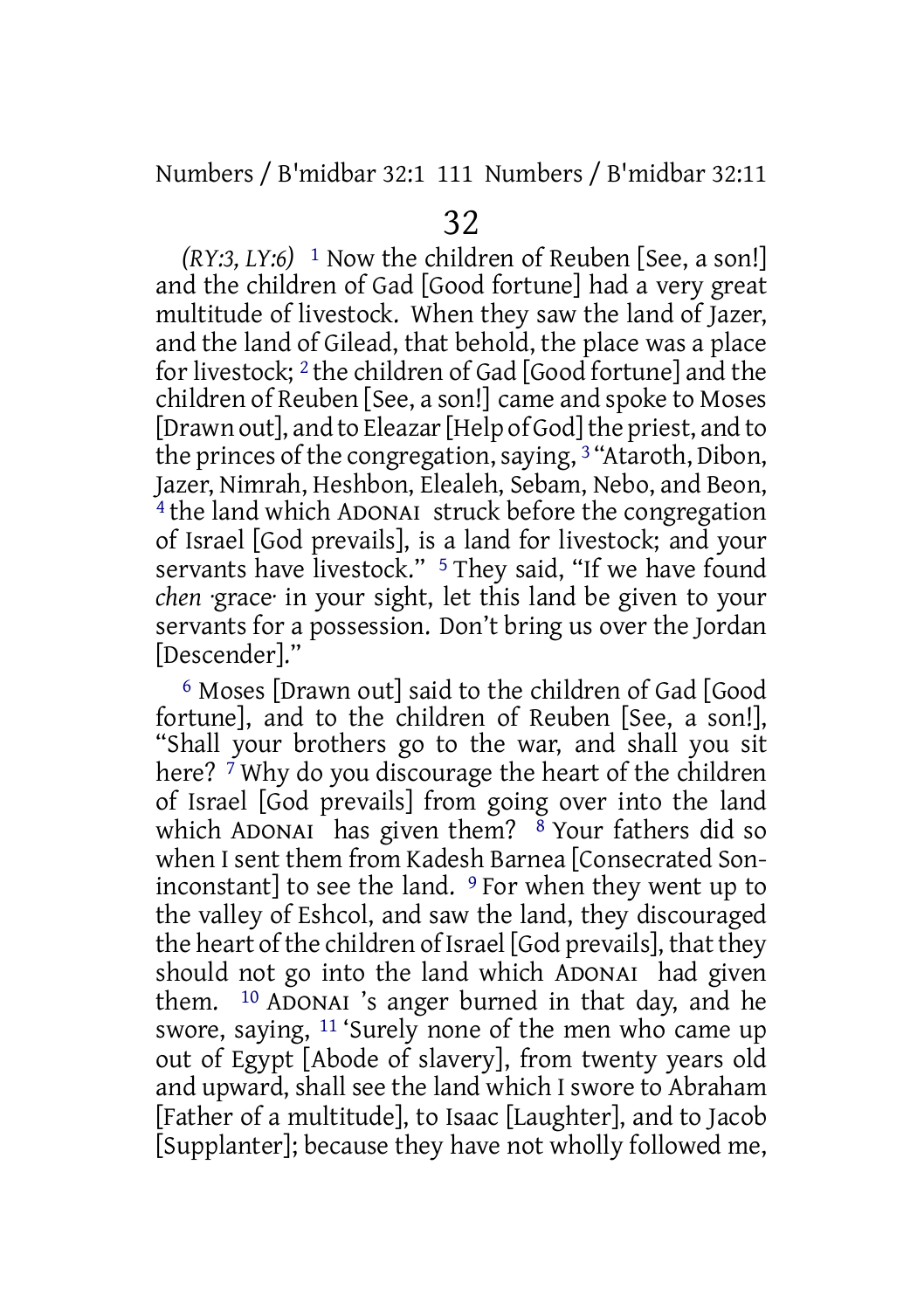Numbers / B'midbar 32:12 112 Numbers / B'midbar 32:22

12 except Caleb the son of Jephunneh the Kenizzite, and Joshua [Salvation Yah] the son of Nun; because they have followed ADONAI completely.' 13 ADONAI 's anger burned against Israel [God prevails], and he made them wander back and forth in the wilderness forty years, until all the generation, who had done evil in ADONAI 's sight, was consumed.

14 "Behold, you have risen up in your fathers' place, an increase of sinful men, to increase the fierce anger of ADONAI toward Israel [God prevails]. 15 For if you turn away from after him, he will yet again leave them in the wilderness; and you will destroy all these people."

16 They came near to him, and said, "We will build sheepfolds here for our livestock, and cities for our little ones; 17 but we ourselves will be ready armed to go before the children of Israel [God prevails], until we have brought them to their place. Our little ones shall dwell in the fortified cities because of the inhabitants of the land. 18 We will not *teshuvah* ·completely return· to our houses, until the children of Israel [God prevails] have each inherited their inheritance. <sup>19</sup> For we will not inherit with them on the other side of the Jordan [Descender], and forward; because our inheritance has come to us on this side of the Jordan [Descender] eastward."

*(RY:4, LY:7)* 20 Moses [Drawn out] said to them, "If you will do this thing, if you will arm yourselves to go before ADONAI to the war, <sup>21</sup> and every armed man of you will pass over the Jordan [Descender] before ADONAI , until he has driven out his enemies from before him,  $^{22}$  and the land is subdued before ADONAI ; then afterward you shall *teshuvah* ·completely return·, and be guiltless towards ADONAI , and towards Israel [God prevails]; and this land shall be to you for a possession before ADONAI .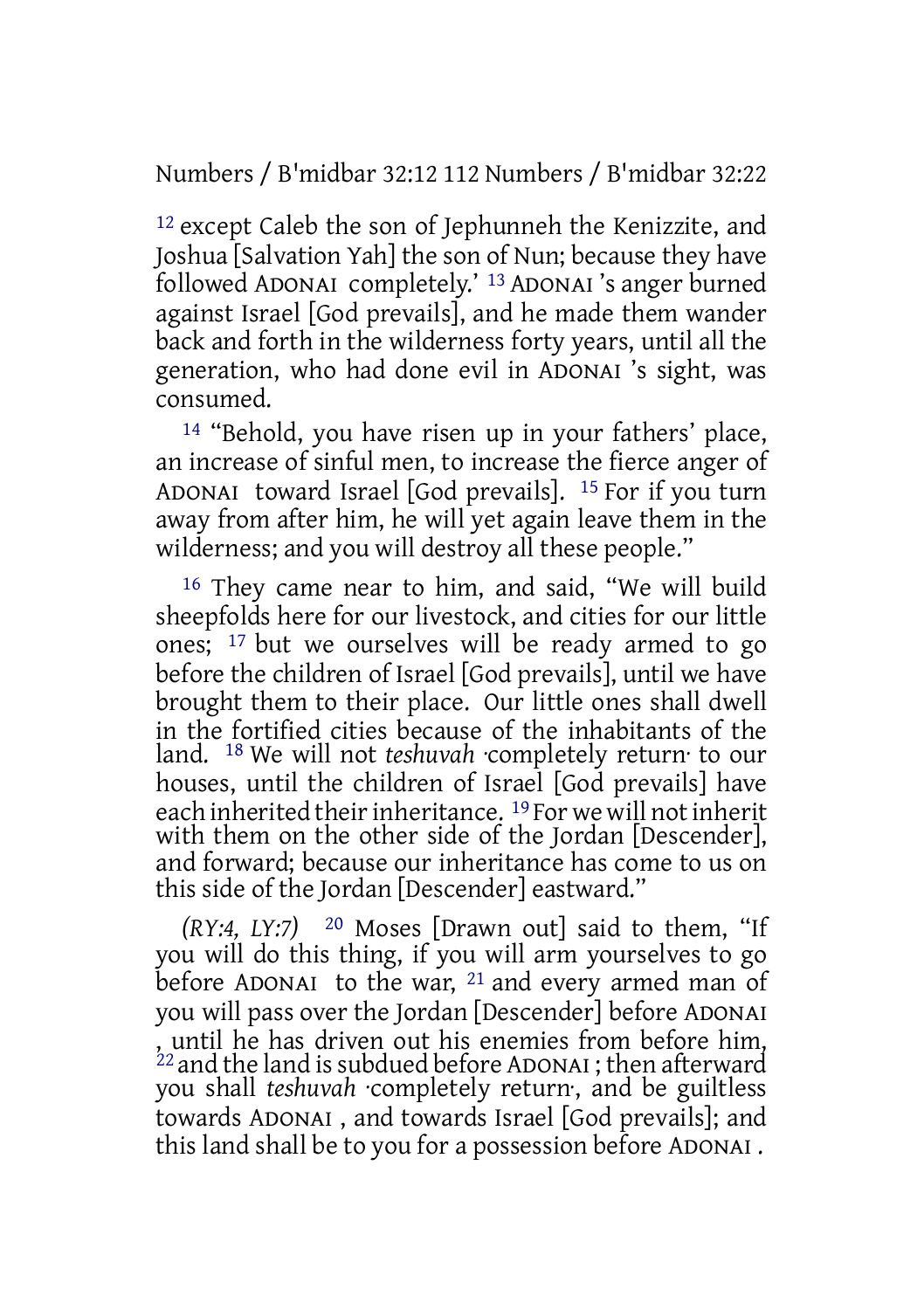Numbers / B'midbar 32:23 113 Numbers / B'midbar 32:33

23 "But if you will not do so, behold, you have sinned against ADONAI ; and be sure your sin will find you out. <sup>24</sup> Build cities for your little ones, and folds for your sheep; and do that which has proceeded out of your mouth."

25 The children of Gad [Good fortune] and the children of Reuben [See, a son!] spoke to Moses [Drawn out], saying, "Your servants will do as my lord enjoins us. <sup>26</sup> Our little ones, our wives, our flocks, and all our livestock, shall be there in the cities of Gilead; 27 but your servants will pass over, every man who is armed for war, before ADONAI to battle, as my lord says."

28 So Moses [Drawn out] enjoined concerning them to Eleazar [Help of God] the priest, and to Joshua [Salvation Yah] the son of Nun, and to the heads of the fathers' households of the tribes of the children of Israel [God prevails]. 29 Moses [Drawn out] said to them, "If the children of Gad [Good fortune] and the children of Reuben [See, a son!] will pass with you over the Jordan [Descender], every man who is armed to battle, before ADONAI , and the land is subdued before you, then you shall give them the land of Gilead for a possession; <sup>30</sup> but if they will not pass over with you armed, they shall have possessions among you in the land of Canaan [Humbled]."

31 The children of Gad [Good fortune] and the children of Reuben [See, a son!] answered, saying, "As ADONAI has said to your servants, so will we do.  $32$  We will pass over armed before ADONAI into the land of Canaan [Humbled], and the possession of our inheritance shall remain with us beyond the Jordan [Descender]."

33 Moses[Drawn out] gave to them, even to the children of Gad [Good fortune], and to the children of Reuben [See, a son!], and to the half-tribe of Manasseh [Causing to forget] the son of Joseph [May he add], the kingdom of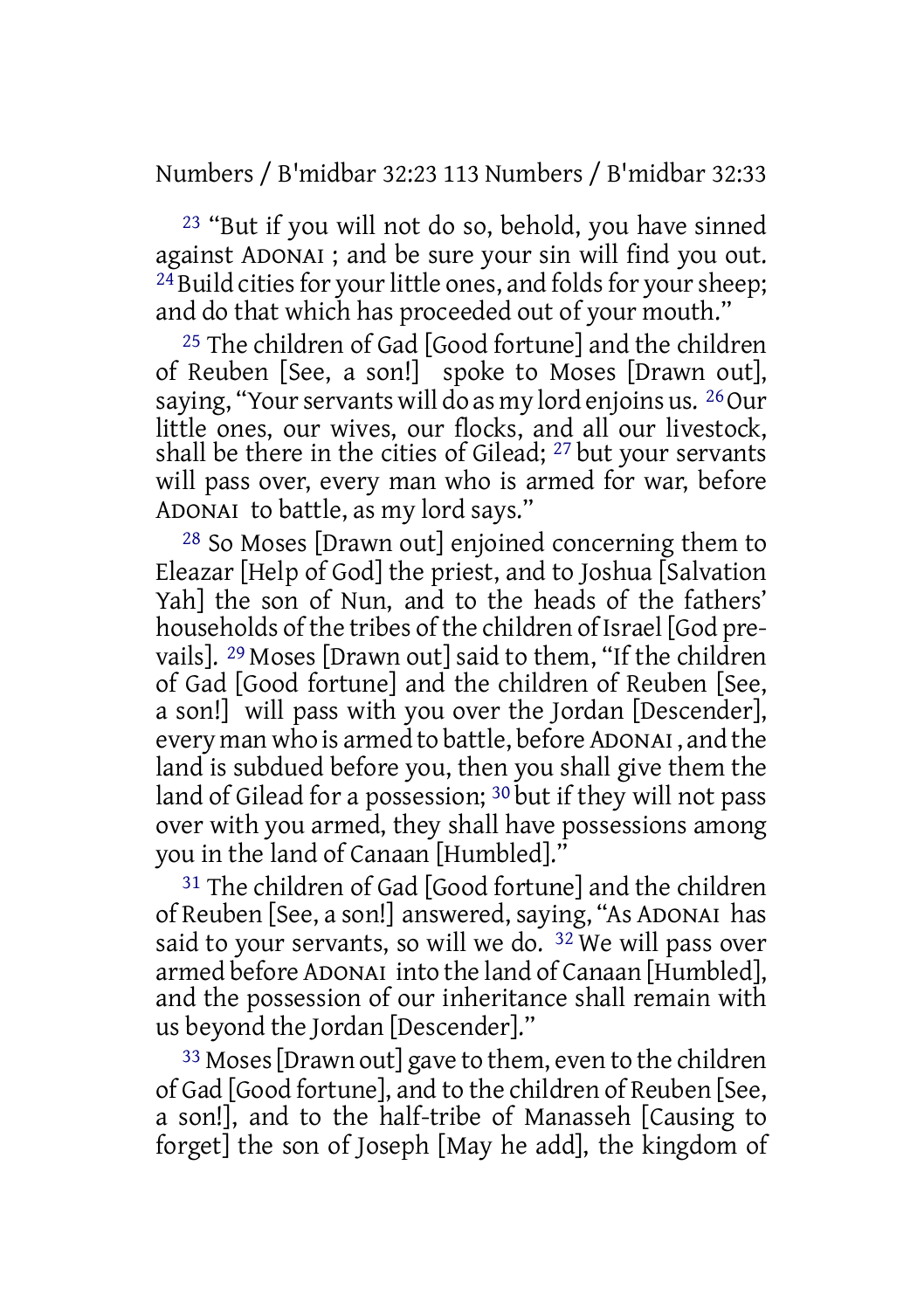Numbers / B'midbar 32:34 114 Numbers / B'midbar 33:1

Sihon king of the Amorites [Descendants of Talkers], and the kingdom of Og king of Bashan, the land, according to its cities and borders, even the cities of the surrounding land. 34 The children of Gad [Good fortune] built Dibon, Ataroth, Aroer, <sup>35</sup> Atrothshophan, Jazer, Jogbehah, <sup>36</sup> Beth Nimrah, and Beth Haran [Mountaineer]: fortified cities, and folds for sheep. 37 The children of Reuben [See, a son!] built Heshbon, Elealeh, Kiriathaim, 38 Nebo, and Baal Meon, (their names being changed), and Sibmah. They gave other names to the cities which they built. *(LY: Maftir ·Conclusion·)* 39 The children of Machir the son of Manasseh [Causing to forget] went to Gilead, took it, and dispossessed the Amorites [Descendants of Talkers] who were therein. 40 Moses [Drawn out] gave Gilead to Machir the son of Manasseh [Causing to forget]; and he lived therein. 41 Jair the son of Manasseh [Causing to forget] went and took its villages, and called them Havvoth Jair. 42Nobah went and took Kenath, and its villages, and called it Nobah, after his own name.

*Haftarah Mattot ·Taking leave · Tribes·:*

*Yirmeyahu / Jeremiah 1:1-2:3*

*B'rit Hadashah ·New Covenant·: Matt 23:1-39* Parashah 43: *Masa'ei* ·Journeys· 33:1-36:13

## 33

*Read with Parashah 42 in regular years; in leap years, read separately*

 $1$  These are the stages in the journeys of the children of Israel [God prevails], as they left the land of Egypt [Abode of slavery] divided into groups under the leadership of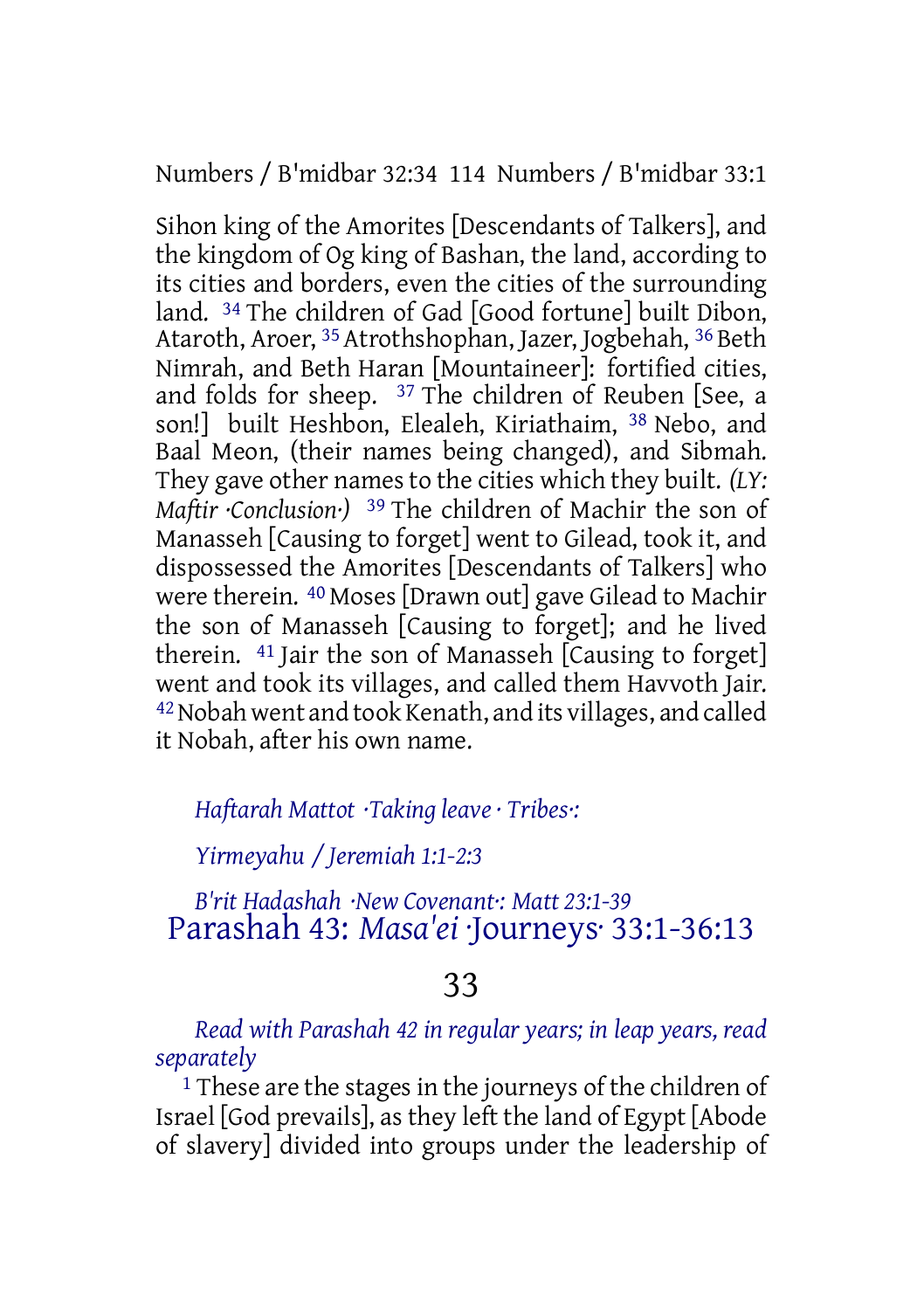Numbers / B'midbar 33:2 115 Numbers / B'midbar 33:16

Moses [Drawn out] and Aaron [Light-bringer]. 2 Moses [Drawn out] recorded each of the stages of their journeys by the order of ADONAI . These are their journeys according to their goings out.

3 They traveled from Rameses in the first month, on the fifteenth day of the first month; on the next day after the *Pesac* ·Passover·, the children of Israel [God prevails] went out with a high hand in the sight of all the Egyptians [people from Abode of slavery], 4 while the Egyptians [people from Abode of slavery] were burying all their firstborn, whom ADONAI had struck among them. ADONAI also executed judgments on their deities. 5 The children of Israel [God prevails] traveled from Rameses, and encamped in Sukkot. 6 They traveled from Sukkot, and encamped in Etham, which is in the edge of the wilderness.<sup>7</sup> They traveled from Etham, and turned back to Pihahiroth, which is before Baal Zephon: and they encamped before Migdol. 8 They traveled from before Hahiroth, and crossed through the middle of the sea into the wilderness. They went three days' journey in the wilderness of Etham, and encamped in Marah. <sup>9</sup> They traveled from Marah, and came to Elim. In Elim, there were twelve springs of water, and seventy palm trees; and they encamped there. 10 They traveled from Elim, and encamped by the *Sea of Suf* [Reed Sea]. *(LY:2)* 11 They traveled from the *Sea of Suf* [Reed Sea], and encamped in the wilderness of Sin. 12 They traveled from the wilderness of Sin, and encamped in Dophkah. 13 They traveled from Dophkah, and encamped in Alush. 14 They traveled from Alush, and encamped in Rephidim, where there was no water for the people to drink. <sup>15</sup> They traveled from Rephidim, and encamped in the wilderness of Sinai [Thorn]. 16 They traveled from the wilderness of Sinai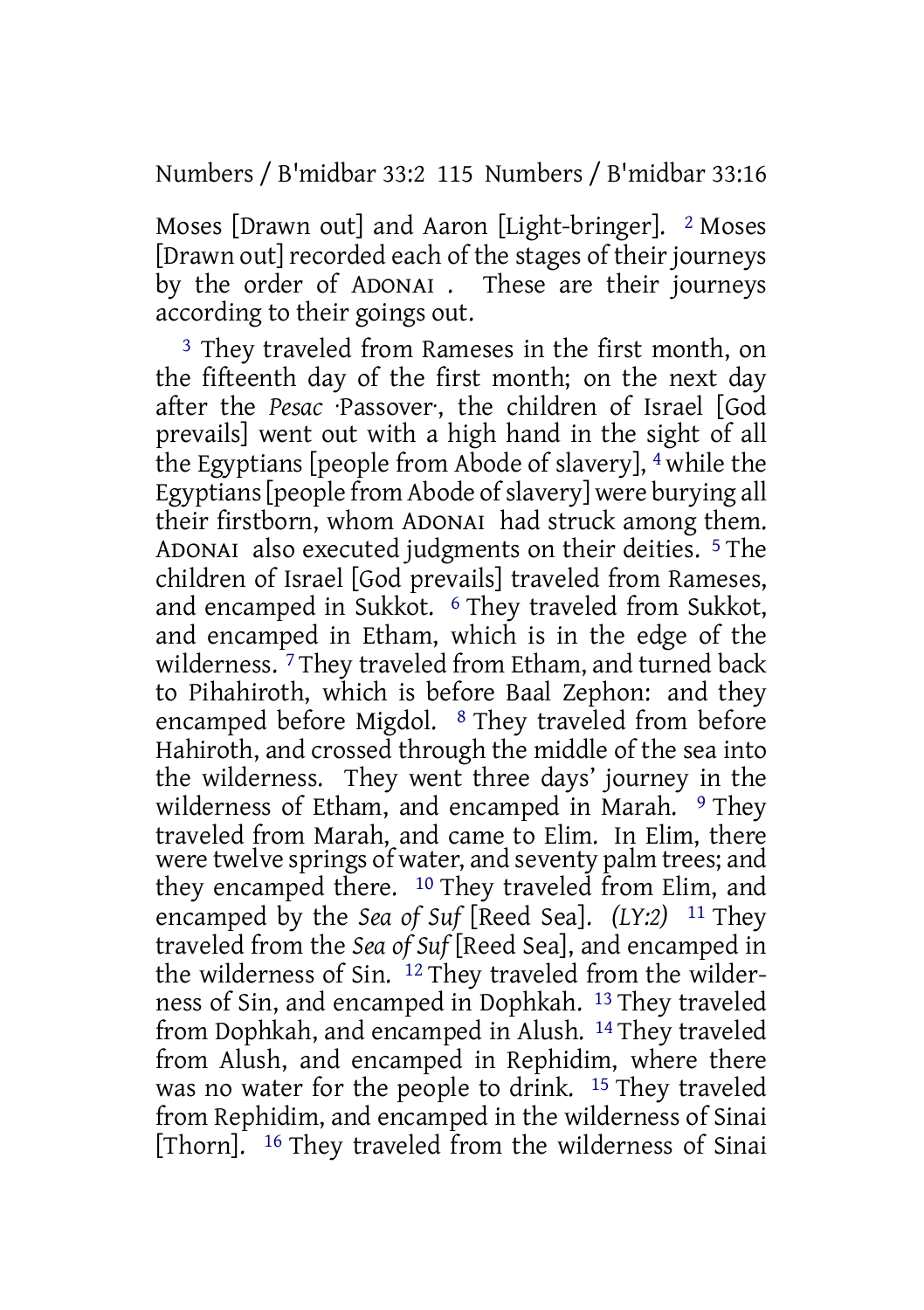### Numbers / B'midbar 33:17 116 Numbers / B'midbar 33:40

[Thorn], and encamped in Kibroth Hattaavah. 17 They traveled from Kibroth Hattaavah, and encamped in Hazeroth. 18 They traveled from Hazeroth, and encamped in Rithmah. 19 They traveled from Rithmah, and encamped in Rimmon Perez. 20 They traveled from Rimmon Perez, and encamped in Libnah. 21 They traveled from Libnah, and encamped in Rissah. 22 They traveled from Rissah, and encamped in Kehelathah. <sup>23</sup> They traveled from Kehelathah, and encamped in Mount Shepher. <sup>24</sup> They traveled from Mount Shepher, and encamped in Haradah. 25 They traveled from Haradah, and encamped in Makheloth. 26 They traveled from Makheloth, and encamped in Tahath. 27 They traveled from Tahath, and encamped in Terah. 28 They traveled from Terah, and encamped in Mithkah. 29 They traveled from Mithkah, and encamped in Hashmonah. 30 They traveled from Hashmonah, and encamped in Moseroth. 31 They traveled from Moseroth, and encamped in Bene Jaakan. 32They traveled from Bene Jaakan, and encamped in Hor Haggidgad. 33They traveled from Hor Haggidgad, and encamped in Jotbathah. 34They traveled from Jotbathah, and encamped in Abronah. <sup>35</sup> They traveled from Abronah, and encamped in Ezion Geber. 36 They traveled from Ezion Geber, and encamped at Kadesh in the wilderness of Zin. 37 They traveled from Kadesh, and encamped in Mount Hor, in the edge of the land of Edom [Red]. 38 At the order of ADONAI , Aaron [Light-bringer] the priest went up into Mount Hor, and died there, in the fortieth year after the children of Israel [God prevails] had come out of the land of Egypt [Abode of slavery], in the fifth month, on the first day of the month. 39 Aaron [Light-bringer] was one hundred twenty-three years old when he died in Mount Hor. 40The Canaanite [Descendant of Humbled], the king of Arad,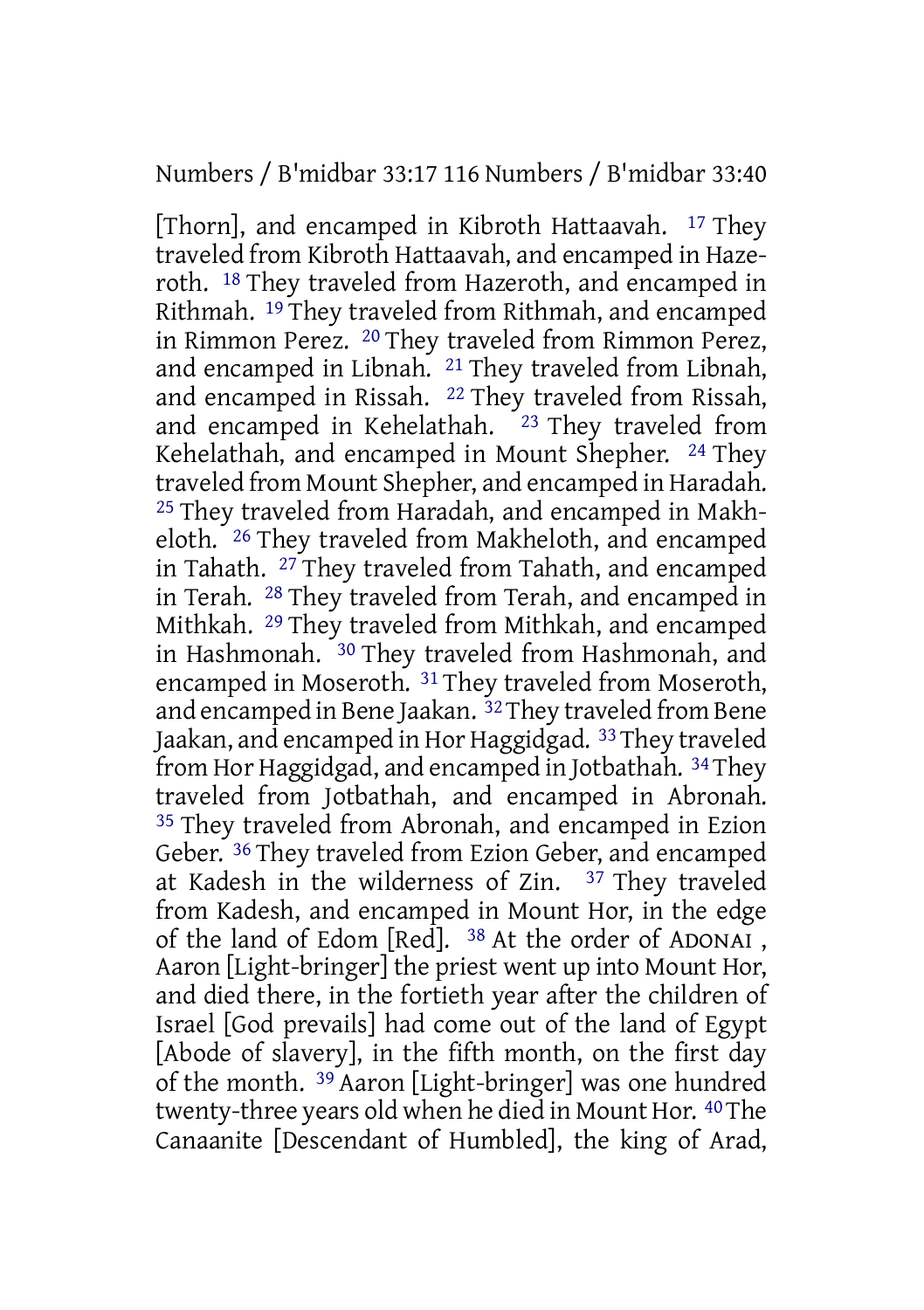### Numbers / B'midbar 33:41 117 Numbers / B'midbar 33:54

who lived in the South in the land of Canaan [Humbled], sh'ma heard obeyed of the coming of the children of Israel [God prevails]. 41 They traveled from Mount Hor, and encamped in Zalmonah. 42 They traveled from Zalmonah, and encamped in Punon. 43 They traveled from Punon, and encamped in Oboth. 44They traveled from Oboth, and encamped in Iye Abarim, in the border of Moab [From father]. 45 They traveled from Iyim, and encamped in Dibon Gad [Good fortune]. 46 They traveled from Dibon Gad [Good fortune], and encamped in Almon Diblathaim. 47 They traveled from Almon Diblathaim, and encamped in the mountains of Abarim, before Nebo. 48 They traveled from the mountains of Abarim, and encamped in the plains of Moab [From father] by the Jordan [Descender] at Jericho [Fragrant, Moon]. 49 They encamped by the Jordan [Descender], from Beth Jeshimoth even to Abel [Vanity, Mourning] Shittim in the plains of Moab [From father]. *(RY:5, LY:3)* 50 ADONAI spoke to Moses [Drawn out] in the plains of Moab [From father] by the Jordan [Descender] at Jericho [Fragrant, Moon], saying, 51 Speak to the children of Israel [God prevails], and tell them, "When you pass over the Jordan [Descender] into the land of Canaan [Humbled], 52 then you shall drive out all the inhabitants of the land from before you, destroy all their stone idols, destroy all their molten images, and demolish all their high places. <sup>53</sup> You shall take possession of the land, and dwell therein; for I have given the land to you to possess it. 54 You shall inherit the land by lot according to your families; to the more you shall give the more inheritance, and to the fewer you shall give the less inheritance. Wherever the lot falls to any man, that shall be his. You shall inherit according to the tribes of your fathers.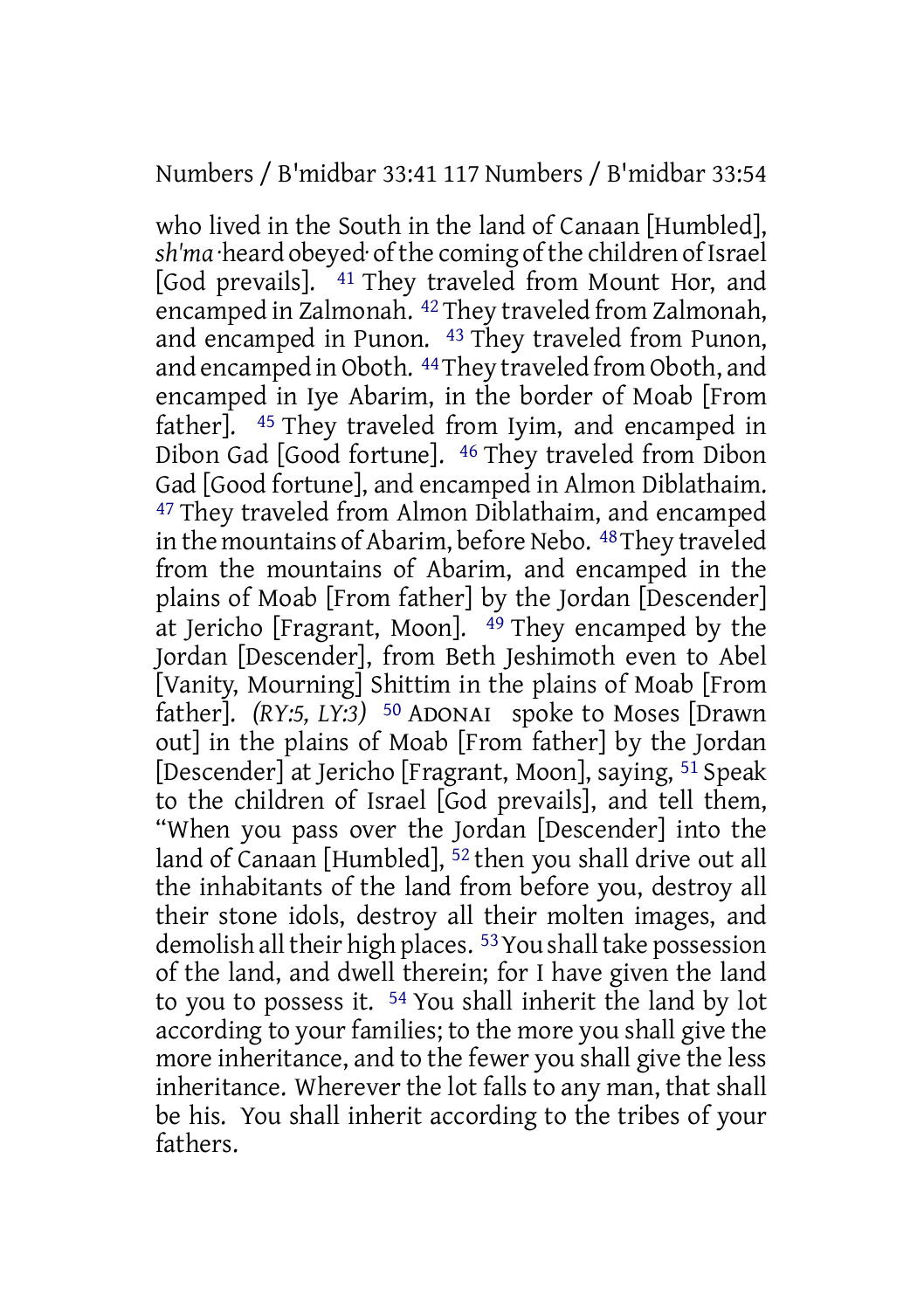Numbers / B'midbar 33:55 118 Numbers / B'midbar 34:11

55 "But if you do not drive out the inhabitants of the land from before you, then those you let remain of them will be as pricks in your eyes and as thorns in your sides, and they will harass you in the land in which you dwell. 56 It shall happen that as I thought to do to them, so will I do to you."

34

<sup>1</sup> ADONAI spoke to Moses [Drawn out], saying,  $2$  "Enjoin the children of Israel [God prevails], and tell them, 'When you come into the land of Canaan [Humbled] (this is the land that shall fall to you for an inheritance, even the land of Canaan [Humbled] according to its borders), 3 then your south quarter shall be from the wilderness of Zin along by the side of Edom [Red], and your south border shall be from the end of the Salt Sea eastward. 4 Your border shall turn about southward of the ascent of Akrabbim, and pass along to Zin; and it shall pass southward of Kadesh Barnea [Consecrated Son-inconstant]; and it shall go from there to Hazar Addar, and pass along to Azmon.  $\frac{5}{3}$  The border shall turn about from Azmon to the brook of Egypt [Abode of slavery], and it shall end at the sea.

<sup>6</sup> " 'For the western border, you shall have the Great Sea [Mediterranean Sea, Inland Sea] and its border. This shall be your west border.

 $7$  " This shall be your north border: from the Great Sea [Mediterranean Sea, Inland Sea] you shall mark out for yourselves Mount Hor. 8 From Mount Hor you shall mark out to the entrance of Hamath; and the border shall pass by Zedad. 9 Then the border shall go to Ziphron, and it shall end at Hazar Enan. This shall be your north border.

10 " 'You shall mark out your east border from Hazar Enan to Shepham.  $11$  The border shall go down from Shepham to Riblah, on the east side of Ain. The border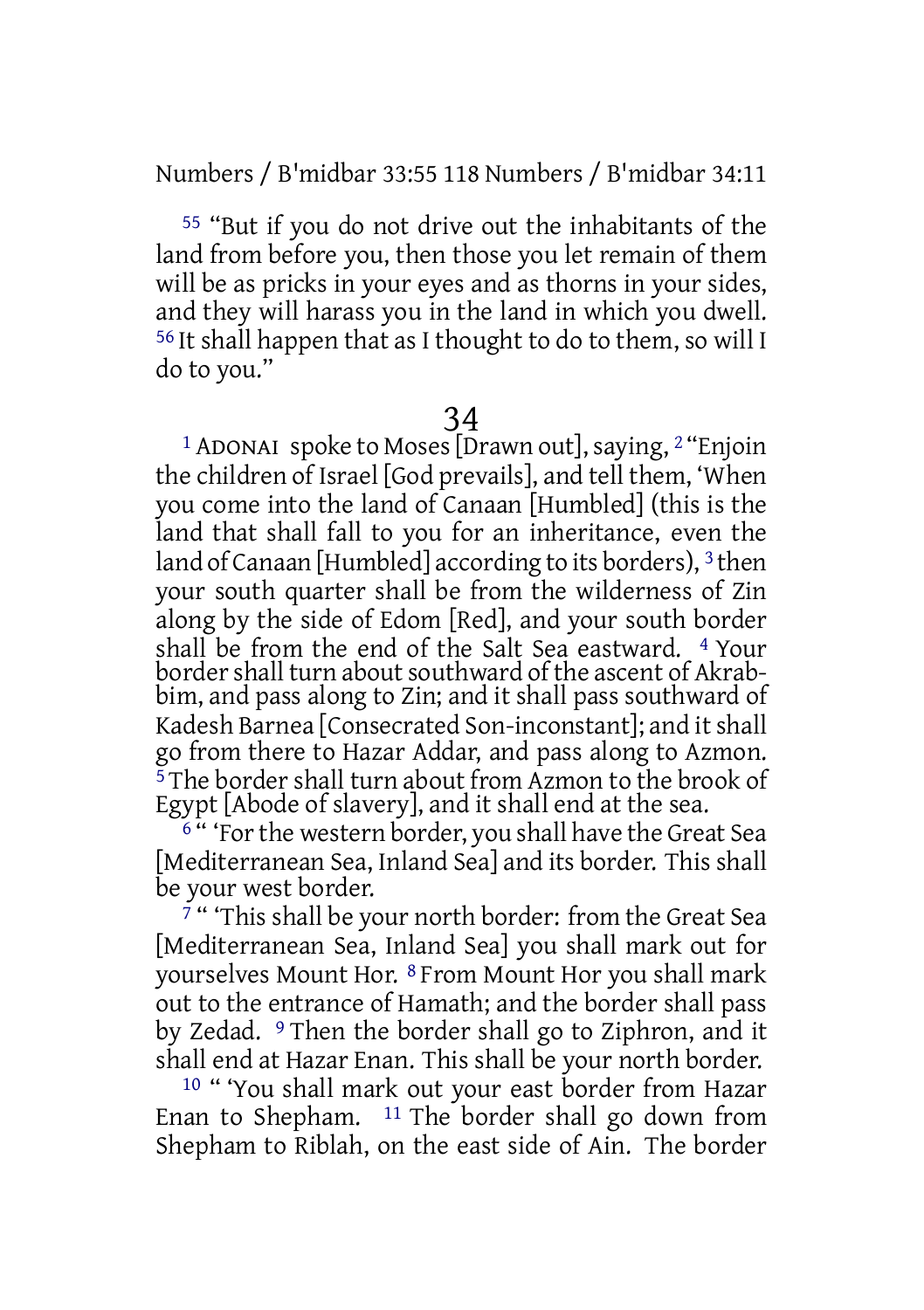Numbers / B'midbar 34:12 119 Numbers / B'midbar 34:25

shall go down, and shall reach to the side of the sea of Chinnereth eastward. 12 The border shall go down to the Jordan [Descender], and end at the Salt Sea. This shall be your land according to its borders around it.' "

13 Moses [Drawn out] enjoined the children of Israel [God prevails], saying, "This is the land which you shall inherit by lot, which ADONAI has enjoined to give to the nine tribes, and to the half-tribe; 14 for the tribe of the children of Reuben [See, a son!] according to their fathers' houses, and the tribe of the children of Gad [Good fortune] according to their fathers' houses, have received, and the half-tribe of Manasseh [Causing to forget] have received, their inheritance.  $15$  The two tribes and the halftribe have received their inheritance beyond the Jordan [Descender] at Jericho [Fragrant, Moon] eastward, toward the sunrise."

*(RY:6, LY:4)* 16 ADONAI spoke to Moses [Drawn out], saying, <sup>17</sup> "These are the names of the men who shall divide the land to you for inheritance: Eleazar [Help of God] the priest, and Joshua [Salvation Yah] the son of Nun. 18 You shall take one prince of every tribe, to divide the land for inheritance. <sup>19</sup> These are the names of the men: Of the tribe of Judah [Praised], Caleb the son of Jephunneh. 20 Of the tribe of the children of Simeon [Hearing], Shemuel the son of Ammihud. 21 Of the tribe of Benjamin [Son of right hand, Son of south], Elidad the son of Chislon. 22 Of the tribe of the children of Dan [He judged] a prince, Bukki the son of Jogli. 23 Of the children of Joseph [May he add]: of the tribe of the children of Manasseh [Causing to forget] a prince, Hanniel the son of Ephod. 24 Of the tribe of the children of Ephraim [Fruit] a prince, Kemuel the son of Shiphtan. 25 Of the tribe of the children of Zebulun [Living together] a prince, Elizaphan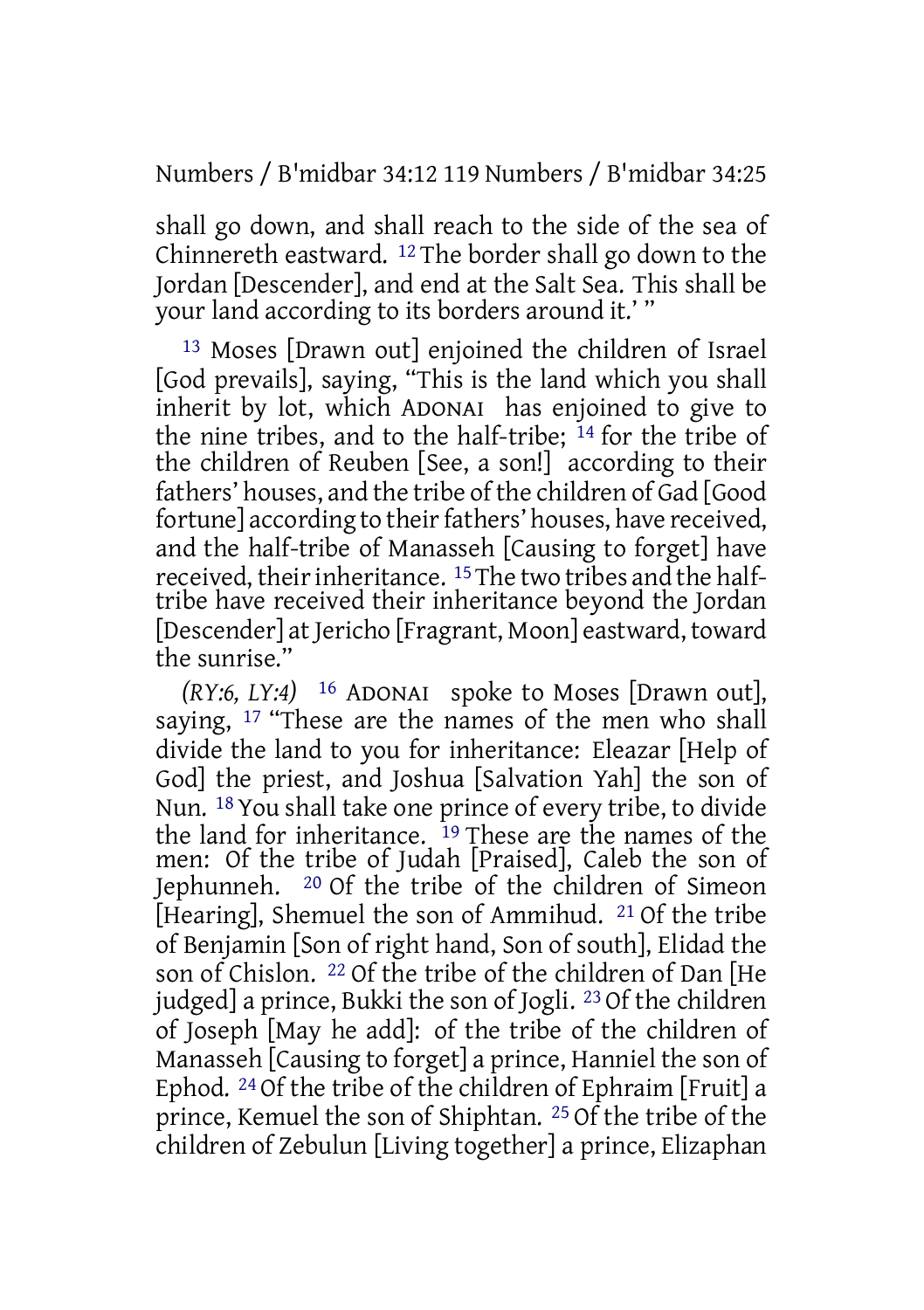Numbers / B'midbar 34:26 120 Numbers / B'midbar 35:6

the son of Parnach.  $^{26}$  Of the tribe of the children of Issachar [Hire, Reward] a prince, Paltiel the son of Azzan.  $27$  Of the tribe of the children of Asher [Happy] a prince, Ahihud the son of Shelomi. 28 Of the tribe of the children of Naphtali [My wrestling] a prince, Pedahel the son of Ammihud." 29 These are they whom ADONAI enjoined to divide the inheritance to the children of Israel [God prevails] in the land of Canaan [Humbled].

### 35

*(LY:5)* 1 ADONAI spoke to Moses [Drawn out] in the plains of Moab [From father] by the Jordan [Descender] at Jericho [Fragrant, Moon], saying, <sup>2</sup> \* "Enjoin the children of Israel [God prevails] to give to the Levites[Descendants of United with] of the inheritance of their possession cities to dwell in. You shall give suburbs for the cities around them to the Levites [Descendants of United with]. <sup>3</sup>They shall have the cities to dwell in. Their suburbs shall be for their livestock, and for their possessions, and for all their animals.

<sup>4</sup> "The suburbs of the cities, which you shall give to the Levites [Descendants of United with], shall be from the wall of the city and outward one thousand cubits [1/3 mi; 457.2 km] around it. <sup>5</sup> You shall measure outside of the city for the east side two thousand cubits  $[1/2 \text{ mi}; 914 \text{ km}]$ , and for the south side two thousand cubits [1/2 mi; 914 km], and for the west side two thousand cubits [1/2 mi; 914 km], and for the north side two thousand cubits [1/2 mi; 914 km], the city being in the middle. Thisshall be the suburbs of their cities.

6 "The cities which you shall give to the Levites [Descendants of United with], they shall be the six cities of

<sup>\*</sup> 35:2 Num 35:2 (Num 35:7, 35:1-8, ch 35) (#1.30): To give the Levites cities to dwell in and the surrounding fields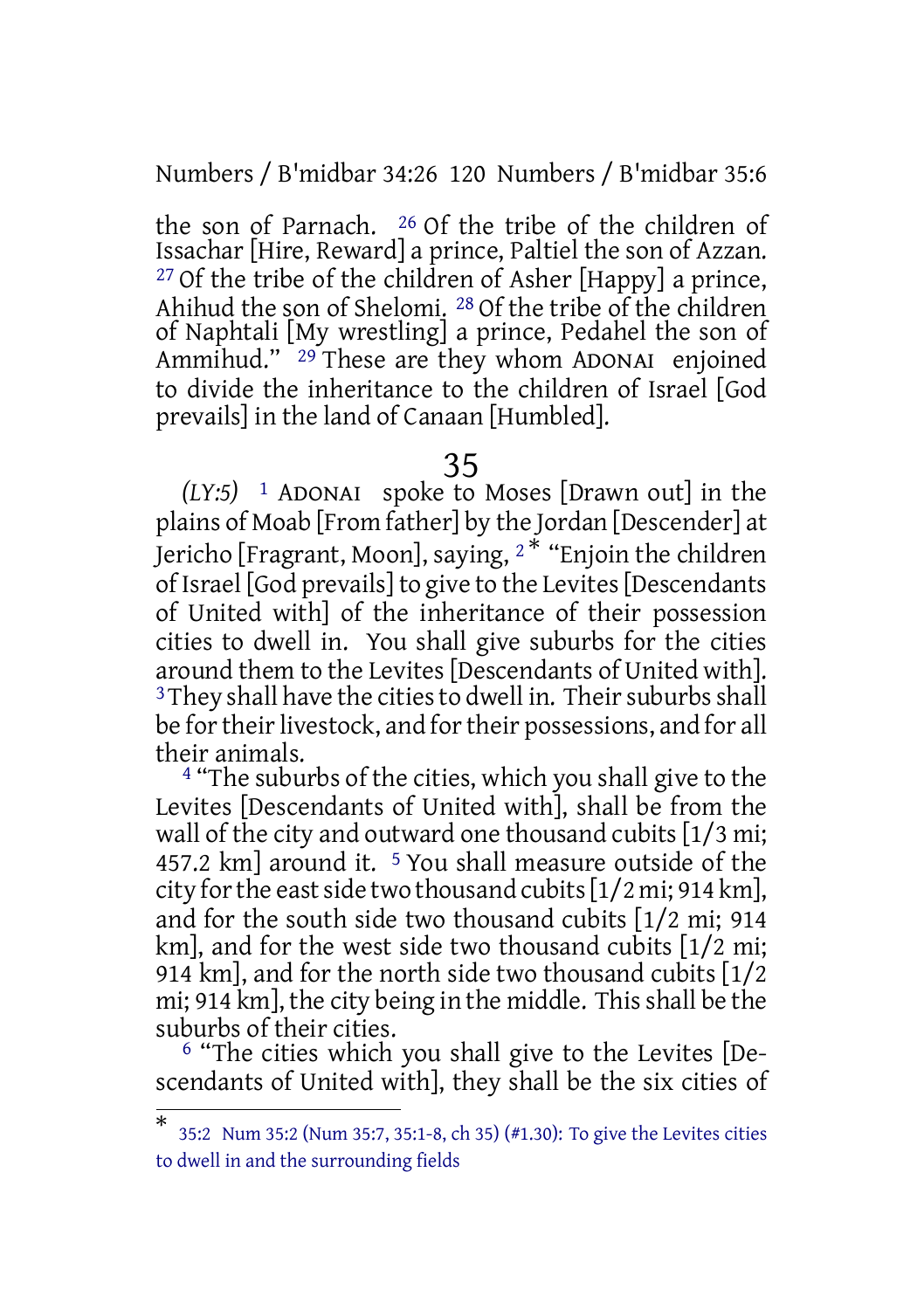Numbers / B'midbar 35:7 121 Numbers / B'midbar 35:15

refuge, which you shall give for the man slayer to flee to. Besides them you shall give forty-two cities. 7 All the cities which you shall give to the Levites [Descendants of United with] shall be forty-eight cities together with their suburbs. 8 Concerning the cities which you shall give of the possession of the children of Israel [God prevails], from the many you shall take many; and from the few you shall take few. Everyone according to his inheritance which he inherits shall give some of his cities to the Levites [Descendants of United with]." *(RY:7, LY:6)* <sup>9</sup> ADONAI spoke to Moses [Drawn out], saying, <sup>10</sup> "Speak to the children of Israel [God prevails], and tell them, 'When you pass over the Jordan [Descender] into the land of Canaan [Humbled], 11 then you shall appoint for yourselves cities to be cities of refuge for you, that the man slayer who kills any person unwittingly may flee there.  $12 \dagger$  The cities shall be to you for refuge from the avenger, that the man slayer not die, until he stands before the congregation for judgment.  $13$  The cities which you shall give shall be for you six cities of refuge. 14 You shall give three cities beyond the Jordan [Descender], and you shall give three cities in the land of Canaan [Humbled]. They shall be cities of refuge. 15 For the children of Israel [God prevails], and for the stranger and for the foreigner living among them, shall these six cities be for refuge; that everyone who kills any person unwittingly may flee there.

<sup>†</sup> 35:12 Num 35:12 (Num 35:9-15) (#6.401): T. Not to execute one guilty of a capital offense before he has stood trial / R. Not to kill the murderer before he stands trial T. Note: Murder is defined in (Num 35:16-21) as being premeditated with intent or hatred in contrast to accidental killing (Num 35:22-24), killing without enmity nor premeditated intent to inflict harm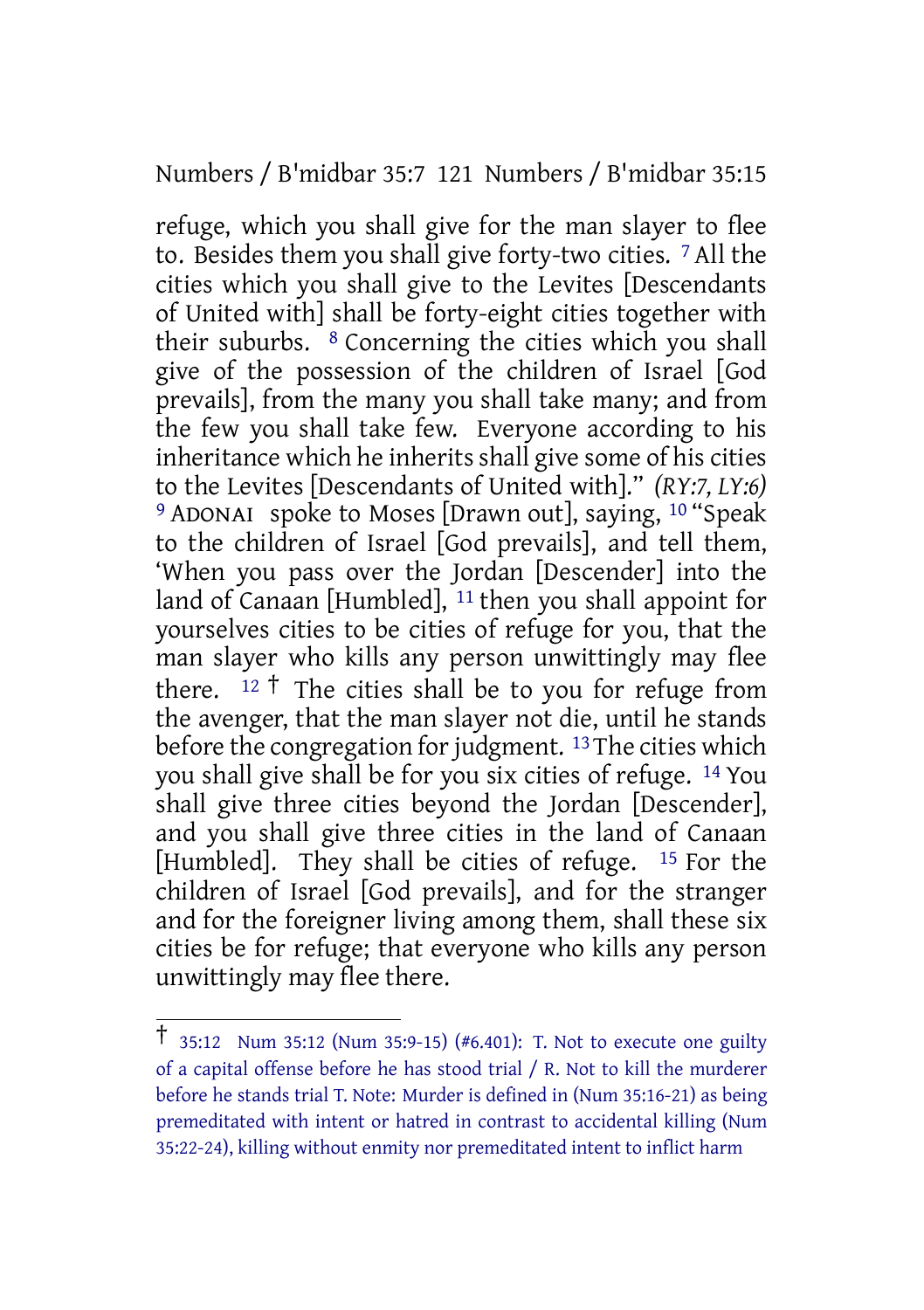Numbers / B'midbar 35:16 122 Numbers / B'midbar 35:27

<sup>16</sup> "But if he struck him with an instrument of iron, so that he died, he is a murderer. The murderer shall surely be put to death.  $\ddagger$  17 If he struck him with a stone in the hand, by which a man may die, and he died, he is a murderer. The murderer shall surely be put to death.  $18$  Or if he struck him with a weapon of wood in the hand, by which a man may die, and he died, he is a murderer. The murderer shall surely be put to death. <sup>19</sup> The avenger of blood shall himself put the murderer to death. When he meets him, he shall put him to death. <sup>20</sup> If he shoved him out of hatred, or hurled at him, lying in wait, so that he died, 21 or in hostility struck him with his hand, so that he died, he who struck him shall surely be put to death. He is a murderer. The avenger of blood shall put the murderer to death, when he meets him.

22 " 'But if he shoved him suddenly without hostility, or hurled on him anything without lying in wait, 23 or with any stone, by which a man may die, not seeing him, and cast it on him, so that he died, and he was not his enemy, neither sought his harm; <sup>24</sup> then the congregation shall judge between the striker and the avenger of blood according to these judgments. <sup>25</sup> § The congregation shall deliver the man slayer out of the hand of the avenger of blood, and the congregation shall restore him to his city of refuge, where he had fled. He shall dwell therein until the death of the high priest, who was anointed with the holy oil.

<sup>26</sup> " 'But if the man slayer shall at any time go beyond the border of his city of refuge, where he flees, 27 and the

 $\ddagger$  35:16 Context of Matt 5:21 § 35:25 Num 35:25 (Num 35:22-29) (#6.402): To exile in the city of refuge the person who committed an accidental killing or manslaughter, until the *Cohen Gadol* ·High Priest· dies T. Note: Specificity the *Cohen Gadol* ·High Priest· of that year, for the High Priest's role changes annually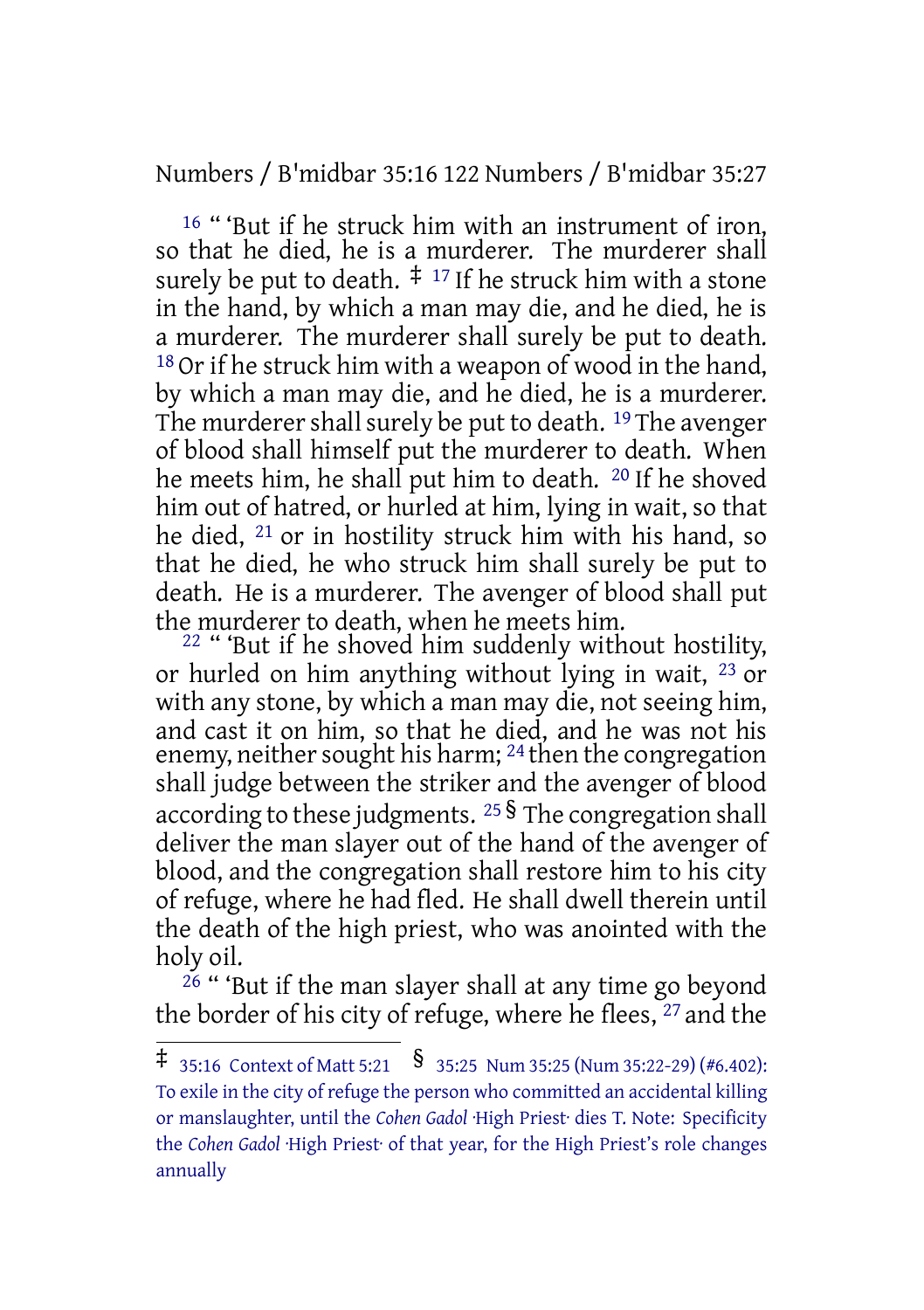# Numbers / B'midbar 35:28123Numbers / B'midbar 35:34

avenger of blood finds him outside of the border of his city of refuge, and the avenger of blood kills the man slayer; he shall not be guilty of blood, 28 because he should have remained in his city of refuge until the death of the high priest. But after the death of the high priest, the man slayer shall *teshuvah* ·completely return· into the land of his possession.

29 " 'These things shall be for a statute and judgement to you throughout all your generations in all your dwellings.

<sup>30</sup> " 'Whoever kills any person, the murderer shall be slain at the mouth of witnesses; but one witness shall not testify against any person that he die.

 $31$ <sup>\*</sup> " 'Moreover you shall take no ransom for the life of a murderer who is guilty of death; but he shall surely be put to death.

 $32 +$  " 'You shall take no ransom for him who is fled to his city of refuge, that he may come again to dwell in the land, until the death of the priest.

<sup>33</sup> " 'So you shall not pollute the land in which you are; for blood pollutes the land. No atonement can be made for the land for the blood that is shed in it, but by the blood of him who shed it. 34 You shall not defile the land which you inhabit, in the middle of which I dwell; for I,

<sup>\*</sup> 35:31 Num 35:31 (Num 35:30-34) (#6.403): T. Not to take a ransom in lieu for the life of a murderer condemned to death / R. Not to accept monetary restitution to atone for the murderer  $\uparrow$  35:32 Num 35:32 (Num 35:30-34) (#6.404): Not to take ransom from one who killed another accidentally in order to free him from exile in the City of Refuge before the time of his release T. Note: Murder is defined in (Num 35:16-21) as being premeditated with intent or hatred / Directive: The time of release is based on (Num 35:25 OU402) the death of the *Cohen Gadol* ·High Priest· of his day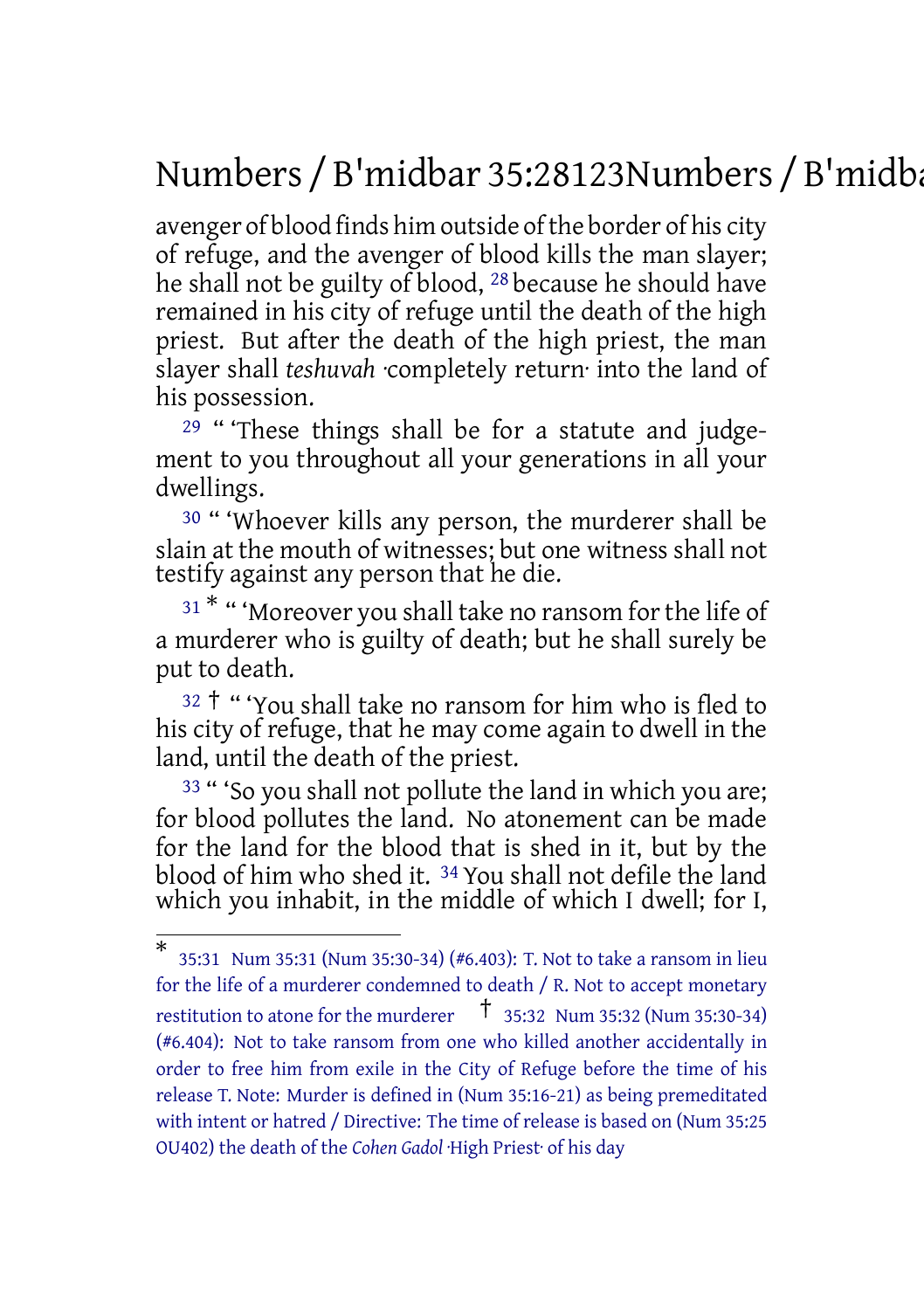### Numbers / B'midbar 36:1 124 Numbers / B'midbar 36:7

ADONAI , dwell in the middle of the children of Israel [God prevails].'"

### 36

*(LY:7)* 1 The heads of the fathers' households of the family of the children of Gilead, the son of Machir, the son of Manasseh [Causing to forget], of the families of the sons of Joseph [May he add], came near, and spoke before Moses [Drawn out], and before the princes, the heads of the fathers' households of the children of Israel [God prevails]. 2 They said, "ADONAI enjoined my lord to give the land for inheritance by lot to the children of Israel [God prevails]. My lord was enjoined by ADONAI to give the inheritance of Zelophehad our brother to his daughters. 3 If they are married to any of the sons of the other tribes of the children of Israel [God prevails], then will their inheritance be taken away from the inheritance of our fathers, and will be added to the inheritance of the tribe to which they shall belong. So will it be taken away from the lot of our inheritance. 4 When the Jubilee of the children of Israel [God prevails] shall be, then will their inheritance be added to the inheritance of the tribe to which they shall belong. So their inheritance will be taken away from the inheritance of the tribe of our fathers."

5 Moses [Drawn out] enjoined the children of Israel [God prevails] according to ADONAI 's word, saying, "The tribe of the sons of Joseph [May he add] speaks right. 6 This is the thing which ADONAI does enjoin concerning the daughters of Zelophehad, saying, 'Let them be married to whom they think best; only they shall marry into the family of the tribe of their father. 7 So shall no inheritance of the children of Israel [God prevails] move from tribe to tribe; for the children of Israel [God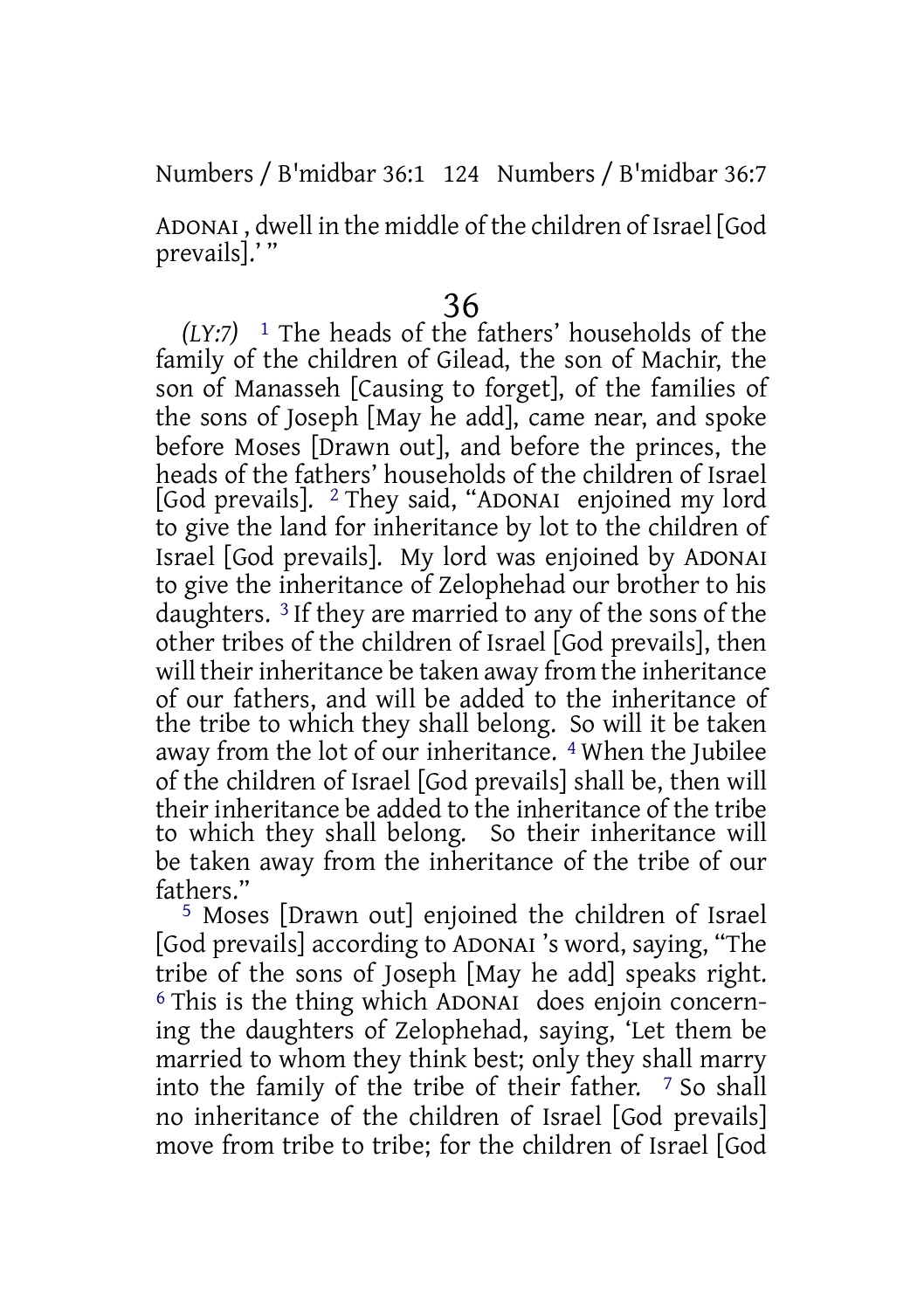Numbers / B'midbar 36:8 125 Numbers / B'midbar 36:13

prevails] shall all keep the inheritance of the tribe of his fathers. 8 Every daughter who possesses an inheritance in any tribe of the children of Israel [God prevails] shall be wife to one of the family of the tribe of her father, that the children of Israel [God prevails] may each possess the inheritance of his fathers.<sup>9</sup> So shall no inheritance move from one tribe to another tribe; for the tribes of the children of Israel [God prevails] shall each keep his own inheritance.' "

*(Maftir·Conclusion·)* 10 The daughters of Zelophehad did as ADONAI enjoined Moses [Drawn out]: 11 for Mahlah, Tirzah, Hoglah, Milcah, and Noah [Rest], the daughters of Zelophehad, were married to their *dod* ·father's· brothers' sons. 12 They were married into the families of the sons of Manasseh [Causing to forget] the son of Joseph [May he add]. Their inheritance remained in the tribe of the family of their father. 13 These are the *mitzvot* ·instructions· and the judgments which ADONAI enjoined by the hand of Moses[Drawn out] to the children of Israel [God prevails] in the plains of Moab [From father] by the Jordan [Descender] across from Jericho [Fragrant, Moon].

*Haftarah Masa'ei ·Taking leave · Journeys·: Yirmeyahu / Jeremiah 2:4-28, 3:4 (A); 2:4-28, 4:1-2 (S) B'rit Hadashah ·New Covenant·: Matt 24:1-25:46*

*Chazak, chazak v'nitchazek! ·Be Strong, be strong, and let us show ourselves courageous!· (2 Samuel 10:12)*